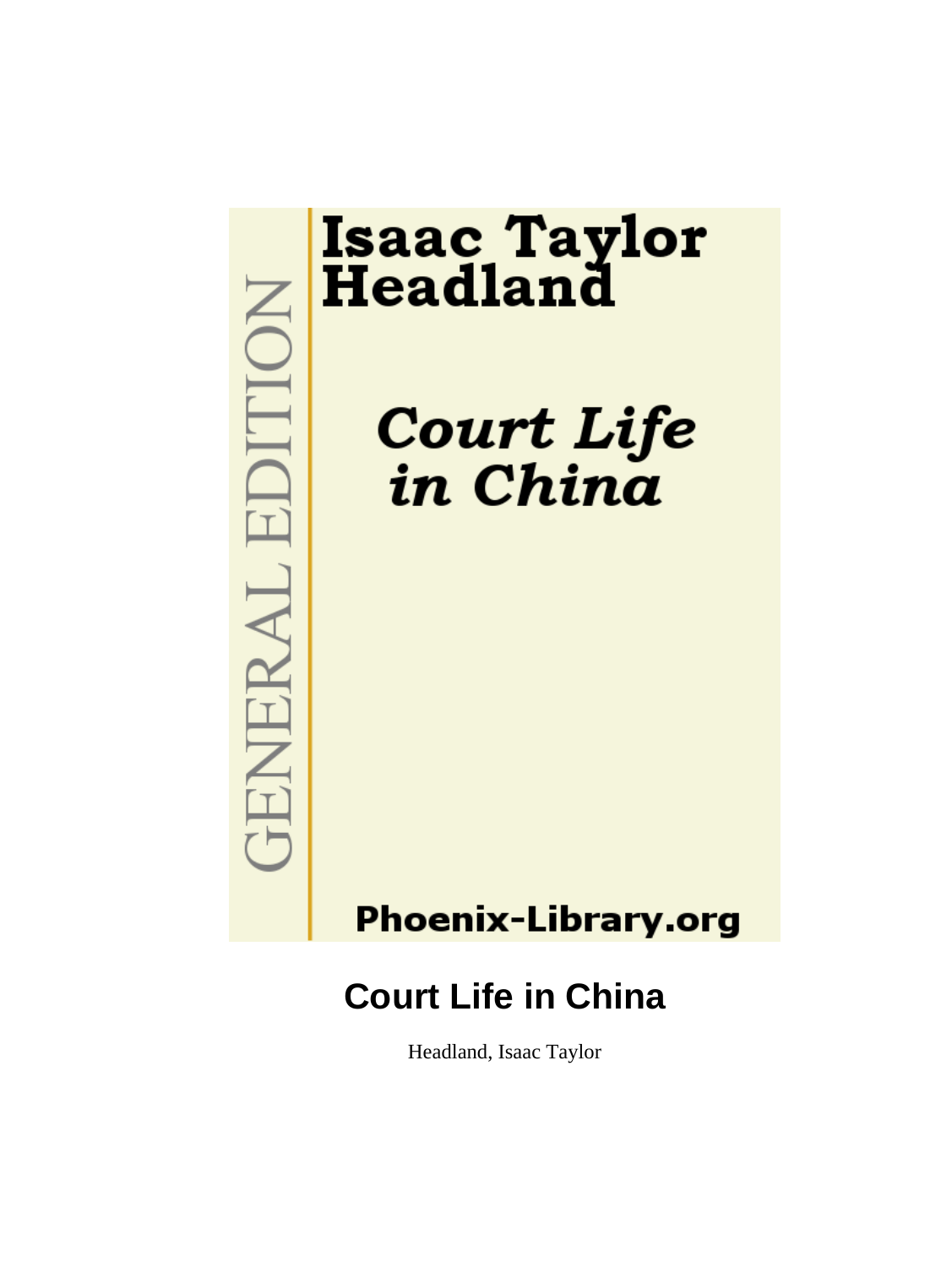[About Phoenix−Edition](#page-144-0) **[Copyright](#page-145-0)**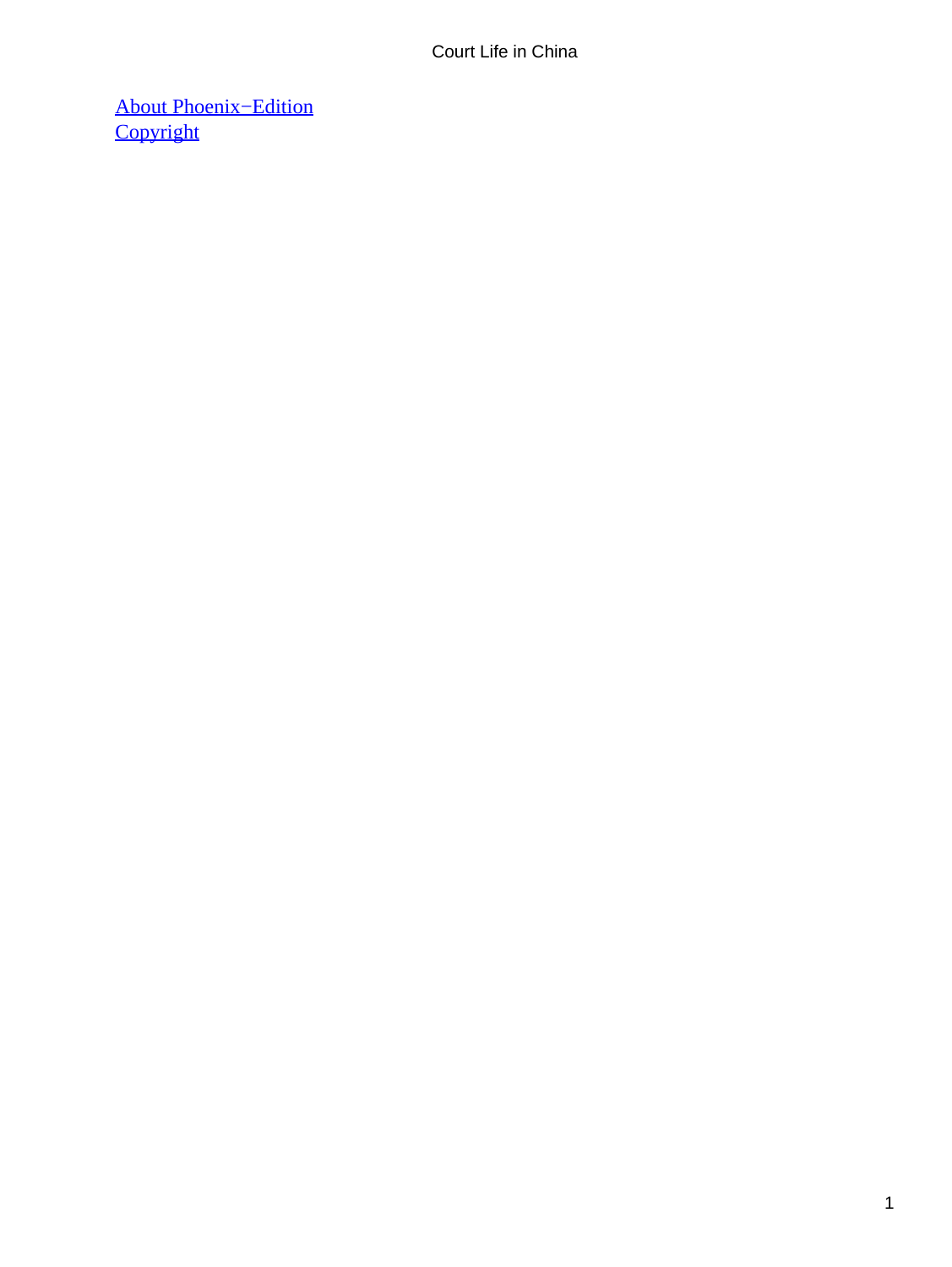# *C*OURT **LIFE IN CHINA THE CAPITAL ITS OFFICIALS AND PEOPLE**

# By **ISAAC TAYLOR HEADLAND** Professor in the Peking University

# **PREFACE**

 Until within the past ten years a study of Chinese court life would have been an impossibility. The Emperor, the Empress Dowager, and the court ladies were shut up within the Forbidden City, away from a world they were anxious to see, and which was equally anxious to see them. Then the Emperor instituted reform, the Empress Dowager came out from behind the screen, and the court entered into social relations with Europeans.

 For twenty years and more Mrs. Headland has been physician to the family of the Empress Dowager's mother, the Empress' sister, and many of the princesses and high official ladies in Peking. She has visited them in a social as well as a professional way, has taken with her her friends, to whom the princesses have shown many favours, and they have themselves been constant callers at our home. It is to my wife, therefore, that I am indebted for much of the information contained in this book.

 There are many who have thought that the Empress Dowager has been misrepresented. The world has based its judgment of her character upon her greatest mistake, her participation in the Boxer movement, which seems unjust, and has closed its eyes to the tremendous reforms which only her mind could conceive and her hand carry out. The great Chinese officials to a man recognized in her a mistress of every situation; the foreigners who have come into most intimate contact with her, voice her praise; while her hostile critics are confined for the most part to those who have never known her. It was for this reason that a more thorough study of her life was undertaken.

 It has also been thought that the Emperor has been misunderstood, being overestimated by some, and underestimated by others, and this because of his peculiar type of mind and character. That he was unusual, no one will deny; that he was the originator of many of China's greatest reform measures, is equally true; but that he lacked the power to execute what he conceived, and the ability to select great statesmen to assist him, seems to have been his chief shortcoming.

 To my wife for her help in the preparation of this volume, and to my father−in−law, Mr. William Sinclair, M. A., for his suggestions, I am under many obligations.

I. T. H.

I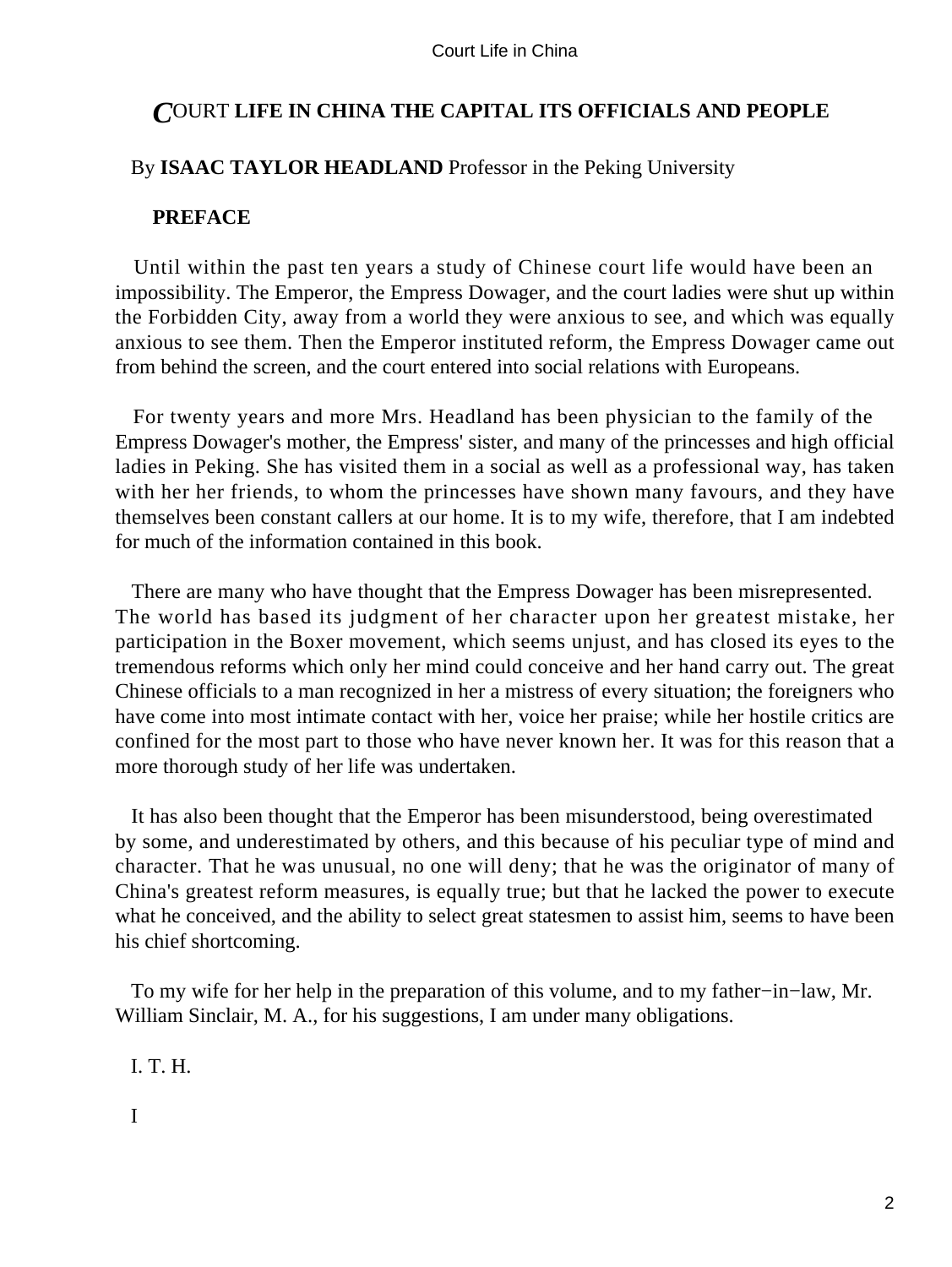# The Empress Dowager−Her Early Life

 All the period since 1861 should be rightly recorded as the reign of Tze Hsi An, a more eventful period than all the two hundred and forty−four reigns that had preceded her three usurpations. It began after a conquering army had made terms of peace in her capital, and with the Tai–ping rebellion in full swing of success. . . .

 Those few who have looked upon the countenance of the Dowager describe her as a tall, erect, fine−looking woman of distinguished and imperious bearing, with pronounced Tartar features, the eye of an eagle, and the voice of determined authority and absolute command. – Eliza Ruhamah Scidmore in «China, The Long−Lived Empire.»

I

# THE **EMPRESS DOWAGER** – **HER EARLY LIFE**

 One day when one of the princesses was calling at our home in Peking, I inquired of her where the Empress Dowager was born. She gazed at me for a moment with a queer expression wreathing her features, as she finally said with just the faintest shadow of a smile: «We never talk about the early history of Her Majesty.» I smiled in return and continued: «I have been told that she was born in a small house, in a narrow street inside of the east gate of the Tartar city – the gate blown up by the Japanese when they entered Peking in 1900.» The princess nodded. «I have also heard that her father's name was Chao, and that he was a small military official (she nodded again) who was afterwards beheaded for some neglect of duty.» To this the visitor also nodded assent.

 A few days later several well−educated young Chinese ladies, daughters of one of the most distinguished scholars in Peking, were calling on my wife, and again I pursued my inquiries. «Do you know anything about the early life of the Empress Dowager?» I asked of the eldest. She hesitated a moment, with that same blank expression I had seen on the face of the princess, and then answered very deliberately, – «Yes, everybody knows, but nobody talks about it.» And this is, no doubt, the reason why the early life of the greatest woman of the Mongol race, and, as some who knew her best think, the most remarkable woman of the nineteenth century, has ever been shrouded in mystery. Whether the Empress desired thus to efface all knowledge of her childhood by refusing to allow it to be talked about, I do not know, but I said to myself: «What everybody knows, I can know,» and I proceeded to find out.

 I discovered that she was one of a family of several brothers and sisters and born about 1834; that the financial condition of her parents was such that when a child she had to help in caring for the younger children, carrying them on her back, as girls do in China, and amusing them with such simple toys as are hawked about the streets or sold in the shops for a cash or two apiece; that she and her brothers and little sisters amused themselves with such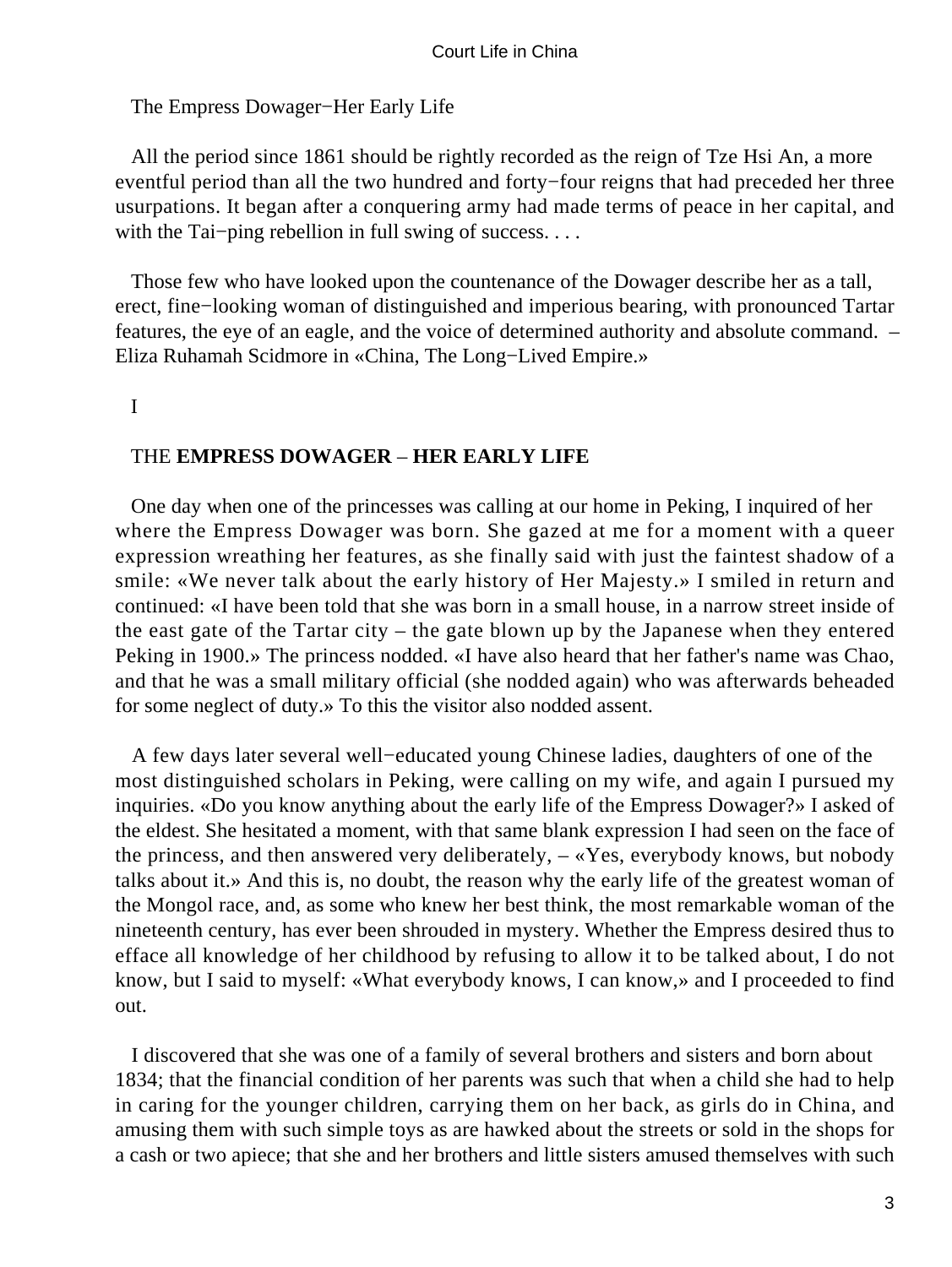games as blind man's buff, prisoner's base, kicking marbles and flying kites in company with the other children of their neighbourhood. During these early years she was as fond of the puppet plays, trained mice shows, bear shows, and «Punch and Judy» as she was in later years of the theatrical performances with which she entertained her visitors at the palace. She was compelled to run errands for her mother, going to the shops, as occasion required, for the daily supply of oils, onions, garlic, and other vegetables that constituted the larger portion of their food. I found out also that there is not the slightest foundation for the story that in her childhood she was sold as a slave and taken to the south of China.

 The outdoor life she led, the games she played, and the work she was forced to do in the absence of household servants, gave to the little girl a well−developed body, a strong constitution and a fund of experience and information which can be obtained in no other way. She was one of the great middle class. She knew the troubles and trials of the poor. She had felt the pangs of hunger. She could sympathize with the millions of ambitious girls struggling to be freed from the trammels of ignorance and the age−old customs of the past – a combat which was the more real because it must be carried on in silence. And who can say that it was not the struggles and privations of her own childhood which led to the wish in her last years that «the girls of my empire may be educated»?

 When little Miss Chao had reached the age of fourteen or fifteen she was taken by her parents to an office in the northern part of the imperial city of Peking where her name, age, personal appearance, and estimated degree of intelligence and potential ability were registered, as is done in the case of all the daughters of the Manchu people. The reason for this singular proceeding is that when the time comes for the selection of a wife or a concubine for the Emperor, or the choosing of serving girls for the palace, those in charge of these matters will know where they can be obtained.

 This custom is not considered an unalloyed blessing by the Manchu people, and many of them would gladly avoid registering their daughters if only they dared. But the rule is compulsory, and every one belonging to the eight Banners or companies into which the Manchus are divided must have their daughters registered. Their aversion to this custom is well illustrated in the following incident:

 In one of the girls' schools in Peking there was a beautiful child, the daughter of a Manchu woman whose husband was dead. One day this widow came to the principal of the school and said: «A summons has come from the court for the girls of our clan to appear before the officials that a certain number may be chosen and sent into the palace as serving girls.» «When is she to appear?» inquired the teacher. «On the sixteenth,» answered the mother. «I suppose you are anxious that she should be one of the fortunate ones,» said the teacher, «though I should be sorry to lose her from the school.» «On the contrary,» said the mother, «I should be distressed if she were chosen, and have come to consult with you as to whether we might not hire a substitute.» The teacher expressed surprise and asked her why. «When our daughters are taken into the palace,» answered the mother, «they are dead to us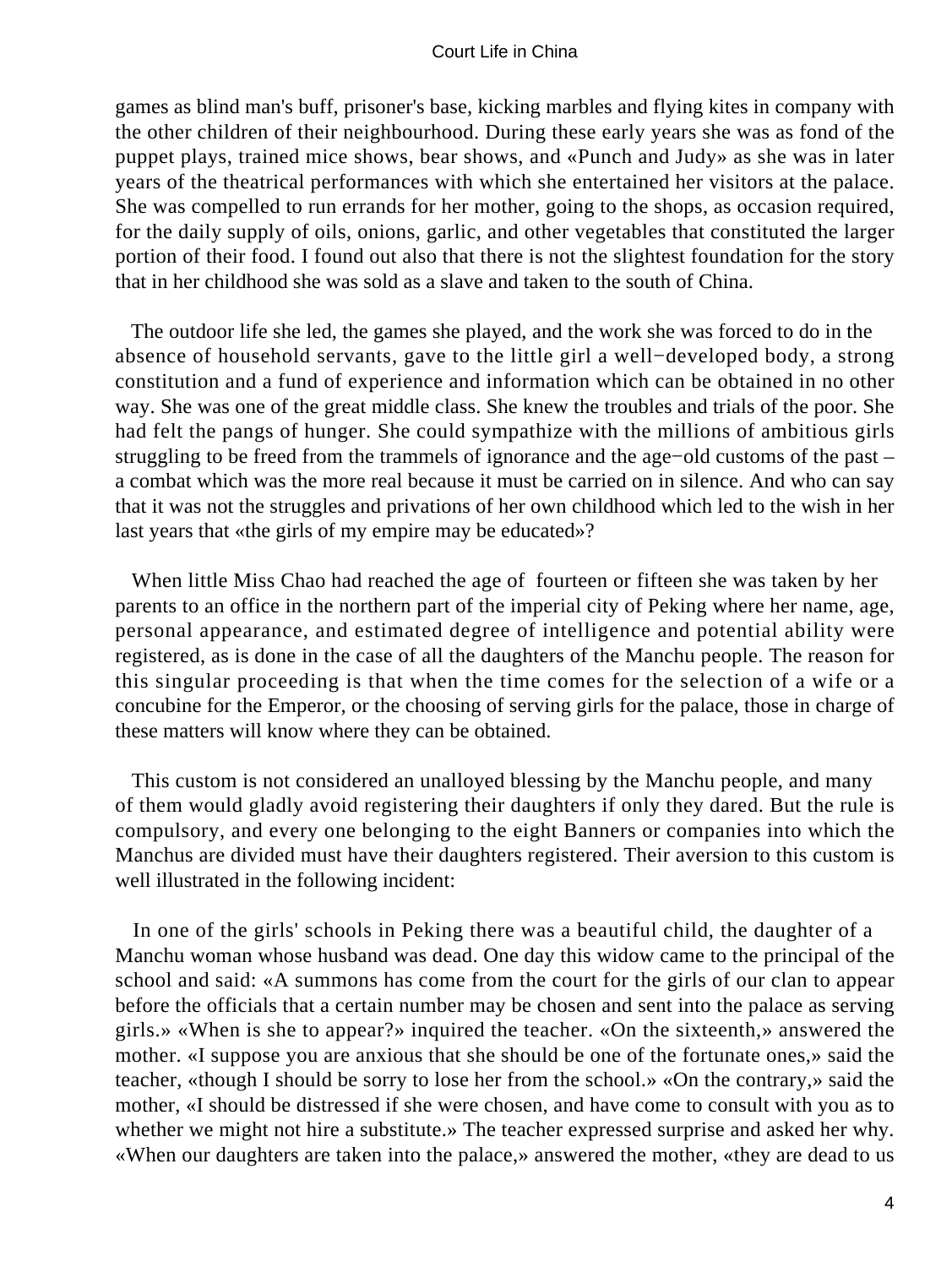until they are twenty−five, when they are allowed to return home. If they are incompetent or dull they are often severely punished. They may contract disease and die, and their death is not even announced to us; while if they prove themselves efficient and win the approval of the authorities they are retained in the palace and we may never see them or hear from them again.»

 At first the teacher was inclined to favour the hiring of a substitute, but on further consideration concluded that it would be contrary to the law, and advised that the girl be allowed to go. The mother, however, was so anxious to prevent her being chosen that she sent her with uncombed hair, soiled clothes and a dirty face, that she might appear as unattractive as possible.

 The prospects for a concubine are even less promising than for a serving maid, as when she once enters the palace she has little if any hope of ever leaving it. She is neither mistress nor servant, wife nor slave, she is but one of a hundred buds in a garden of roses which have little if any prospect of ever blooming or being plucked for the court bouquet. When, therefore, the gates of the Forbidden City close behind the young girls who are taken in as concubines of an emperor they shut out an attractive, busy, beautiful world, filled with men and women, boys and girls, homes and children, green fields and rich harvests, and confine them within the narrow limits of one square mile of brick−paved earth, surrounded by a wall twenty−five feet high and thirty feet thick, in which there is but one solitary man who is neither father, brother, husband nor friend to them, and whom they may never even see.

 When therefore the time came for the selection of concubines for the Emperor Hsien Feng, and our little Miss Chao was taken into the palace, her parents, like many others, had every reason to consider it a piece of ill−fortune which had visited their home. The future was veiled from them. The Forbidden City, surrounded by its great crenelated wall, may have seemed more like a prison than like a palace. True, they had other children, and she was «only a girl, but even girls are a small blessing,» as they tell us in their proverbs. She had grown old enough to be useful in the home, and they no doubt had cherished plans of betrothing her to the son of some merchant or official who would add wealth or honour to their family. Neither father nor mother, brother nor sister, could have conceived of the potential power, honour and even glory, that were wrapped up in that girl, and that were finally to come to them as a family, as well as to many of them as individuals. Their wildest dreams at that time could not have pictured themselves dukes and princesses, with their daughters as empresses, duchesses, or ladies−in−waiting in the palace. But such it proved to be.

II

The Empress Dowager – Her Years of Training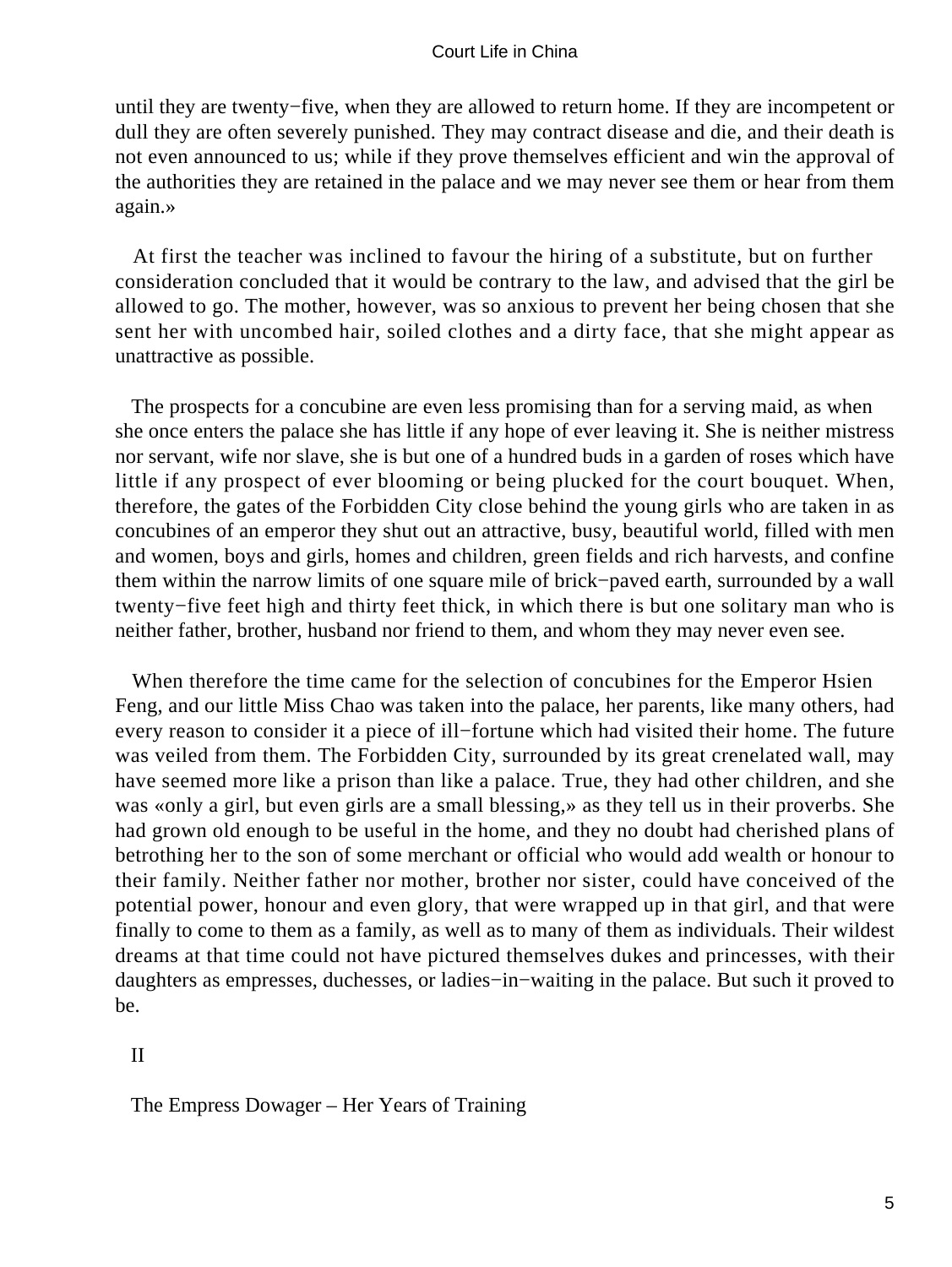The kindness of the Empress is as boundless as the sea. Her person too is holy, she is like a deity. With boldness, from seclusion, she ascends the Dragon Throne, And saves her suffering country from a fate we dare not own.

– «Yuan Fan,» Translated by I. T. C.

II

# THE **EMPRESS DOWAGER** – **HER YEARS OF TRAINING**

 The year our little Miss Chao entered the palace was a memorable one in the history of China. The Tai−ping rebellion, which had begun in the south some three years earlier (1850), had established its capital at Nanking, on the Yangtse River, and had sent its «long−haired» rebels north on an expedition of conquest, the ultimate aim of which was Peking. By the end of the year 1853 they had arrived within one hundred miles of the capital, conquering everything before them, and leaving devastation and destruction in their wake.

 Their success had been extraordinary. Starting in the southwest with an army of ten thousand men they had eighty thousand when they arrived before the walls of Nanking. They were an undisciplined horde, without commissariat, without drilled military leaders, but with such reckless daring and bravery that the imperial troops were paralyzed with fear and never dared to meet them in the open field. Thousands of common thieves and robbers flocked to their standards with every new conquest, impelled by no higher motive than that of pillage and gain. Rumours became rife in every village and hamlet, and as they neared the capital the wildest tales were told in every nook and corner of the city, from the palace of the young Emperor in the Forbidden City to the mat shed of the meanest beggar beneath the city wall.

 My wife says: "I remember just after going to China, sitting one evening on a kang, or brick bed, with Yin−ma, an old nurse, our only light being a wick floating in a dish of oil. Yin−ma was about the age of the Empress Dowager, but, unlike Her Majesty, her locks were snow−white. When I entered the dimly lighted room she was sitting in the midst of a group of women and girls – patients in the hospital – who listened with bated breath as she told them of the horrors of the Tai−ping rebellion.

 " 'Why!' said the old nurse, 'all that the rebels had to do on their way to Peking, was to cut out as many paper soldiers as they wanted, put them in boxes, and breathe upon them when they met the imperial troops, and they were transformed into such fierce warriors that no one was able to withstand them. Then when the battle was over and they had come off victors they only needed to breathe upon them again, when they were changed into paper images and packed in their boxes, requiring neither food nor clothing. Indeed the spirits of the rebels were everywhere, and no matter who cut out paper troops they could change them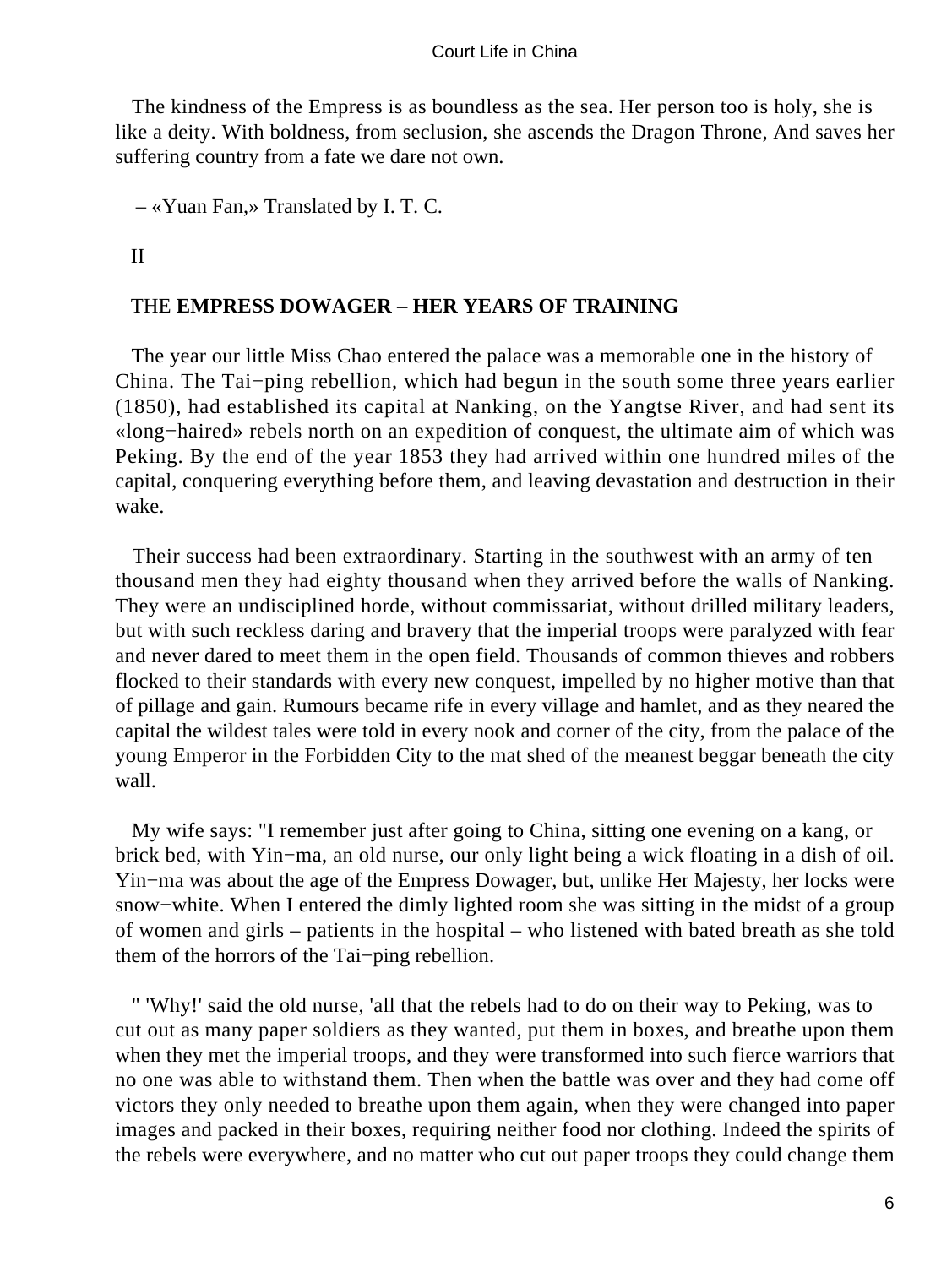into real soldiers.'

" 'But, Yin−ma, you do not believe those superstitions, do you?'

 " 'These are not superstitions, doctor, these are facts, which everybody believed in those days, and it was not safe for a woman to be seen with scissors and paper, lest her neighbours report that she was cutting out troops for the rebels. The country was filled with all kinds of rumours, and every one had to be very careful of all their conduct, and of everything they said, lest they be arrested for sympathizing with the enemy.'

" 'But, Yin−ma, did you ever see any of these paper images transformed into soldiers?'

 « 'No, I never did myself, but there was an old woman lived near our place, who was said to be in sympathy with the rebels. One night my father saw soldiers going into her house and when he had followed them he could find nothing but paper images. You may not have anything of this kind happen in America, but very many people saw them in those terrible days of pillage and bloodshed here.' »

 Such stories are common in all parts of China during every period of rebellion, war, riot or disturbance of any kind. The people go about with fear on their faces, and horror in their voices, telling each other in undertones of what some one, somewhere, is said to have seen or heard. Nor are these superstitions confined to the common people. Many of the better classes believe them and are filled with fear.

 As the Tai−ping rebellion broke out when Miss Chao was about fifteen or sixteen years of age, she would hear these stories for two or three years before she entered the palace. After she had been taken into the Forbidden City she would continue to hear them, brought in by the eunuchs and circulated not only among all the women of the palace, but among their own associates as well, and here they would take on a more mysterious and alarming aspect to these people shut away from the world, as ghost stories become more terrifying when told in the dim twilight. May this not account in some measure for the attitude assumed by the Empress Dowager towards the Boxer superstitions of 1900, and their pretentions to be able at will to call to their aid legions of spirit−soldiers, while at the same time they were themselves invulnerable to the bullets of their enemies?

 It was when Miss Chao was ten years old that the conflict known as the Opium War was brought to an end. It has been said that when the Emperor was asked to sanction the importation of opium, he answered, «I will never legalize a traffic that will be an injury to my people,» but whether this be true or not, it is admitted by all that the central government was strongly opposed to the sale and use of the drug within its domains. It is unfortunate, to say the least, that the first time the Chinese came into collision with European governments was over a matter of this kind, and it is to the credit of the Chinese commissioner when the twenty thousand chests of opium, over which the dispute arose, were handed over to him, he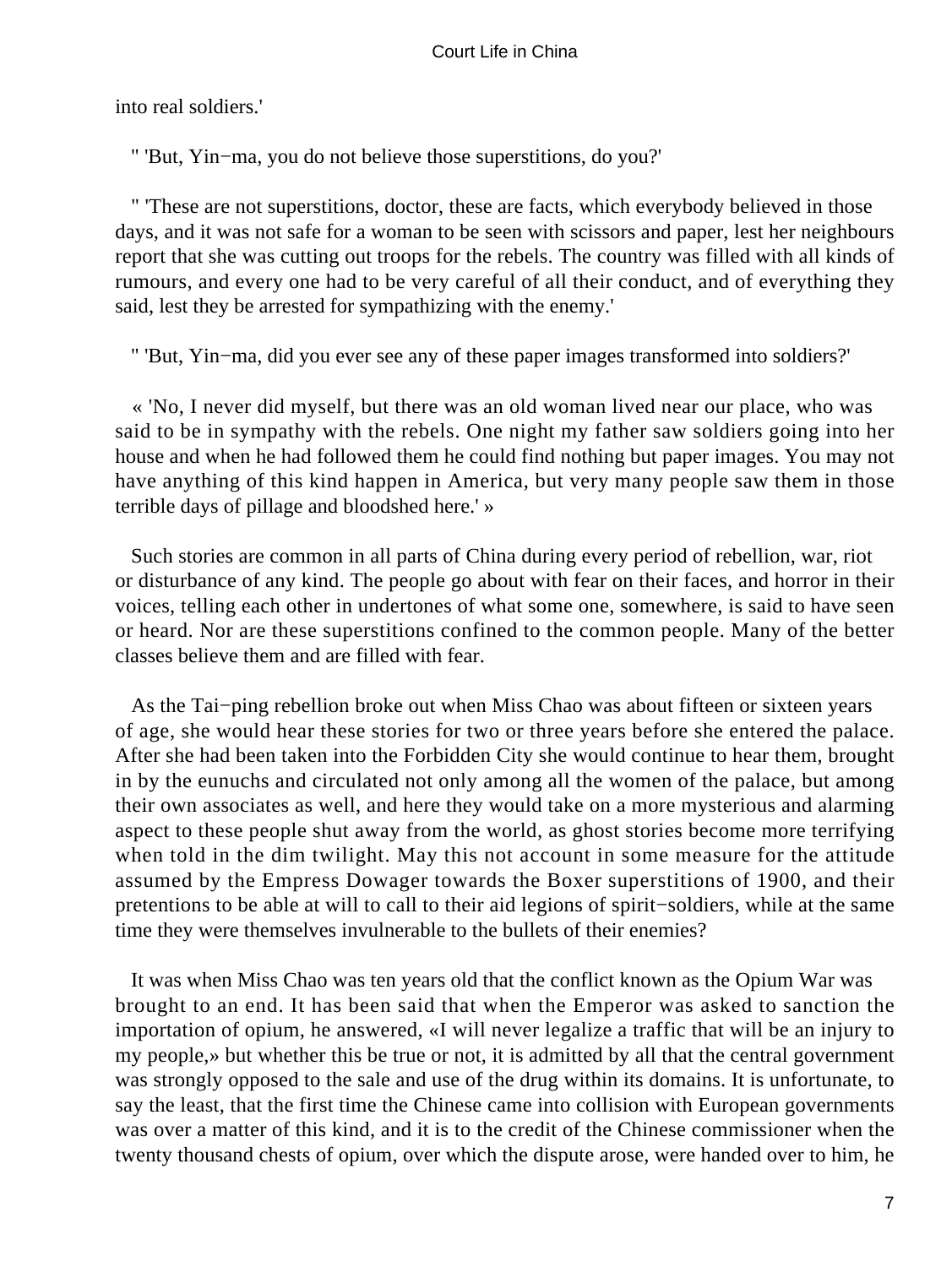mixed it with quicklime in huge vats that it might be utterly destroyed rather than be an injury to his people. They may have exhibited an ignorance of international law, they may have manifested an unwise contempt for the foreigner, but it remains a fact of history that they were ready to suffer great financial loss rather than get revenue from the ruin of their subjects, and that England went to war for the purpose of securing indemnity for the opium destroyed.

 The common name for opium among the Chinese is yang yen – foreign tobacco, and my wife says: «When calling at the Chinese homes, I have frequently been offered the opium−pipe, and when I refused it the ladies expressed surprise, saying that they were under the impression that all foreigners used it.»

 What now were the results of the Opium War as viewed from the standpoint of the Chinese people, and what impression would it make upon them as a whole? Great Britain demanded an indemnity of \$21,000,000, the cession to them of Hongkong, an island on the southern coast, and the opening of five ports to British trade. China lost her standing as suzerain among the peoples of the Orient and got her first glimpse of the White Peril from the West.

 Although the Empress Dowager was but a child of ten at this time she would receive her first impression of the foreigner, which was that he was a pirate who had come to carry away their wealth, to filch from them their land, and to overrun their country. He became a veritable bugaboo to men, women and children alike, and this impression was crystallized in the expression yang huei, «foreign devil,» which is the only term among a large proportion of the Chinese by which the foreigner is known. One day when walking on the street in Peking I met a woman with a child of two years in her arms, and as I passed them, the child patted its mother on the cheek and said in an undertone, – «The foreign devil's coming,» which led the frightened mother to cover its eyes with her hand that it might not be injured by the sight.

 On one occasion a friend was travelling through the country when a Chinese gentleman, dressed in silk and wearing an official hat, called on him at the inn where he was stopping and with a profound bow addressed him as «Old Mr. Foreign Devil.»

 My wife says that: «Not infrequently when I have been called for the first time to the homes of the better classes I have seen the children run into the house from the outer court exclaiming, – 'The devil doctor's coming.' Indeed, I have heard the women use this term in speaking of me to my assistant until I objected, when they asked with surprise, – 'Doesn't she like to be called foreign devil?' » And so the Empress Dowager's first impression of the foreigner would be that of a devil.

 Colonel Denby tells us that «A Frenchman and his wife were carried off from Tonquin by bandits who took refuge in China. The Chinese government was asked to rescue these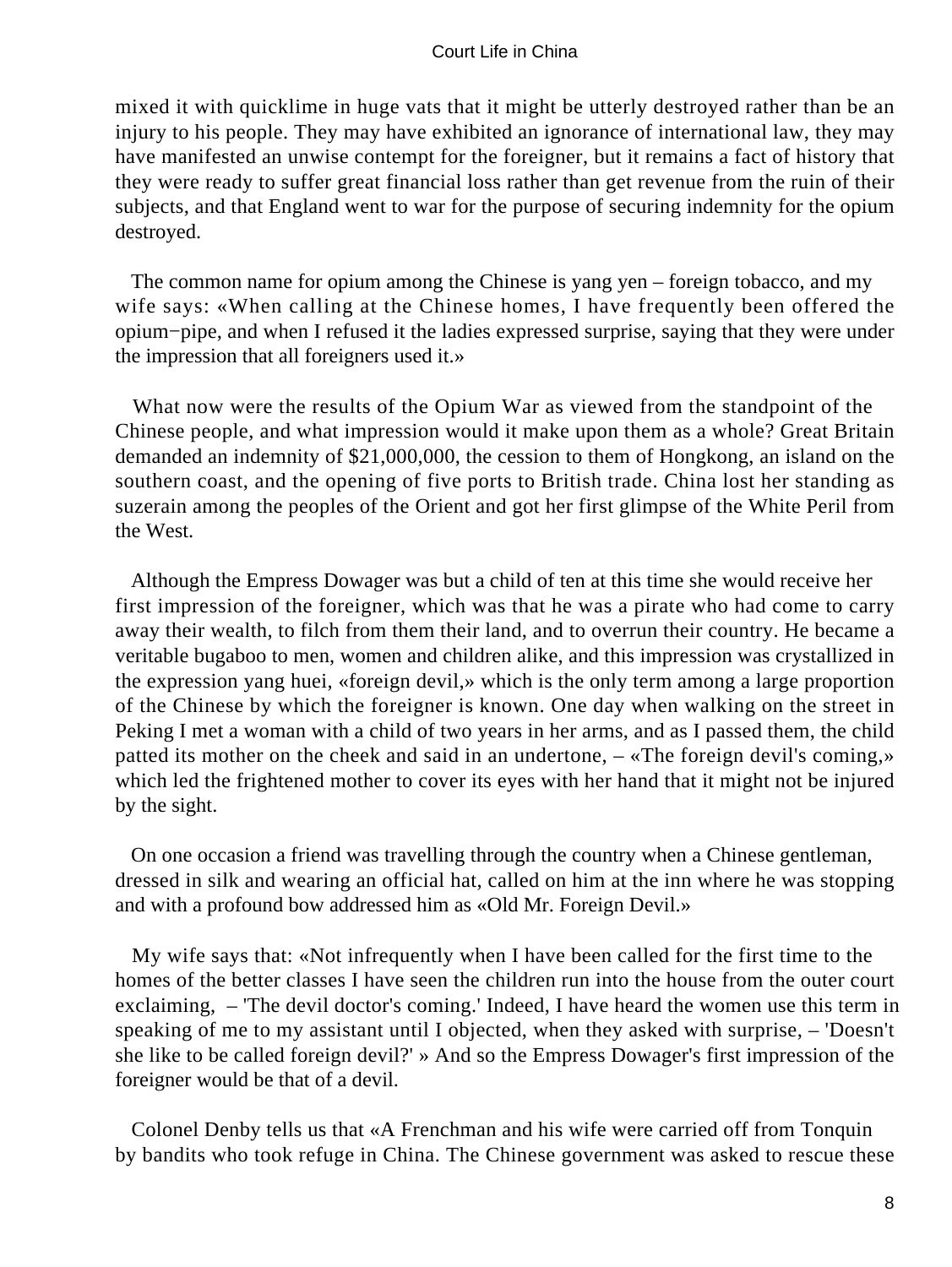prisoners and restore them to liberty. China sent a brigade of troops, who pursued the bandits to their den and recovered the prisoners. The French government thanked the Chinese government for its assistance, and bestowed the decoration of the Legion of Honour on the brigade commander, and then shortly afterwards demanded the payment of an enormous indemnity for the outrage on the ground that China had delayed to effect the rescue. The Chinese were aghast, but they paid the money.»

 This incident does not stand alone, but is one of a number of similar experiences which the Chinese government had in her relation with the powers of Europe, and which have been reported by such writers as Holcomb, Beresford, Gorst Colquhoun and others in trying to account for the feelings the Chinese have towards us, all of which was embodied in the years of training of our little concubine.

 It should be remembered that many concubines are selected whom the Emperor never takes the trouble to see. After being taken in, their temper and disposition are carefully noted, their faithfulness in the duties assigned them, their diligence in the performance of their tasks, their kindness to their inferiors, their treatment of their equals, and their politeness and obedience to their superiors, and upon all these things, with many others, as we shall see, their promotion will finally depend.

 When Miss Chao entered the palace, like most girls of her class or station in life, she was uneducated. She may have studied the small «Classic for Girls» in which she learned:

 «You should rise from bed as early in the morning as the sun, Nor retire at evening's closing till your work is wholly done.»

Or, further, she may have been told,

 When the wheel of life's at fifteen, Or when twenty years have passed, As a girl with home and kindred these will surely be your last; While expert in all employments that compose a woman's life, You should study as a daughter all the duties of a wife."

 Or she may have read the «Filial Piety Classic for Girls» in which she learned the importance of the attitude she assumed towards those who were in authority over her, but certain it is she was not educated.

 She had, however, what was better than education – a disposition to learn. And so when she had the good fortune, – or shall we say misfortune, – for as we have seen it is variously regarded by Chinese parents to be taken into the palace, she found there educated eunuchs who were set aside as teachers of the imperial harem. She was bright, attractive, and I think I may add without fear of contradiction, very ambitious, and this in no bad sense. She devoted herself to her studies with such energy and diligence as not only to attract the attention of the teacher, but to make herself a fair scholar, a good penman, and an exceptional painter, and it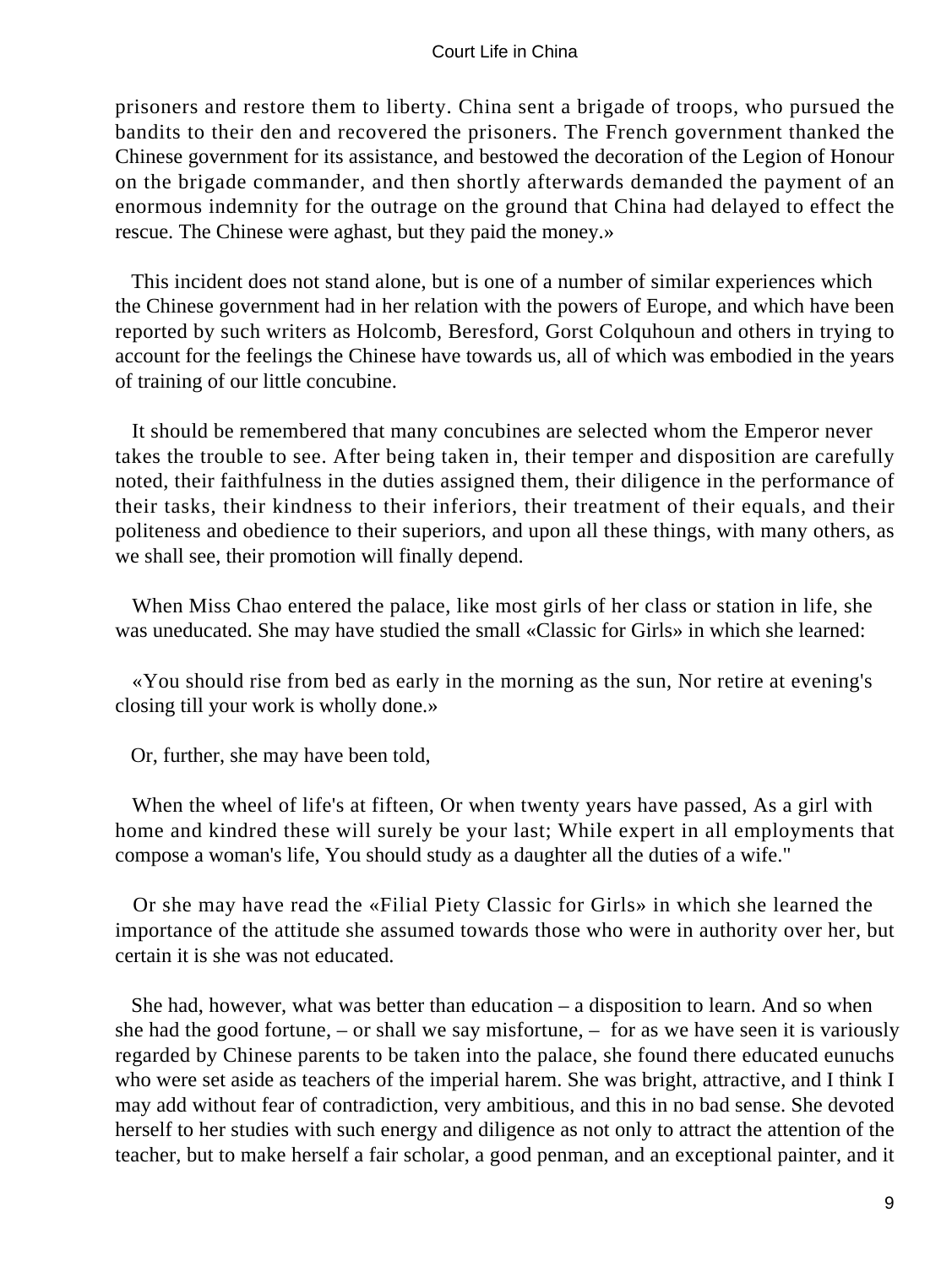was not long until, from among all the concubines, she had gained the attention and won the admiration – and shall we say affection – not only of the Empress, but of the Emperor himself, and she was selected as the first concubine or kuei fei, and from that time until the death of the Empress the two women were the staunchest of friends.

 The new favourite had been a healthy and vigorous girl, with plenty of outdoor life in childhood, and it was not long before she became the happy mother of Hsien Feng's only son. She was thenceforward known as the Empress−mother. In a short time she was raised to the position of wife, and given the title of Western Empress, as the other was known as the Eastern, from which time the two women were equal in rank, and, in the eyes of the world, equal in power.

 The first Empress was a pampered daughter of wealth, neither vigorous of body nor strong of mind, caring nothing for political power if only she might have ease and comfort, and there is nothing that exhibits the Empress Dowager's real greatness more convincingly than the fact that she was able to live for thirty years the more fortunate mother of her country's ruler, and, in power, the mistress of her superior, without arousing the latter's envy, jealousy, anger, or enmity. Let any woman who reads this imagine, if she can, herself placed in the position of either of these ladies without being inclined to despise the less fortunate, ease−loving Empress if she be the dowager, or hating the more powerful dowager if she be the Empress. Such a state of affairs as these two women lived in for more than a quarter of a century is almost if not entirely unique in history.

 Perhaps the incident which made most impression upon her was one which happened in 1860 and is recorded in history as the Arrow War. A few years before a number of Chinese, who owned a boat called the Arrow, had it registered in Hongkong and hence were allowed to sail under the British flag. There is no question I think but that these Chinese were committing acts of piracy, and as this was one of the causes of disturbance on that southern coast for centuries past, the viceroy decided to rid the country of this pest. Nine days after the time for which the boat had been registered, but while it continued unlawfully to float the British colours, the viceroy seized the boat, imprisoned all her crew, and dragged down the British flag. This was an insult which Great Britain could not or would not brook and so the viceroy was ordered to release the prisoners, all of whom were Chinese subjects, on penalty of being blown up in his own yamen if he refused.

 Frightened at the threat, and remembering the result of the former war, the viceroy sent the prisoners to the consulate in chains without proper apologies for his insult to the flag. This angered the consul and he returned them to the viceroy, who promptly cut off their heads without so much as the semblance of a trial, and Britain, anxious, as she was, to have every door of the Chinese empire opened to foreign trade, found in this another pretext for war. We do not pretend to argue that this was not the best thing for China and for the world, but it can only be considered so from the bitter medicine, and corporal punishment point of view, neither of which are agreeable to either the patient or the pupil.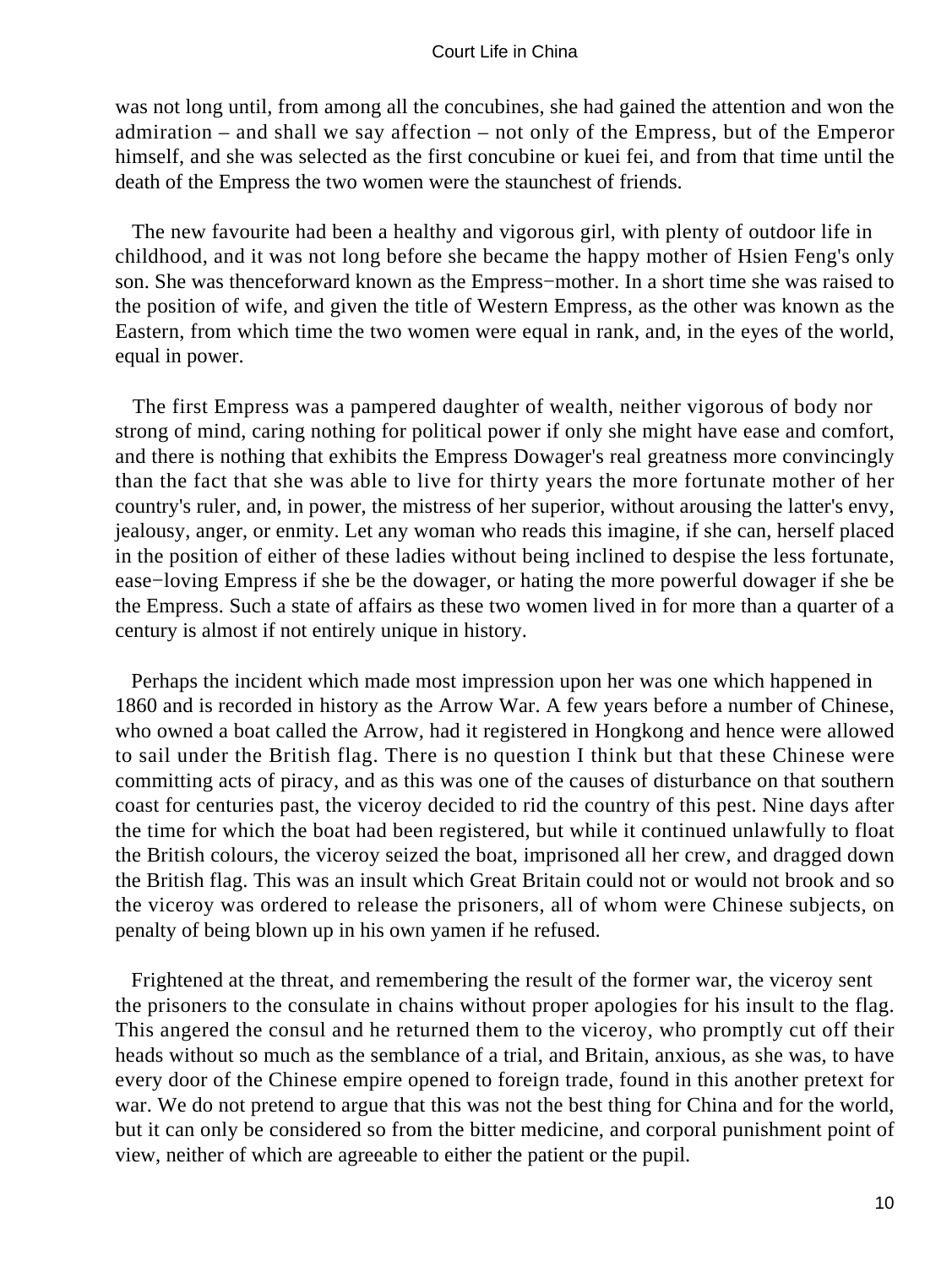Britain went to war. The viceroy was taken a prisoner to India, whence he never returned. As though ashamed to enter upon a second unprovoked and unjust war alone, she invited France, Russia, and America to join her. France was quite ready to do so in the hope of strengthening her position in Indo−China, and with nothing more than the murder of a missionary in Kuangsi as a pretext she put a body of troops in the field large enough to enable her to checkmate England, or humiliate China as the exigencies of the occasion, and her own interests, might demand. America and Russia having no cause for war, no wrongs to redress, and no desire for territory, refused to join her in sending troops, but gave her such sympathy and support as would enable her to bring about a more satisfactory arrangement of China's foreign relations – that is more satisfactory to themselves regardless of the wishes, though not perhaps the interests, of China.

 We know how the British and French marched upon Peking in 1860; how the summer palace was left a heap of ruins as a punishment for the murder of a company of men under a flag of truce; and how the Emperor Hsien Feng, with his wife, and the mother of his only son, our Empress Dowager, were compelled to flee for the first time before a foreign invader. Their refuge was Jehol, a fortified town, in a wild and rugged mountain pass, on the borders of China and Tartary, a hundred miles northeast of Peking. At this place the Emperor died, whether of disease, chagrin, or of a broken heart – or of all combined, it is impossible to say, and the Empress−mother was left **AN EXILE AND A WIDOW,** with the capital and the throne for the first time at the mercy of the Western barbarian.

 This was the beginning of two important phases of the Empress Dowager's life – her affliction and her power, and her greatness is exhibited as well by the way in which she bore the one as by the way in which she wielded the other. In most cases a woman would have been so overcome by sorrow at the loss of her husband, as to have forgotten the affairs of state, or to have placed them for the time in the hands of others. Not so with this great woman. Prince Kung the brother of Hsien Feng, had been left in Peking to arrange a treaty with the Europeans, which he succeeded in doing to the satisfaction of both the Chinese and the foreigners.

 On the death of the Emperor, a regency was organized by two of the princes, which did not include Prince Kung, and disregarded both of the dowagers, and it seemed as though Prince Kung was doomed. His father−in−law, however, the old statesman who had signed the treaties, urged him to be the first to get the ear of the two women on their return to the capital. This he did, and as it seemed evident that the regency and the council had been organized for the express purpose of tyrannizing over the Empresses and the child, they were at once arrested, the leader beheaded, and the others condemned to exile or to suicide. The child had been placed upon the throne as «good−luck,» but now a new regency was formed, consisting of the two dowagers, with Prince Kung as joint regent, and the title of the reign was changed to Tung Chih or «joint government.» Thus ended the Empress Dowager's years of training.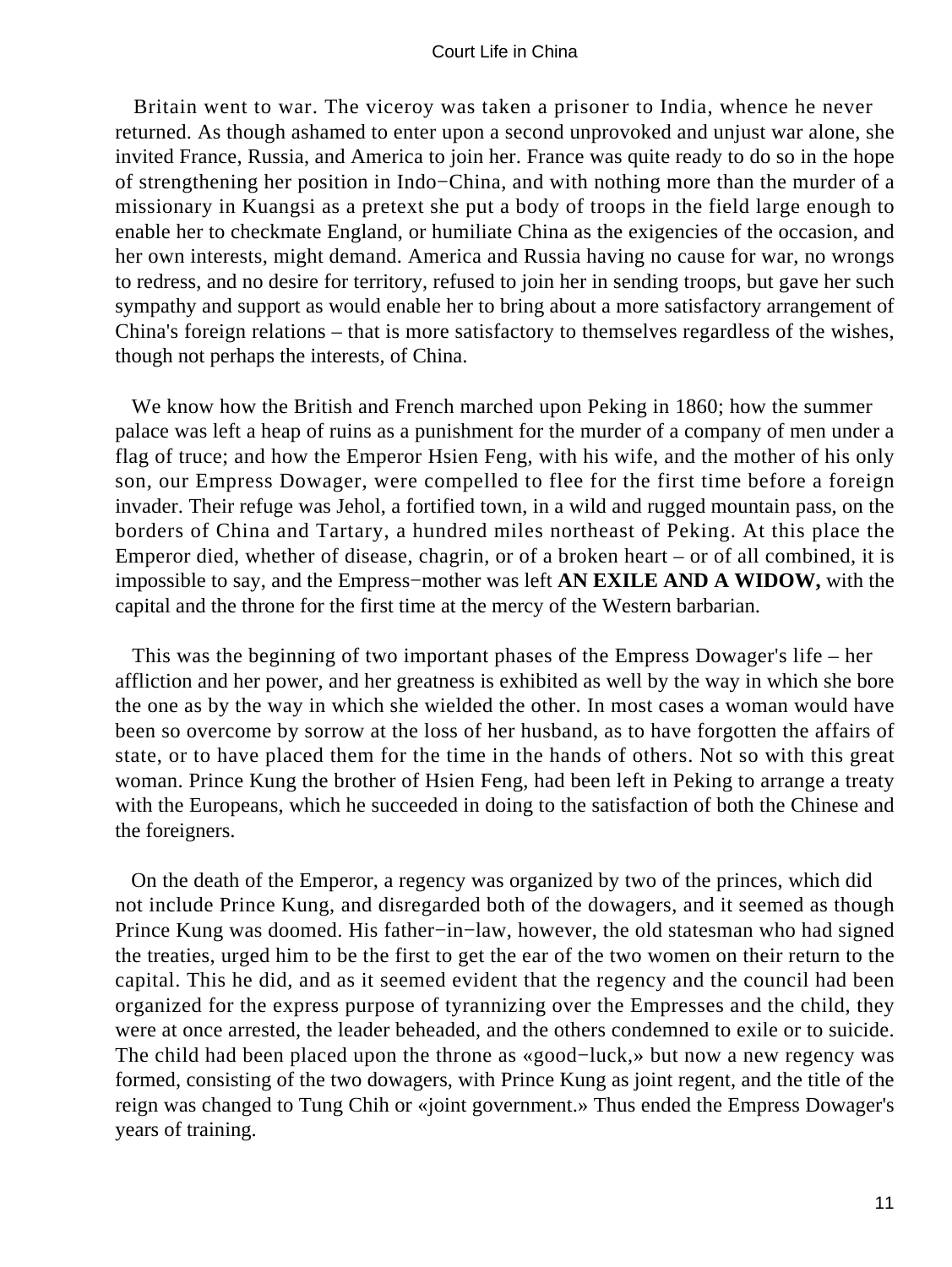# III

# The Empress Dowager – As a Ruler

 That a Manchu woman who had had such narrow opportunities of obtaining a knowledge of things as they really are, in distinction from the tissue of shams which constitute the warp and the woof of an Oriental Palace, should have been able to hold her own in every situation, and never be crushed by the opposing forces about her, is a phenomenon in itself only to be explained by due recognition of the influence of individual qualities in a ruler even in the semi−absolutism of China. – Arthur H. Smith in «China in Convulsion.»

# III

# THE **EMPRESS DOWAGER** – **AS A RULER**

 In considering the policy pursued by the Empress−mother after her accession to the regency, one cannot but feel that she was fully aware of the fact that she had been the wife of an emperor, and was the mother of the heir, of a decaying house. Of the 218 years that her dynasty had been in power, 120 had been occupied by the reigns of two emperors, and only seven monarchs had sat upon the throne, a smaller number than ever ruled during the same period in all Chinese history. These two Emperors, Kang Hsi and Chien Lung, the second and fourth, had each reigned for sixty years, the most brilliant period of the «Great Pure Dynasty,» unless we except the last six years of the Empress Dowager's regency. The other ninety−eight years saw five rulers rise and pass away, each one becoming weaker than his predecessor both in character and in physique, until with the death of her son, Tung Chih, the dynasty was left without a direct heir.

 The decay of the imperial house, the encroachments of the foreigner, and the opposition of the native Chinese to the rule of the Manchus, awoke the Empress Dowager to a realization of the fact that a stronger hand than that of her husband must be at the helm if the dynasty of her people were to be preserved. «It may be said with emphasis,» says Colonel Denby, who was for thirteen years minister to China, «that the Empress Dowager has been the first of her race to apprehend the problem of the relation of China to the outer world, and to make use of this relation to strengthen her dynasty and to promote material progress.» She was fortunate in having Prince Kung associated with her in the regency, a man tall, handsome and dignified, and the greatest statesman that has come from the royal house since the time of Chien Lung.

 Here appears one of the chief characteristics of the Empress Dowager as a ruler – her ability to choose the greatest statesmen, the wisest advisers, the safest leaders, and the best guides, from the great mass of Chinese officials, whether progressive or conservative. Prince Kung was for forty years the leading figure of the Chinese capital outside of the Forbidden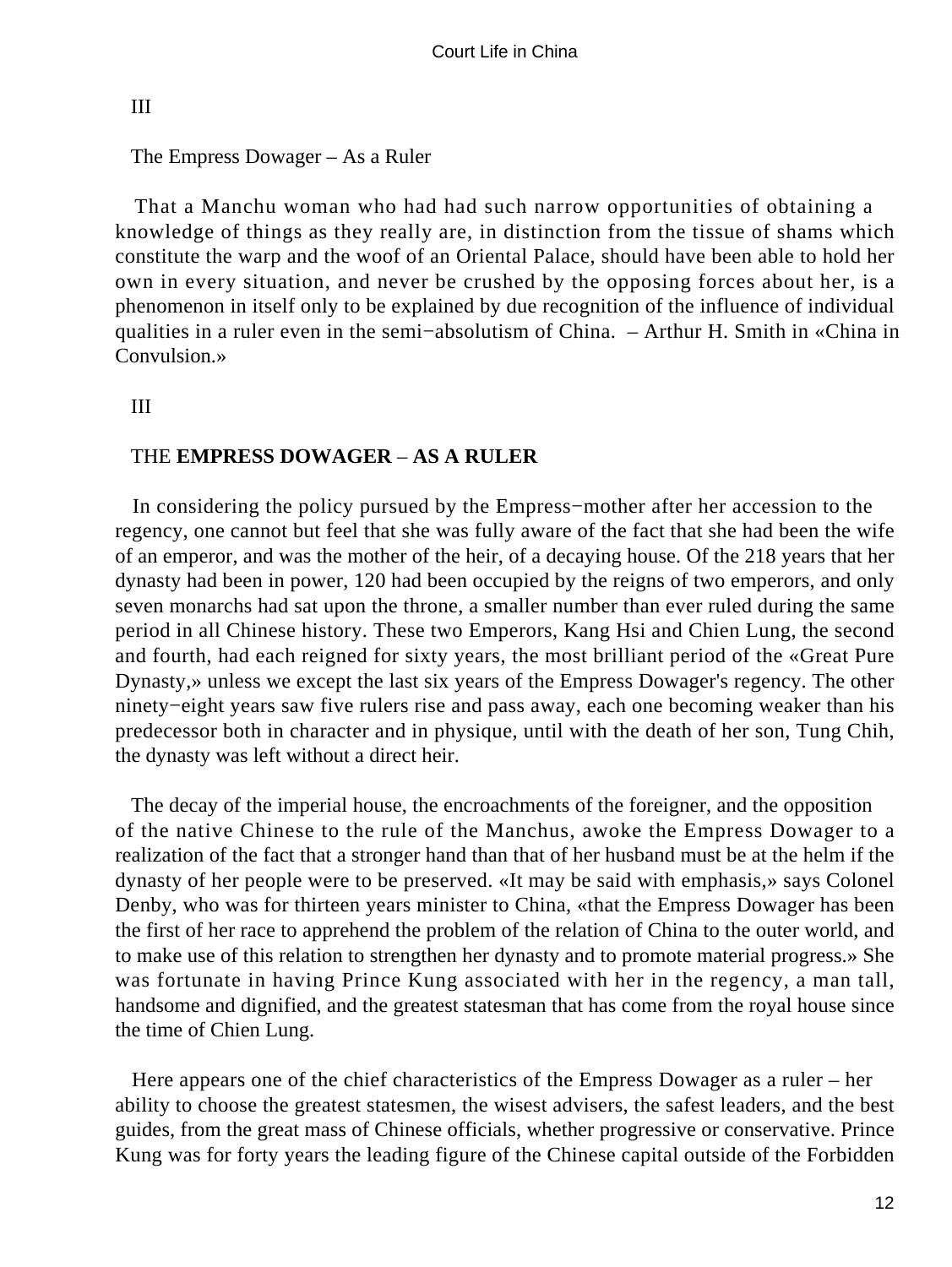City. He appeared first, at the age of twenty−six, as a member of the commission that tried the minister who failed to make good his promise to induce Lord Elgin and his men−of−war to withdraw from Tientsin in 1858. The following year he was made a member of the Colonial Board that controlled the affairs of the «outer Barbarians,» and a year later was left in Peking, when the court fled, to arrange a treaty of peace with the victorious British and French after they had taken the capital. «In these trying circumstances,» says Professor Giles, «the tact and resource of Prince Kung won the admiration of his opponents,» and when the Foreign Office was formed in 1861, it began with the Prince as its first president, a position which he continued to hold for many years.

 It was he, as we have seen, who succeeded in outwitting and overthrowing the self−constituted regency on the death of his brother Hsien Feng, and, with the Empress Dowager, seated her infant son upon the throne, with the two Empresses and himself as joint regents. This condition continued for some years, with the senior Empress exercising no authority, and Prince Kung continually growing in power. The arrangement seemed satisfactory to all but one – the Empress−mother. To her it appeared as though he were fast becoming the government, and she and the Empress were as rapidly receding into the background, while in reality the design had been to make him «joint regent» with them. In all the receptions of the officials by the court, Prince Kung alone could see them face to face, while the ladies were compelled to remain behind a screen, listening to the deliberations but without taking any part therein, other than by such suggestions as they might make.

 Being the visible head of the government, and the only avenue to positions of preferment, he would naturally be flattered by the Chinese officials. This led him to assume an air of importance which consciously or unconsciously he carried into the presence of their Majesties, and one morning he awoke to find himself stripped of all his rank and power, and confined and guarded a prisoner in his palace, by a joint decree from the two Empresses accusing him of «lack of respect for their Majesties.» The deposed Prince at once begged their forgiveness, whereupon all his honours were restored with their accompanying dignities, but none of his former power as joint regent, and thus the first obstacle to her reestablishment of the dynasty was eliminated by the Empress−mother. To show Prince Kung, however, that they bore him no ill will, the Empresses adopted his daughter as their own, raising her to the rank of an imperial princess, and though the Prince has long since passed away his daughter still lives, and next to the Empress Dowager has been the leading figure in court circles during the past ten years' association with the foreigners.

 During her son's minority, after the dismissal of Prince Kung as joint regent, the Empress−mother year by year took a more active part in the affairs of state, while the Empress as gradually sank into the background. She was far−sighted. Having but one son, and knowing the uncertainty of life, she originated a plan to secure the succession to her family. To this end she arranged for the marriage of her younger sister to her husband's younger brother commonly known as the Seventh Prince, in the hope that from this union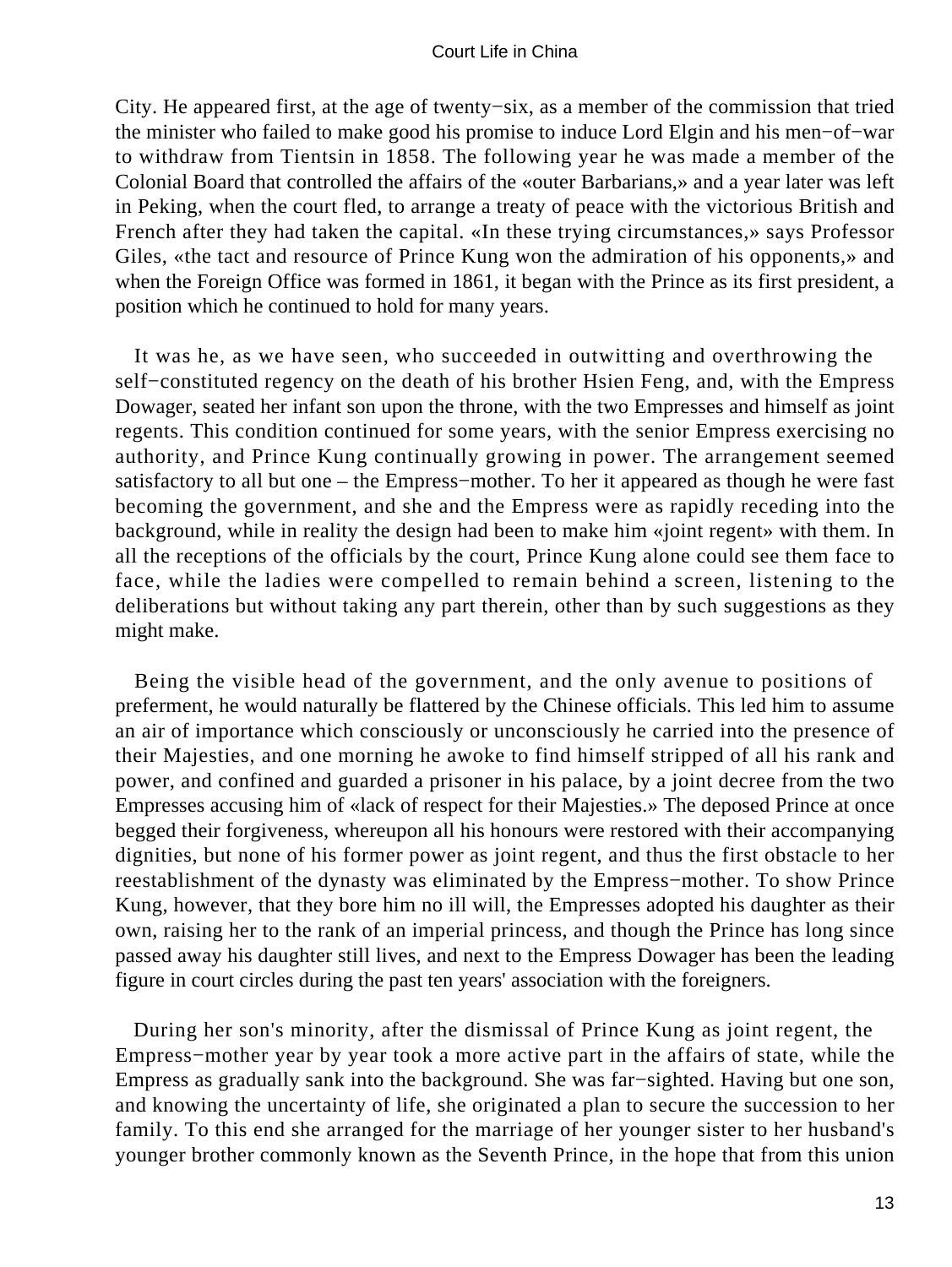there might come a son who would be a worthy occupant of the dragon throne in case her own son died without issue. She felt that the country needed a great central figure capable of inspiring confidence and banishing uncertainty, a strong, well−balanced, broad−minded, self−abnegating chief executive, and she proposed to furnish one. Whether she would succeed or not must be left to the future to reveal, but the one great task set by destiny for her to accomplish was to prepare the mind of a worthy successor to meet openly and intelligently the problems which had been too vast, too new and too complicated for her predecessors, if not for herself, to solve.

 When her son was seventeen years old he was married to Alute, a young Manchu lady of one of the best families in Peking and was nominally given the reins of power, though as a matter of fact the supreme control of affairs was still in the hands of his more powerful mother. The ministers of the European countries, England, France, Germany, Russia and the United States, now resident at Peking, thought this a good time for bringing up the matter of an audience with the new ruler, and after a long discussion with Prince Kung and the Empress−mother, the matter was arranged without the ceremony of prostration which all previous rulers had demanded.

 The married life of this young couple was a short one. Three years after their wedding ceremonies the young monarch contracted smallpox and died without issue, and was followed shortly afterwards by his young wife who heeded literally the instruction of one of their female teachers in her duty to her husband to

 Share his joy as well as sorrow, riches, poverty or guilt, And in death be buried with him, as in life you shared his guilt.

 That her nearest relatives did not believe, as has often been suggested, that there was any «foul play» in regard to her death, is evident from the fact that her father continued to hold office until the time of the Boxer uprising, at which time he followed the fleeing court as far as Paotingfu, where having heard that the capital was in the hands of the hated foreigners, he sent word back to his family that he would neither eat the foreigners' bread nor drink their water, but would prefer to die by his own hand. When his family received this message they commanded their servants to dig a great pit in their own court in which they all lay and ordered the coolies to bury them. This they at first refused to do, but they were finally prevailed upon, and thus perished all the male members of her father's household except one child that was rescued and carried away by a faithful nurse.

 When Tung Chih died there was a formidable party in the palace opposed to the two dowagers, anxious to oust them and their party and place upon the throne a dissolute son of Prince Kung. But it would require a master mind from the outside to learn of the death of her son and select and proclaim a successor quicker than the Empress Dowager herself could do so from the inside. She first sent a secret messenger to Li Hung−chang whom she had appointed viceroy of the metropolitan province at Tientsin eighty miles away, informing him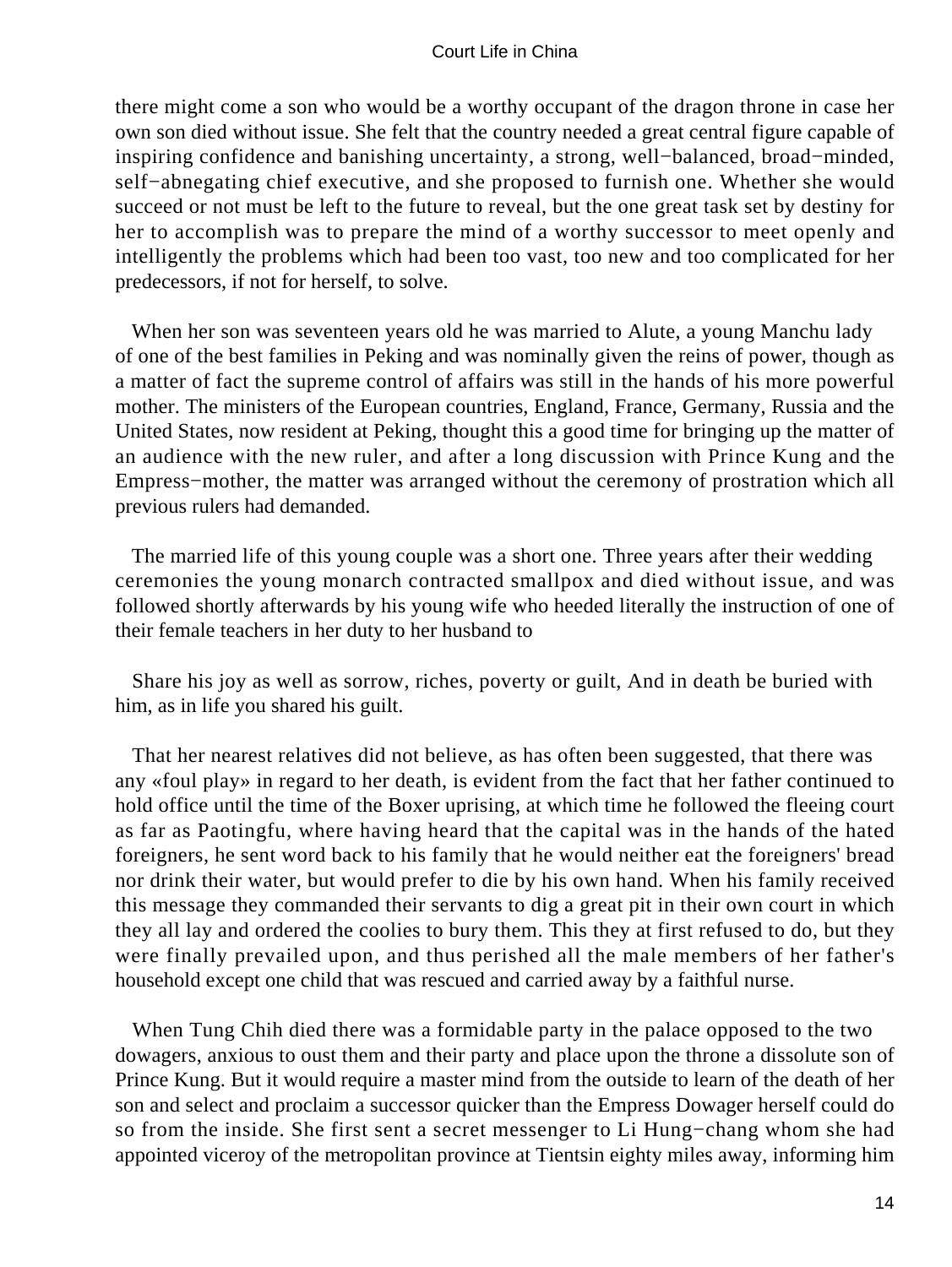of the illness of her son and urging him to come to Peking with his troops post−haste and be ready to prevent any disturbance in case of his death and the announcement of a successor.

 When Li Hung−chang received her orders, he began at once to put them into execution. Taking with him four thousand of his most reliable Anhui men, all well−armed horse, foot and artillery, he made a secret forced march to Peking. The distance of eighty miles was covered in thirty−six hours and he planned to arrive at midnight. Exactly on the hour Li and his picked guard were admitted, and in dead silence they marched into the Forbidden City. Every man had in his mouth a wooden bit to prevent talking, while the metal trappings of the horses were muffled to deaden all sound. When they arrived at the forbidden precincts, the Manchu Bannermen on guard at the various city gates were replaced by Li's Anhui braves, and as the Empress Dowager had sent eunuchs to point out the palace troops which were doubtful or that had openly declared for the conspirators, these were at once disarmed, bound and sent to prison. The artillery were ordered to guard the gates of the Forbidden City, the cavalry to patrol the grounds, and the foot−soldiers to pick up any stray conspirators that could be found. A strong detachment was stationed so as to surround the Empress Dowager and the child whom she had selected as a successor to her son, and when the morning sun rose bright and clear over the Forbidden City the surprise of the conspirators who had slept the night away was complete. Of the disaffected that remained, some were put in prison and others sent into perpetual exile to the Amoor beyond their native borders, and when the Empress Dowager announced the death of her son, she proclaimed the son of her sister, Kuang Hsu, as his successor, with herself and the Empress as regents during his minority. When everything was settled, Li folded his tent like the Arab, and stole away as silently as he had come.

 The wisdom and greatness of the Empress Dowager were thus manifested in binding to the throne the greatest men not only in the capital but in the provinces. Li Hung−chang had won his title to greatness during the Tai−ping rebellion, for his part in the final extinction of which he was ennobled as an Earl. From this time onward she placed him in the highest positions of honour and power within sufficient proximity to the capital to have his services within easy reach. For twenty−four years he was kept as viceroy of the metropolitan province of Chihli, with the largest and best drilled army at his command that China had ever had, and yet during all this time he realized that he was watched with the eyes of an eagle lest he manifest any signs of rebellion, while his nephew was kept in the capital as a hostage for his good conduct. Once and again when he had reached the zenith of his power, or had been feted by foreign potentates enough to turn the head of a bronze Buddha, his yellow jacket and peacock feather were kindly but firmly removed to remind him that there was a power in Peking on whom he was dependent.

 Li Hung−chang's greatness made him many enemies. Those whom he defeated, those whom he would not or could not help, those whom he punished or put out of office, and those whose enmity was the result of jealousy. When the war with Japan closed and the Chinese government sent Chang Yin−huan to negotiate a treaty of peace, the Japanese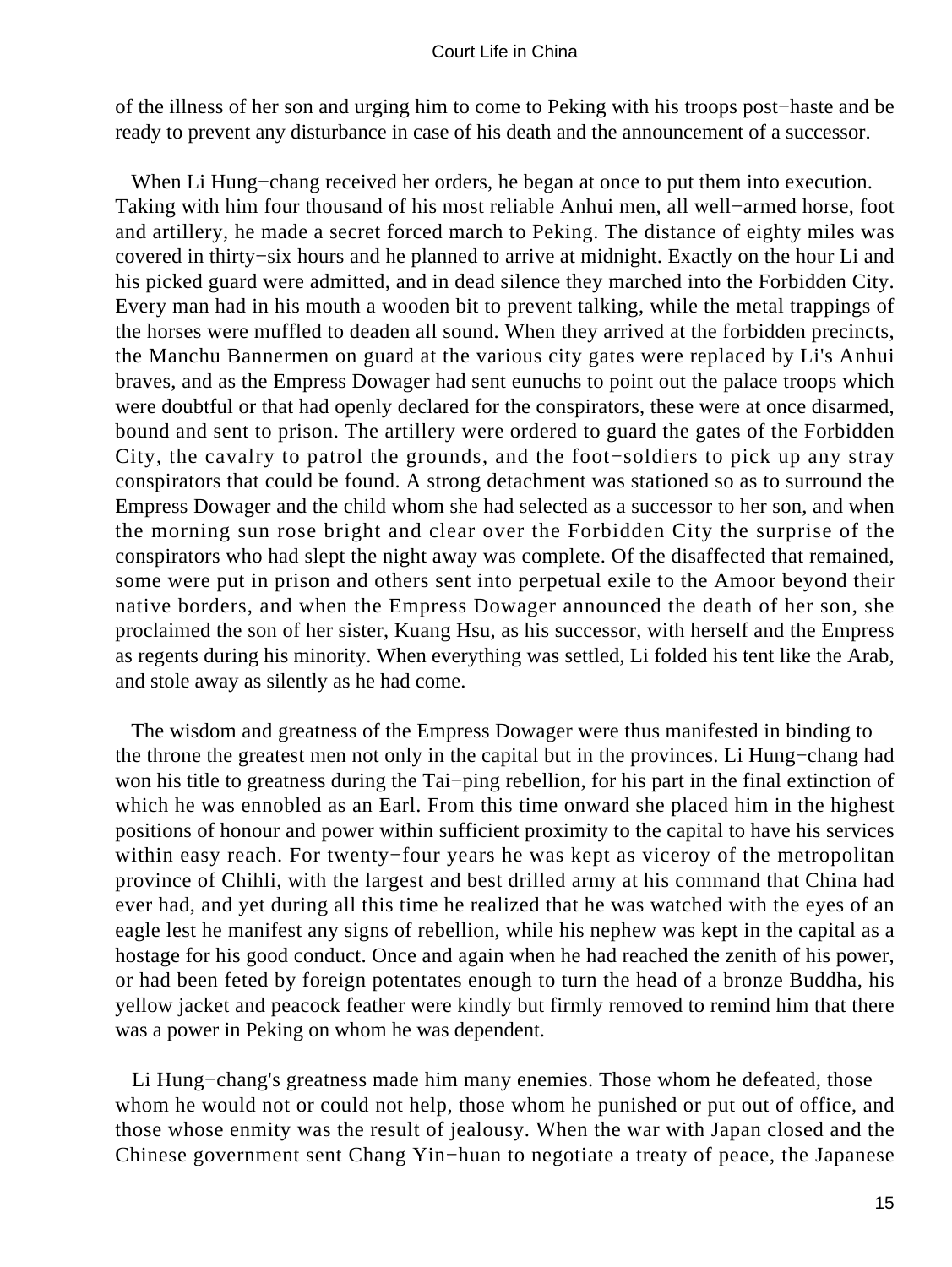refused to accept him, nor were they willing to take up the matter until «Li Hung−chang was appointed envoy, chiefly because of his great influence over the government, and the respect in which he was held by the people.» We all know how he went, how he was shot in the face by a Japanese fanatic, the ball lodging under the left eye, where it remained a memento which he carried to the grave. We all know how he recovered from the wound, and how because of his sufferings he was able to negotiate a better treaty than he could otherwise have done. Then he returned home, and only «the friendship of the Empress and his own personal sufferings saved his life,» says Colonel Denby, for «the new treaty was urgently denounced in China» by carping critics who would not have been recognized as envoys by their Japanese enemies.

 In 1896 he was appointed to attend the coronation of the Czar at Moscow, and thence continued his trip around the world. Never before nor since has a Chinese statesman or even a prince been feted as he was in every country through which he passed. When he was about to start, at his request I had a round fan painted for him, with a map of the Eastern hemisphere on one side and the Western on the other, on which all the steamship lines and railroads over which he was to travel were clearly marked, with all the ports and cities at which he expected to stop. He was photographed with Gladstone, and hailed as the «Bismarck of the East,» but when he returned to Peking, for no reason but jealousy, «he was treated as an extinct volcano.» The Empress Dowager invited him to the Summer Palace where he was shown about the place by the eunuchs, treated to tea and pipes, and led into pavilions where only Her Majesty was allowed to enter, and then denounced to the Board of Punishments who were against him to a man. And now this Grand Secretary whom kings and courts had honoured, whom emperors and presidents had feted, and our own government had spent thirty thousand dollars in entertaining, was once more stripped of his yellow jacket and peacock feather, and fined the half of a year's salary as a member of the Foreign Office, which was the amusing sum of forty−five taels or about thirty−five dollars gold, and it was said in Peking at the time that only the intercession of the Empress Dowager saved him from imprisonment or further disgrace.

 During the whole regency of the Empress Dowager only two men have occupied the position of President of the Grand Council – Prince Kung and Prince Ching. While the former was degraded many times and had his honours all taken from him, the latter «has kept himself on top of a rolling log for thirty years» without losing any of the honours which were originally conferred upon him. The same is true of Chang Chih−tung, Liu Kun−yi and Wang Wen−shao, three great viceroys and Grand Secretaries whom the Empress Dowager has never allowed to be without an important office, but whom she has never degraded. Need we ask the reason why? The answer is not far to seek. They were the most eminent progressive officials she had in her empire, but none of them were great enough to be a menace to her dynasty, and hence need not be reminded that there was a power above them which by a stroke of her pen could transfer them from stars in the official firmament to dandelions in the grass. Not so with Yuan Shih−kai – but we will speak of him in another chapter.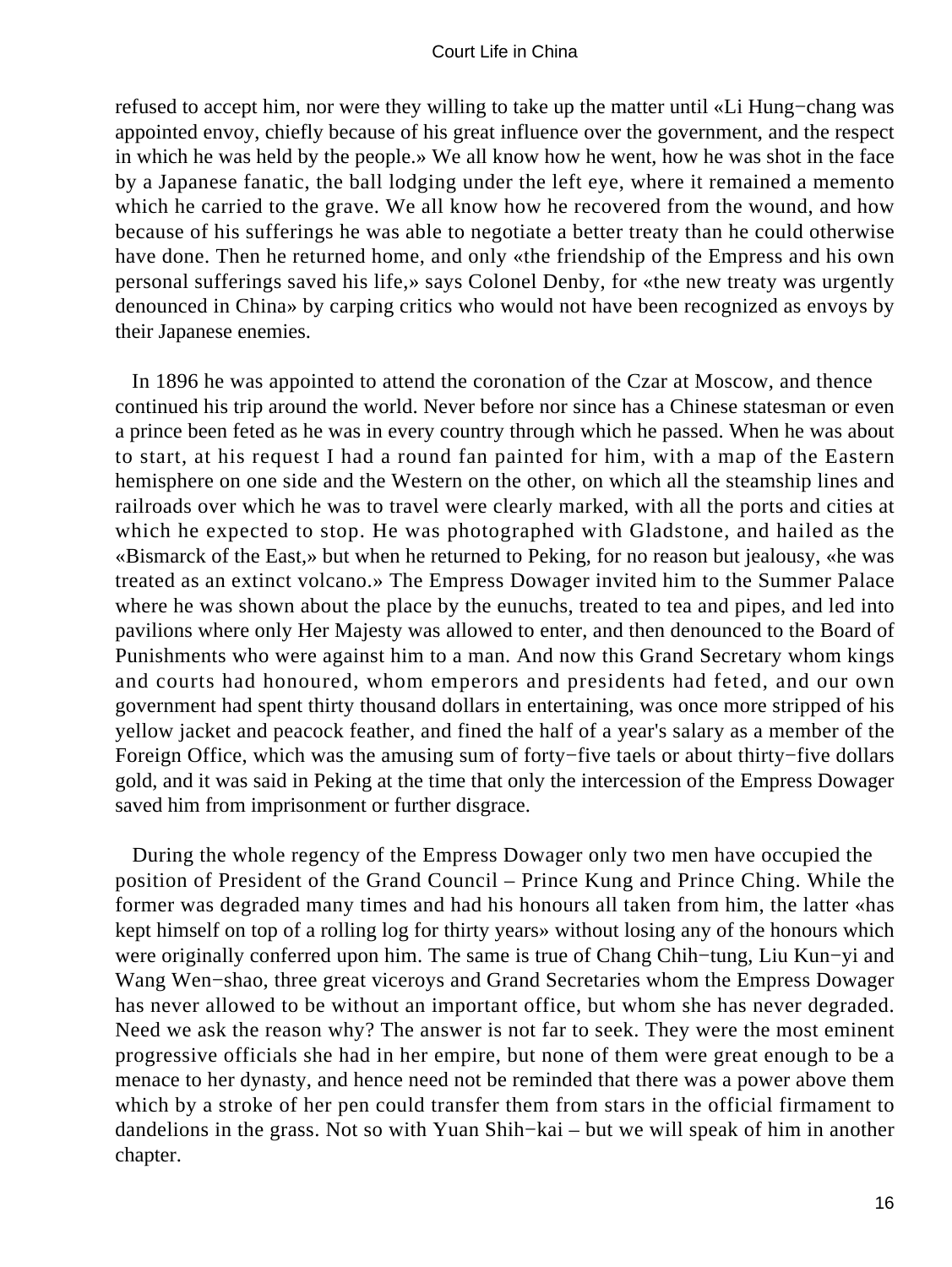All the great officials thus far mentioned have belonged to the progressive rather than the conservative party, all of them the favourites of the Empress Dowager, placed in positions of influence and kept in office by her, all of them working for progress and reform, and yet she has been constantly spoken of by European writers as a reactionary. Nothing could be farther from the truth, as we shall see. Nevertheless she kept some of the great conservative officials in office either as viceroys or Grand Secretaries that she might be able to hear both sides of all important questions.

 One of these conservatives was Jung Lu, the father−in−law of the present Regent. When she placed Yuan Shih−kai in charge of the army of north China, she also appointed Jung Lu as Governor−General of the metropolitan province of Chihli. One was a progressive, the other a conservative. Neither could make any important move without the knowledge and consent of the other. Whether the Empress Dowager foresaw the danger that was likely to arise, we do not know, but she provided against it. We refer to the occasion when in 1898 the Emperor ordered Yuan Shih−kai to bring his troops to Peking, guard the Empress Dowager a prisoner in the Summer Palace, and protect him in his efforts at reform. The story belongs in another chapter, but we refer to it here to show how the Empress Dowager played one official against another, and one party against another, to prevent any such calamity or surprise. It would have been impossible for Yuan Shih−kai to have taken his troops to Peking for any purpose without first informing his superior officer Jung Lu unless he put him to death, much less to have gone on such a mission as that of imprisoning as important a personage as the Empress Dowager, to whom they were both indebted for their office.

 Another instance of the way in which the Empress Dowager played one party against another was the appointment of Prince Tuan as a member of the Foreign Office. After his son had been selected as the heir−apparent it seemed to the Empress Dowager that for his own education and development he should be made to come in contact with the foreigners. Most of the foreigners considered the appointment objectionable on account of the «Prince's anti− foreign tendencies. But to my mind,» says Sir Robert Hart, «it was a good one; the Empress Dowager had probably said to the Prince, 'You and your party pull one way, Prince Ching and his another – what am I to do between you? You, however, are the father of the future Emperor, and have your son's interests to take care of; you are also head of the Boxers and chief of the Peking Field Force, and ought therefore to know what can and what cannot be done. I therefore appoint you to the yamen; do what you consider most expedient, and take care that the throne of your ancestors descends untarnished to your son, and their empire undiminished! yours is the power,  $-\nu$  yours the responsibility  $-\nu$  and yours the chief interests!' I can imagine the Empress Dowager taking this line with the Prince, and, inasmuch as various ministers who had been very anti−foreign before entering the yamen had turned round and behaved very sensibly afterwards, I felt sure that responsibility and actual personal dealings with foreigners would be a good experience and a useful education for this Prince, and that he would eventually be one of the sturdiest supporters of progress and good relations.»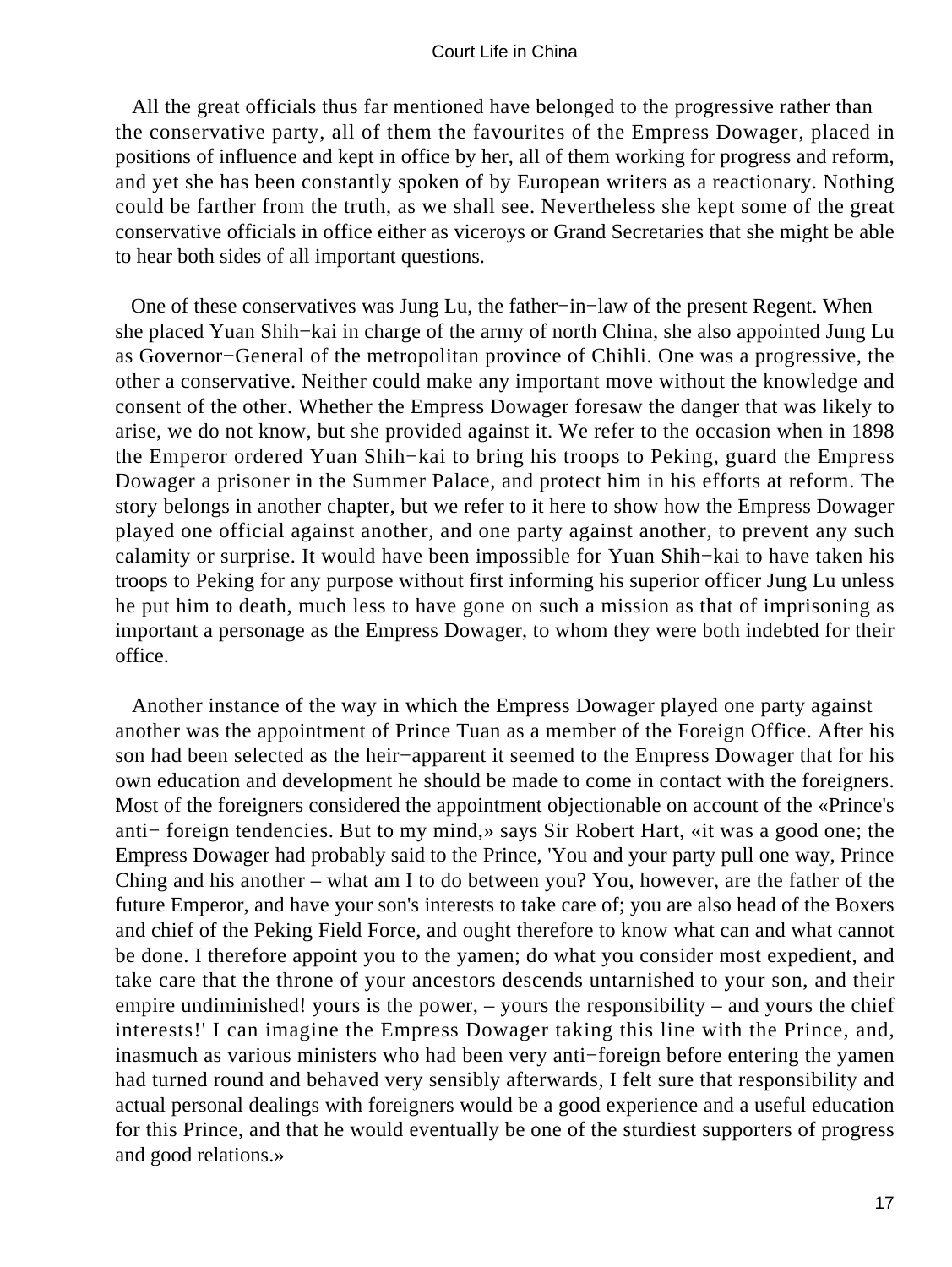# IV

# The Empress Dowager – As a Reactionist

 The most interesting personage in China during the past thirty years has been and still is without doubt the lady whom we style the Empress Dowager. The character of the Empress's rule can only be judged by what it was during the regency, when she was at the head of every movement that partook of the character of reform. Foreign diplomacy has failed, for want of a definite centre of volition and sensation to act upon. It had no fulcrum for its lever. Hence only force has ever succeeded in China. With a woman like the Empress might it not be possible really to transact business? – Blackwood's Magazine.

IV

# THE **EMPRESS DOWAGER** – **AS A REACTIONIST**

 It was between November 1, 1897, and April 16, 1898, that Germany, Russia, France and England wrested from the weak hands of the Emperor Kuang Hsu the four best ports in the Chinese empire, leaving China without a place to rendezvous a fleet. The whole empire was aroused to indignation, and even in our Christian schools, every essay, oration, dialogue or debate was a discussion of some phase of the subject, «How to reform and strengthen China.» The students all thought, the young reformers all thought, and the foreigners all thought that Kuang Hsu had struck the right track. The great Chinese officials, however, were in doubt, and it was because of their doubt – progressives as well as conservatives – that the Empress Dowager was again called to the throne.

 Now may I request the enemies of the Empress Dowager to ask themselves what they would have done if they had been placed at the head of their own government when it was thus being filched from them? You say she was anti−foreign – would you have been very much in love with Germany, Russia, France and England under those circumstances? That she acted unwisely in placing herself in the hands of the conservatives and allying herself with the superstitious Boxers, we must all frankly admit. But what would you have done? Might you not  $-1$  do not say you would with your intelligence  $-$  but might you not have been induced to have clutched at as great a log as the patriotic Boxers seemed to present, if you had been as near drowning as she was?

 «It is generally supposed,» says one of her critics, «that Kang Yu−wei suggested to the Emperor, that if he would render his own position secure, he must retire the Empress Dowager, and decapitate Jung Lu.» If that be true, and I think it very reasonable, the condition must have been desperate, when the reformers had to begin killing the greatest of their opponents, and imprisoning those who had given them their power, though neither of these at that time had raised a hand against them. Have you noticed how ready we are to forgive those on our side for doing that for which we would bitterly condemn our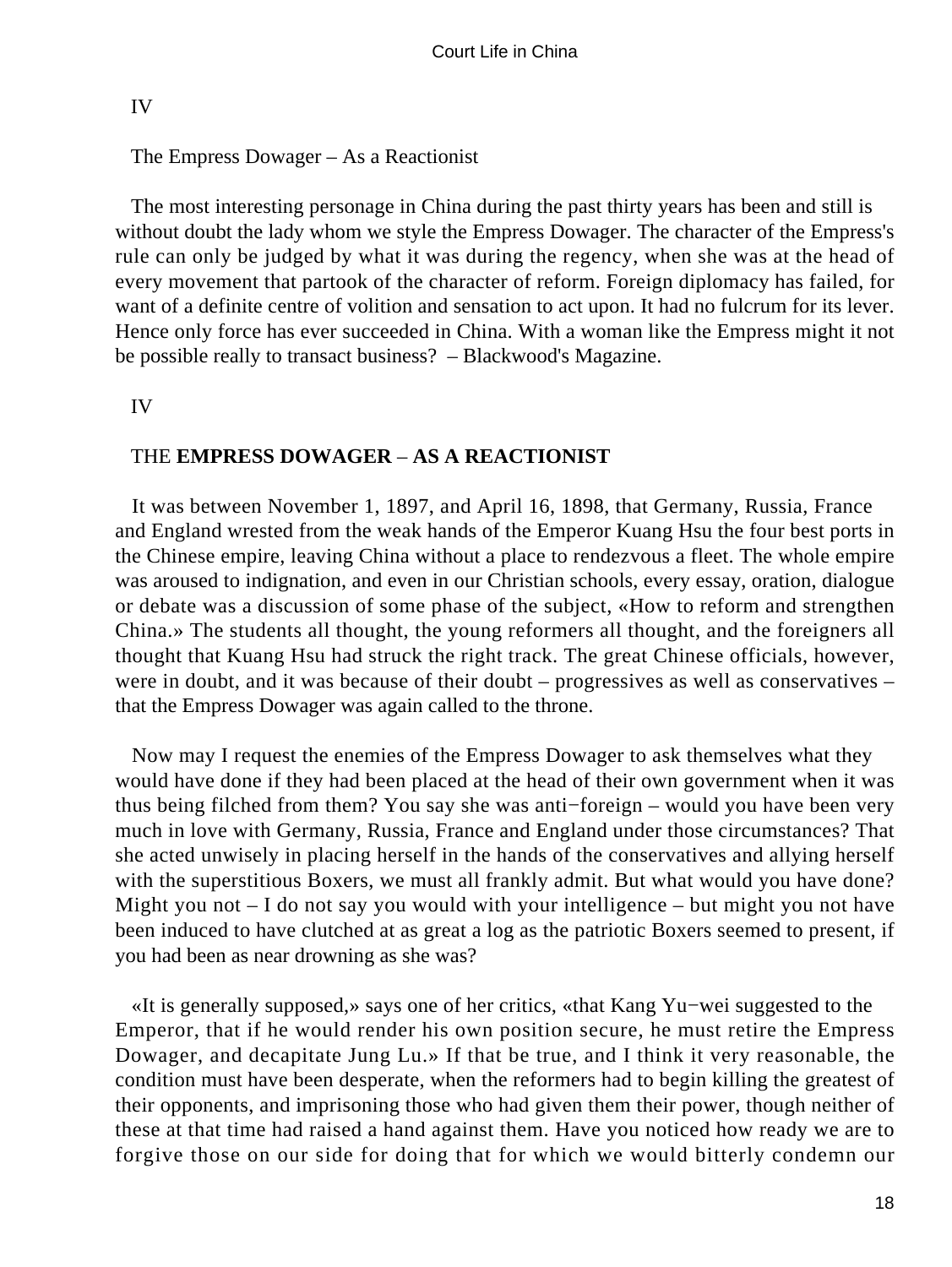opponents? The same people who condemn the Empress Dowager for beheading the six young reformers stand ready to forgive Kuang Hsu for ordering the decapitation of Jung Lu, and the imprisonment of his foster−mother.

 There were two powerful factions in Peking, the progressives, headed by Prince Ching; and the conservatives, headed by Jung Lu. Now the Empress Dowager may have reasoned thus: «The progressives and reformers have had their day. They have tried their plans and they have failed. The only result they have secured is peace – but peace always at the expense of territory. Now I propose to try another plan. I will part with no more ports, and I will resist to the death every encroachment.» She therefore took up Li Ping−heng, who had been deposed from the governorship of Shantung at the time of the murder of the German missionaries, and appointed him Generalissimo of the forces of the Yangtse, where he no doubt promised to resist to the last all encroachments of the foreigners in that part of the empire while Jung Lu was retained in Peking as head of all the forces of the province of Chihli and the Northern Squadron. She then appointed Kang Yi, another conservative, equally as anti−foreign as Li Ping−heng, to inspect the fortifications and garrisons of the empire, and to raise an immense sum of money for the depleted treasury. In his visits to the southern provinces, Kang Yi at this time raised not less than two million taels, which was no doubt spent in the purchase of guns and ammunition and other preparations for war. Yu Hsien, another equally conservative Manchu, she appointed Governor of Shantung to succeed Li Ping−heng, and it is to him the whole Boxer uprising is due. Moreover when he, at the repeated requests of the foreigners, was removed from Shantung, she received him in audience at Peking, conferred upon him additional honours and appointed him Governor of the adjoining province of Shansi, where, and under whose jurisdiction, almost all the massacres were committed. Indeed Yu Hsien may be considered the whole Boxer movement, for this seems to have been his plan for getting rid of the foreigners.

 But while thus allying herself with the conservatives, the Empress Dowager did not cut herself off from the progressives. Li Hung−chang was appointed Viceroy of Kuangtung, Yuan Shih−kai Governor of Shantung and Tuan Fang of Shensi while Liu Kun−yi, Chang Chih−tung, and Kuei Chun were kept at their posts, so that she had all the greatest men of both parties once more in her service. Then she began sending out edicts, retracting those issued by Kuang Hsu, and what could be more considerate of the feelings of the Emperor, or more diplomatic as a state paper than the following, issued in the name of Kuang Hsu, September 26, 1898.

 "Our real desire was to make away with superfluous posts for the sake of economy: whereas, on the contrary, we find rumours flying abroad that we intended to change wholesale the customs of the empire, and, in consequence, innumerable impossible suggestions of reform have been presented to us. If we allowed this to go on, none of us would know to what pass matters would come. Hence, unless we hasten to put our present wishes clearly before all, we greatly fear that the petty yamen officials and their underlings will put their own construction on what commands have gone before, and create a ferment in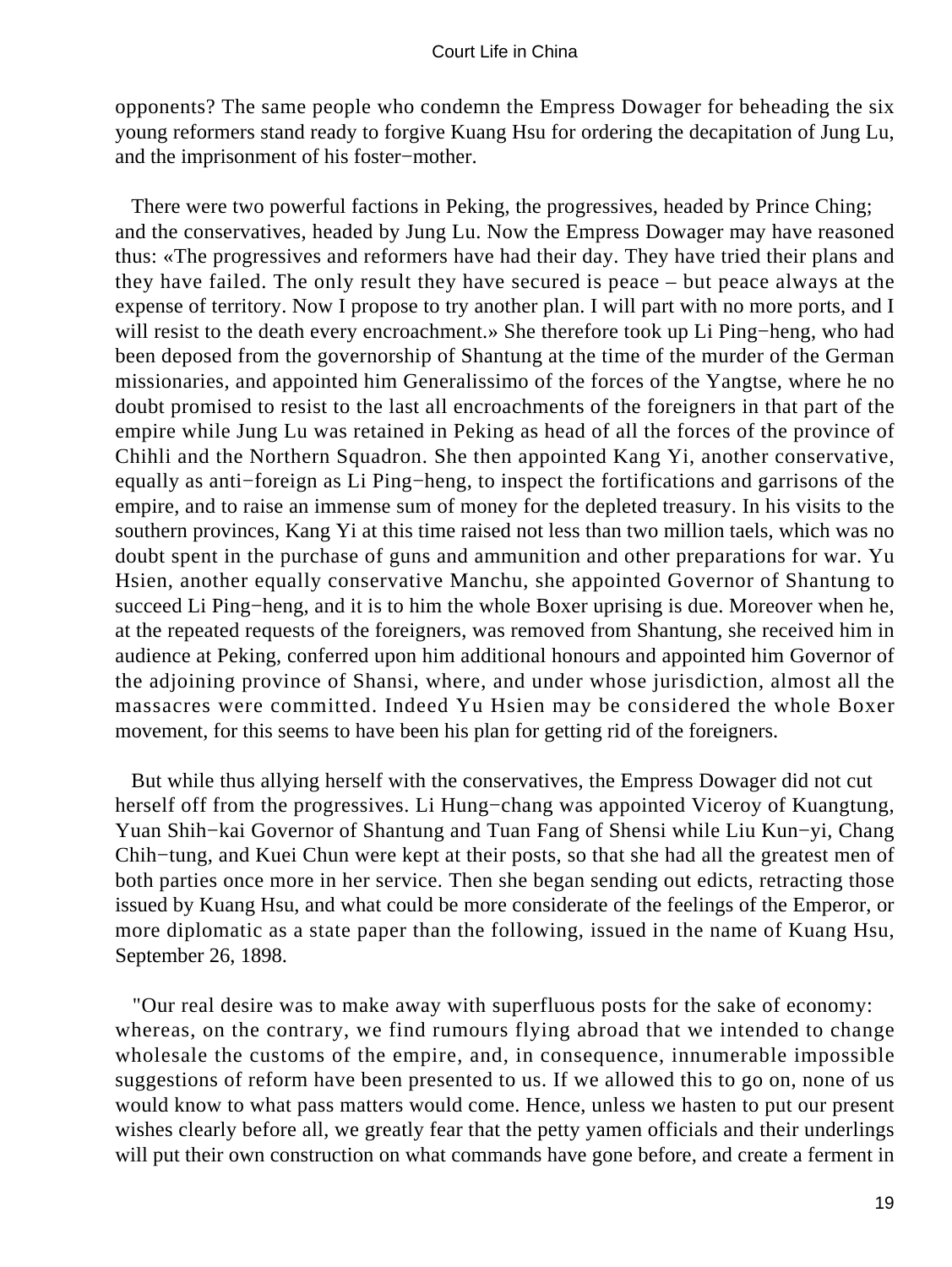the midst of the usual calm of the people. This will indeed be contrary to our desire, and put our reforms for strengthening and enriching our empire to naught.

 "We therefore hereby command that the Supervisorate of Instruction and other five minor Courts and Boards, which were recently abolished by us and their duties amalgamated with other Boards for the sake of economy, etc., be forthwith restored to their original state and duties, because we have learned that the process of amalgamation contains many difficulties and will require too much labour. We think, therefore, it is best that these offices be not abolished at all, there being no actual necessity for doing this. As for the provincial bureaus and official posts ordered to be abolished, the work in this connection can go on as usual, and the viceroys and governors are exhorted to work earnestly and diligently in the above duty. Again as to the edict ordering the establishment of an official newspaper, the Chinese Progress, and the privilege granted to all scholars and commoners to memorialize us on reforms, etc., this was issued in order that a way might be opened by which we could come into touch with our subjects, high and low. But as we have also given extra liberty to our censors and high officers to report to us on all matters pertaining to the people and their government, any reforms necessary, suggested by these officers, will be attended to at once by us. Hence we consider that our former edict allowing all persons to report to us is, for obvious reasons, superfluous, with the present legitimate machinery at hand. And we now command that the privilege be withdrawn, and only the proper officers be permitted to report to us as to what is going on in our empire. As for the newspaper Chinese Progress, it is really of no use to the government, while, on the other hand, it will excite the masses to evil; hence we command the said paper to be suppressed.

 «With regard to the proposed Peking University and the middle schools in the provincial capitals, they may go on as usual, as they are a nursery for the perfection of true ability and talents. But with reference to the lower schools in the sub−prefectures and districts there need be no compulsion, full liberty being given to the people thereof to do what they please in this connection. As for the unofficial Buddhist, Taoist, and memorial temples which were ordered to be turned into district schools, etc., so long as these institutions have not broken the laws by any improper conduct of the inmates, or the deities worshipped in them are not of the seditious kind, they are hereby excused from the edict above noted. At the present moment, when the country is undergoing a crisis of danger and difficulty, we must be careful of what may be done, or what may not, and select only such measures as may be really of benefit to the empire.»

 I submit the above edict to the reader requesting him to study it, and, if necessary to its understanding, to copy it, and see if the Empress Dowager has not preserved the best there is in it, viz., «the Peking University, and the middle schools in the provincial capitals,» «full liberty being given to the people with reference to the lower schools in the sub−prefectures and districts to do as they please.» How much oil would be cast on how many troubled waters can only be realized by the unfortunate priests and dismissed officials and people upon whom «there need be no compulsion»!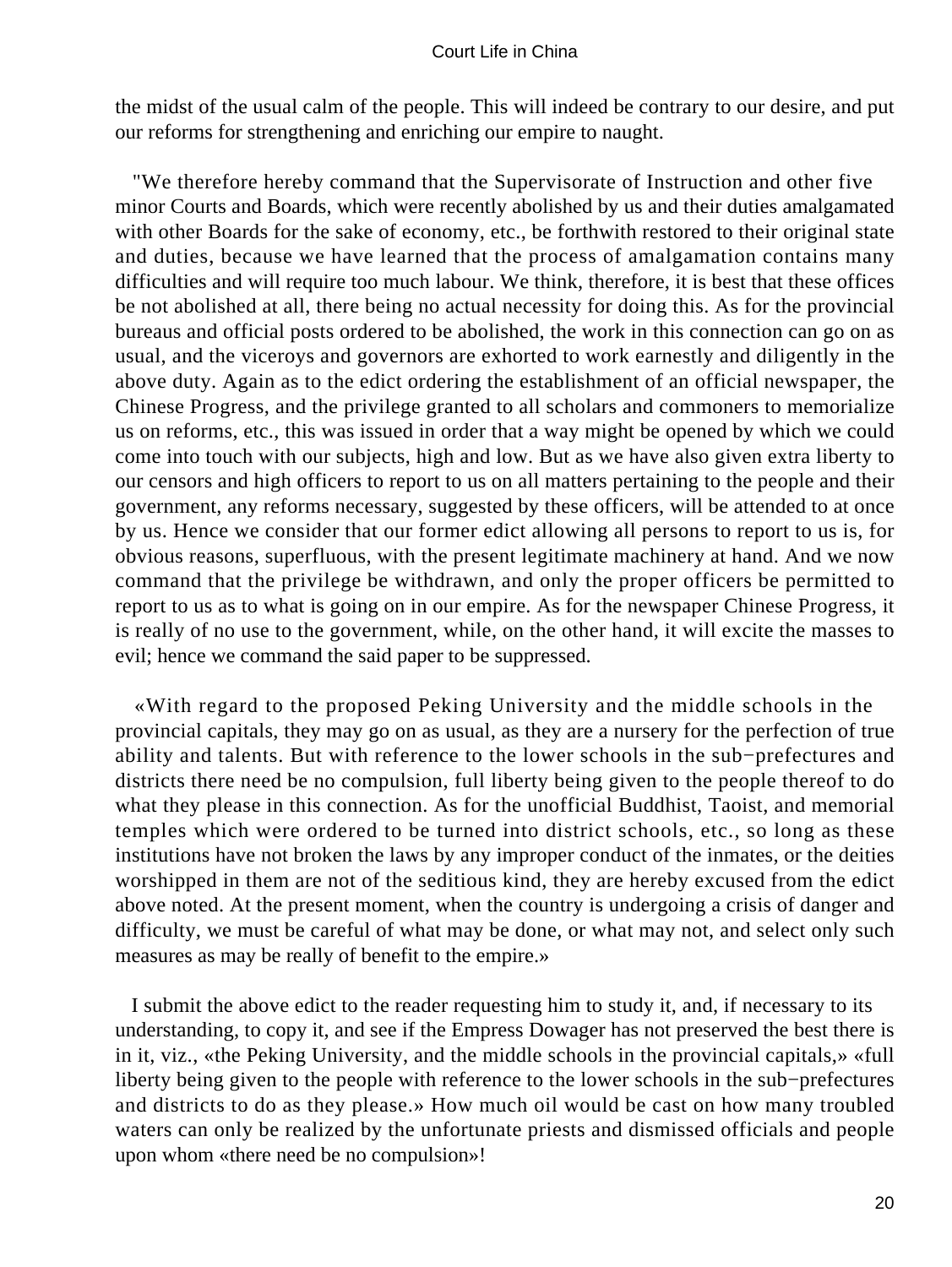Three days after the foregoing, on September 29th, she issued another edict purporting to come from the Emperor, ordering the punishment of Kang Yu−wei and others of his confreres. Now, if it is true that Kang Yu−wei advised the Emperor to behead Jung Lu and imprison the Empress Dowager, for no cause whatsoever, how would you have been inclined to treat him supposing you had been in her place? The decree says:

 «All know that we try to rule this empire by our filial piety towards the Empress Dowager; but Kang Yu−wei's doctrines have always been opposed to the ancient Confucian tenets. Owing, however, to the ability shown by the said Kang Yu−wei in modern and practical matters, we sought to take advantage of it by appointing him a secretary of the Foreign Office, and subsequently ordered him to Shanghai to direct the management of the official newspaper there. Instead of this, however, he dared to remain in Peking pursuing his nefarious designs against the dynasty, and had it not been for the protection given by the spirits of our ancestors he certainly would have succeeded. Kang Yu−wei is therefore the arch conspirator, and his chief assistant is Liang Chi−tsao, M. A., and they are both to be immediately arrested and punished for the crime of rebellion. The other principal conspirators, namely, the Censor Yang Shen−hsin, Kang Kuang−jen – the brother of Kang Yu−wei – and the four secretaries of the Tsungli Yamen, Tan Sze−tung, Liu Hsin, Yang Jui, and Liu Kuang−ti, we immediately ordered to be arrested and imprisoned by the Board of Punishments: but fearing that if any delay ensued in sentencing them they would endeavour to entangle a number of others, we accordingly commanded yesterday (September 28th) their immediate execution, so as to close the matter entirely and prevent further troubles.»

 This with the execution of one or two other officials is the greatest crime that can be laid at the door of the Empress Dowager – great enough in all conscience – yet not to be compared to those of «good Queen Bess.»

 We now come to what is said to have been a secret edict issued by the Empress Dowager to her viceroys, governors, Tartar generals and the commanders−in−chief of the provinces, dated November 21, 1899. And this I regard as one of the greatest and most daring things that great woman ever undertook.

 After the Empress Dowager had taken the throne, Italy, following the example set by the other powers, demanded the cession of Sanmen Bay in the province of Chekiang. But she found a different ruler on the throne, and to her great surprise, as well as that of every one else, China returned a stubborn refusal. Moreover, she began to prepare to resist the demand, and it soon became evident that to obtain it, Italy must go to war. This she had not the stomach for and so the demand was withdrawn. This explanation will go far towards helping us to understand the following secret edict of November 21st, to which I have already referred.

 "Our empire is now labouring under great difficulties which are becoming daily more and more serious. The various Powers cast upon us looks of tiger−like voracity, hustling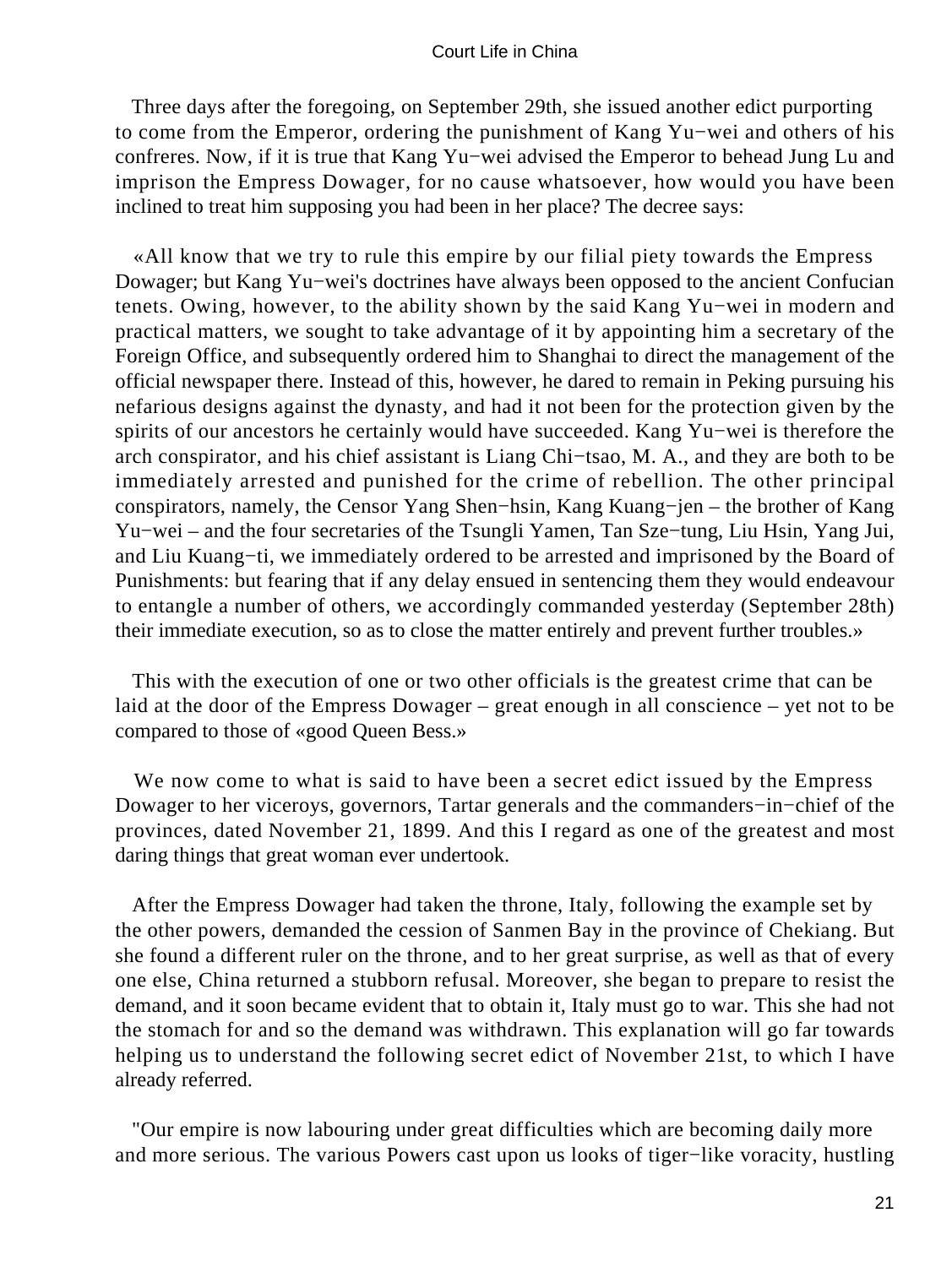each other in their endeavours to be the first to seize upon our innermost territories. They think that China, having neither money nor troops, would never venture to go to war with them. They fail to understand, however, that there are certain things that this empire can never consent to, and that, if hardly pressed upon, we have no alternative but to rely upon the justice of our cause, the knowledge of which in our breasts strengthens our resolves and steels us to present a united front against our aggressors. No one can guarantee, under such circumstances, who will be the victor and who the vanquished in the end. But there is an evil habit which has become almost a custom among our viceroys and governors which, however, must be eradicated at all costs. For instance, whenever these high officials have had on their hands cases of international dispute, all their actions seem to be guided by the belief in their breasts that such cases would eventually be 'amicably arranged.' These words seem never to be out of their thoughts: hence, when matters do come to a crisis, they, of course, find themselves utterly unprepared to resist any hostile aggressions on the part of the foreigner. We, indeed, consider this the most serious failure in the duty which the highest provincial authorities owe to the throne, and we now find it incumbent upon ourselves to censure such conduct in the most severe terms.

 «It is our special command, therefore, that should any high official find himself so hard pressed by circumstances that nothing short of war would settle matters, he is expected to set himself resolutely to work out his duty to this end. Or, perhaps, it would be that war has already actually been declared; under such circumstances there is no possible chance of the imperial government consenting to an immediate conference for the restoration of peace. It behooves, therefore, that our viceroys, governors, and commanders−in−chief throughout the whole empire unite forces and act together without distinction or particularizing of jurisdictions so as to present a combined front to the enemy, exhorting and encouraging their officers and soldiers in person to fight for the preservation of their homes and native soil from the encroaching footsteps of the foreign aggressor. Never should the word 'Peace' fall from the mouths of our high officials, nor should they even allow it to rest for a moment within their breasts. With such a country as ours, with her vast area, stretching out several tens of thousands of li, her immense natural resources, and her hundreds of millions of inhabitants, if only each and all of you would prove his loyalty to his Emperor and love of country, what, indeed, is there to fear from any invader? Let no one think of making peace, but let each strive to preserve from destruction and spoliation his ancestral home and graves from the ruthless hands of the invader.»

 One of her critics, referring to the last sentence of the above edict, asks: «Do not these words throw down the gauntlet?» And we answer, yes. Did not the thirteen colonies throw down the gauntlet to England for less cause? Did not Japan throw down the gauntlet to Russia for less cause than the Empress Dowager had for desiring that «each strive **TO PRESERVE FROM DESTRUCTION AND SPOLIATION HIS ANCESTRAL HOME AND** GRAVES»? It was not for conquest but for self−preservation the Empress Dowager was ready to go to war; not for glory but for home; not against a taunting neighbour, but against a «ruthless invader.» Her unwisdom did not consist in her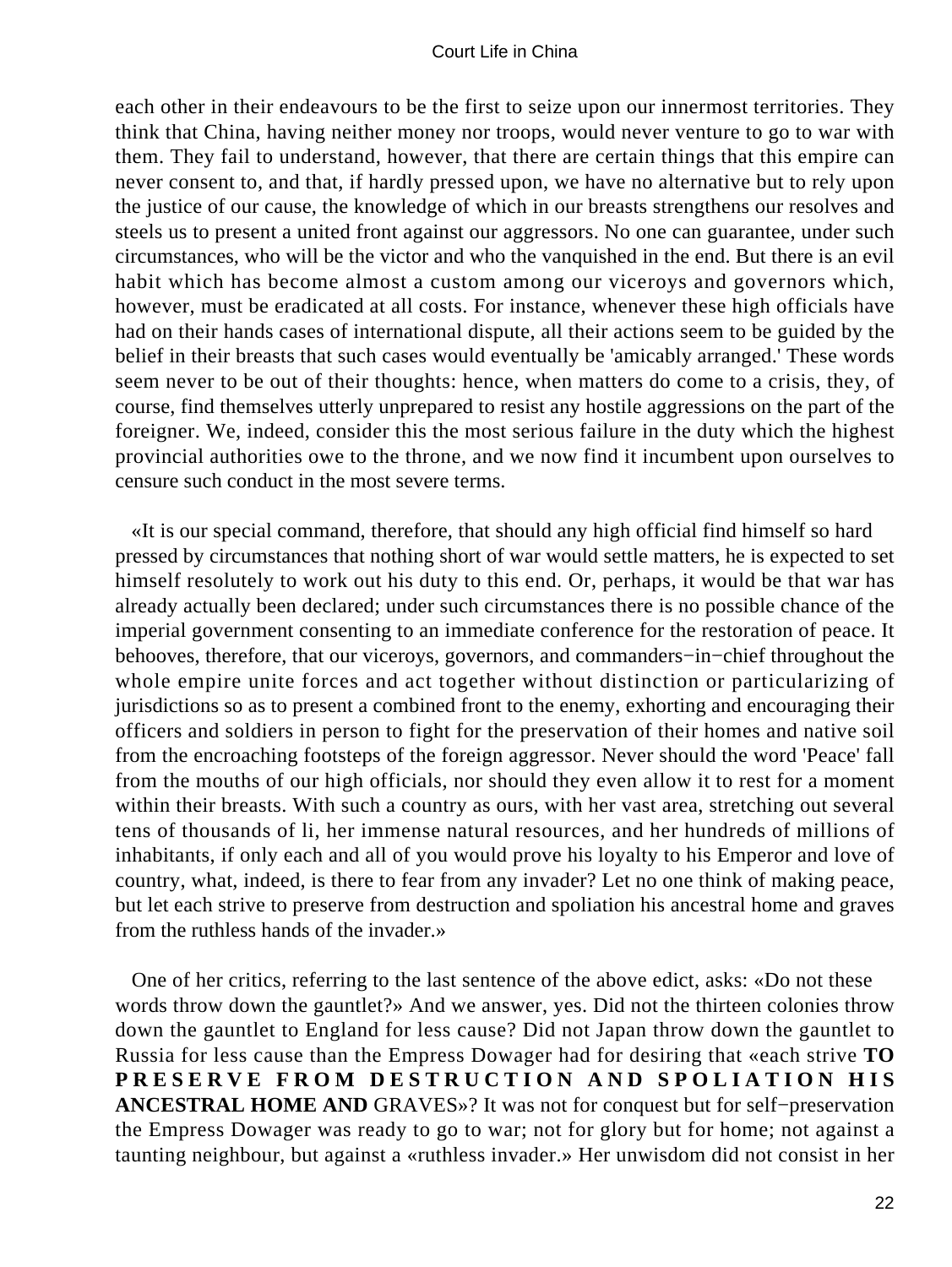being ready to go to war, but in allowing herself to be allied to, and depend upon, the superstitious rabble of Boxers, and to believe that her «hundreds of millions» of undisciplined «inhabitants» could withstand the thousands or tens of thousands of well−drilled, well−led, intelligent soldiers from the West.

 That she was ready to go to war rather than weakly yield to the demands for territory from the European powers is further evidenced by the following edict issued by the Tsungli Yamen to the viceroys and governors:

 «This yamen has received the special commands of her Imperial Majesty the Empress Dowager, and his Imperial Majesty the Emperor, to grant you full power and liberty to resist by force of arms all aggressions upon your several jurisdictions, proclaiming a state of war, if necessary, without first asking instructions from Peking; for this loss of time may be fatal to your security, and enable the enemy to make good his footing against your forces.»

 In order to strengthen her position she appointed two commissioners whom she sent to Japan in the hope of forming a secret defensive alliance with that nation against the White Peril from the West. For once, however, she made a mistake in the selection of her men, for these commissioners, unlike what we usually find the yellow man, revealed too much of the important mission on which they were bent, and were recalled in disgrace, and the treaty came to naught.

V

The Empress Dowager – As a Reformer

 Taught by the failure of a reaction on which she had staked her life and her throne, the Dowager has become a convert to the policy of progress. She has, in fact, outstripped her nephew. «Long may she live!» «Late may she rule us!» During her lifetime she may be counted on to carry forward the cause she has so ardently espoused. She grasps the reins with a firm hand; and her courage is such that she does not hesitate to drive the chariot of state over many a new and untried road. She knows she can rely on the support of her viceroys – men of her own appointment. She knows too that the spirit of reform is abroad in the land, and that the heart of the people is with her.  $-W$ . A. P. Martin in «The Awakening of China.»

# V

# THE **EMPRESS DOWAGER** – **AS A REFORMER**

 In June, 1902, soon after the return of the court from Hsian to Peking, a company of ladies from the various legations in Peking who had received invitations to an audience and a banquet with the Empress Dowager were asked to meet at one of the legations for the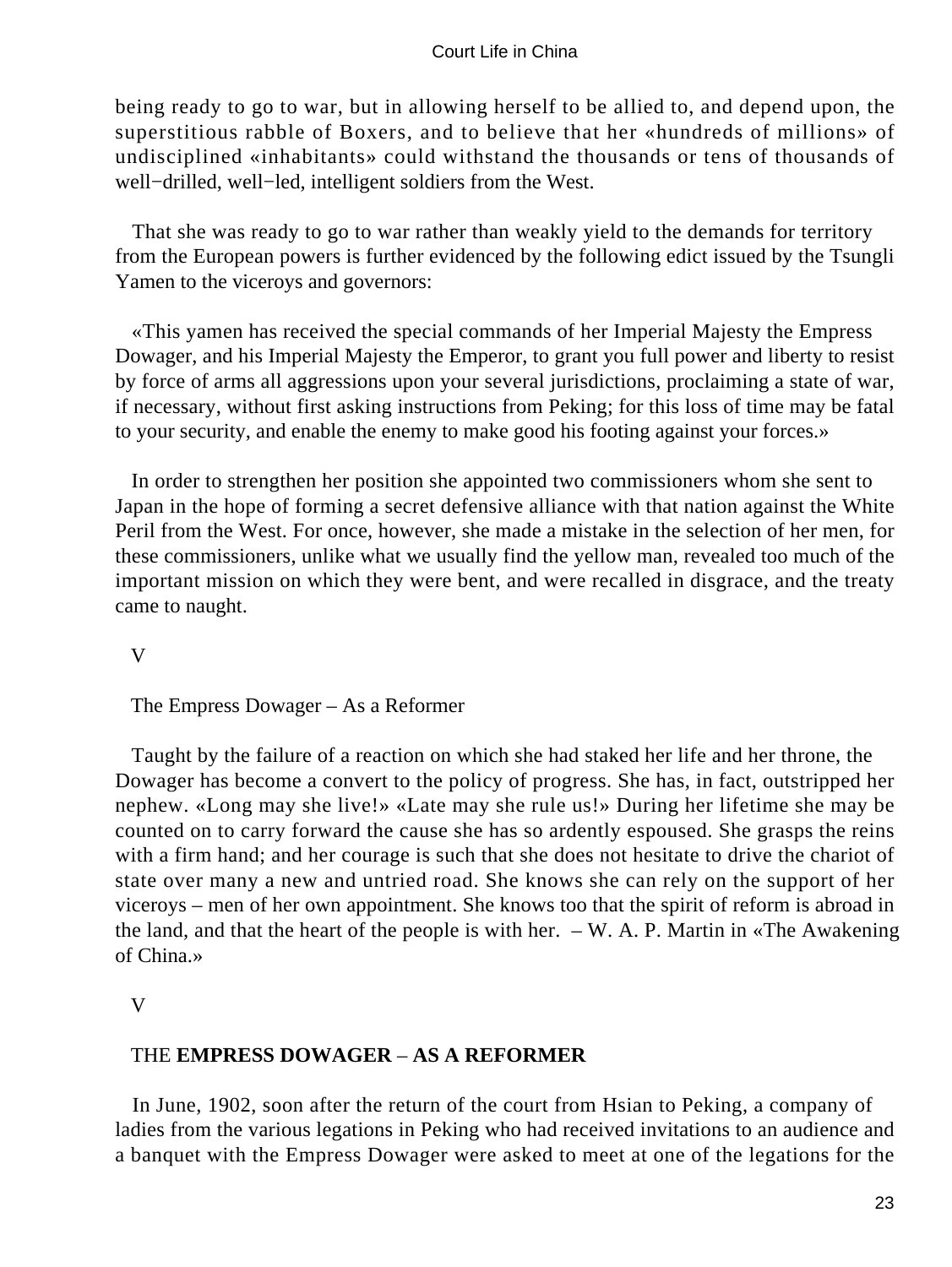purpose of consultation. The meeting was unusual. Many of those who were present had no higher motive than the ordinary tourist who goes sightseeing. With the exception of one or two who had been in once before, none of these ladies had ever been present at an audience. Several of them however had passed through the Boxer siege of 1900, had witnessed the guns from the wall of the Imperial City pouring shot and shell into the British legation, where they were confined during those eight memorable weeks of June, July and August, and had come out with their hearts filled with resentment. One of them had received a decoration from her government for her bravery in standing beside her husband on the fortifications when buildings were crumbling and walls falling, and her husband was buried by an exploding mine, and then vomited out unhurt by a second explosion. Among the number were several recent arrivals in Peking who had had none of these bitter experiences, but had heard much of the Empress Dowager, and above all things else they were anxious to see her whom they called the «She Dragon.»

 The presiding officer had been longest in Peking, and as doyen of these diplomatic ladies, she acted as chairman of the meeting. The first question to be decided was the mode of conveyance to the «Forbidden City.» Without much discussion it was decided to use the sedan chair, as being the most dignified, and used only by Chinese ladies of rank. The chairman then called for an expression of opinion as to the method of procedure in presentation to the throne. One suggested that they have no ceremony about it, but all go up to the throne together, for in this way none would take precedence, but all would have an equal opportunity of satisfying their curiosity and scrutinizing this female dragon ad libitum. Another said: «It will be broiling hot on that June day, and it will be better to keep at a safe distance from her, with plenty of guards to protect us, or we may be broiled in more senses than one.» The chairman looked worried at these suggestions, but still kept her dignity and her equilibrium. Then a mild voice suggested that it was customary in all audiences for those presented to courtesy to the one on the throne. «Courtesy!» broke in an indignant voice, «it would be more appropriate for her to prostrate herself at our feet and beg us to forgive her for trying to shoot us, than for us to courtesy to her.» It was finally decided, however, that the same formalities be observed as were followed by the ministers when received at court. I give these incidents to show the temper that prevailed among the members of some of the legations at Peking at the time of this first audience.

 «When a few days later we followed the long line of richly−robed princesses into the audience−hall, all this was changed. As we looked at the Empress Dowager seated upon her throne on a raised dais, with the Emperor to her left and members of the Grand Council kneeling beside her, and these dignified, stately princesses courtesying until their knees touched the floor, we forgot the resentful feeling expressed in the meeting a few days before, and, awed by her majestic bearing and surroundings, we involuntarily gave the three courtesies required from those entering the imperial presence. We could not but feel that this stately woman who sat upon the throne was every inch an empress. In her hands rested the weal or woe of one−third of the human race. Her brilliant black eyes seemed to read our thoughts. Indeed she prides herself upon the fact that at a glance she can read the character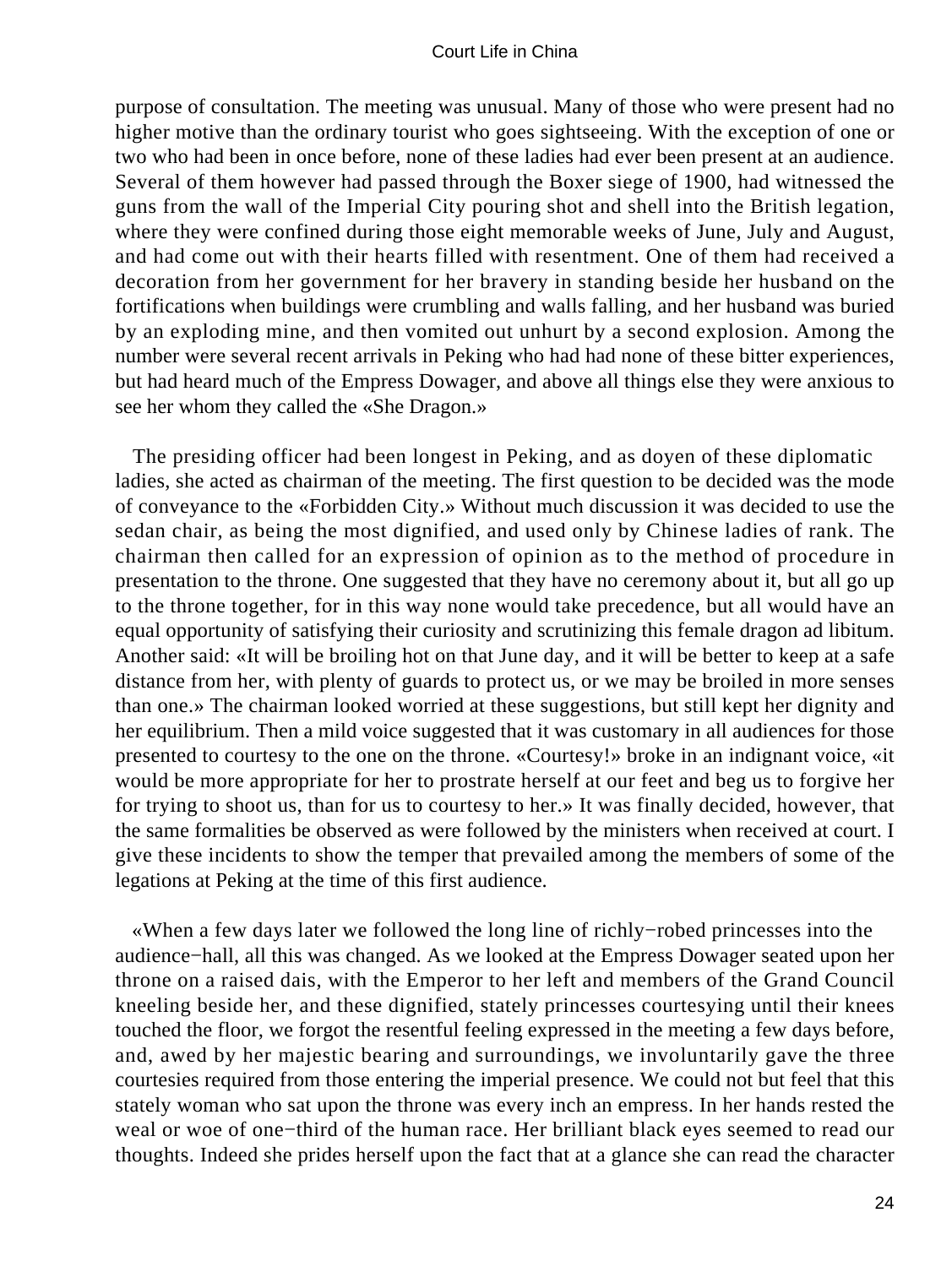of every one that appears before her.»

 After the ladies had taken their position in order of their rank, the doyen presented their good wishes to Her Majesty, which was replied to by a few gracious words from the throne. Each lady's name was then announced and as she was formally presented she ascended the dais, and as she courtesied, the Empress Dowager extended her hand which she took, and then passed to the left to be introduced in a similar way to the Emperor.

 It was thus she began her reforms in the customs of the court, which up to this time had kept her ever behind the screen, compelled to wield the sceptre from her place of concealment, equally shut out from the eyes of the world and blind to the needs of her people. Up to her time the people and the nation were the slaves of age−old customs, but before the power of her personality rites and ceremonies became the servants of the people. In the words of the poet she seemed to feel that

#### *"Rules*

# *Are well; but never fear to break*

 The scaffolding of other souls; It was not meant for thee to mount, Though it may serve thee."

 Without taking away from the Emperor the credit of introducing the railroad, the telegraph, the telephone, the new system of education, and many other reforms, we must still admit that it was the personality, power and statesmanship of the Empress Dowager that brought about the realization of his dreams. The movement towards female education as described in another chapter must ever be placed to the credit of this great woman. From the time she came from behind the screen, and allowed her portrait to be painted, the freedom of woman was assured.

 One day when calling at the American legation I was shown two large photographs of Her Majesty. One some three feet square was to be sent to President Roosevelt, the other was a gift to Major Conger. Similar photographs had been sent to all the ministers and rulers represented at Peking, and I said to myself: «The Empress Dowager is shrewd. She knows that false pictures of her have gone forth. She knows that the painted portrait is not a good likeness, and so she proposes to have genuine pictures in the possession of all civilized governments.» This shrewdness was not necessarily native on her part, but was engendered by the arguments that had been used by those who induced her to be the first Chinese monarch to have her portrait painted by a foreign artist.

 A few years ago the Empress Dowager had a dream, which, like every act of hers, was greater than any of those of her brilliant nephew. This dream was to give a constitution to China. Of course, if this were done it would have to be by the Manchus, as the government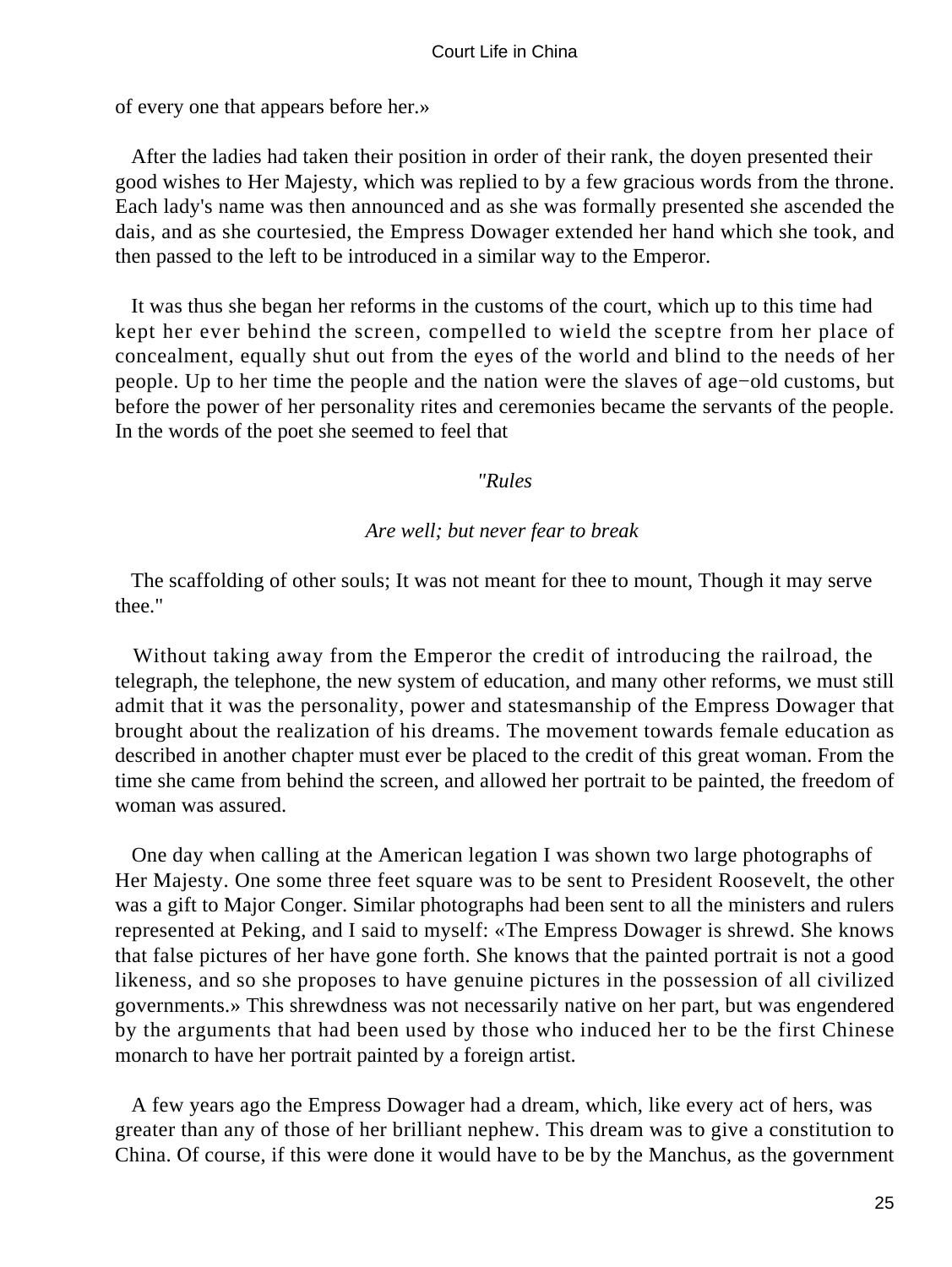was theirs, and any radical changes that were made would have to be made by the people in power. The Empress Dowager, however, wanted the honour of this move to reflect upon herself, and hoped to be able to bring it to a successful issue during her lifetime.

 There was strenuous opposition, and this most vigorous in the party in which she had placed herself when she dethroned Kuang Hsu. The conservatives regarded this as the wildest venture that had yet been made, and were ready to use all their influence to prevent it; nevertheless the Empress Dowager called to her aid the greatest and most progressive of the Manchus, the Viceroy Tuan Fang, and appointed him head of a commission which she proposed to send on a tour of the world to examine carefully the various forms of government, with the purpose of advising her, on their return, as to the possibility of giving a constitution to China.

 A special train was provided to take the commission from Peking to Tientsin. It was drawn up at the station just outside the gate in front of the Emperor's palace. The commission had entered the car, and the narrow hall or aisle along the side was crowded with those who had come to see them off, when, **BANG,** there was an explosion, the side of the car was blown out, several were injured, including slight wounds to some of the members of the commission, and the man carrying the bomb was blown into an unrecognizable mass. For a few days the city was in an uproar. Guards were placed at all the gates, especially those leading to the palace, and every possible effort was made to identify the nihilist. But as all efforts failed, and nothing further transpired to indicate that he had accomplices, the commission separated and departing individually without display, reunited at Tientsin and started on their tour of inspection.

 This commission was splendidly entertained wherever it went, given every possible opportunity to examine the constitutions of the countries through which it passed, and on its return to Peking the report of the trip was published in one hundred and twenty volumes, the most important item of which was that a constitution, modelled after that of Japan, should be given to China at as early a date as possible.

 The leader of this expedition, His Excellency the Viceroy Tuan Fang, is one of the greatest, if not the greatest living Manchu statesman. Like Yuan Shih−kai, during the Boxer uprising, he protected all the foreigners within his domains. That he appreciates the work done by Americans in the opening up of China is evidenced by a statement made in his address at the Waldorf Astoria, in February, 1906, in which he said:

 «We take pleasure this evening in bearing testimony to the part taken by American missionaries in promoting the progress of the Chinese people. They have borne the light of Western civilization into every nook and corner of the empire. They have rendered inestimable service to China by the laborious task of translating into the Chinese language religious and scientific works of the West. They help us to bring happiness and comfort to the poor and the suffering, by the establishment of hospitals and schools. The awakening of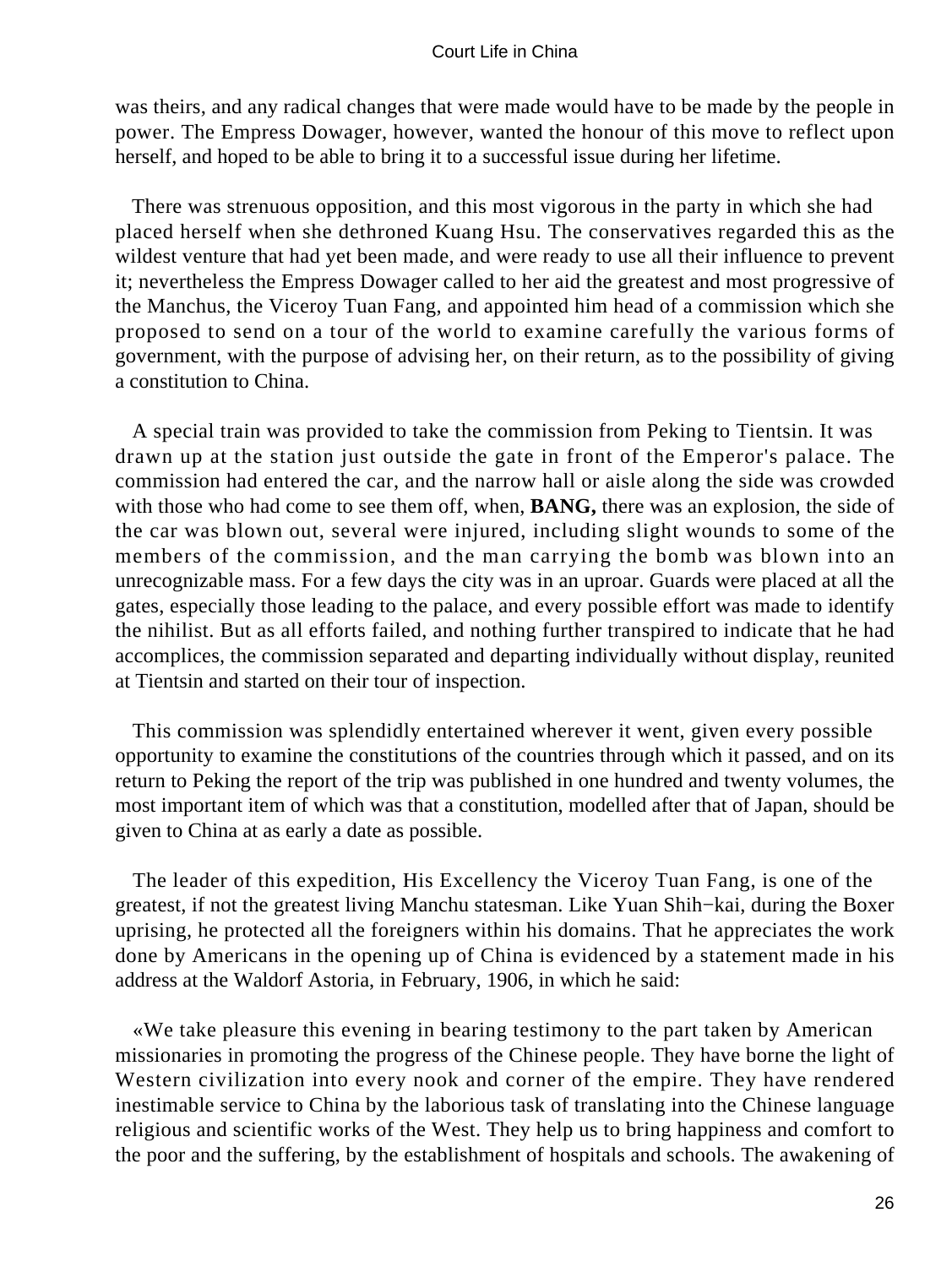China, which now seems to be at hand, may be traced in no small measure to the influence of the missionary. For this service you will find China not ungrateful.»

 Some may think that this was simply a sentiment expressed on this particular occasion because he happened to be surrounded by secretaries and others interested in this cause. That this is not the case is further indicated by the fact that since that time he has on two separate occasions attended the commencement exercises of the Nanking University, on one of which he addressed the students as follows:

 «This is the second time I have attended the commencement exercises of your school. I appreciate the good order I find here. I rejoice at the evidences I see of your knowledge of the proprieties, the depth of your learning, and the character of the students of this institution. I am deeply grateful to the president and faculty for the goodness manifested to these my people. I have seen evidences of it in every detail. It is my hope that when these graduates go out into the world, they will remember the love of their teachers, and will practice that virtue in their dealing with others. The fundamental principle of all great teachers whether of the East or the West is love, and it remains for you, young gentlemen, to practice this virtue. Thus your knowledge will be practical and your talents useful.»

 I have given these quotations as evidences of the breadth of the man whom the Empress Dowager selected as the head of this commission. It is not generally known, however, that Duke Tse, another important member of this commission, is married to a sister of the young Empress Yehonala, and consequently a niece of the Empress Dowager. Such relations existed between Her Majesty and the viceroy, as ruler and subject, that it would be impossible for him to give her the intimate account of their trip that a relative could give. It would be equally impossible, with all her other duties, to wade through a report such as they published after their return of one hundred and twenty volumes. But it would be a delight to call in this nephew−in−law, and have him sit or kneel, and may we not believe she allowed him to sit? and give her a full and intimate account of the trip and the countries through which they passed. She was anxious that this constitution should be given to the people before she passed away. This, however, could not be. Whether it will be adopted within the time allotted is a question which the future alone can answer.

 The next great reform undertaken by the Empress Dowager was her crusade against opium. The importance of this can only be estimated when we consider the prevalence of the use of the drug throughout the empire. The Chinese tell us that thirty to forty per cent. of the adult population are addicted to the use of the drug.

 One day while walking along the street in Peking, I passed a gateway from which there came an odour that was not only offensive but sickening. I went on a little distance further and entered one of the best curio shops of the city, and going into the back room, I found the odour of the street emphasized tenfold, as one of the employees of the firm had just finished his smoke. I left this shop and went to another where the proprietor had entirely ruined his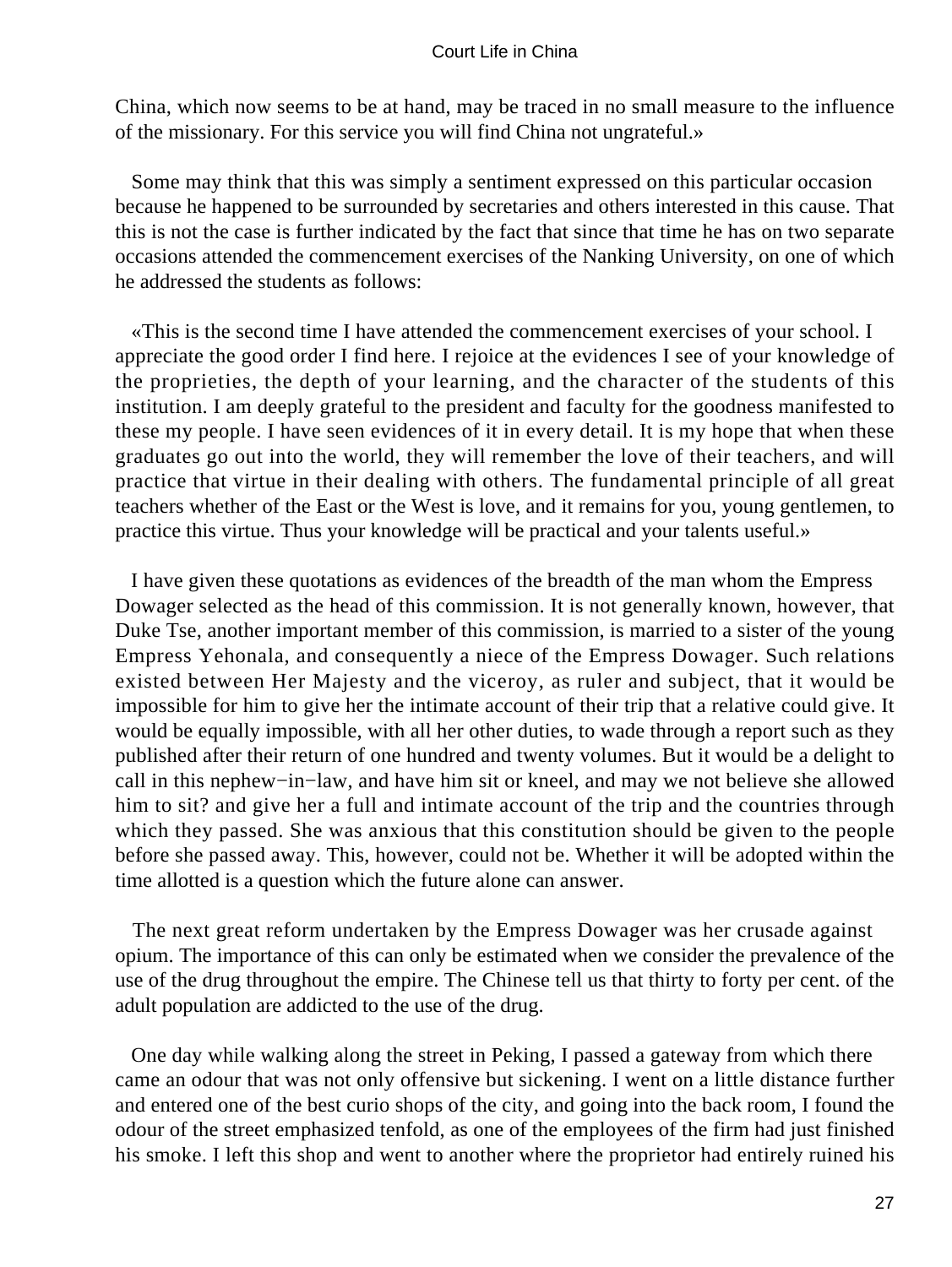business by his use of the drug, and it was about this time that the Empress Dowager issued the following edict:

 "Since the first prohibition of opium, almost the whole of China has been flooded with the poison. Smokers of opium have wasted their time, neglected their employment, ruined their constitutions, and impoverished their households. For several decades therefore China has presented a spectacle of increasing poverty and weakness. To merely mention the matter, arouses our indignation. The court has now determined to make China powerful, and to this end we urge our people to reformation in this respect.

 «We, therefore, decree that within a limit of ten years this injurious filth shall be completely swept away. We further order the Council of State to consider means of prohibition both of growing the poppy and smoking the opium.»

 The Council of State at once drew up regulations designed to carry out this decree. They were among others:

That all opium−smokers be required to report and take out a license.

 Officials using the drug were divided into two classes. Young men must be cured of the habit within six months, while for old men no limit was fixed. But both classes, while under treatment, must furnish satisfactory substitutes, at their own expense, to attend to the duties of their office.

 All opium dens must be closed within six months, after which time no opium−pipes nor lamps may be either made or sold. Though shops for the sale of the drug may continue for ten years, the limit of the traffic.

 The government promises to provide medicine for the cure of the habit, and encourages the formation of anti−opium societies, but will not allow these societies to discuss other political matters.

 Next to China Great Britain is the party most affected by this movement towards reform. When this edict was issued Great Britain was shipping annually fifty thousand chests of opium to the Chinese market, but at once agreed that if China was sincere in her desire for reform, and cut off her own domestic productions at the rate of ten per cent. per annum, she would decrease her trade at a similar rate. It is unfortunate that the Empress Dowager should have died before this reform had been carried to a successful culmination, but whatever may be the result of the movement the fact and the credit of its initiation will ever belong to her.

 Such are some of the special reform measures instituted by the Empress Dowager, but in addition to these she has seen to it that the Emperor's efforts to establish a Board of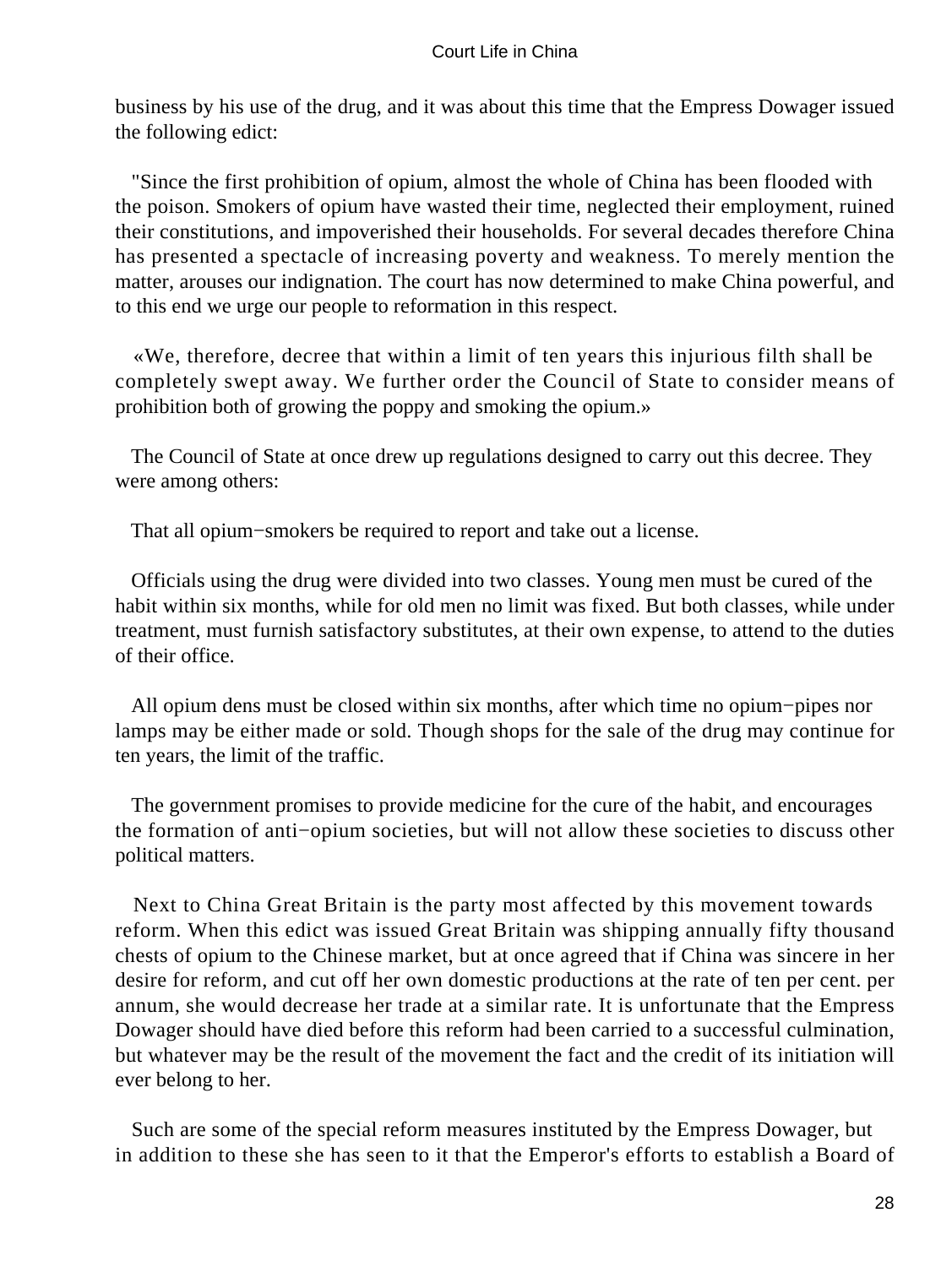Railroads, a Board of Mines, educational institutions on the plans of those of the West, should all be carried out. She has not only done away with the old system of examinations, but has introduced a new scheme by which all those who have graduated from American or European colleges may obtain Chinese degrees and be entitled to hold office under the government, by passing satisfactory examinations, not a small part of which is the diploma or diplomas which they hold. Such an examination has already been held and a large number of Western graduates, most of them Christian, were given the Chu−jen or Han−lin degrees.

VI

The Empress Dowager – As an Artist

 There is no genre that the Chinese artist has not attempted. They have treated in turn mythological, religious and historical subjects of every kind; they have painted scenes of daily familiar life, as well as those inspired by poetry and romance; sketched still life, landscapes and portraits. Their highest achievements, perhaps, have been in landscapes, which reveal a passionate love for nature, and show with how delicate a charm, how sincere and lively a poetic feeling, they have interpreted its every aspect. They have excelled too at all periods in the painting of animals and birds, especially of birds and flying insects in conjunction with flowers. – S. W. Bushell in «Chinese Art.»

VI

# THE **EMPRESS DOWAGER** – **AS AN ARTIST**

 One day the head eunuch from the palace of the Princess Shun called at our home to ask Mrs. Headland to go and see the Princess. While sitting in my study and looking at the Chinese paintings hanging on the wall, two of which were from the brush of Her Majesty, he remarked:

«You are fond of Chinese art?»

«I am indeed fond of it,» I answered.

 «I notice you have some pictures painted by the Old Buddha,» he continued, referring to the Empress Dowager by a name by which she is popularly known in Peking.

«Yes, I have seven pictures from her brush,» I answered.

 «Do you happen to have any from the brush of the Lady Miao, her painting teacher?» he inquired.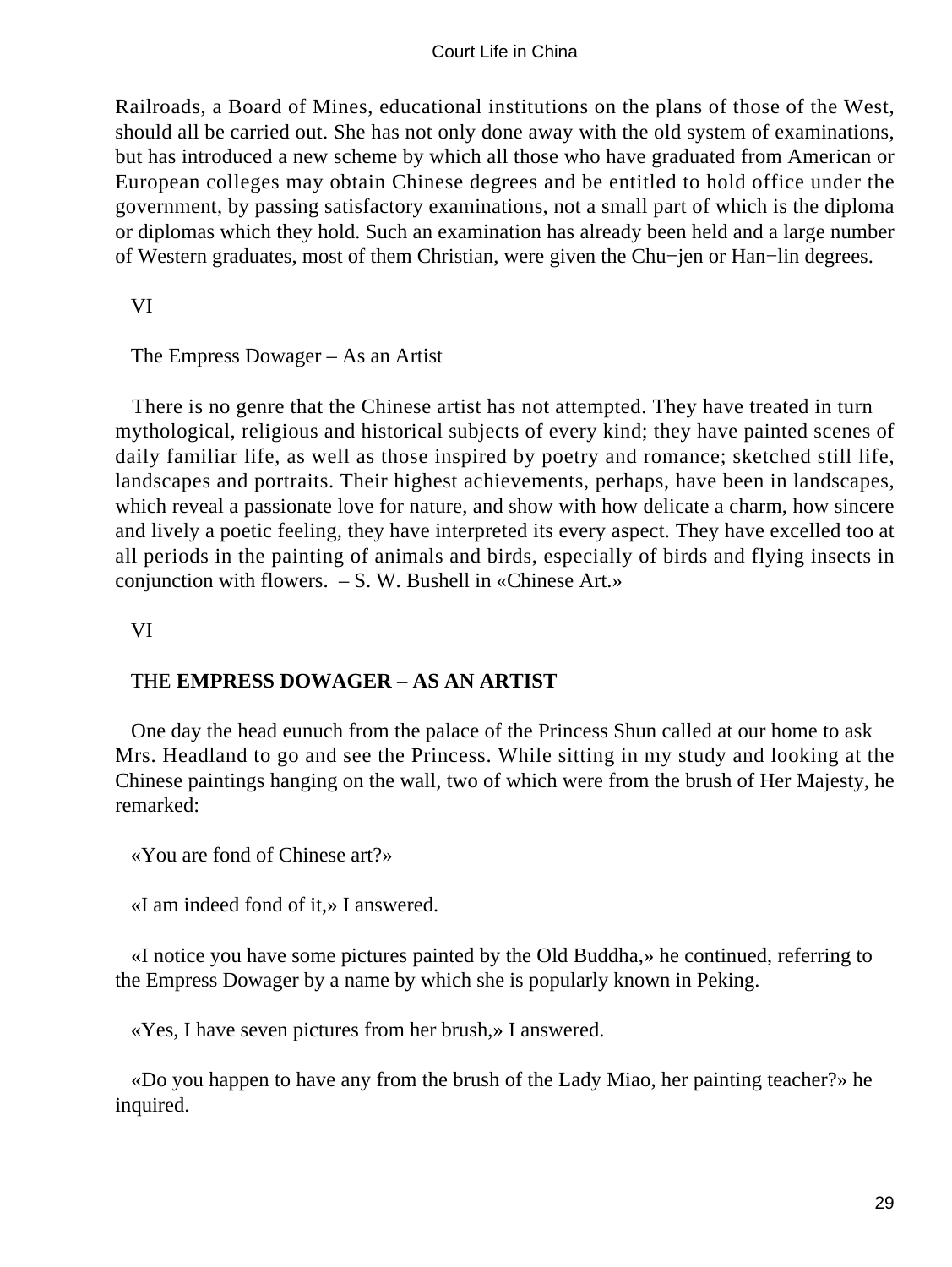«I am sorry to say I have not,» I replied. «I have tried repeatedly to secure one, but thus far have failed. I have inquired at all the best stores on Liu Li Chang, the great curio street, but they have none, and cannot tell me where I can find one.»

«No, you cannot get them in the stores; she does not paint for the trade,» he explained.

 «I am sorry,» I continued, «for I should like very much to get one. I am told she is a very good artist.»

 «Oh, yes, she paints very well,» he went on in a careless way. «She lives over near our palace. We have a good many of her paintings. They are very easily gotten.»

«It may be easy for you to get them,» I replied, «but it is no small task for me.»

«If you want some,» he volunteered, «I'll get some for you.»

 «That would be very kind of you,» I answered, «but how would you undertake to get them?»

«Oh, I would just steal a few and bring them over to you.»

 It is hardly necessary to assure my readers as I did him that I could not approve of this method of obtaining paintings from the Lady Miao's brush. However he must have told the Princess of my desire, for the next time Mrs. Headland called at the palace the Princess entertained her by showing her a number of paintings by the Lady Miao, together with others from the brush of the Empress Dowager.

 «And these are really the work of Her Majesty?» said Mrs. Headland with a rising inflection.

 «Yes, indeed,» replied the Princess. «I watched her at work on them. They are genuine.»

 It was some weeks thereafter that Mrs. Headland was again invited to call and see the Princess, and to her surprise she was introduced to the Lady Miao, with whom and the Princess she spent a very pleasant social hour or two. When she was about to leave, the Princess, who is the youngest sister of the Empress Yehonala, brought out a picture of a cock about to catch a beetle, which she said she had asked Lady Miao to paint, and which she begged Mrs. Headland to receive as a present from the artist and herself.

 During the conversation Mrs. Headland remarked that the Empress Dowager must have begun her study of art many years ago.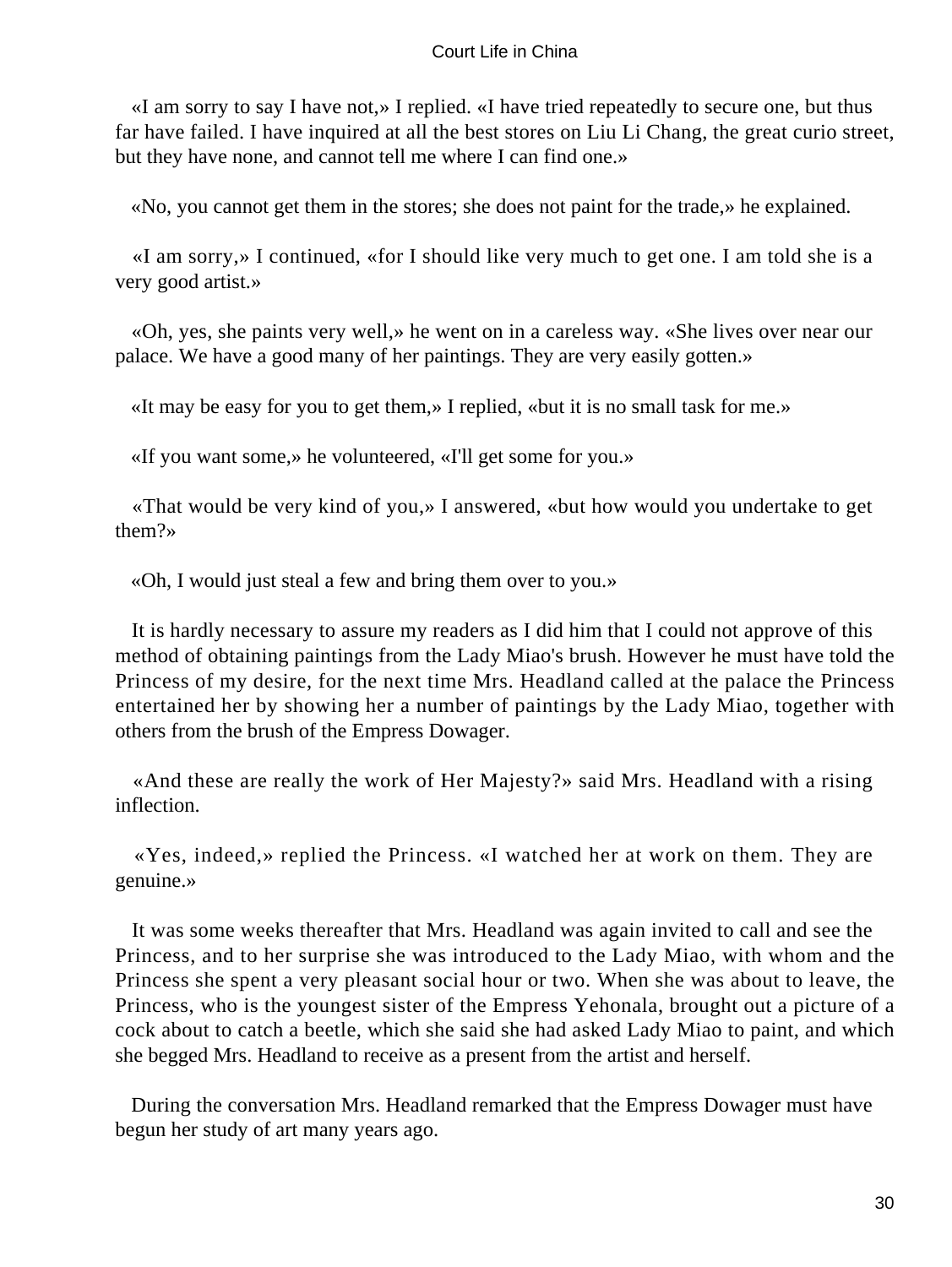«Yes,» said Lady Miao. «We were both young when she began. Shortly after she was taken into the palace she began the study of books, and partly as a diversion, but largely out of her love for art, she took up the brush. She studied the old masters as they have been reproduced by woodcuts in books, and from the paintings that have been preserved in the palace collection, and soon she exhibited rare talent. I was then a young woman, my brothers were artists, my husband had passed away, and I was ordered to appear in the palace and work with her.»

«You are a Chinese, are you not, Lady Miao?»

 «Yes,» she replied, «and as it has not been customary for Chinese ladies to appear at court during the present dynasty, I was allowed to unbind my feet, comb my hair in the Manchu style, and wear the gowns of her people.»

«And did you go into the palace every day?»

 «When I was young I did. Ten Thousand Years» – another method of speaking of the Empress Dowager – «was very enthusiastic over her art work in those days, and often we spent a large part of the day either with our brushes, or studying the history of art, the examples in the books, or the works of the old masters in the gallery. One of her favourite presents to her friends, as you probably know, is a picture from her own brush, decorated with the impress of her great jade seal, the date, and an appropriate poem by one of the members of the College of Inscriptions. And no presents that she ever gives are prized more highly by the recipients than these paintings.»

 I had seen pictures painted by Her Majesty decorating the walls of the palaces of several of the princes, as well as the homes of a number of my official friends. Some of them I thought very attractive, and they seemed to be well done. They were highly prized by their owners, but I was anxious to know what the Lady Miao thought of her ability as an artist, and so I asked:

«Do you consider the Empress Dowager a good painter?»

 «The Empress Dowager is a great woman,» she answered. «Of course, as an artist, she is an amateur rather than a professional. Had she devoted herself wholly to art, hers would have been one of the great names among our artists. She wields her brush with a power and precision which only genius added to practice can give. She has a keen appreciation of art, and it is a pity that the cares of state might not have been borne by others, leaving her free to develop her instinct for art.»

 The Empress Dowager kept eighteen court painters, selected from among the best artists of the country, and appointed by herself, whose whole duty it was to paint for her. They were divided into three groups, and each group of six persons was required to be on duty ten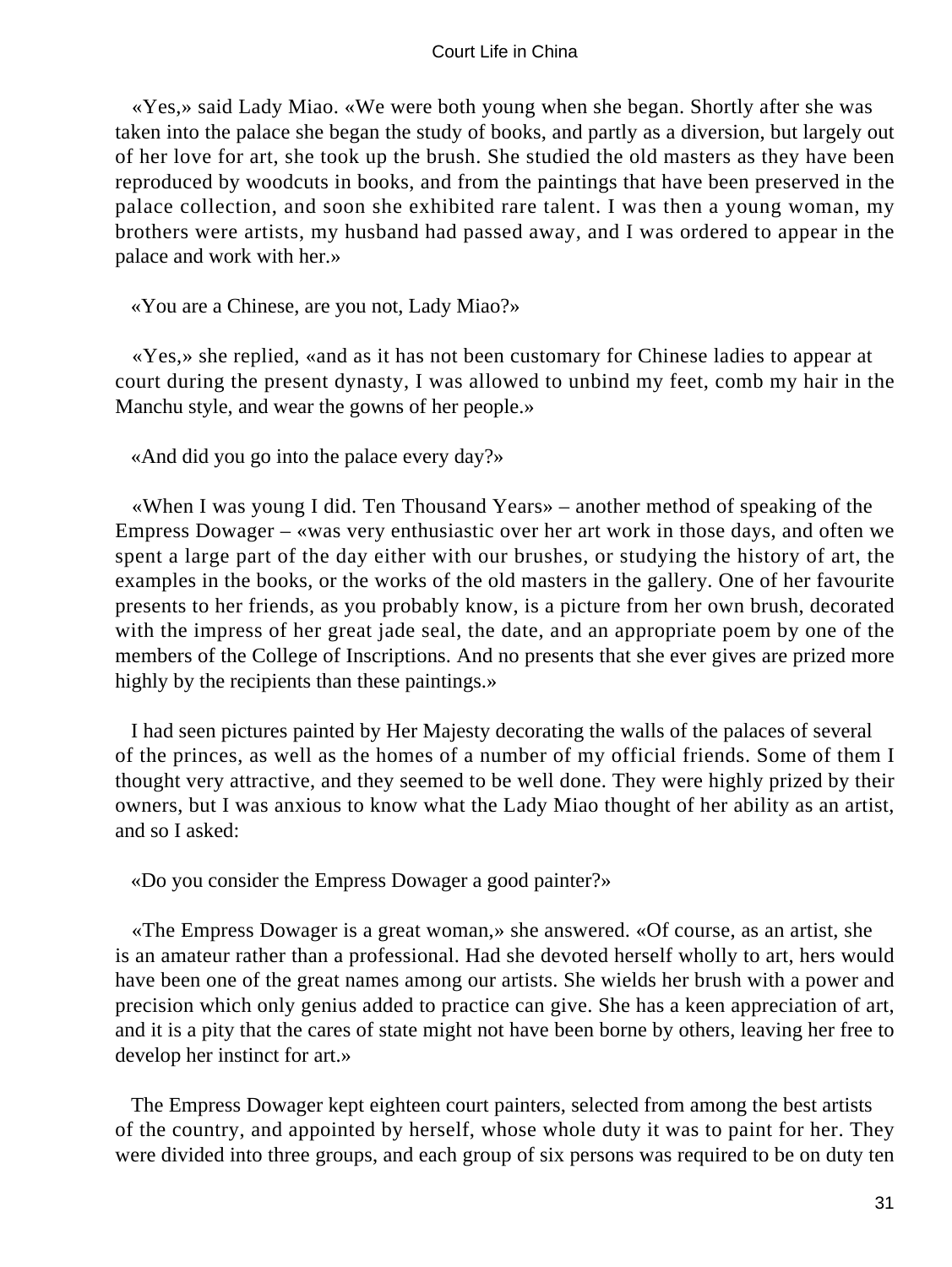days of each month. As I was deeply interested in the study of Chinese art I became intimately acquainted with most of the court painters and knew the character of their work. The head of this group was Mr. Kuan. I called on him one day, knowing that he was not well enough to be on duty in the palace, and I found him hard at work. Like the small boy who told his mother that he was too sick to go to school but not sick enough to go to bed, so he assured me that his troubles were not such as to prevent his working, but only such as make it impossible for him to appear at court. Incidentally I learned that the drain on his purse from the squeezes to the eunuchs aggravated his disease.

 «When Her Majesty excused me from appearing at the palace,» he explained, «she required that I paint for her a minimum of sixty pictures a year, to be sent in about the time of the leading feasts. These she decorates with her seals, and with appropriate sentiments written by members of the College of Inscriptions, and she gives them, as she gives her own, as presents during the feasts.» Mr. Kuan and I became intimate friends and he painted three pictures which he presented to me for my collection.

 One day another of the court painters came to call on me and during the conversation told me that he was painting a picture of the Empress Dowager as the goddess of mercy. Up to that time I had not been accustomed to think of her as a goddess of mercy, but he told me that she not infrequently copied the gospel of that goddess with her own pen, had her portrait painted in the form of the goddess which she used as a frontispiece, bound the whole up in yellow silk or satin and gave it as a present to her favourite officials. Of course I thought at once of my collection of paintings, and said:

 «How much I should like to have a picture of the Empress Dowager as the goddess of mercy!»

«I'll paint one for you,» said he.

 All this conversation I soon discovered was only a diplomatic preliminary to what he had really come to tell me, which was that he had been eating fish in the palace a few days before, and had swallowed a fish−bone which had unfortunately stuck in his throat. He said that the court physicians had given him medicine to dissolve the fish−bone, but it had not been effective; he therefore wondered whether one of the physicians of my honourable country could remove it. I took him to my friend Dr. Hopkins who lived near by, and told him of the dilemma. The doctor set him down in front of the window, had him open his mouth, looked into his throat where he saw a small red spot, and with a pair of tweezers removed the offending fish−bone. And had it not been for this service on the part of Dr. Hopkins, I am afraid I should never have received the promised picture, for he hesitated as to the propriety of him, a court painter, doing pictures of Her Majesty for his friends. However as he often thereafter found it necessary to call Mrs. Headland to minister to his wife and children he came to the conclusion that it was proper for him to do so, and one day he brought me the picture.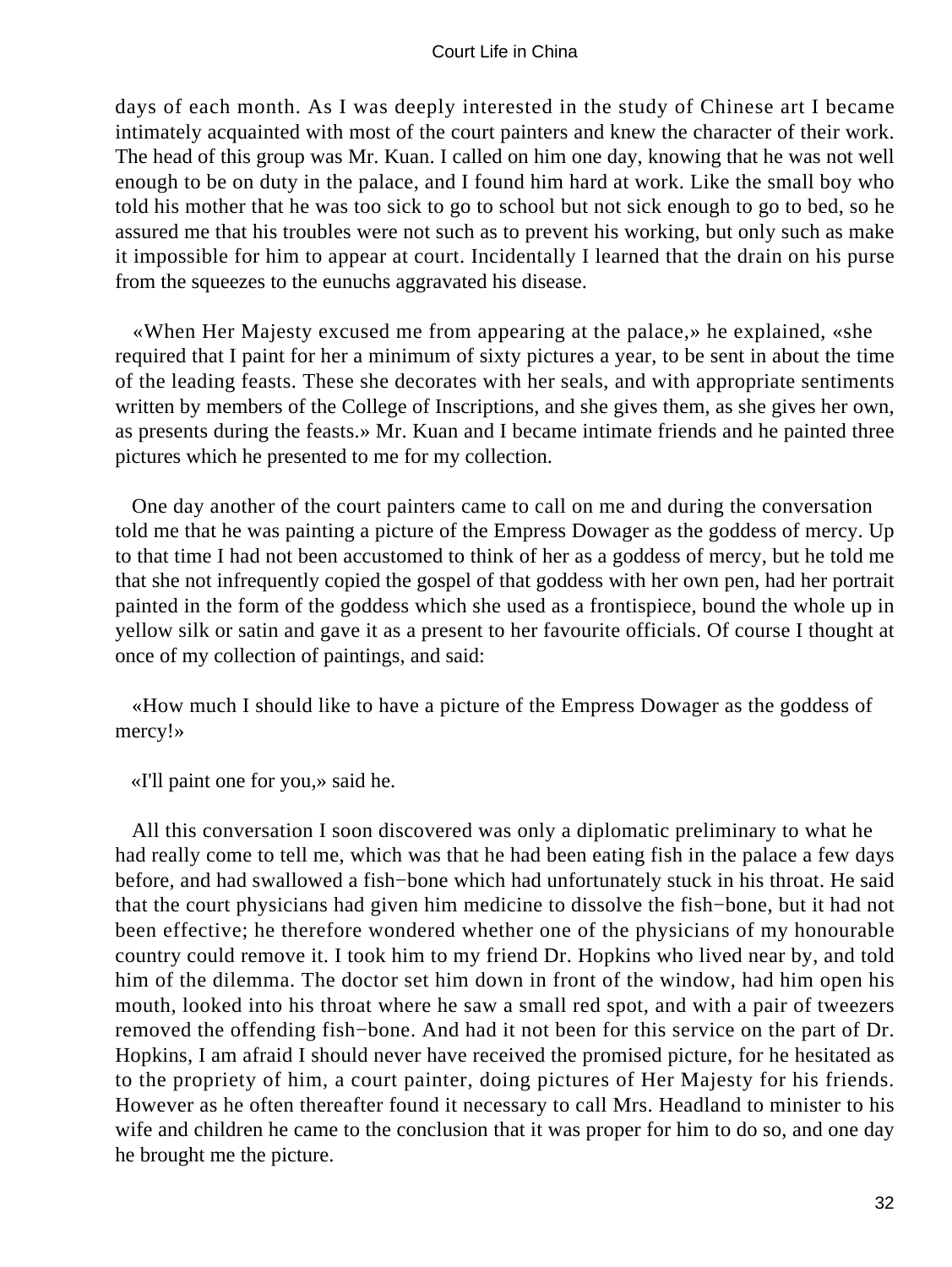The Empress Dowager not only loved to be painted as the goddess of mercy, but she clothed herself in the garments suitable to that deity, dressed certain ladies of the court as her attendants, with the head eunuch Li Lien−ying as their protector, ordered the court artists to paint appropriate foreground and background and then called young Yu, her court photographer, to snap his camera and allow Old Sol the great artist of the universe with a pencil of his light to paint her as she was.

 One day while visiting a curio store on Liu Li Chang, the great book street of Peking, my attention was called by the dealer to four small paintings of peach blossoms in black and white, from the brush of the Empress Dowager. These pictures had been in the panels of the partition between two of the rooms of Her Majesty's apartments in the Summer Palace, and so I considered myself fortunate in securing them.

 «You notice,» said he, «that each section of these branches must be drawn by a single stroke of the brush. This is no easy task. She must be able to ink her brush in such a way as to give a clear outline of the limb, and at the same time to produce such shading as she may desire. Should her outline be defective, she dare not retouch it; should her shading be too heavy or insufficient, she cannot take from it and she may not add to it, as this would make it defective in the matter of calligraphy. A stroke once placed upon her paper, for they are done on paper, is there forever. This style of work is among the most difficult in Chinese art.»

 After securing these paintings, I showed them to a number of the best artists of the present day in Peking, and they all pronounced them good specimens of plum blossom work in monochrome, and they agreed with Lady Miao, that if the Empress Dowager had given her whole time to painting she would have passed into history as one of the great artists of the present dynasty.

 One day when one of her court painters called I showed him these pictures. He agreed with all the others as to the quality of her brush work, but called my attention to a diamond shaped twining of the branches in one of them.

«That,» said he, «is proof positive that it is her work.»

«Why?» I inquired.

«Because a professional artist would never twine the twigs in that fashion.»

«And why not?»

«They would not do it,» he replied. «It is not artistic.»

«And why do not her friends call her attention to this fact?» I inquired.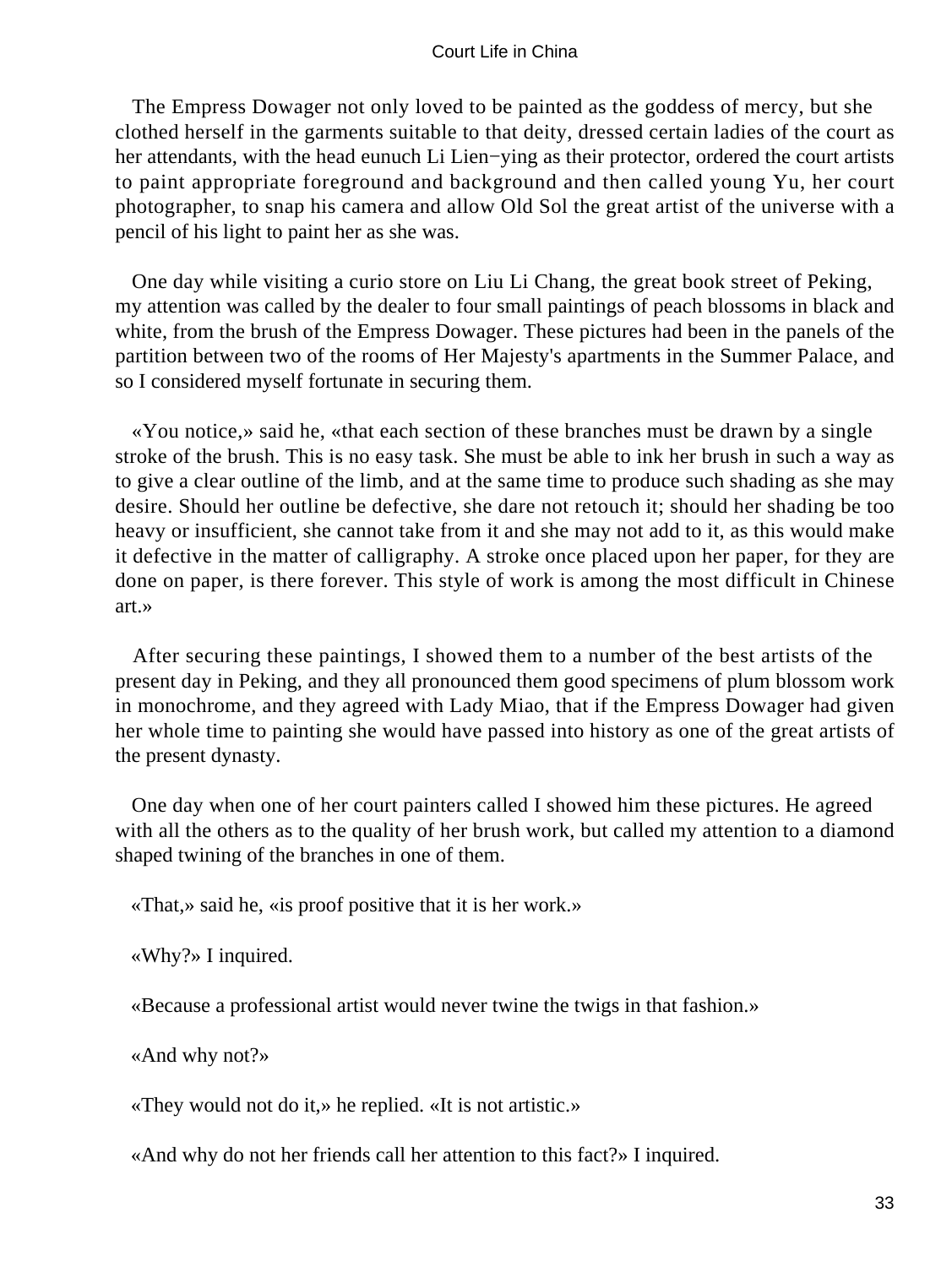«Who would do it?» was his counter question.

VII

The Empress Dowager – As a Woman

 The first audience given by Her Imperial Majesty to the seven ladies of the Diplomatic Corps was sought and urged by the foreign ministers. After the troubles of 1900 and the return of the court, Her Majesty assumed a different attitude, and, of her own accord, issued many invitations for audiences, and these invitations were accepted. Then followed my tiffin to the court princesses and their tiffin in return. This opened the way for other princesses and wives of high officials to call, receive calls, to entertain and be entertained. In many cases arrangements were made through our mutual friend Mrs. Headland, an accepted physician and beloved friend of many of the higher Chinese families; and through her innate tact, broad thought, and great love for the good she may do, I have been able to come into personal touch with many of these Chinese ladies. – Mrs. E. H. Conger in "Letters from China.

# VII

# THE **EMPRESS** DOWAGER−AS **A WOMAN**

 Although the great Dowager has passed away, it may be interesting to know something about her life and character as a woman as those saw her who came in contact with her in public and private audiences. In order to appreciate how quick she was to adopt foreign customs, let me give in some detail the difference in her table decorations at the earlier and later audiences as they have been related by my wife.

 "At the close of the formalities of our introduction to the Empress Dowager and the Emperor at one of the first audiences, we, with the ladies of the court, repaired to the banqueting hall. After we were seated, each with a princess beside her, the great Dowager appeared. We rose and remained standing while she took her place at the head of the table, with the Emperor standing at her left a little distance behind her. As she sat down she requested us to be seated, though the princesses and the Emperor all remained standing, it being improper for them to sit in the presence of Her Majesty. Long−robed eunuchs then appeared with an elaborate Chinese banquet, and the one who served the Empress Dowager always knelt when presenting her with a dish.

 "After we had eaten for some little time, the doyen asked if the princesses might not be seated. The Empress Dowager first turned to the Emperor, and said, 'Your Majesty, please be seated'; then turning to the princesses and waving her hand, she told them to sit down. They sat down in a timid, rather uncomfortable way on the edge of the chair, but did not presume to touch any of the food.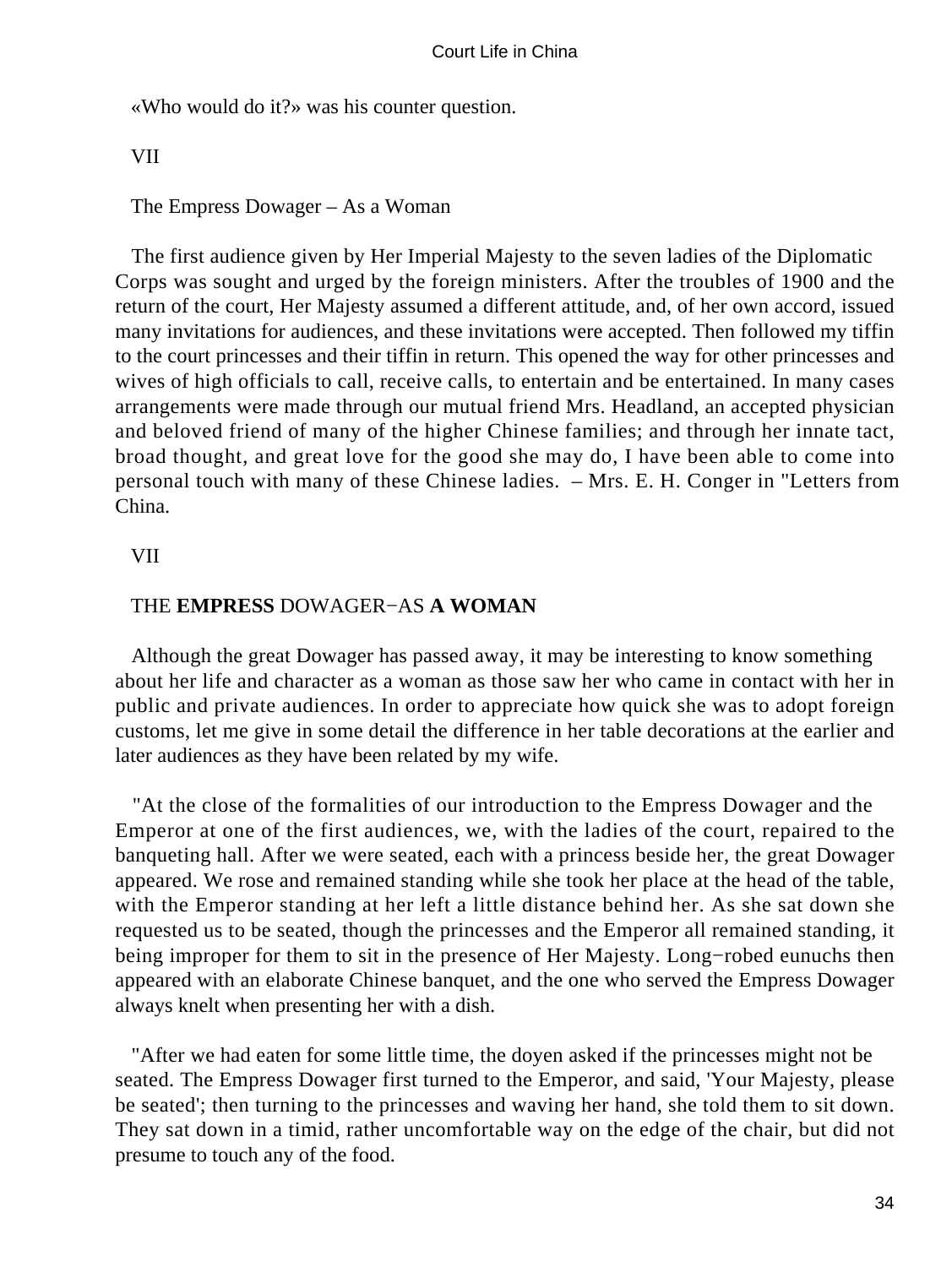"The conversation ran upon various topics, and, among others, the Boxer troubles. One of the ladies wore a badge. The Empress Dowager noticing it, asked what it meant.

 " 'Your Majesty,' was the reply, 'this was presented to me by my Emperor because I was wounded in the Boxer insurrection.'

 "The Empress Dowager took the hands of this lady in both her own, and as the tears stood in her eyes, she said:

 " 'I deeply regret all that occurred during those troublous times. The Boxers for a time overpowered the government, and even brought their guns in and placed them on the walls of the palace. Such a thing shall never occur again.'

 "The table was covered with brilliantly coloured oilcloth, and was without tablecloth or napkins properly so called, but we used as napkins square, coloured bits of calico about the size of a large bandana handkerchief. There were no flowers, the table decorations consisting of large stands of cakes and fruit. I speak of this because it was all changed at future audiences, when the table was spread with snow−white cloths, and smiled with its load of most gorgeous flowers. Especially was this true after the luncheons given to the princesses and ladies of the court by Mrs. Conger at the American legation, showing that the eyes of these ladies were open to receive whatever suggestions might come to them even in so small a matter as the spreading and decoration of a table. The banquets thereafter were made up of alternating courses of Chinese and foreign food.

 "With but one exception, the Empress Dowager thereafter never appeared at table with her guests. But at the close of the formal audiences, after descending from the throne, and speaking to those whom she had formerly met, she requested her guests to enter the banquet hall and enjoy the feast with the princesses, saying that the customs of her country forbade their being seated or partaking of food if she were present. After the banquet, however, the Empress Dowager always appeared and conversed cordially with her guests.

 "Her failure to appear at table may have been influenced by the following incident: One of the leading lady guests, anxious, no doubt, to obtain a unique curio, requested the Empress Dowager to present her with the bowl from which Her Majesty was eating – a bowl which was different from those used by her guests, as the dishes from which her food was served were never the same as those used by others at the table!

"After an instant's hesitation she turned to a eunuch and said:

" 'We cannot give her one bowl [the Chinese custom being always to give things in pairs]; go and prepare her two.'

"Then, turning to her guests, she continued apologetically: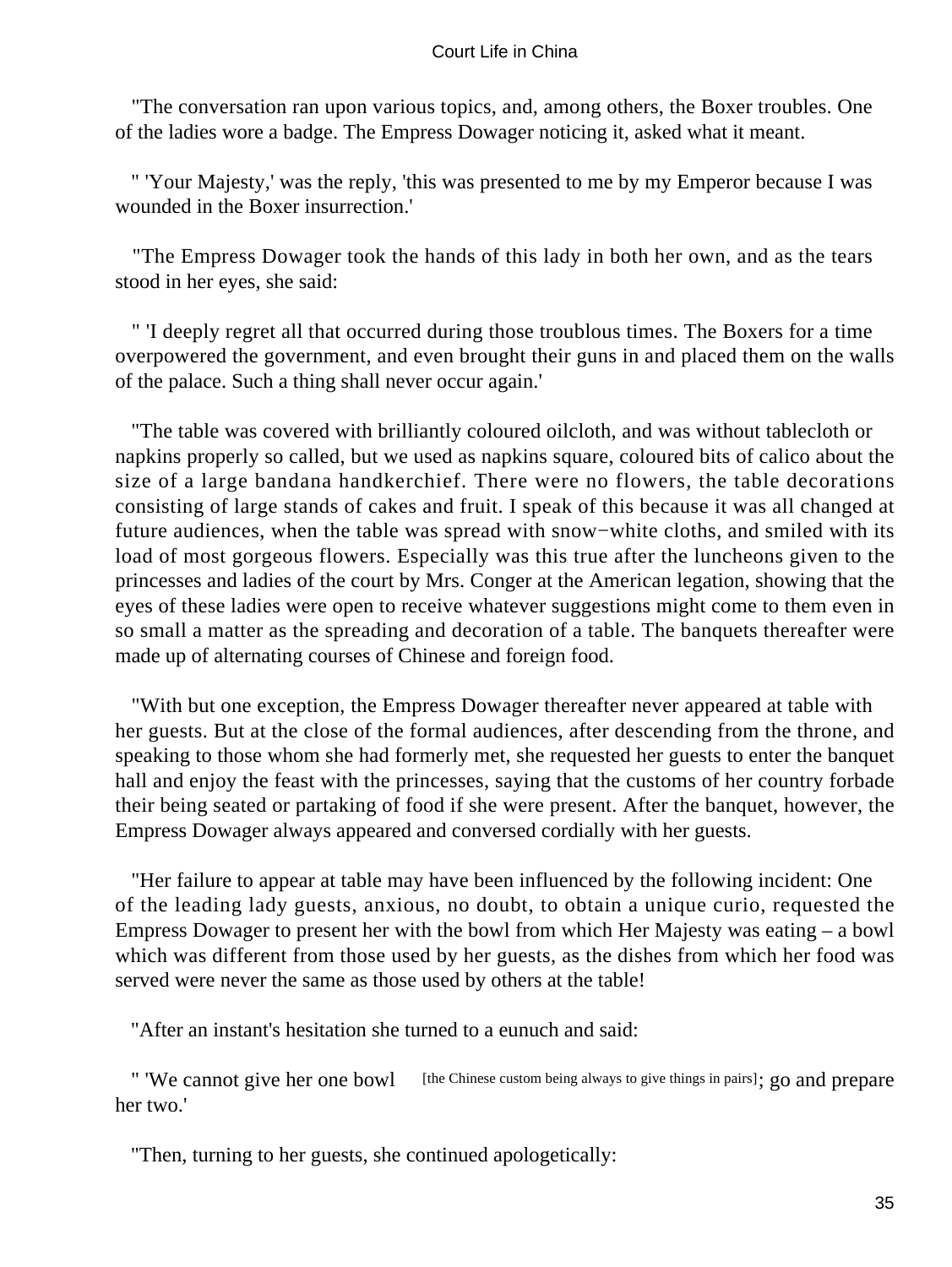" 'I should be glad to give bowls to each of you, but the Foreign Office has requested me not to give presents at this audience.' It had been her custom to give each of her guests some small gift with her own hands and afterwards to send presents by her eunuchs to their homes.

 "On another occasion the lady referred to above took an ornament from a cabinet and was carrying it away when the person in charge of these things requested that it be restored, saying that she was responsible for everything in the room and would be punished if anything were missing.

 "The above incidents do not stand alone. It was not uncommon for some of the Continental guests, in the presence of the court ladies, to make uncomplimentary remarks about the food, which was Chinese, and often not very palatable to the foreigner. These remarks, of course, were not supposed to be understood, though the Empress Dowager always had her own interpreter at table. One often felt that some of these ladies, in their efforts to see all and get all, forgot what was due their own country as well as their imperial hostess.

 "One can understand the enormity of such an offense in a court the etiquette of which is so exacting that none of her own subjects ever dared appear in her presence until they had been properly instructed in court etiquette in the 'Board of Rites,' a course of instruction which may extend over a period of from a week to six months. These breaches of politeness on the part of these foreign ladies may have been overlooked by Her Majesty and the princesses, but, if so, it was on the old belief that all outside of China were barbarians.

 "All the ladies who attended these audiences, however, were not of this character. There were those who realized the importance of those occasions in the opening up of China, and were scrupulous in their efforts to conform to the most exacting customs of the court. And who can doubt that the warm friendship which the Empress Dowager conceived for Mrs. Conger, the wife of our American minister, who did more than any other person ever did, or ever can do, towards the opening up of the Chinese court to the people of the West, was because of her appreciation of the fact that Mrs. Conger was anxious to show the Empress Dowager the honour due to her position.

 "It was in her private audiences that this great woman's tact, womanliness, fascination and charm as a hostess appeared. Taking her guest by the hand, she would ask in the most solicitous way whether we were not tired with our journey to the palace; she would deplore the heat in summer or the cold in winter; she would express her anxiety lest the refreshments might not have been to our taste; she would tell us in the sincerest accents that it was a propitious fate that had made our paths meet; and she would charm each of her guests, even though they had been formerly prejudiced against her, with little separate attentions, which exhibited her complete power as a hostess.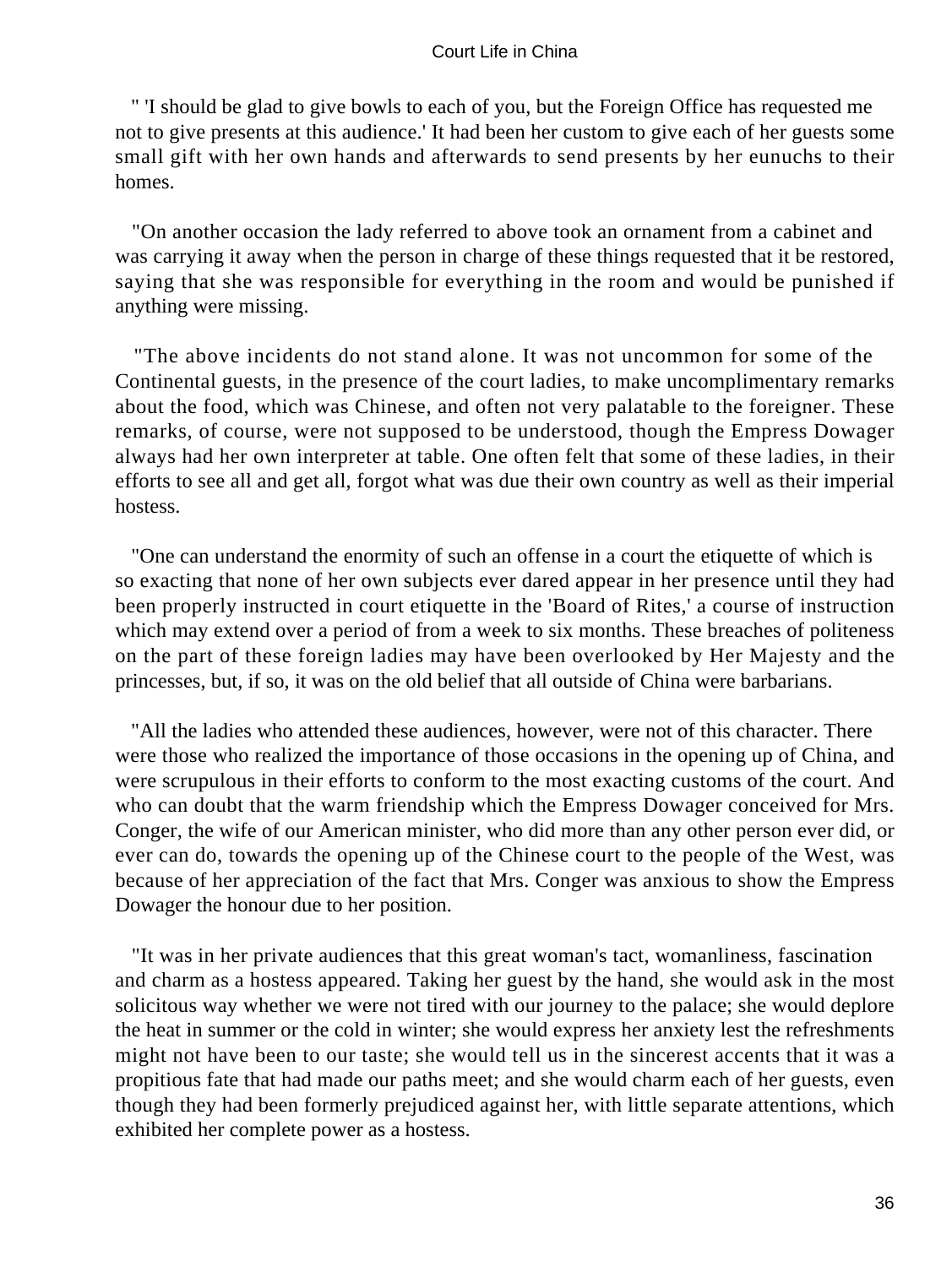"When opportunity offered, she was always anxious to learn of foreign ways and institutions. On one occasion while in the theatre, she called me to her side, and, giving me a chair, inquired at length into the system of female education in America.

" 'I have heard,' she said, 'that in your honourable country all the girls are taught to read.'

" 'Quite so, Your Majesty.'

" 'And are they taught the same branches of study as the boys?'

" 'In the public schools they are.'

 " 'I wish very much that the girls in China might also be taught, but the people have great difficulty in educating their boys.'

"I then explained in a few words our public−school system, to which she replied:

 " 'The taxes in China are so heavy at present that it would be impossible to add another expense such as this would be.'

 "It was not long thereafter, however, before an edict was issued commending female education, and at the present time hundreds of girls' schools have been established by private persons both in Peking and throughout the empire.

 "On another occasion, while the ladies were having refreshments, the Empress Dowager requested me to come to her private apartments, and while we two were alone together, with only a eunuch standing by fanning with a large peacock−feather fan, she asked me to tell her about the church. It was apparent from the beginning of her conversation that she made no distinction between Roman Catholics and Protestants, calling them all the Chiao. I explained to her that the object of the church was the intellectual, moral, and spiritual development of the people, making them both better sons and better subjects.

 "Few women are more superstitious than the Empress Dowager. Her whole life was influenced by her belief in fate, charms, good and evil spirits, gods and demons.

 "When it was first proposed that she have her portrait painted for the St. Louis Exposition, she was dumfounded. After a long conversation, however, in which Mrs. Conger explained that portraits of many of the rulers of Europe would be there, including a portrait of Queen Victoria, and that such a painting would in a way counteract the false pictures of her that had gone abroad, she said that she would consult with Prince Ching about the matter. This looked very much as though it had been tabled. Not long thereafter, however, she sent word to Mrs. Conger, asking that Miss Carl be invited to come to Peking and paint her portrait.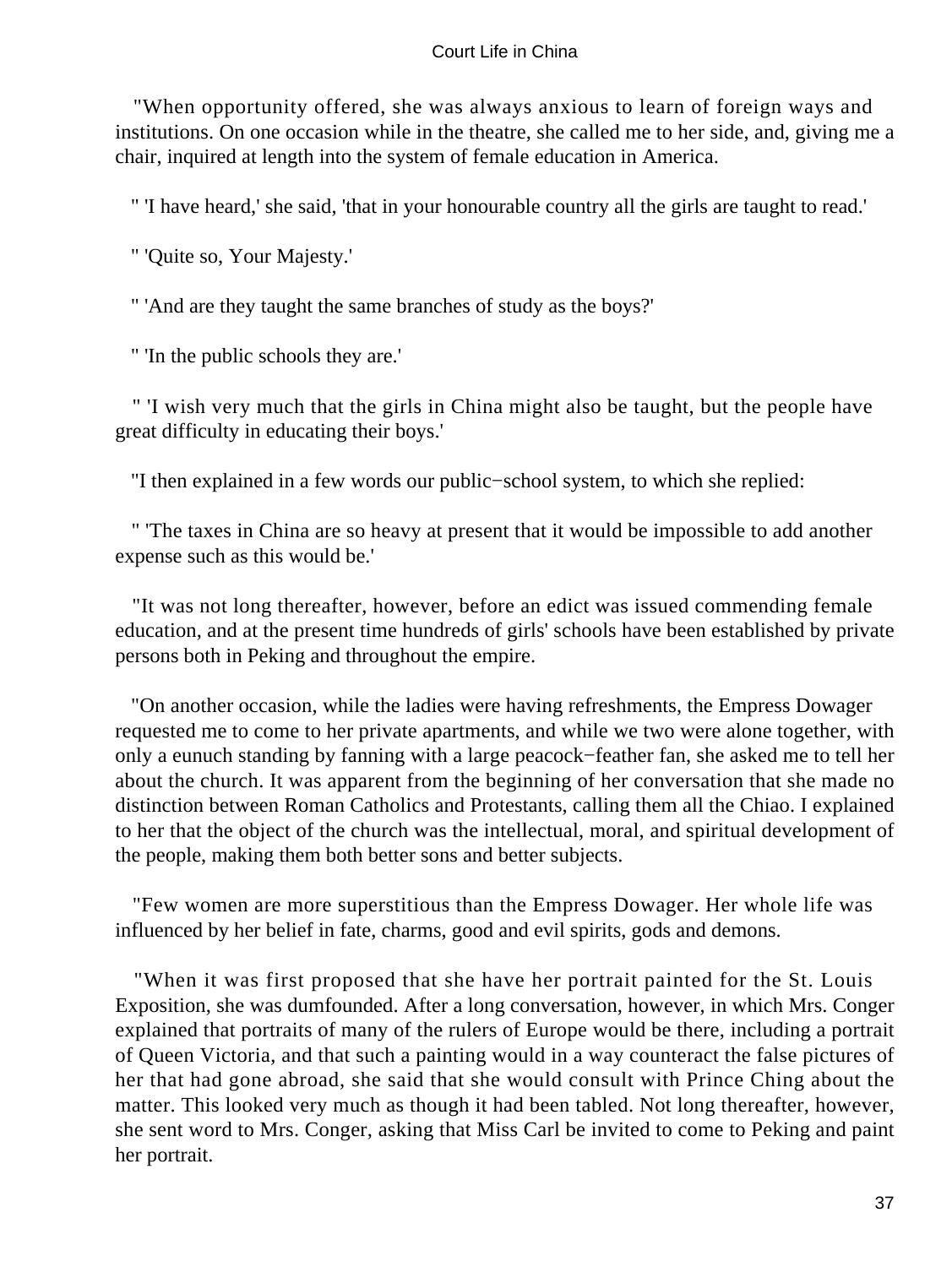"We all know how this portrait had to be begun on an auspicious day; how a railroad had to be built to the Foreign Office rather than have the portrait carried out on men's shoulders, as though she were dead; how she celebrated her seventieth birthday when she was sixty−nine, to defeat the gods and prevent their bringing such a calamity during the celebration as had occurred when she was sixty, when the Japanese war disturbed her festivities. On her clothes she wore the ideographs for 'Long Life and 'Happiness,' and most of the presents she gave were emblematic of some good fortune. Her palace was decorated with great plates of apples, which by a play on words mean 'Peace,' and with plates of peaches, which mean 'Longevity.' On her person she wore charms, one of which she took from her neck and placed on the neck of Mrs. Conger when she was about to leave China, saying that she hoped it might protect her during her journey across the ocean, as it had protected herself during her wanderings in 1900, and she would not allow any one to appear in her presence who had any semblance of mourning about her clothing.

 "It is a well−known fact that no Manchu woman ever binds her feet, and the Empress Dowager was as much opposed to foot−binding as any other living woman. Nevertheless, she would not allow a subject to presume to suggest to her ways in which she should interfere in the social customs of the Chinese, as one of her subjects did. This lady was the wife of a Chinese minister to a foreign country, and had adopted both for herself and her daughters the most ultra style of European dress. She one day said to Her Majesty, 'The bound feet of the Chinese woman make us the laughing−stock of the world.'

 " 'I have heard,' said the Empress Dowager, 'that the foreigners have a custom which is not above reproach, and now since there are no outsiders here, I should like to see what the foreign ladies use in binding their waist.'

 "The lady was very stout, and had the appearance of an hour−glass, and turning to her daughter, a tall and slender maiden, she said:

" 'Daughter, you show Her Majesty.'

"The young lady demurred until finally the Empress Dowager said:

" 'Do you not realize that a request coming from me is the same as a command?'

 "After having had her curiosity satisfied, she sent for the Grand Secretary and ordered that proper Manchu outfits be secured for the lady's daughters, saying:

 " 'It is truly pathetic what foreign women have to endure. They are bound up with steel bars until they can scarcely breathe. Pitiable! Pitiable!'

 "The following day this young lady did not appear at court, and the Empress Dowager asked her mother the reason of her absence.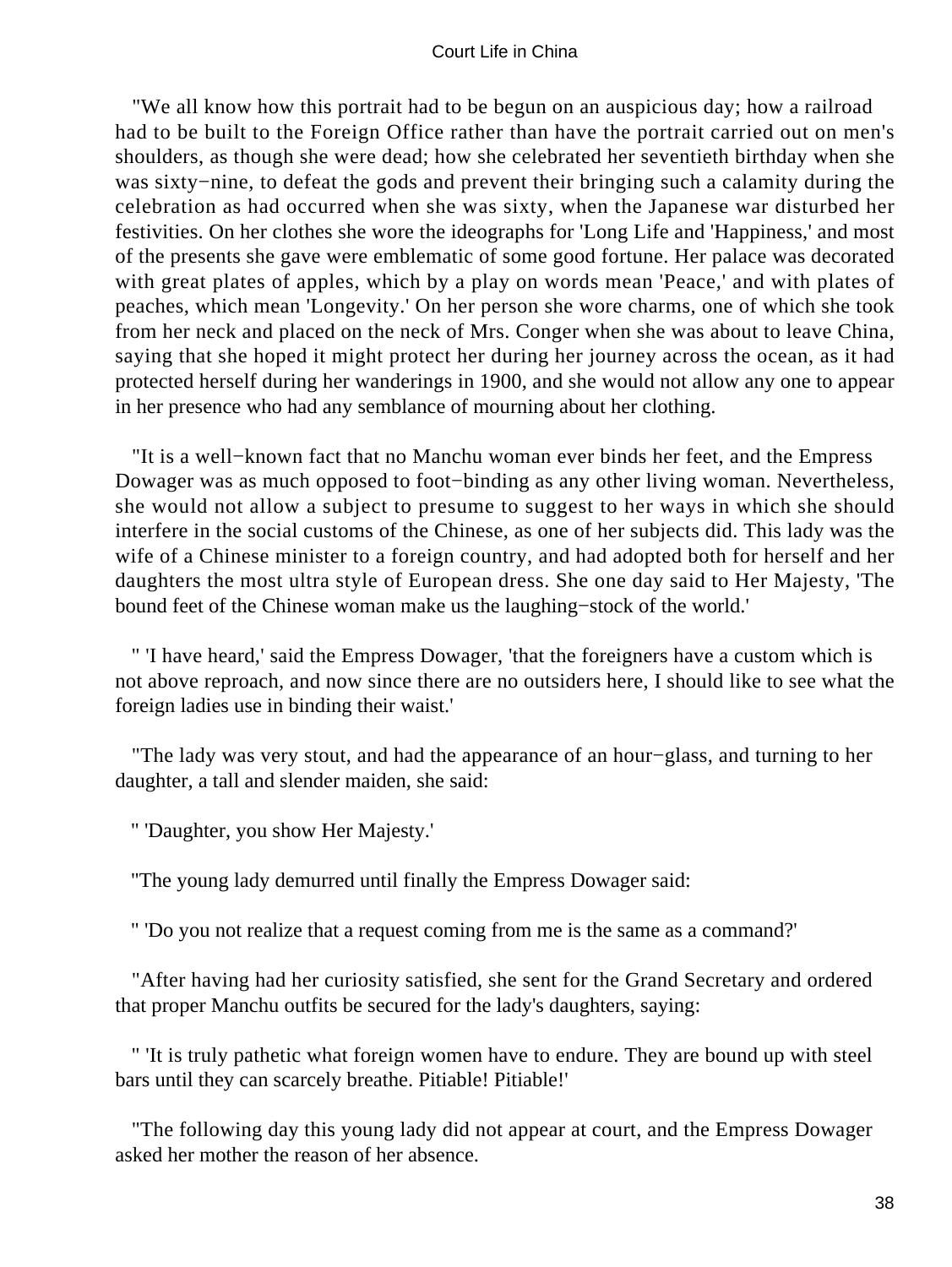" 'She is ill to−day,' the mother replied.

 « 'I am not surprised,' replied Her Majesty, 'for it must require some time after the bandages have been removed before she can again compress herself into the same proportions,' indicating that the Empress Dowager supposed that foreign women slept with their waists bound, just as the Chinese women do with their feet.»

 The first winter I spent in China, twenty years ago, was one of great excitement in Peking. The time of the regency of the Empress Dowager for the boy−emperor had ended. I have explained how a prince is not allowed to marry a princess because she is his relative, or even a commoner his cousin for the same reason. That is the rule. But rules were made to be broken, and when the time came for Kuang Hsu's betrothal the Empress Dowager decided to marry this son of her sister to the daughter of her brother. It mattered not that the young man was opposed to the match and wanted another for his wife. The Empress Dowager had set her heart upon this union, and she would not allow her plans to be frustrated, so an edict was issued that all people should remain within their homes on a certain night, for the bride was to be taken in her red chair from her father's home to the palace. So that in this as in all other things her will was law for all those about her.

 She was a bit below the average height, but she wore shoes, in the centre of whose soles there were – heels, shall we call them? – six inches high. These, together with her Manchu garments, which hang from the shoulders, gave her a tall and stately appearance and made her seem, as she was, every inch an empress. Her figure was perfect, her carriage quick and graceful, and she lacked nothing physically to make her a splendid type of womanhood and ruler. Her features were more vivacious and pleasing than they were really beautiful; her complexion was of an olive tint, and her face illumined by orbs of jet half hidden by dark lashes, behind which lurked the smiles of favour or the lightning flashes of anger.

 When seated upon the throne she was majesty itself, but the moment she stepped down from the august seat, and took ones hand in both of hers, saying with the most amiable of smiles: «What a kind fate it is that has allowed you to come and see me again. I hope you are not over−weary with the long journey,» one felt that she was, above all, a woman, a companion, a friend – yet for all that the mistress of every situation, whether diplomatic, business, or social.

 I wish her mental characteristics could be described as completely as Japanese and other photographers have given us pictures of her person. But perhaps if this were possible she would seem less interesting. And it may be that in the relation of these few incidents of her career there may have been revealed something of the patriotism, the statesmanship, the imperious will, and the ambitions that brought about the reeestablishment and the continuation of the dynasty of her people. We have seen how the enemies of her country fell before her sword. Dangerous statesmen fell before her pen, and if they were fortunate enough to rise again with all their honour it was to be divested of all their former power.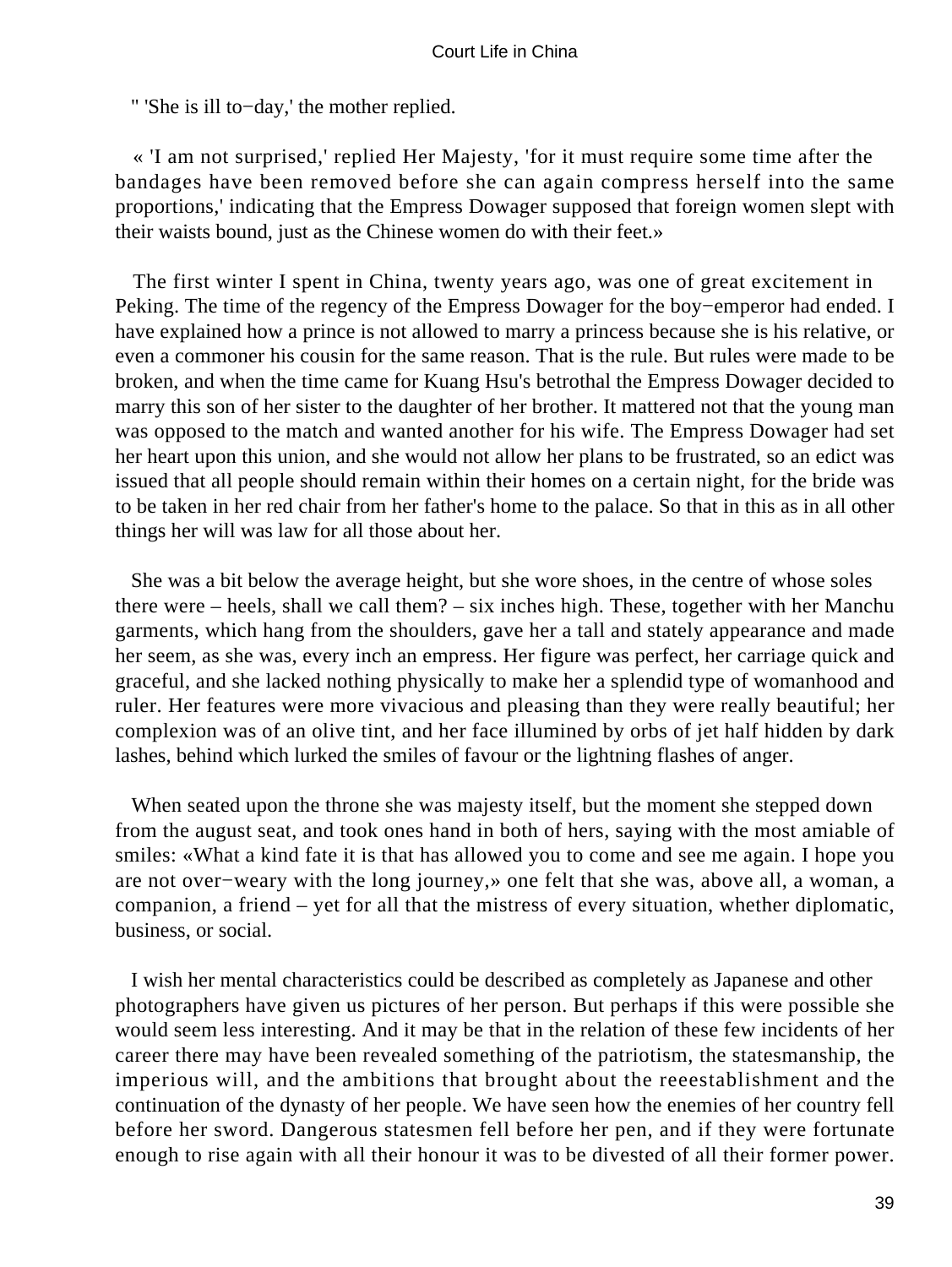Every obstacle in her path was overcome either by diplomacy or by force.

 The Empress Dowager has no double in Chinese history, if indeed in the history of the world. She not only guided the ship of state during the last half century, but she guided it well, and put into operation all the greatest reforms that have ever been thought of by Chinese statesmen. Compared with her own people, she stands head and shoulders above any other woman of the Mongol race. And what shall we say of her compared with the great women of other races? In strength of character and ability she will certainly not suffer in any comparison that can be made. We cannot, therefore, help admiring that young girl, who formerly ran errands for her mother who, being made the concubine of an emperor, became the mother of an emperor, the wife of an emperor, the maker of an emperor, the dethroner of an emperor, and the ruler of China for nearly half a century – all this in a land where woman has no standing or power. Is it too much to say that she was the greatest woman of the last half century?

VII

## Kuang Hsu – His Self−Development

 The Emperor Kuang Hsu is slight and delicate, almost childish in appearance, of pale olive complexion, and with great, melancholy eyes. There is a gentleness in his expression that speaks rather of dreaming than of the power to turn dreams into acts. It is strange to find a personality so etherial among the descendants of the Mongol hordes; yet the Emperor Kuaug Hsu might sit as a model for some Oriental saint on the threshold of the highest beatitude. – Charles Johnston in «The Crisis in China.»

## **VIII**

## **KUANG HSU** – HIS SELF−DEVELOPMENT

 On the night that the son of the Empress Dowager «ascended upon the dragon to be a guest on high,» two sedan chairs were borne out of the west gate of the Forbidden City, through the Imperial City, and into the western part of the Tartar City, in one of which sat the senior Empress and in the other the Empress−mother. The streets were dimly lighted, but the chairs, each carried by four bearers, were preceded and followed by outriders bearing large silk lanterns in which were tallow−candles, while a heavy cart with relays of bearers brought up the rear. The errand upon which they were bent was an important one – the making of an emperor – for by the death of Tung Chih, the throne, for the first time in the history of the dynasty, was left without an heir. Their destination was the home of the Seventh Prince, the younger brother of their husband, to whom as we have already said the Empress Dowager had succeeded in marrying her younger sister, who was at that time the happy mother of two sons.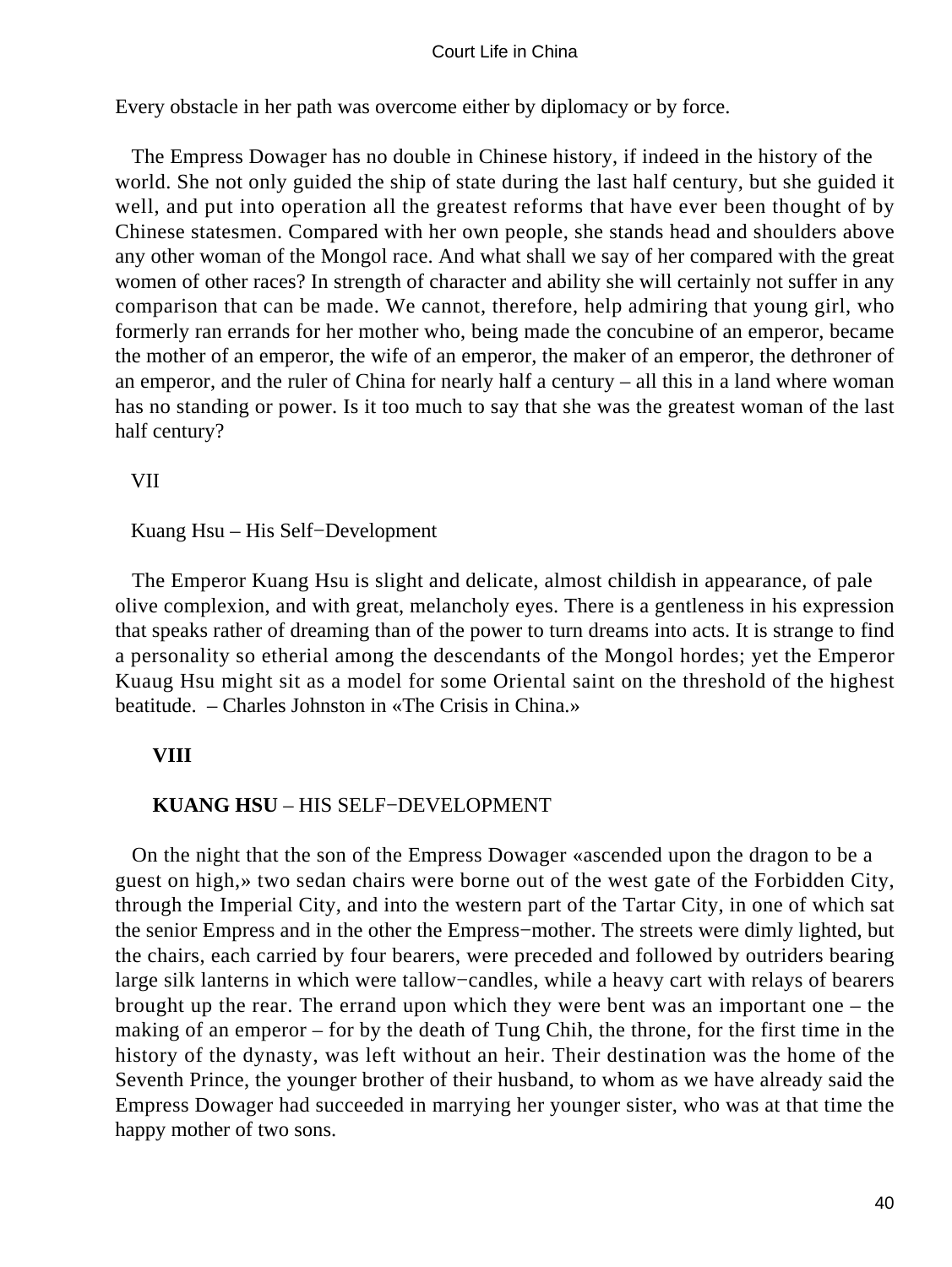She took the elder of these, a not very sturdy boy of three years and more, from his comfortable bed to make him emperor, and one can imagine they hear him whining with a half−sleepy yawn: «I don't want to be emperor. I want to sleep.» But she bundled little Tsai Tien up in comfortable wraps, took him out of a happy home, from a loving father and mother, and a jolly little baby brother, – out of a big beautiful world, where he would have freedom to go and come at will, toys to play with, children to contend with him in games, and everything in a home of wealth that is dear to the heart of a child. And for what? She folded him in her arms, adopted him as her own son, and carried him into the Forbidden – and no doubt to him forbidding – City, where his world was one mile square, without freedom, without another child within its great bare walls, where he was the one lone, solitary man among thousands of eunuchs and women. The next morning when the imperial clan assembled to condole with her on the death of her son, she bore little Tsai Tien into their midst declaring: «Here is your emperor.»

 At that time there were situated on Legation Street, in Peking, two foreign stores that had been opened without the consent of the Chinese government, for in those days the capital had not been opened to foreign trade. As the stores were small, and in such close proximity to the various legations, the most of whose supplies they furnished, they seem to have been too unimportant to attract official attention, though they were destined to have a mighty influence on the future of China. One of them was kept by a Dane, who sold foreign toys, notions, dry−goods and groceries such as might please the Chinese or be of use to the scanty European population of the great capital. By chance some of the eunuchs from the imperial palace, wandering about the city in search of something to please little Tsai Tien, dropped into this store on Legation Street and bought some of these foreign toys for his infant Majesty.

 They had already ransacked the city for Chinese toys. They had gone to every fair, visited every toy−shop, called upon every private dealer, and paid high prices for samples of their best work made especially for the royal child. There were crowing cocks and cackling hens; barking dogs and crying infants; music balls and music carts; horns, drums, diabolos and tops; there were gingham dogs and calico cats; camels, elephants and fierce tigers; and a thousand other toys, if only he had had other children to share them with him. But none of them pleased him. They lacked that subtile something which was necessary to minister to the peculiar genius of the child.

 Among the foreign toys there were some in which there was concealed a secret spring which seemed to impart life to the otherwise dead plaything. Wind them up and they would move of their own energy. This was what the boy needed, – something to appeal to that machine−loving disposition which nature had given him, and Budge and Toddy were never more curious to know «what made the wheels go round» than was little Tsai Tien. He played with them as toys until overcome by curiosity, when, like many another child, he tore them apart and discovered the secret spring. This was as much of a revelation to the eunuchs as to the child, and they went and bought other toys of a more curious pattern, and a more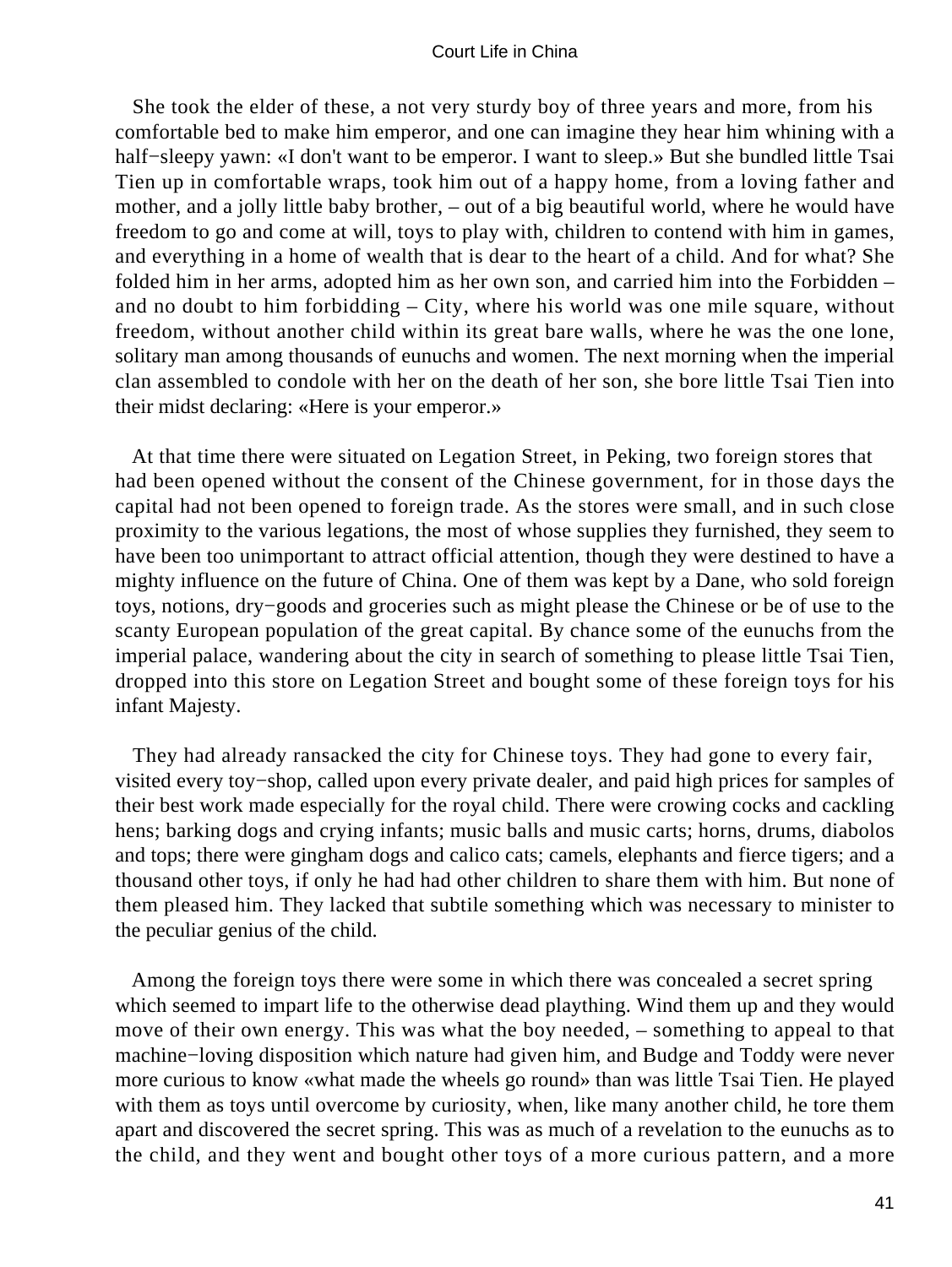intricate design, and it was not long until, at the instigation of the enterprising Dane, the toy−shops of Europe were manufacturing playthings specially designed to please the almond−eyed baby Emperor in the yellow−tiled palace in Peking.

 As the child grew the business of the Dane shopkeeper increased. His stock became larger and more varied, and Tsai Tien continued to be a profitable customer. There were music boxes and music carts – real music carts, not like those from the Chinese shops, – trains of cars, wheeled boats, striking clocks and Swiss watches which, when the stem was pulled, would strike the hour or half or quarter, and all these were bought in turn by the eunuchs and taken into the palace. As the Emperor grew to boyhood the Danish shopkeeper supplied toys suitable to his years from his inexhaustible shelves, until all the most intricate and wonderful toys of Europe, suitable for a boy, had passed through the hands of Kuang Hsu, – «continued brilliancy,» as his name implied – and he seemed to be making good the meaning of his name.

 We would not lead any one to believe that Kuang Hsu was an ideal child. He was not. If we may credit the reports that came from the palace in those days, he had a temper of his own. If he were denied anything he wanted, he would lie down on his baby back on the dirty ground and kick and scream and literally «raise the dust» until he got it. My wife tells me that not infrequently when she called at the Chinese homes, and they set before her a dish of which she was especially fond, and she had eaten of it as much as she thought she ought, the ladies would ask in a good−natured way in reply to some of her remarks about her voracious appetite, «Shall we get down and knock our heads on the floor, and beg you not to eat too much, and make yourself sick, like the eunuchs do to the Emperor?» There is nothing to wonder at that Kuang Hsu, without parental restraint, and fawned upon by cringing eunuchs and serving maids, should have been a spoiled child; the wonder is that he was not worse than he was.

 One day in 1901 while the court was absent at Hsian, and the front gate of the Forbidden City was guarded by our «boys in blue,» I obtained a pass and visited the imperial palace. The apartments of the Emperor consisted of a series of one−story Chinese buildings, with paper windows around a large central pane of glass, tile roof and brick floor. The east part of the building appeared to be the living−room, about twenty by twenty−five feet. The window on the south side extended the entire length of the room, and was filled with clocks from end to end. There were clocks of every description from the finest French cloisonne to the most intricate cuckoo clocks from which a bird hopped forth to announce the hour, and each ticking its own time regardless of every other. Tables were placed in various parts of the room, on each of which were one, two or three clocks. Swiss watches of the most curious and unique designs hung about the walls. Two sofas sat back to back in the centre of the room, and a beautiful little gilt desk on which was the most wonderful of all his clocks, with several large foreign chairs upholstered in plush and velvet, completed the furniture. I sat down in one of these chairs to rest, for it was a hot summer day, and immediately there proceeded from beneath me sweet strains of music from a box concealed beneath the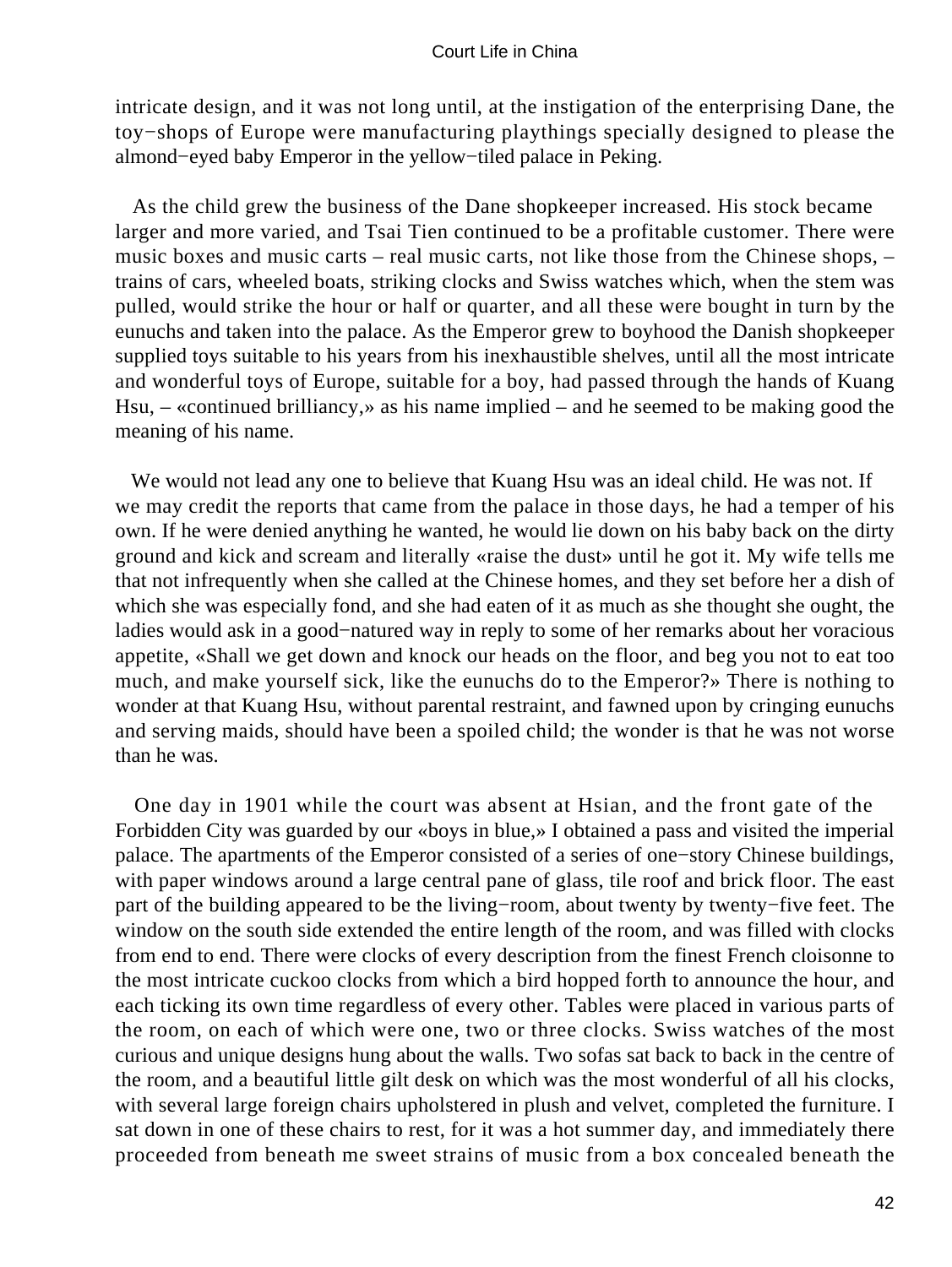cushion. It was not only a surprise, it was soothing and restful; and I was prepared to see an electric fan pop out of somewhere and fan me to sleep. It was really an Oriental fairy tale of an apartment.

 As Kuang Hsu grew to boyhood he heard that out in this great wonderful world, which he had never seen except with the eyes of a child, there was a method of sending messages to distant cities and provinces with the rapidity of a flash of lightning. For centuries he and his ancestors had been sending their edicts, and their Peking Gazette or court newspaper – the oldest journal in the world – by runner, or relays of post horses, and the possibility of sending them by a lightning flash appealed to him. He believed in doing things, and, as we shall see later, he wanted to do them as rapidly as they could be done. He therefore ordered that a telegraph outfit be secured for him, which he «played with» as he had done with his most ingenious toys, and the telegraph was soon established for court use throughout the empire.

 One day a number of officials came to us at the Peking University and in the course of a conversation they said:

«The Emperor has heard that the foreigners have invented a talk box. Is that true?»

 «Quite true,» we replied, «and as we have one in the physical laboratory of the college we will let you see it.»

 We had one of the old Edison phonographs which worked with a pedal, and looked very much like a sewing−machine, and we took them to the laboratory, allowed one of them to talk into it, and then set the machine to repeating what had been told it. The officials were delighted and it was not long until they again appeared and insisted on buying it as a present for the Emperor, for in this way better than any other they might hope to obtain official recognition and position.

 The Emperor then heard that the foreigners had invented a «fire−wheel cart,» but whether he had ever been informed that they had built a small railroad at Wu−Sung near Shanghai, and that the Chinese had bought it, and then torn it up and thrown it into the river we cannot say. There are many things the officials and people do which never reach the imperial ears. However that may be, when Kuang Hsu heard of the railroad and the carts that were run by fire, he wanted one, and he would not be satisfied until they had built a narrow gauge railroad along the west shore of the lotus lake in the Forbidden City, and the factories of Europe had made two small cars and an engine on which he could take the court ladies for a ride on this unusual merry−go−round. The road and the cars and the engine were still there when I visited the Forbidden City in 1901, but they were carried away to Europe by some of the allies as precious bits of loot, before the court returned.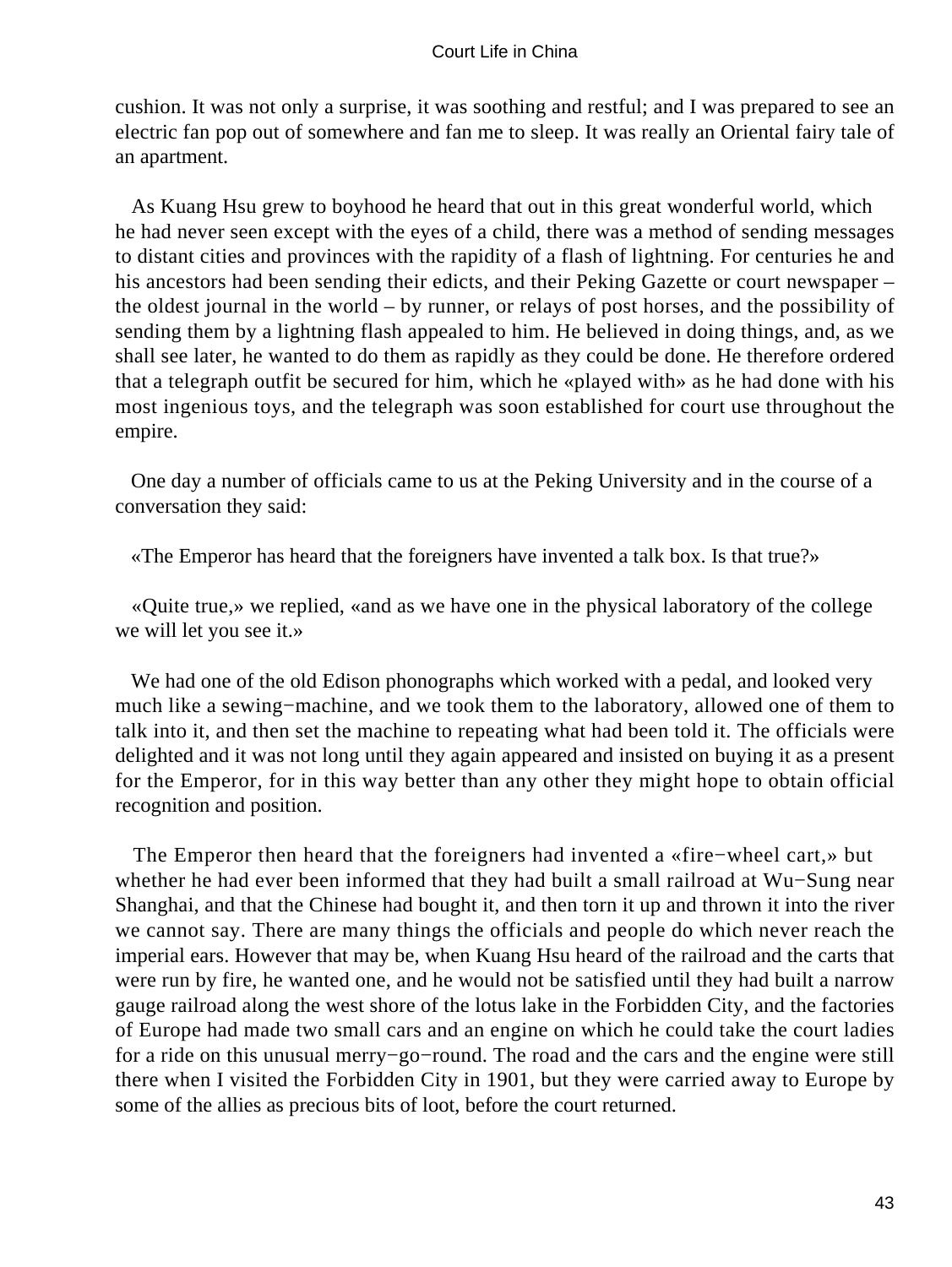Not long after he had heard of the railroads, he was told that the foreigners also had «fire−wheel boats.» Of course he wanted some, and as I crossed the beautiful marble bridge that spans the lotus lake, I saw anchored near by three small steam launches which had evidently been used a good deal. I saw similar launches in the lake at the Summer Palace, and was told that in the play days of his boyhood, Kuang Hsu would have these launches hitched to the imperial barges and take the ladies of the court for pleasure trips about the lake in the cool of the summer evenings, as the Empress Dowager did her foreign visitors in later times.

 The Emperor in those days was on the lookout for everything foreign that was of a mechanical nature. Indeed every invention interested him. In this respect he was diametrically opposite to the genius of the whole Chinese people. Their faces had ever been turned backward, and their highest hopes were that they might approximate the golden ages of the past, and be equal in virtue to their ancestors. This feeling was so strong that a hundred years before he mounted the throne, his forefather, Chien Lung, when he had completed his cycle of sixty years as a ruler, vacated in favour of his son lest he should reign longer than his grandfather. Kuang Hsu was therefore the first occupant of the dragon throne whose face was turned to the future, and whose chief aim was to possess and to master every method that had enabled the peoples of the West to humiliate his people.

 When he heard that the foreigners had a method of talking to a distance of ten, twenty, fifty or five hundred miles, he did not say like the old farmer is reported to have said, – «It caint be trew, because my son John kin holler as loud as any man in all this country, an' he caint be heerd mor'n two miles.» Kuang Hsu believed it, and at once ordered that a telephone be secured for him.

 In 1894 the Christian women of China decided to present a New Testament to the Empress Dowager on her sixtieth birthday which occurred the following year. New type was prepared, the finest foreign paper secured, and the book was made after the best style of the printer's art, with gilt borders, gilt edges, and bound in silver of an embossed bamboo pattern and encased in a silver box. It was then enclosed in a red plush box, – red being the colour indicating happiness, – which was in turn encased in a beautifully carved teak−wood box, and this was enclosed in an ordinary box and taken by the English and American ministers to the Foreign Office to be sent in to Her Majesty

 The next day the Emperor sent to the American Bible Society for copies of the Old and New Testaments, such as were being sold to his people. A few days thereafter a Chinese friend – a horticulturist and gardener who went daily to the palace with flowers and vegetables – came to me in confidence as though bearing an important secret, and said:

«Something of unusual importance is taking place in the palace.»

«Indeed?» said I; «what makes you think so?»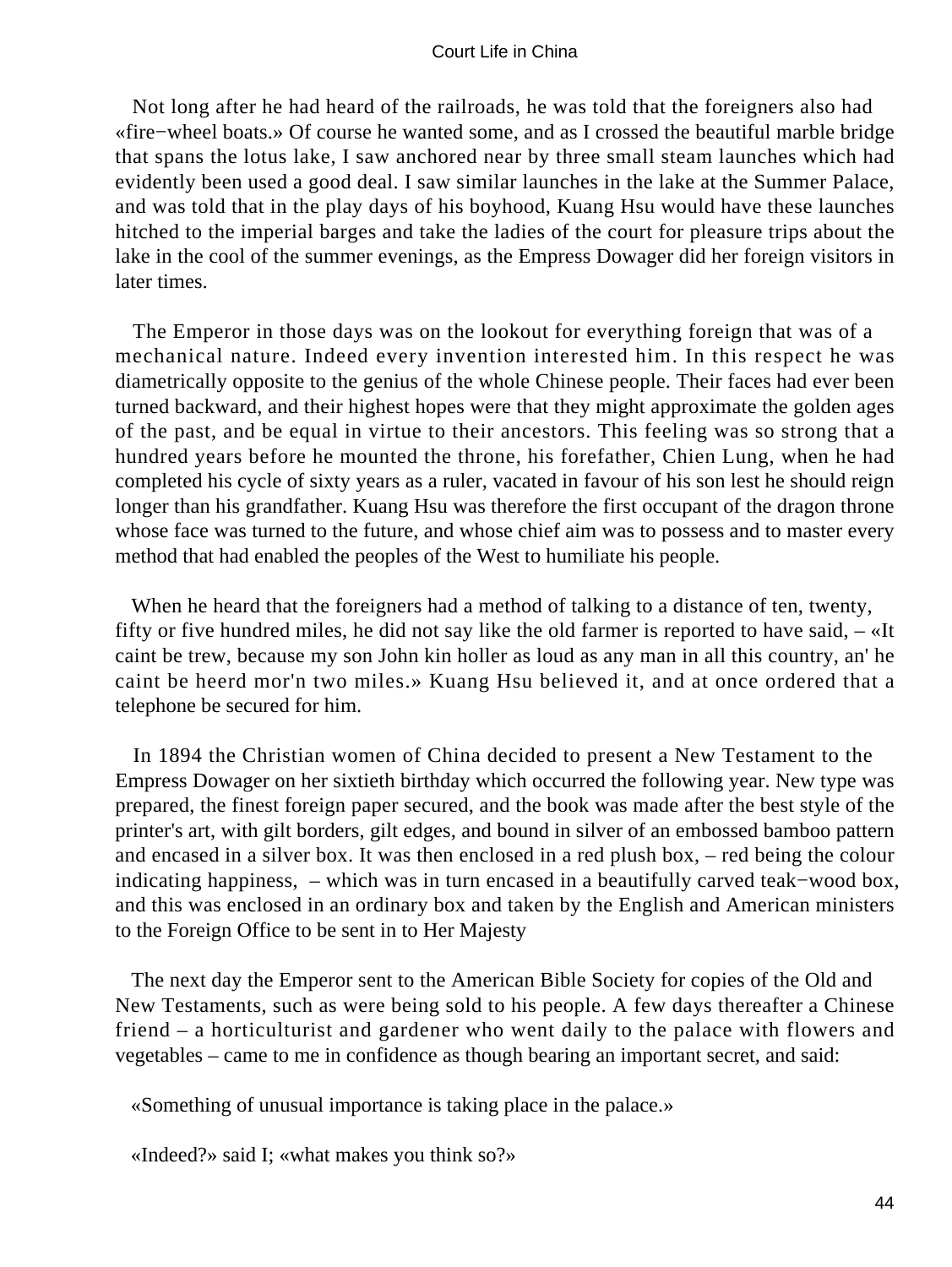«Heretofore when I have gone into the palace,» said he, «the eunuchs have treated me with indifference. Yesterday they sat down and talked in a most familiar and friendly way, asking me all about Christianity. I told them what I could and they continued their conversation until long after noon. I finally became so hungry that I arose to come home. They urged me to stay, bringing in a feast, and inviting me to dine with them, and they kept me there till evening. One of them told me that the Emperor is studying the Gospel of Luke.»

«How does he know that?» I inquired.

 «That is what I asked him,» he answered, «and he told me that he is one of the Emperor's private servants, and that His Majesty has a part of the Gospel copied in large characters on a sheet of paper each day, which he spreads out on the table before him, and this eunuch, standing behind his chair, can read what he is studying.»

 On further inquiry I discovered that there was no other way that the eunuch could have learned about the Gospel, except in the way indicated. This man was invited to dine with the eunuchs day after day until he had told them all he knew about Christianity, after which they requested him to bring in the pastor of the church of which he was a member, and who was one of my former pupils, to dine with them and tell them more about the Gospel. The pastor hesitated to accept the invitation, but as it was repeated day after day, he finally accompanied the horticulturist.

 When offered wine at dinner the pastor refused it, at which the eunuch remarked: «Oh, yes, I have heard that you Christians do not drink wine,» and like a polite host, the wine was put aside and none was drunk at the dinner. During the afternoon they took their guests to visit some of the imperial buildings, advanced the sum of three hundred dollars to the horticulturist to enlarge his plant, and gave various presents to the pastor.

 It must not be inferred from this that the Emperor was becoming a Christian. Very far from it, though the interest he took in the Christian doctrine set the people to studying about it, not only in Peking but throughout many of the provinces, as was indicated at the time by the number of Christian books sold. As early as 1891 he issued a strong edict ordering the protection of the missionaries in which he made the following statement: «The religions of the West have for their object the inculcation of virtue, and, though our people become converted, they continue to be Chinese subjects. There is no reason why there should not be harmony between the people and the adherents of foreign religions.» The Chinese reported that he sometimes examined the eunuchs, lining them up in classes and catechising them from the books read.

 One day three of the eunuchs called on me with this same horticulturist, for the purpose no doubt of seeing a foreigner, and to get a glimpse of the home in which he lived. One of them was younger than the other two and above the average intelligence of his class. A few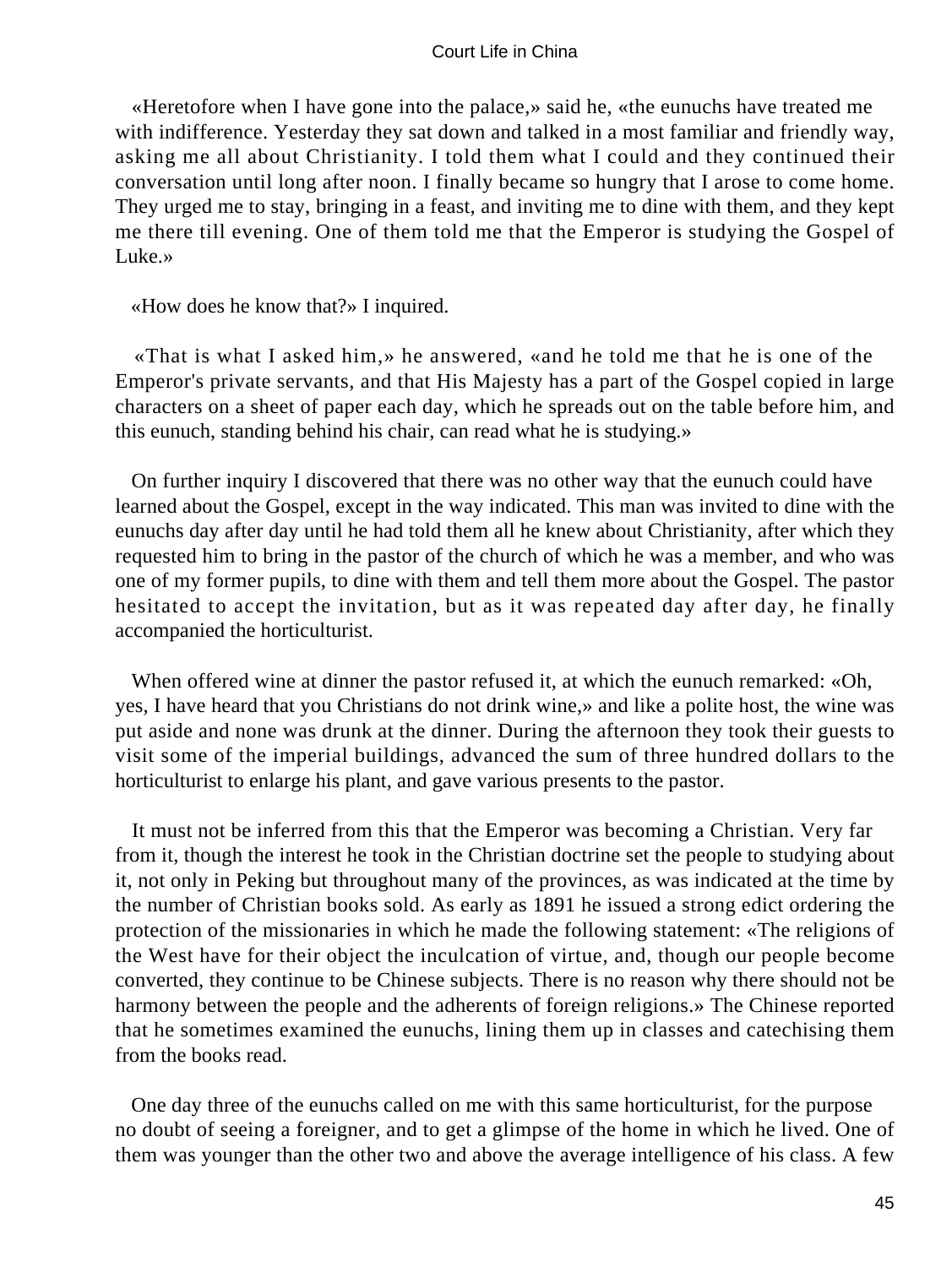days later the horticulturist told me a story which illustrates a phase of the Emperor's character which we have already hinted at – his impulsive nature and ungovernable temper. He had ordered a number of the eunuchs to appear before him, all of whom except this young man were unable to come, because engaged in other duties. When the eunuch got down on his hands and knees to kotow or knock his head to His Majesty, the latter kicked him in the mouth, cutting his lip and otherwise injuring him, and my informant added:

 «What kind of a man is that to govern a country, a man who punishes those who obey his orders?» Indeed there was a good deal of feeling among the Chinese at that time that the Empress Dowager ought to punish the Emperor as a good mother does a bad child, though in the light of all the other things he did, he was to be pitied more than blamed for a disposition thus inherited and developed.

 It was about this time he began the study of English. He ordered that two teachers be appointed, and contrary to all former customs he allowed them to sit rather than kneel while they taught him. At the time they were selected I was exchanging lessons in English for Chinese with the grandson of one of these teachers, and learned a good deal about the progress the young man was making. He was in such a hurry to begin that he could not wait to send to England or America for books, and so the officials visited the various schools and missions in search of proper primers for a beginner. When they visited us we made a thorough search and finally Dr. Marcus L. Taft discovered an attractively illustrated primer which he had taken to China with him for his little daughter Frances, and this was sent to Kuang Hsu.

 One day a eunuch called on me saying that the Emperor had learned that the various institutions of learning, educational associations, tract and other societies had published a number of books in Chinese which they had translated from the European languages. I was at that time the custodian of two or three of these societies and had a great variety of Chinese books in my possession. I therefore sent him copies of our astronomy, geology, zoology, physiology and various other scientific books which I was at that time teaching in the university.

 The next day he called again, accompanied by a coolie who brought me a present of a ham cooked at the imperial kitchen, together with boxes of fruit and cakes, which, not being a man of large appetite, I thanked him for, tipped the coolie, and after he had gone, turned them over to our servants, who assured me that imperial meat was very palatable. Day after day for six weeks this eunuch visited me, and would never leave until I had found some new book for His Majesty. They might be literary, scientific or religious works, and he made no distinction between the books of any sect or society, institution or body, but with an equal zeal he sought them all. I was sometimes reduced to a sheet tract, and finally I was forced to take my wife's Chinese medical books out of her private library and send them in to the Emperor. I learned that other eunuchs were visiting other persons in charge of other books, and that at this time Kuang Hsu bought every book that had been translated from any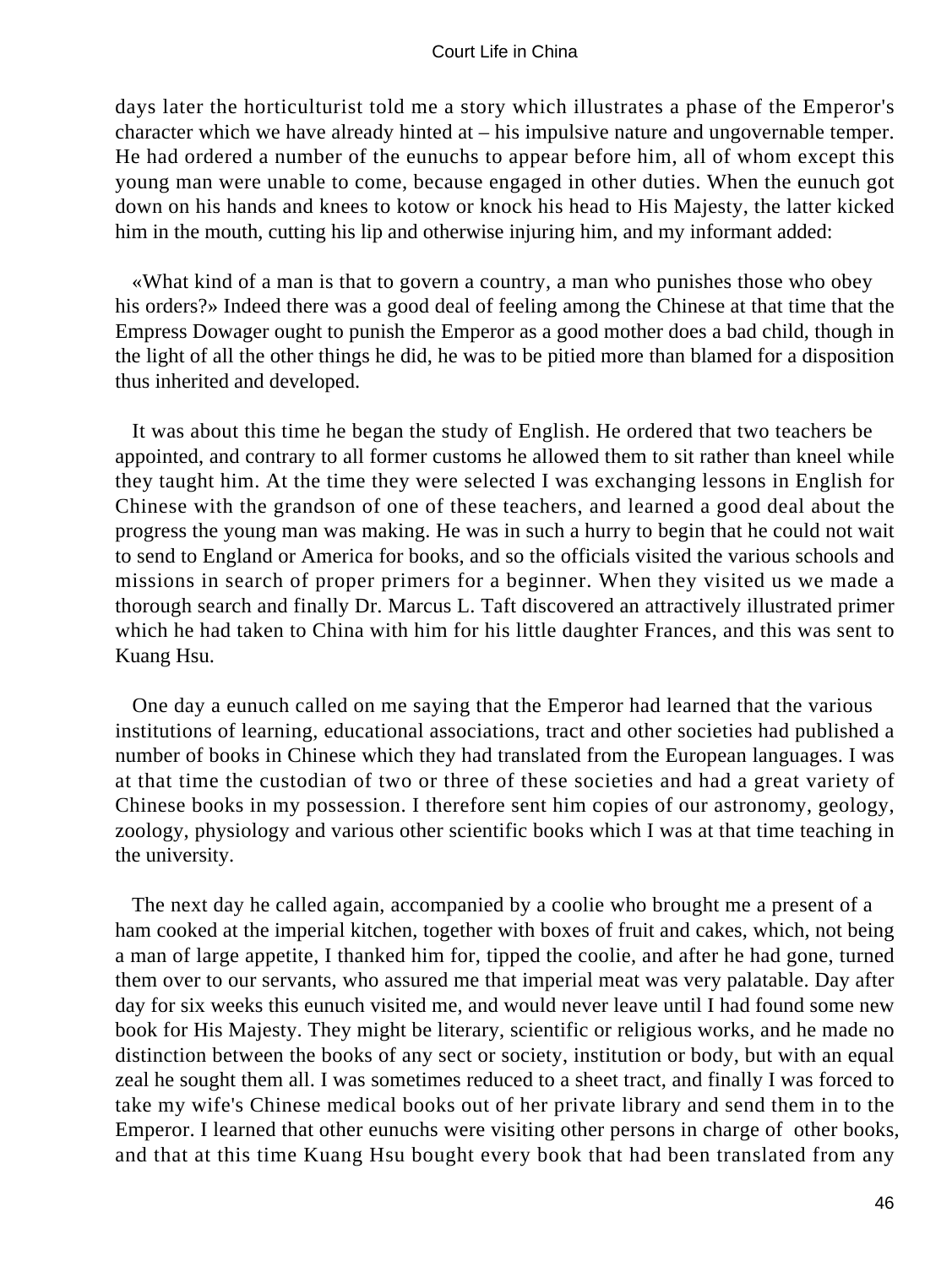European language and published in the Chinese.

One day the eunuch saw my wife's bicycle standing on the veranda and said:

«What kind of a cart is that?»

«That is a self−moving cart,» I answered.

«How do you ride it?» he inquired.

 I took the bicycle off the veranda, rode about the court a time or two, while he gazed at me with open mouth, and when I stopped he ejaculated:

«That's queer; why doesn't it fall down?»

 «When a thing's moving,» I answered, «it can't fall down,» which might apply to other things than bicycles.

The next day when he called he said:

 «The Emperor would like that bicycle,» and my wife allowed him to take it in to Kuang Hsu, and it was not long thereafter until it was reported that the Emperor had been trying to ride the bicycle, that his queue had become entangled in the rear wheel, and that he had had a not very royal tumble, and had given it up, – as many another one has done.

IX

Kuang Hsu – As Emperor and Reformer

 In 1891 the present Emperor Kuang Hsu issued a very strong edict commanding good treatment of the missionaries. He therein made the following statement: «The religions of the West have for their object the inculcation of virtue, and, though our people become converted, they continue to be Chinese subjects. There is no reason why there should not be harmony between the people and the adherents of foreign religions.» – Hon. Charles Denby in «China and Her People.»

IX

# **KUANG HSU** – **AS EMPEROR AND REFORMER**

**AS a** man, there are few characters in Chinese history that are more interesting than Kuang Hsu. He had all the caprices of genius with their corresponding weakness and strength. He could wield a pen with the vigour of a Caesar, threaten his greatest viceroys,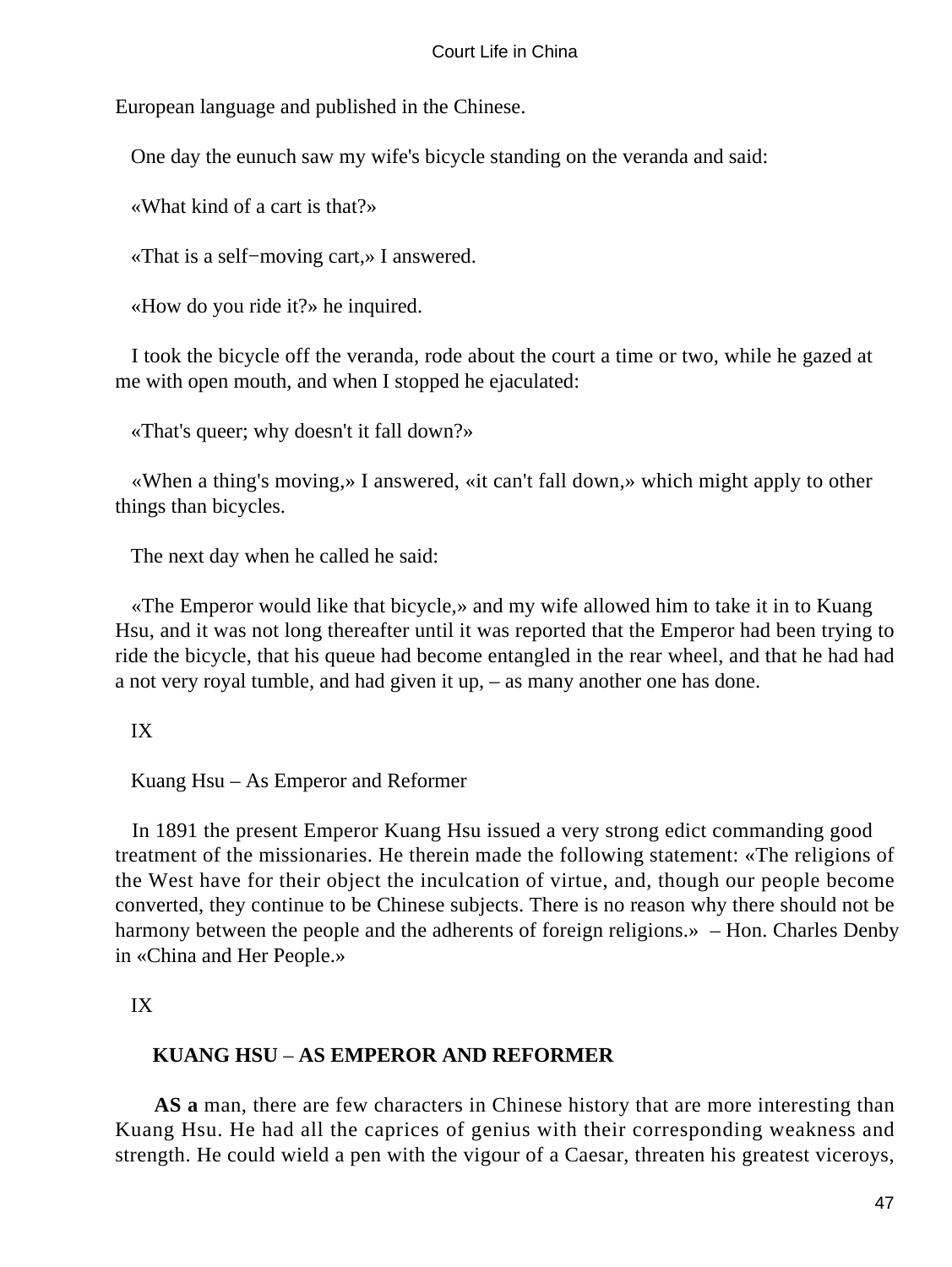dismiss his leading conservative officials, introduce the most sweeping and far−reaching reforms that have ever been thought of by the Chinese people, and then run from a woman as though the very devil was after him.

 He has been variously rated as a genius, an imbecile and a fool. Let us grant that he was not brilliant. Let us rate him as an imbecile, and then let us try to account for his having brought into the palace every ingenious toy and every wonderful and useful invention and discovery of the past twenty or thirty years with the exception of the X−rays and liquid air. Let us try to explain why it was that an imbecile would purchase every book that had been printed in the Chinese language, concerning foreign subjects of learning, up to the time when he was dethroned. Let us tell why it was that an imbecile would study all those foreign books without help, without an assistant, without a teacher, for three years, from the time he bought them in 1895 till 1898, before he began issuing the most remarkable series of edicts that have ever come from the pen of an Oriental monarch in the same length of time. And let us explain how it was that an imbecile could embody in his edicts of two or three months all the important principles that were necessary to launch the great reforms of the past ten years.

 I doubt if any Chinese monarch has ever had a more far−reaching influence over the minds of the young men of the empire than Kuang Hsu had from 1895 till 1898. The preparation for this influence had been going on for twenty or thirty years previously in the educational institutions established by the missions and the government. From these schools there had gone out a great number of young men who had taken positions in all departments of business, and many of the state, and revealed to the officials as well as to many of the people the power of foreign education. An imperial college had been established by the customs service for the special education of young men for diplomatic and other positions, from which there had gone out young men who were the representatives of the government as consuls or ministers in the various countries of Europe and America.

 The fever for reading the same books that Kuang Hsu had read was so great as to tax to the utmost the presses of the port cities to supply the demand, and the leaders of some of the publication societies feared that a condition had arisen for which they were unprepared. Books written by such men as Drs. Allen, Mateer, Martin, Williams and Legge were brought out in pirated photographic reproductions by the bookshops of Shanghai and sold for one−tenth the cost of the original work. Authors, to protect themselves, compelled the pirates to deliver over the stereotype plates they had made on penalty of being brought before the officials in litigation if they refused. But during the three years the Emperor had been studying these foreign books, hundreds of thousands of young scholars all over the empire had been doing the same, preparing themselves for whatever emergency the studies of the young Emperor might bring about.

 One day during the early spring a young Chinese reformer came to me to get a list of the best newspapers and periodicals published in both England and America. I inquired the reason for this strange move, and he said: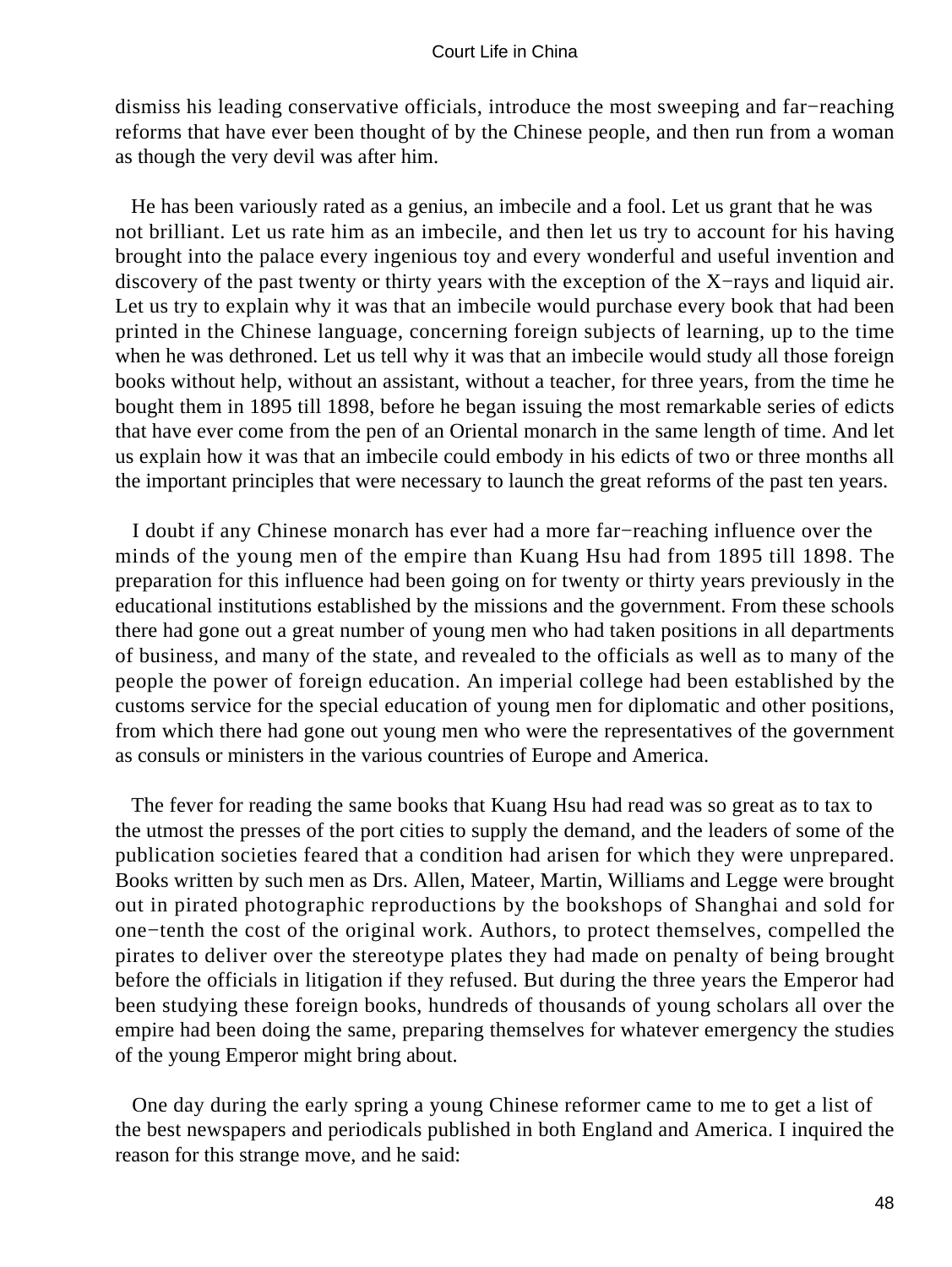«The young Chinese reformers in Peking have organized a Reform Club. Some of them read and speak English, others French, others German and still others Russian, and we are providing ourselves with all the leading periodicals of these various countries that we may read and study them. We have rented a building, prepared rooms, and propose to have a club where we can assemble whenever we have leisure, for conversation, discussion, reading, lectures or whatever will best contribute to the ends we have in view.»

«And what are those ends?» I inquired.

 «The bringing about of a new regime in China,» he answered. «Our recent defeat by the Japanese has shown us that unless some radical changes are made we must take a second place among the peoples of the Orient.»

«This is a new move in Peking, is it not?»

 «New in Peking,» he answered, «but not new in the empire. Reform clubs are being organized in all the great cities and capitals. In Hsian, books have been purchased by all classes from the governor of the province down to the humblest scholar, and the aristocracy have organized classes, and are inviting the foreigners to lecture to them. Every one, except a few of the oldest conservative scholars, are discarding their Confucian theories and reconstructing their ideas in view of present day problems. There is an intellectual fermentation now going on from which a new China is certain to be evolved, and we propose to be ready for it when it comes.»

 The leader of this reform party was Kang Yu−wei, a young Cantonese, who had made a thorough study of the reforms of Peter the Great in Russia, and the more recent reforms in Japan, the history of which he had prepared in two volumes which he sent to the Emperor. He had made a reputation for himself in his native place as a «Modern Sage and Reformer,» was hailed as a «young Confucius,» was appointed a third−class secretary in the Board of Works, and as the Emperor and he had been studying on the same lines, Kang, through the influence of the brother of the chief concubine, was introduced to His Majesty. He had a three hours' conference with the Foreign Office, in which he urged that China should imitate Japan, and that the old conservative ministers and viceroys should be replaced by young men imbued with Western ideas, who might confer with the Emperor daily in regard to all kinds of reform measures.

 This interview was reported to Kuang Hsu by Prince Kung and Jung Lu, who both being old, and one of them the greatest of the conservatives, could hardly be expected to approve of his theories. Kang, however, was asked to embody his suggestions in a memorial, was later given an audience with the Emperor, and finally called into the palace to assist him in the reforms he had already undertaken. And if Kang Yu−wei had been as great a statesman as he was reformer, Kuang Hsu might never have been deposed.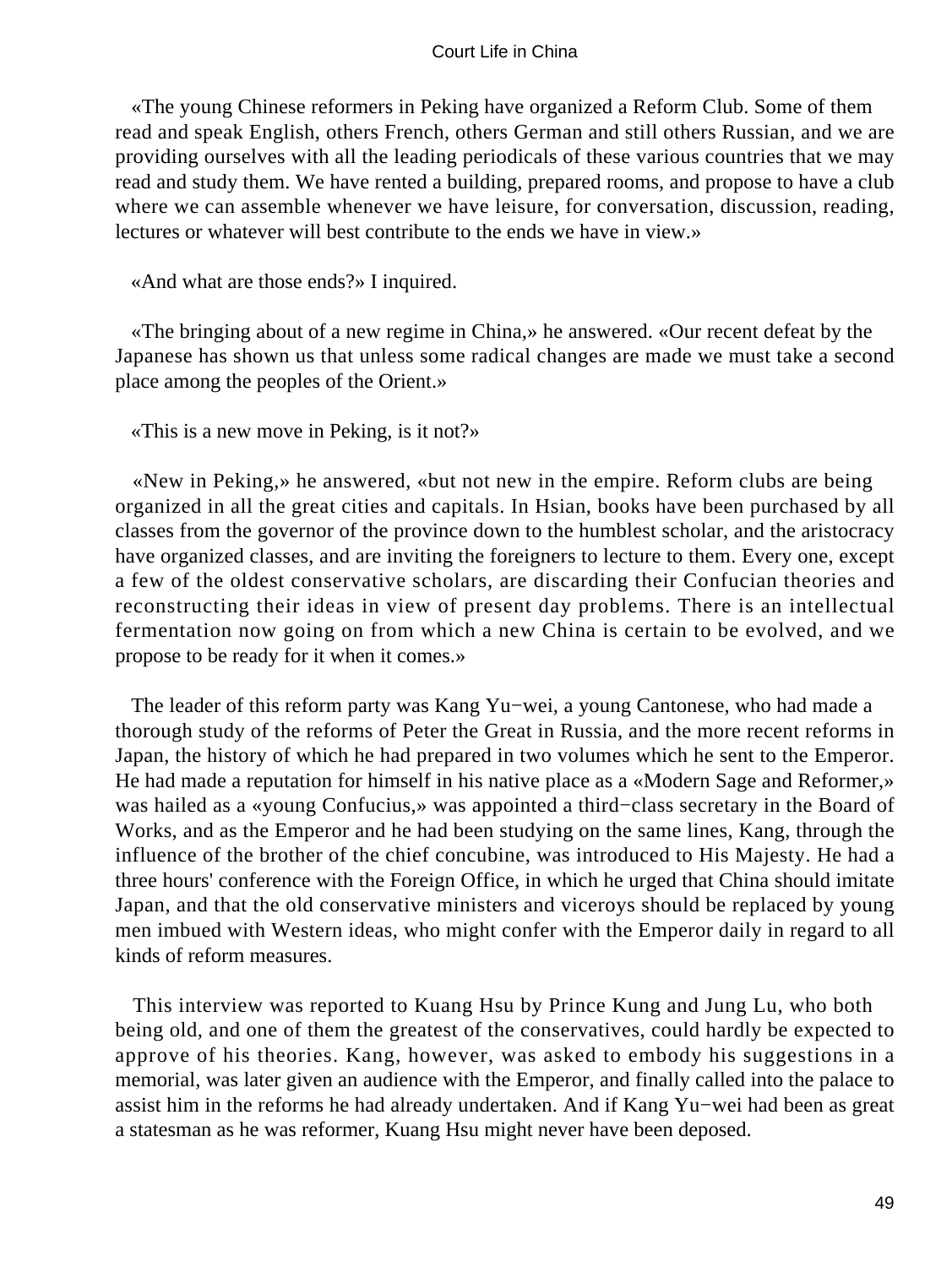The crisis came during the summer of 1898. I had taken my family to the seashore to spend our summer vacation. A young Chinese scholar – a Hanlin – who had been studying in the university for some years, and with whom I was translating a work on psychology, had gone with me. He took the Peking Gazette, which he read daily, and commented upon with more or less interest, until June 23d, when an edict was issued abolishing the literary essay of the old regime as a part of the government examination, and substituting therefor various branches of the new learning. «We have been compelled to issue this decree,» said the Emperor, «because our examinations have reached the lowest ebb, and we see no remedy for these matters except to change entirely the old methods for a new course of competition.»

«What do you think of that?» I asked the Hanlin.

«The greatest step that has ever yet been taken,» he replied.

 This Hanlin was not a radical reformer, but one of a long line of officials who were deeply interested in the preservation of their country which had weathered the storms of so many centuries, – storms which had wrecked Assyria, Babylonia, Media, Egypt, Greece and Rome, while China, though growing but little, had still lived. He was one of those progressive statesmen who have always been found among a strong minority in the Middle Kingdom.

 The Peking Gazette continued to come daily bringing with it the following twenty−seven decrees in a little more than twice that many days. I will give an epitome of the decrees that the reader at a glance may see what the Emperor undertook to do. Summarized they are as follows:

1. The establishment of a university at Peking.

 2. The sending of imperial clansmen to foreign countries to study the forms and conditions of European and American government.

3. The encouragement of the arts, sciences and modern agriculture.

 4. The Emperor expressed himself as willing to hear the objections of the conservatives to progress and reform.

5. Abolished the literary essay as a prominent part of the governmental examinations.

 6. Censured those who attempted to delay the establishment of the Peking Imperial University.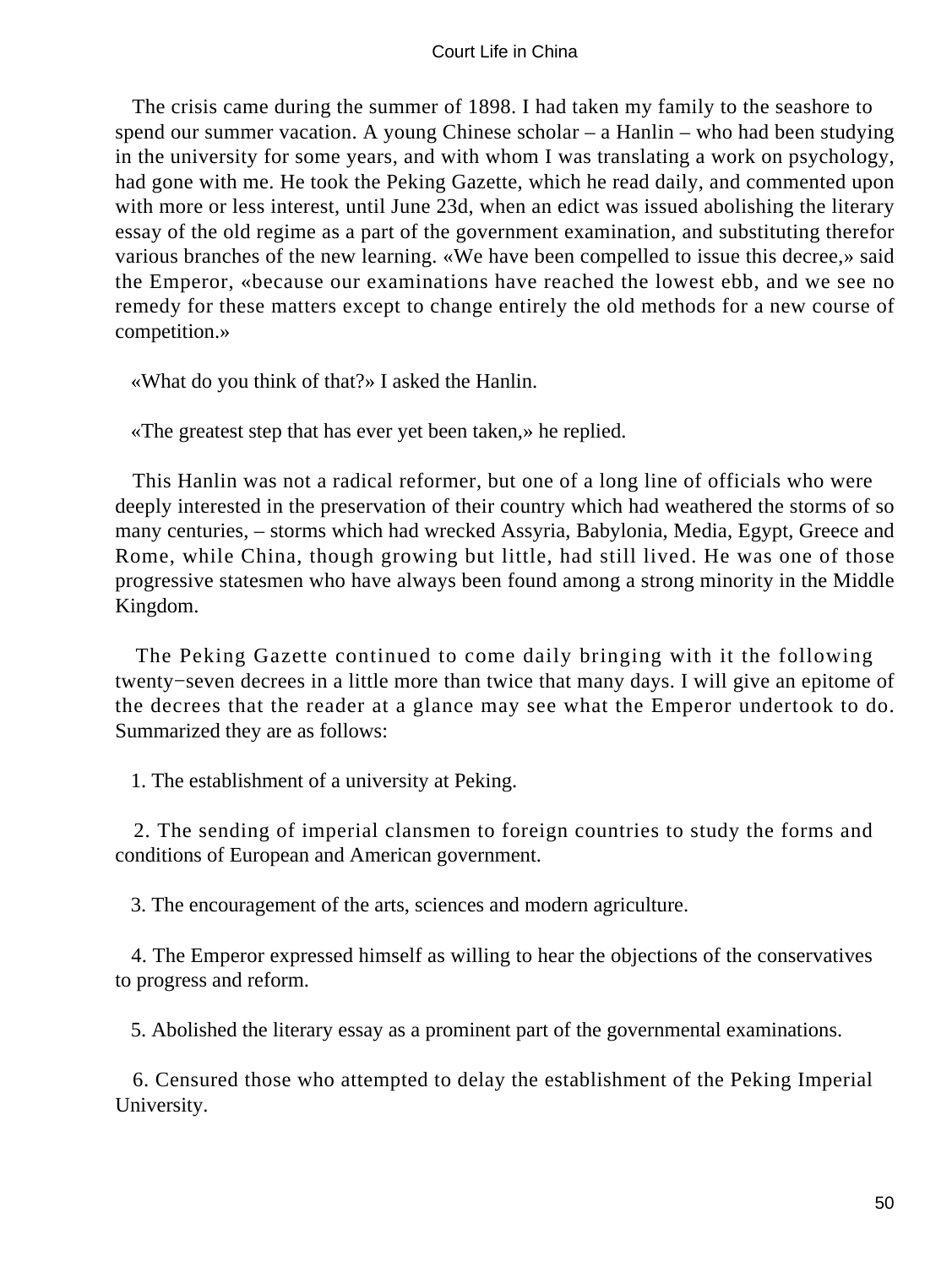7. Urged that the Lu−Han railway should be prosecuted with more vigour and expedition.

8. Advised the adoption of Western arms and drill for all the Tartar troops.

 9. Ordered the establishment of agricultural schools in all the provinces to teach the farmers improved methods of agriculture.

10. Ordered the introduction of patent and copyright laws.

 11. The Board of War and Foreign Office were ordered to report on the reform of the military examinations.

12. Special rewards were offered to inventors and authors.

13. The officials were ordered to encourage trade and assist merchants.

14. School boards were ordered established in every city in the empire.

15. Bureaus of Mines and Railroads were established.

16. Journalists were encouraged to write on all political subjects.

17. Naval academies and training−ships were ordered.

 18. The ministers and provincial authorities were called upon to assist – nay, were begged to make some effort to understand what he was trying to do and help him in his efforts at reform.

 19. Schools were ordered in connection with all the Chinese legations in foreign countries for the benefit of the children of Chinese in those places.

20. Commercial bureaus were ordered in Shanghai for the encouragement of trade.

21. Six useless Boards in Peking were abolished.

 22. The right to memorialize the throne in sealed memorials was granted to all who desired to do so.

23. Two presidents and four vice–presidents of the Board of Rites were dismissed for disobeying the Emperor's orders that memorials should be allowed to come to him unopened.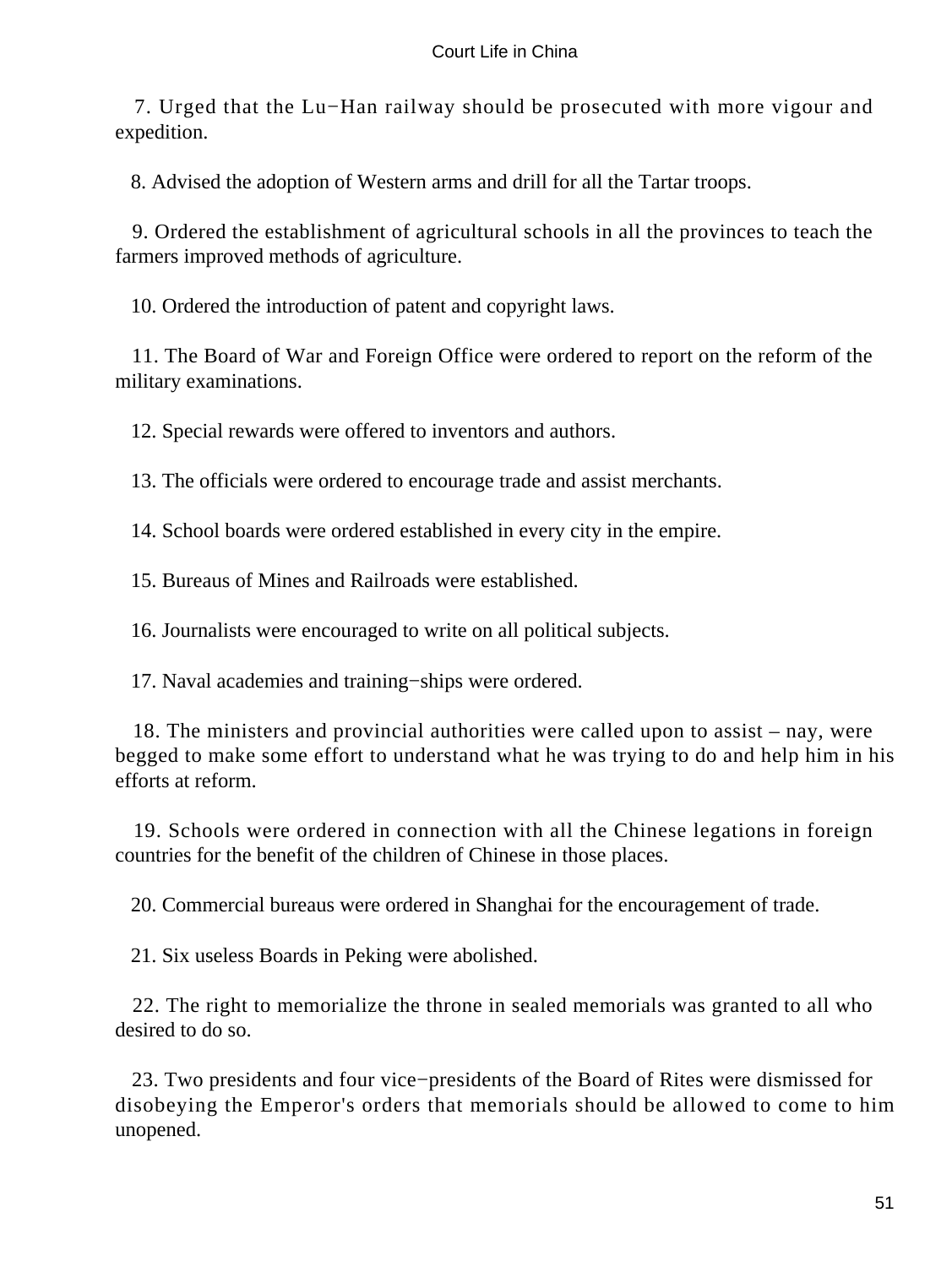24. The governorships of Hupeh, Kuangtung, and Yunnan were abolished as being a useless expense to the country.

25. Schools of instruction in the preparation of tea and silk were ordered established.

26. The slow courier posts were abolished in favour of the Imperial Customs Post.

27. A system of budgets as in Western countries was approved.

 I have given these decrees in this epitomized form so that all those who are interested in the character of this reform movement in China may understand something of the influence the young Emperor's study had had upon him. Grant that they followed one another in too close proximity, yet still it must be admitted by every careful student of them, that there is not one that would not have been of the greatest possible benefit to the country if they had been put into operation. If the Emperor had been allowed to proceed, making them all as effective as he did the Imperial University, and if the ministers and provincial authorities had responded to his call, and had made «some effort to understand what he was trying to do,» China might have by this time been close upon the heels of Japan in the adoption of Western ideas.

 As the edicts continued to come out in such quick succession my Hanlin friend became alarmed. He came to me one day after the Emperor had censured the officials for trying to delay the establishment of the Imperial University and said:

«I must return to Peking.»

«Why return so soon?» I inquired.

 «There is going to be trouble if the Emperor continues his reform at this rate of speed,» he answered.

 It was when the Emperor had issued the sixth of his twenty−seven decrees that this young Chinese statesman made this observation. If his most intimate advisers had had the perspicuity to have foreseen the final outcome of such precipitance might they not have advised the Emperor to have proceeded more deliberately? When one remembers how China had been worsted by Japan, how all her prestige was swept away, how, from having been the parent of the Oriental family of nations, a desirable friend or a dangerous enemy, she was stripped of all her glory, and left a helpless giant with neither strength nor power, one can easily understand the eagerness of this boy of twenty−seven to restore her to the pedestal from which she had been ruthlessly torn.

 Another reason for his haste may be found in the seizure of his territory by the European powers. A few months before he began his reforms two German priests were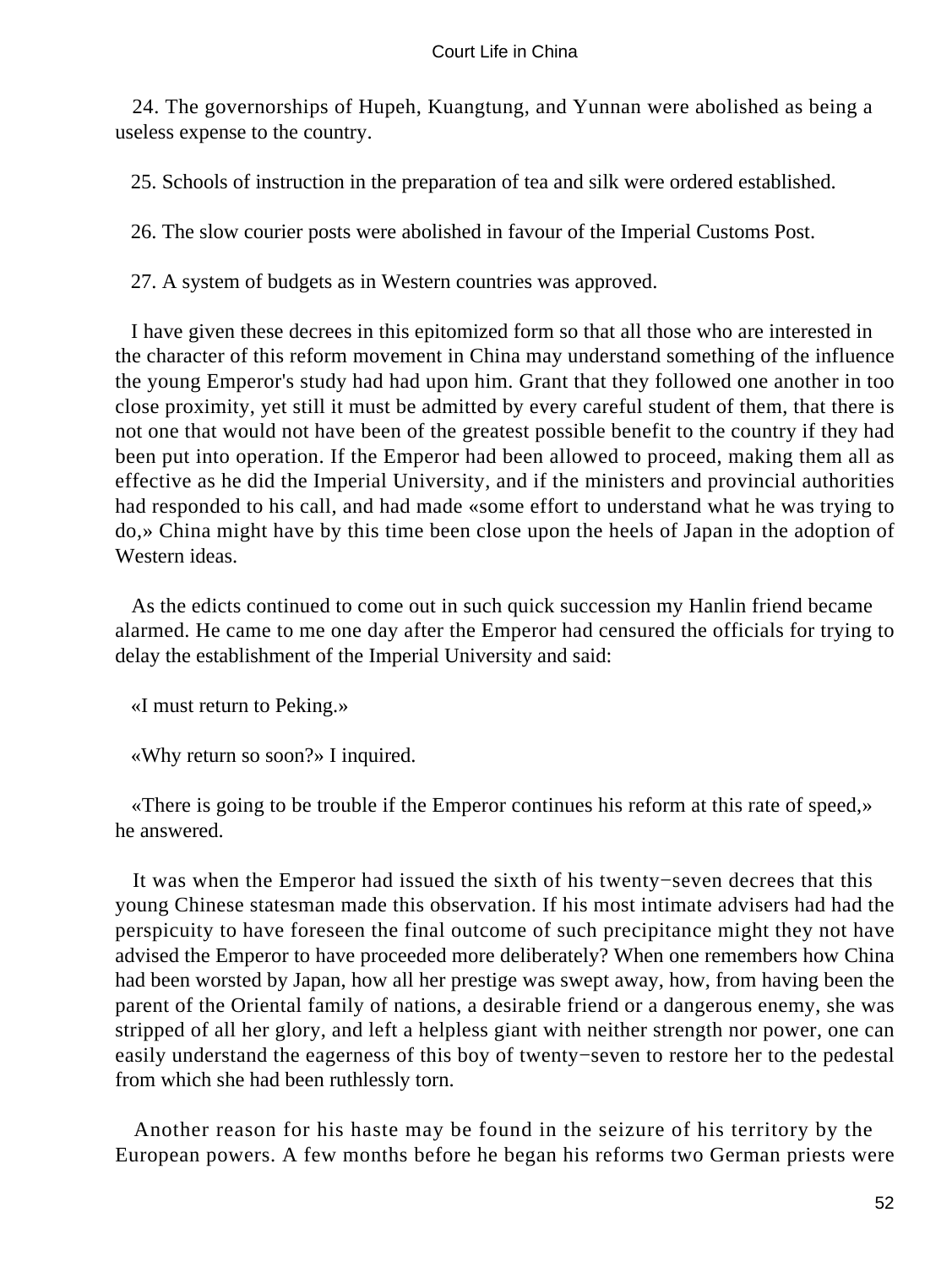murdered by an irresponsible mob in the province of Shantung. With this as an excuse Germany landed a battalion of marines at Kiaochou, a port of that province, which she took with fifty miles of the surrounding territory. As though this were not enough, she demanded the right to build all the railroads and open all the mines in the entire province, and compelled the Chinese to pay an indemnity to the families of the murdered priests and rebuild the church and houses the mob had destroyed. China appealed to Russia who had promised to protect her against all invaders. Instead of coming to her aid, however, Russia demanded a similar cession of Port Arthur, Talienwan and the surrounding territory which she had refused to allow Japan to retain two years before. Not to be outdone by the others, France demanded and received a similar strip of territory at Kuang−chou−wan; and England found that Wei−hai−wei would be indispensable as a kennel from which she could guard the Russian bear on the opposite shore, but why she should have found it necessary also to demand from China four hundred miles of land and water around Hongkong was no doubt difficult for Kuang Hsu to understand.

 When the Empress Dowager turned over the reins of government to her nephew she did it very much as a father would place the reins in the hands of a child whom he was teaching to drive an important vehicle on a dangerous road – she sat behind him still holding the reins. Among the things reserved were that he should kotow to her once every five days whether she were in Peking or at the Summer Place, and she reserved such seals of office as made it necessary for all the highest officials to come and express their obligations to her at the same time they came to thank the Emperor. While Kuang Hsu may have been reconciled to the performance of these duties at eighteen, they became irksome at twenty−seven and he demanded and received full liberty in the affairs of state.

We have seen how he used his liberty, – not wisely, perhaps, as a reformer, and yet the reformation of China can never be written without giving the credit of its inception to Kuang Hsu. He was very different from Hsien Feng, the husband of the Empress Dowager, before whose death we are told «the whole administrative power was vested in the hands of a council of eight, whilst he himself spent his time in ways that were by no means consistent with those that ought to have characterized the ruler of a great and powerful nation.» Whatever else may be said of Kuang Hsu, he cannot be accused of indolence, extravagance, or indifference to the welfare of his country or his people.

 Appreciating the difficulty of securing an expression of opinion from those opposed to his views, and thus getting both sides of the question, in his fourth edict he requested the conservatives to send in their objections to his schemes for progress and reform, and then as if to get the broadest possible expression of opinion he adopted a Shanghai journal called Chinese Progress as the official organ of the government. But lest this be insufficient, in his twenty−second edict he gave the right to all officials to address the throne in sealed memorials.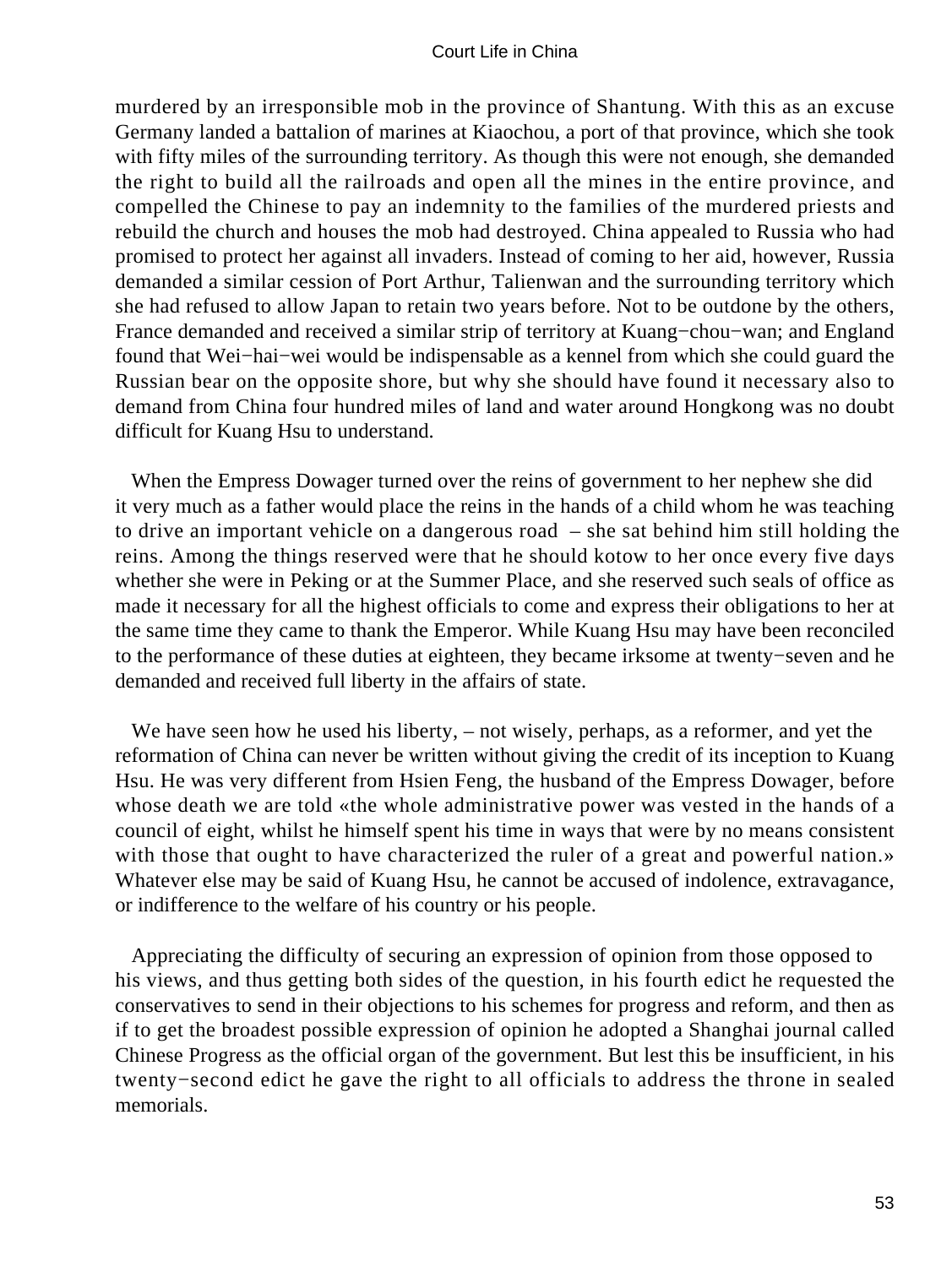There was at this time a third−class secretary of the Board of Rites named Wang Chao who sent in a memorial in which he advocated:

1. The abolition of the queue.

2. The changing of the Chinese style of dress to that of the West.

- 3. The adoption of Christianity as a state religion.
- 4. A prospective national parliament.
- 5. A journey to Japan by the Emperor and Empress Dowager.

 The Board of Rites opened and read this memorial, and, astounded at its boldness, they summoned the offender before them, and ordered him to withdraw his paper. This he refused to do and the two presidents and four vice−presidents of the Board accompanied it with a counter memorial denouncing him to the Emperor as a man who was making narrow−minded and wild suggestions to His Majesty.

 Partly because they had opened and read the memorial and partly because of their effort to prevent freedom of speech, Kuang Hsu issued another edict explaining why he had invited sealed memorials, and censuring them for explaining to him what was narrow−minded and wild, as if he lacked the intelligence to grasp that feature of the paper. He then turned them all over to the Board of Civil Office ordering that body to decide upon a suitable punishment for their offense, and assuring them that if they made it too mild, his righteous wrath would fall upon them. The latter decided that they be degraded three steps and removed to posts befitting their lowered rank, but the Emperor revised the sentence and dismissed them all from office, and this was the beginning of his downfall.

 The Empress Dowager had been spending the hot season at the Summer Palace, and during the two months and more that the Emperor had been struggling with his reform measures, she gave no indication, either by word or deed, that she was opposed to anything that he had done. And I think that all her acts, from that time till the close of the Boxer insurrection, can be explained without placing her in opposition to his theories of progress and reform.

 So long as the Emperor devoted himself to the creation of new offices he found little active opposition on the part of the conservatives, while the reformers did everything in their power to encourage him. The extent of the movement it is not easy to estimate. It opened up the intensely anti−foreign province of Hupeh, and transformed it into a section where railroads were to be built connecting the north with the south. It opened up the great mining province of Shansi and the lumber regions of Manchuria. It started railroads which are now lines of trade for the whole empire.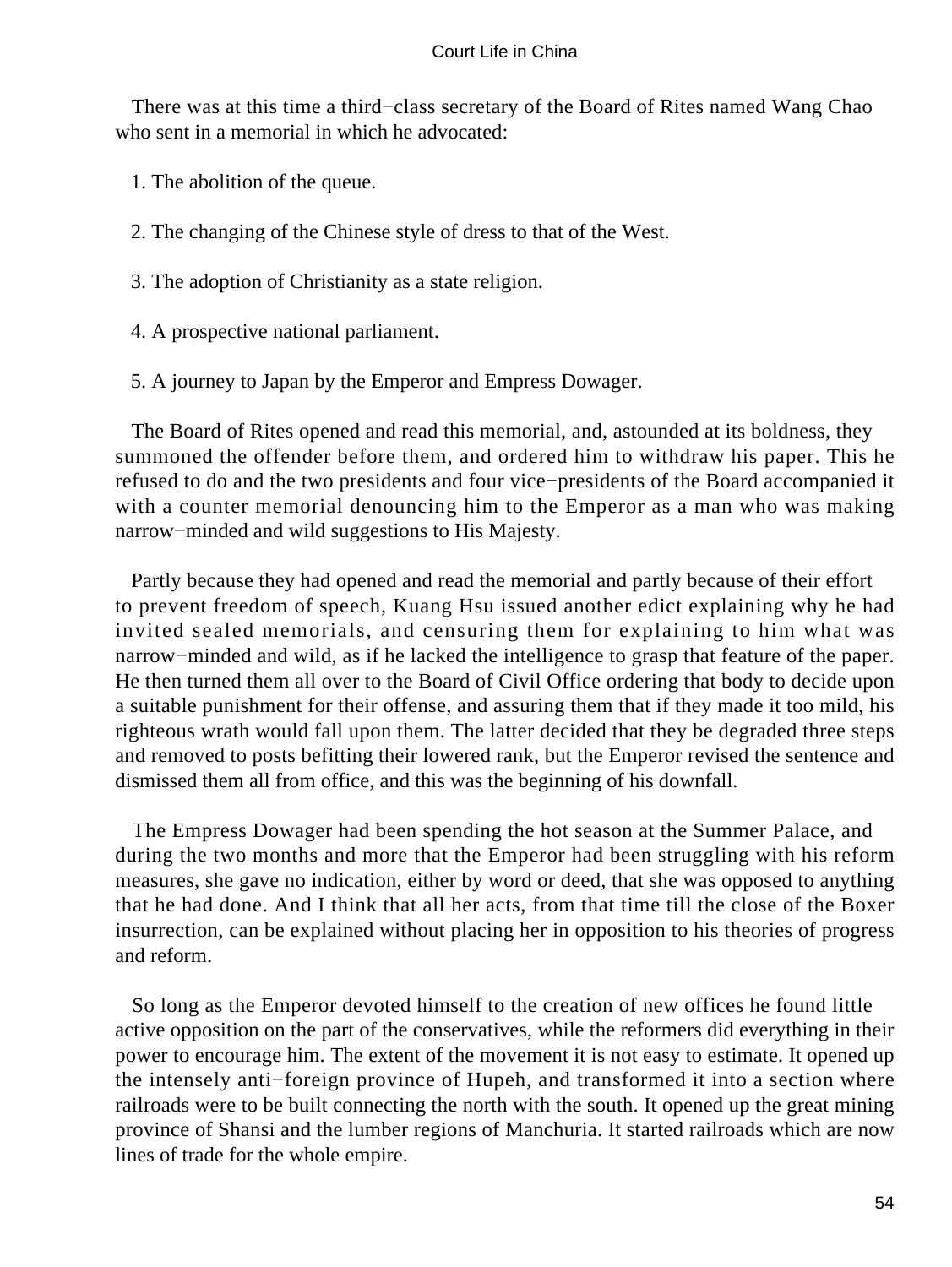When he issued the fifth edict substituting Western science for the literary essay in the great examinations, letters and telegrams began to pour in upon us at the Peking University from all parts of the empire, asking us to reserve room for the senders in the school. Their tuition was enclosed in their letters, and among those who came were the grandson of the Emperor's tutor, graduates of various degrees, men of rank, and the sons of wealthy gentlemen who had not yet obtained degrees. Numerous requests came to our graduates to teach English in official families, one being employed to teach the grandson of Li Hung−chang, and another the sons of a relative of the royal family.

 But when his reforms led the Emperor to dispense with useless offices, as in his twenty−first, twenty−fourth and twenty−sixth edicts, for the purpose of retrenchment, and to dismiss recalcitrant officials for disobedience to his commands, a howl arose which was heard throughout the empire. The six members of the Board of Rites dismissed in edict twenty−three, with certain sympathizers to give them face, went to the Empress Dowager at the Summer Palace, represented to her that the boy whom she had placed upon the throne was steering the ship of state to certain destruction, and begged that she would come and once more take the helm. She listened to them with the attention and deference for which she has always been famed, and then dismissed them without any intimation as to what her course would be.

 When the Emperor heard what they were doing, he sent a courier post−haste to call Yuan Shih−kai for an interview at the palace. When Yuan came, he ordered him to return to Tien−tsin, dispose of his superior officer, the Governor−General Jung Lu, and bring the army corps of 12,500 troops of which he was in charge to Peking, surround the Summer Palace, preventing any one from going in or coming out, thus making the Empress Dowager a prisoner, and allowing him to go on with his work of reform.

 It is just here that we see the difference in the statesmanship of the Empress Dowager and the Emperor. When she appointed these two officials, one a liberal in charge of the army, she placed the other, a conservative, as his superior officer, so that one could not move without the knowledge and consent of the other, thus forestalling just such an order as this. To obey this order of the boy Emperor, Yuan must commit two great crimes, murder and treason, the one on a superior officer, and the other against her who had appointed him to office and who had been the ruler of the country for thirty−seven years, either of which would have been sufficient to have execrated him not only in the eyes of his own people but of history and of the world. Nay more, had he obeyed this order, the conservatives would have raised the cry of rebellion, and an army ten times greater than he could have mustered, would have crushed Yuan and his little company of 12,500 men, on the plea that he was about to take the throne.

 Yuan then did the only wise thing he could have done. He went to Jung Lu, without whose consent he had no right to move, showed him the order, and asked for his commands. Jung Lu told him to leave the order with him, and as soon as Yuan had departed he took the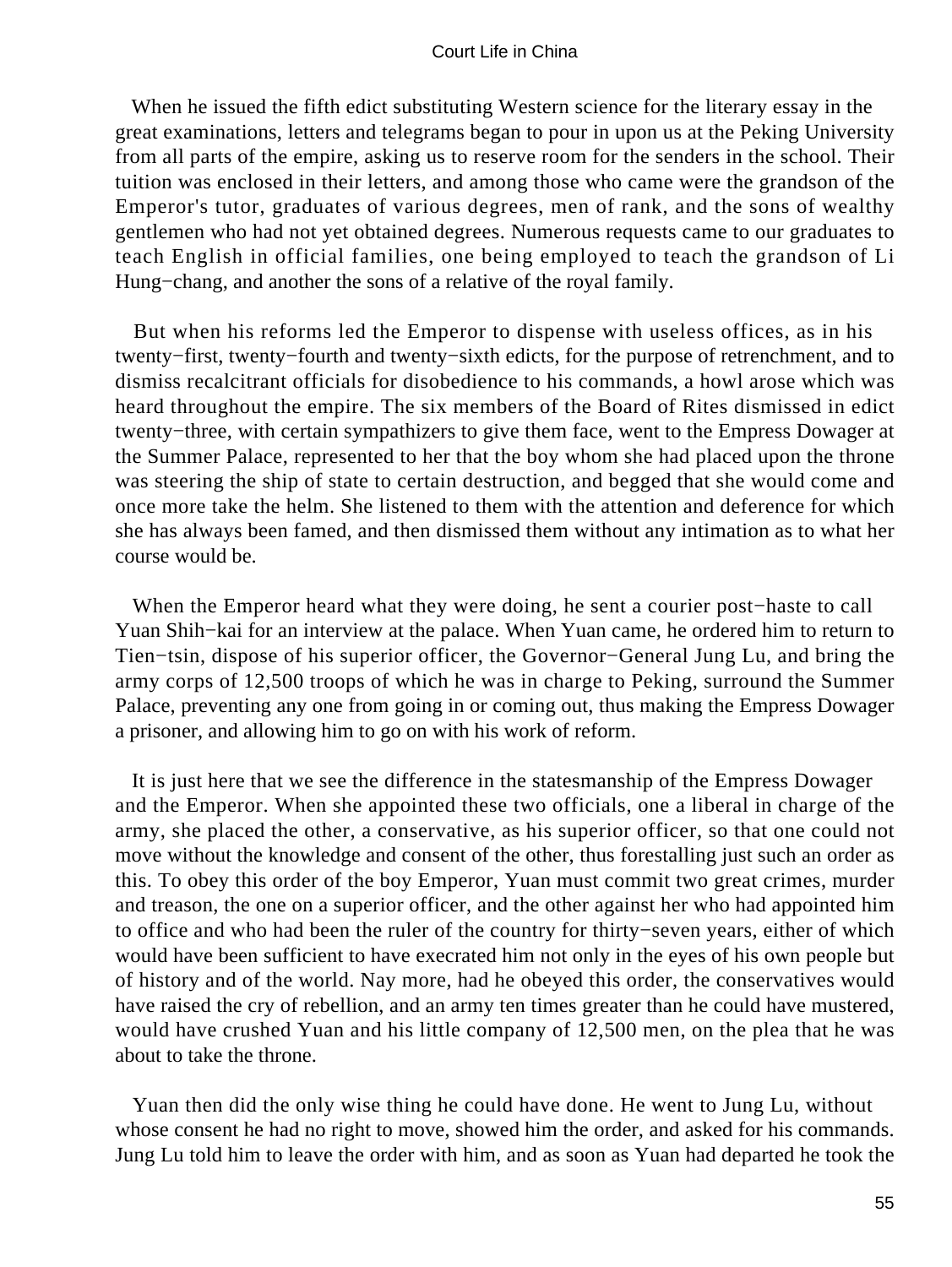train for Peking, called on Prince Ching, and they two went to the Summer Palace and showed the order to Her Majesty, suggesting to her that it might be well for her to come into the city and give him a few lessons in government.

 As the Empress Dowager had been behaving herself so circumspectly during all the summer months, allowing the Emperor to test himself as a ruler, one can scarcely blame her for not wanting to be bottled up in the Summer Palace when she had done nothing to deserve it. When therefore this second delegation of officials, consisting of the two highest in rank in the empire, came to request her to once more take charge of the government, she called her sedan chair and started for the capital. She went without an army, but was accompanied by those of her palace eunuchs on whom she could implicitly depend, and enough of them to overcome those of the Emperor in case there should be trouble. That force was necessary is evident from the fact that she condemned to death a number of his servants after she had taken the throne.

 When the Emperor heard that she was coming he sent a messenger with letters urging Kang Yu−wei to flee, and to devise some means for saving the situation, while he attempted to find refuge for himself in the foreign legations. This however he failed to do, but was taken by the Empress Dowager, and his career as a ruler ended, and his life as a prisoner began.

## X

## Kuang Hsu – As a Prisoner

 Kuang Hsu deserves a place in history as the prize iconoclast. He sent a cold shiver down the spine of the literati by declaring that a man's fitness for office should not depend upon his ability to write a poem, or upon the elegance of his penmanship. This was too much. The literati argued that at the rate at which the Emperor was going, it might be expected that he would do away with chop−sticks and dispense with the queue. – Rounsevelle Wildman in «China's Open Door.»

## X

## **KUANG HSU** – **AS A PRISONER**

 The year that Kuang Hsu ascended the throne a great calamity occurred in Peking. The Temple of Heaven – the greatest of the imperial temples, the one at which the Emperor announces his accession, confesses his sins, prays and gives thanks for an abundant harvest, was struck by lightning and burned to the ground. When the Emperor worships here it is as the representative of the people, the high priest of the nation, and his prayers are offered for his country and not for himself. There are no idols in this temple, and his prayers go up to Shang−ti the Supreme Being «by whom kings reign and princes decree justice.» When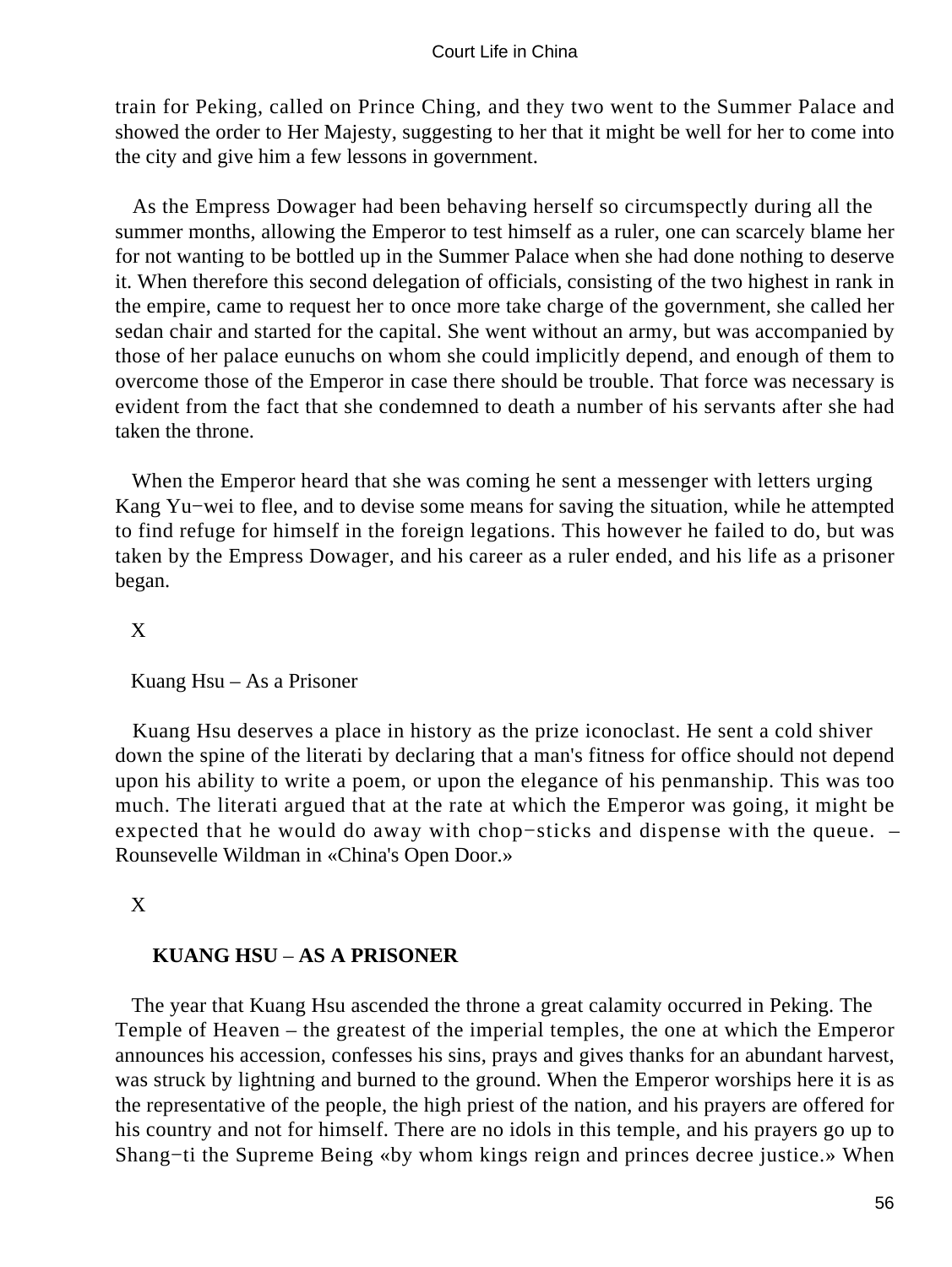therefore instead of giving rain Heaven sent down a fiery bolt to destroy the temple at which the Son of Heaven prays, the people were struck with dismay.

 The pale faces of the women, the apprehensive noddings of the men, and the hushed voices of our old Confucian teachers as they spoke of the matter, indicated the concern with which they viewed it. Here was a boy who had been placed upon the throne by a woman; he was the same generation as the Emperor who had preceded him, and hence could not worship him as his ancestor. It augured ill both for the Emperor and the empire, and so the boy Emperor began his reign in the midst of evil forebodings.

 During the nine years that Kuang Hsu had nominal control of affairs a series of dire calamities befell the empire. Famines as the result of drought, floods from the overflow of «China's Sorrow,» war with Japan, filching of territory by the European countries, while editorials appeared daily in the English papers of the port cities to the effect that China was to be divided up among the powers. Then too Kuang Hsu was childless and there was no hope of his giving an heir to the throne.

 Times and seasons have their meanings for the Chinese. Anything inauspicious happening on New Year's day is indicative of calamity. Mr. Chen, a friend of mine, had become a Christian contrary to his mother's wishes. When his first child was born it was a girl, born on New Year's day. His mother shook her head, looked distressed, and said that nothing but calamity would come to his home. His second child was a boy, but the old woman shook her head again and sighed saying that it would take more than one boy to avert the calamity of ones first baby being a girl born on New Year's day, and it was not until he had five boys in succession that she was finally convinced.

 There was an eclipse of the sun on New Year's day of 1898 which foreboded calamity to the Emperor. During the summer of this year he began his great reform, and in September the Empress Dowager took control of the affairs of state and Kuang Hsu was put in prison, never again to occupy the throne. His prison was his winter palace, where, for many months, he was confined in a gilded cage of a house, on a small island, with the Empress Dowager's eunuchs to guard him. These were changed daily lest they might sympathize with their unhappy monarch and devise some means for his liberation. Each day when the guard was changed, the drawbridge connecting the island with the mainland was removed, leaving the Emperor to wander about in the court of his palace−prison, or sit on the southern terrace where it overlooked the lotus lake, waiting, hoping and perhaps expecting that his last appeal to Kang Yu−wei in which he said: «My heart is filled with a great sorrow which pen and ink cannot describe; you must go abroad at once and without a moment's delay devise some means to save me,» might bring forth some fruit.

 Whether this confinement interfered with the health of the Emperor or not it is impossible to say, but from the first he was made to pose as an invalid. As his failing health was constantly referred to in the Peking Gazette, the foreigners began to fear that it was the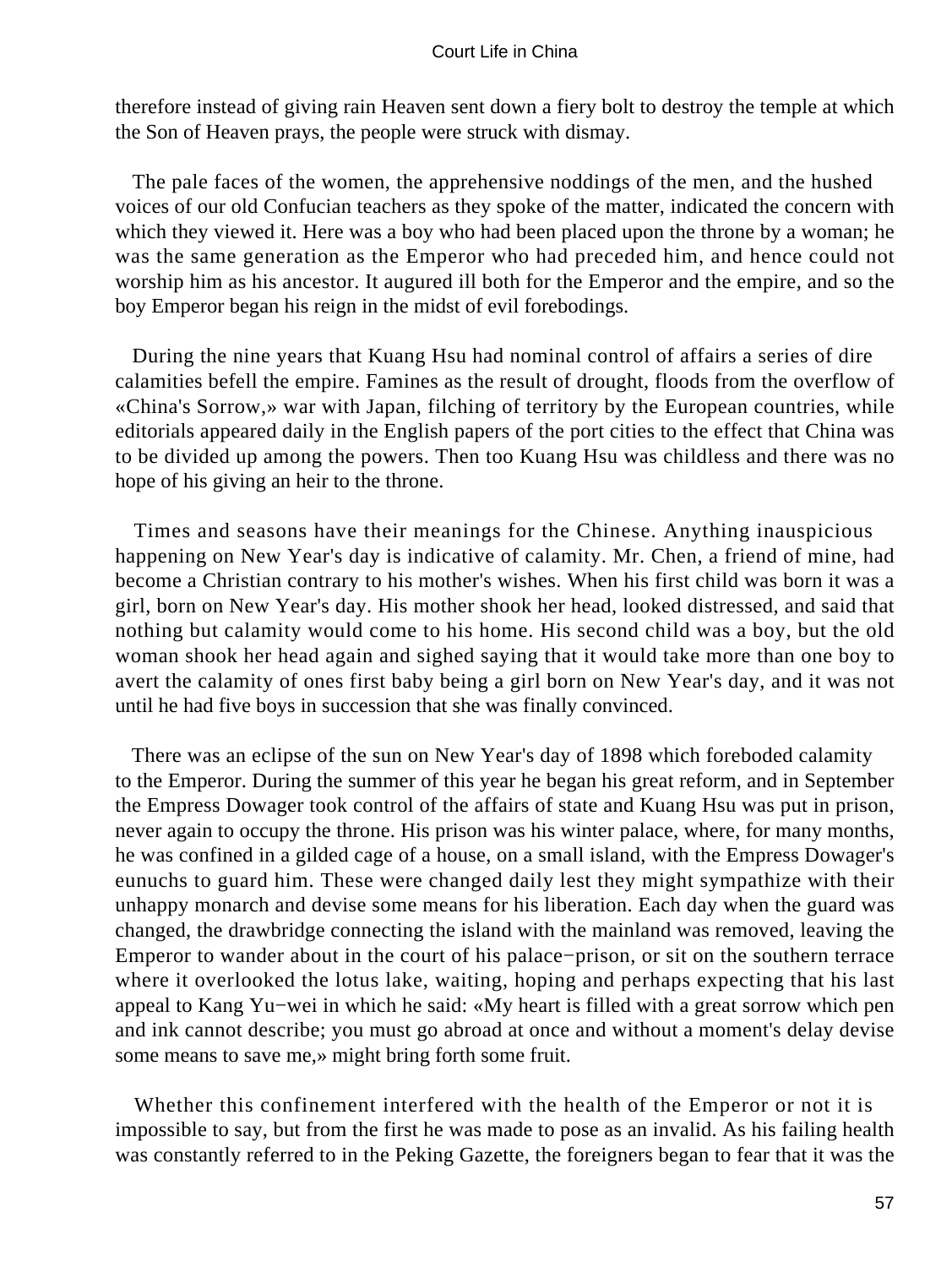intention to dispose of the Emperor, and such pressure was brought to bear on the government as led them to allow the physician attached to the French legation to enter the palace and make an examination of His Majesty. He found nothing that fresh air and exercise would not remedy and assured the government that there was no cause for alarm, and from that time we heard nothing more of his precarious condition.

 One day not long after the coup d'etat a eunuch came rushing into our compound, his face scratched and bleeding, and knocking his head on the ground before me, begged me to save his life.

«What is the matter?» I inquired.

«Oh! let me join the church!» he pleaded.

«What do you want to join the church for?» I asked.

«To save my life,» he answered.

«But what is this all about?» I urged, raising him to his feet.

«You know the eunuch who came to you to buy books,» he said.

I assured him that I knew him.

 «Well,» he continued, «I am a friend of his. The Empress Dowager has banished him, burned all the books he bought for the Emperor, and I am in danger of losing my head. Let me join the church, and thus save my life.»

 All I could do was to inform him that this was not the business of the church, and after further conversation he left and I never saw him again.

 Day after day as the Emperor received the Peking Gazette on his lonely island he saw one after another of his coveted reforms vanish like mist before the pen of his august aunt. Nor was this all, for often the rescinding edicts appeared under his own name, and by the New Year, when he was brought forth to receive the foreign ministers accredited to his court, scarcely anything remained of all his reforms but the Peking University and the provincial and other schools. It is not to be wondered at therefore that he was reticent and despondent. What promises of good behaviour it was necessary for him to make before he was even allowed this much liberty, it is useless for us to conjecture.

 Following this audience the Empress Dowager, who up to this time had been seen by no foreigner except Prince Henry of Prussia, decided to receive the wives of the foreign ministers. Her motives for this new move it is impossible to determine. It may have been to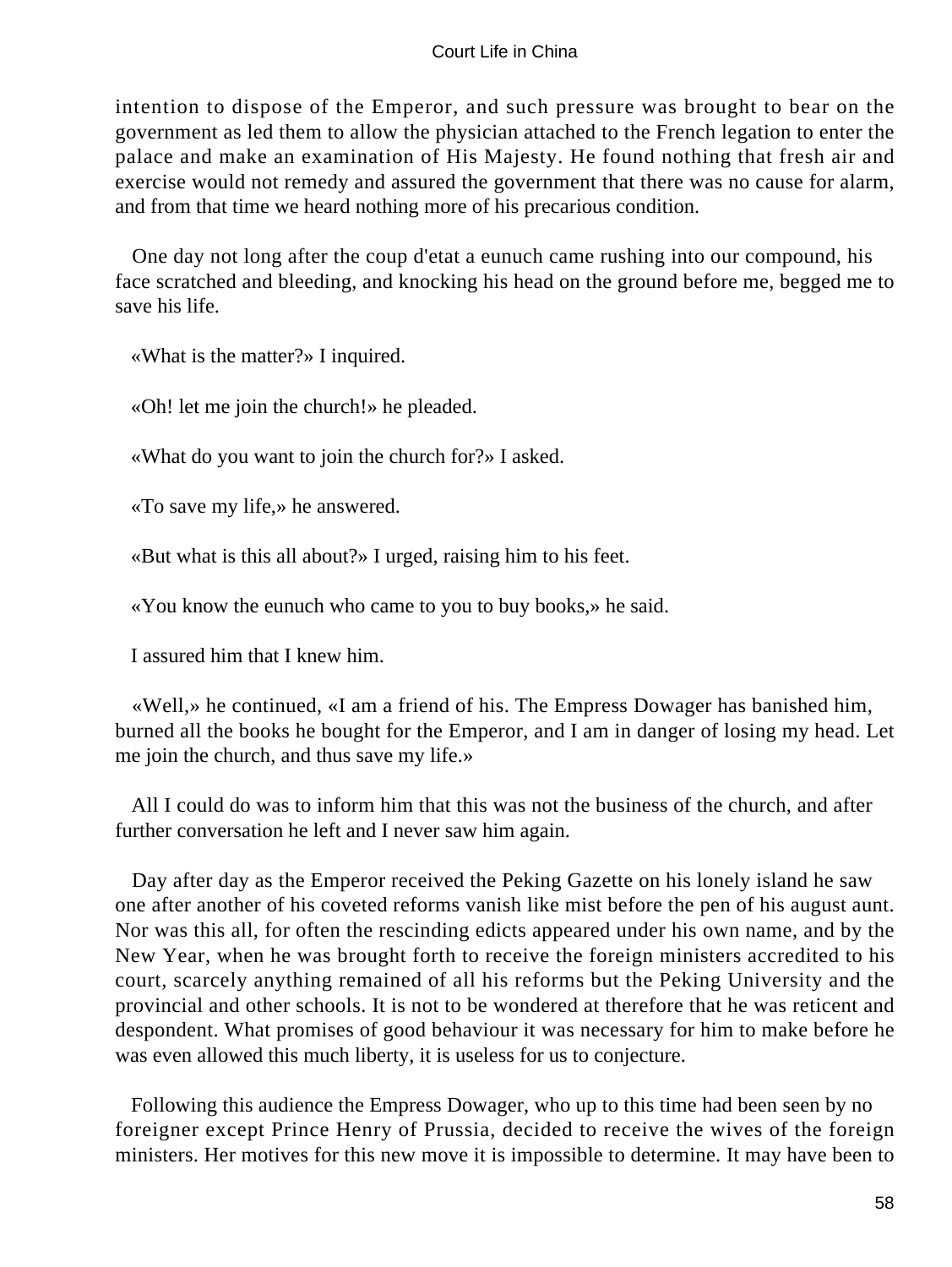ascertain how the foreign governments would treat her who had been reported to have calmly ousted «their great and good friend the Emperor,» to whom their ministers were accredited. Or it may have been that she hoped by this stroke of diplomacy to gain some measure of recognition as head of the government. She would at least see how she was regarded.

 The audience was an unqualified success. The seven ladies received were charmed by the gracious manner of their imperial hostess, who assured them each as she touched her lips to the tea which she presented to them that «we are all one family,» and up to that period of her life there was nothing to indicate that she did not feel that the sentiment she expressed was true. Up to the time of the coup d'etat, as Dr. Martin says, «she herself was noted for progressive ideas.» «It will not be denied by any one,» says Colonel Denby, «that the improvement and progress» described in his first volume, «are mainly due to the will and power of the Empress Regent. To her own people, up to this period in her career, she was kind and merciful, and to foreigners she was just.» From the time of her return to the capital after their flight in 1900 till the time of her death she became one of the greatest reformers, if not the greatest, that has ever sat upon the dragon throne. One cannot but wish therefore in the interests of sentiment that it were possible to overlook many things she did from 1898 to 1900, which in the interests of truth it will be impossible to disregard. Nevertheless we should remember that she was driven to these things by the filching of her territory by the foreigners, and by the false pretentions of the superstitious Boxers and their leaders, and in the hope of preserving her country.

 Her first act after imprisoning Kuang Hsu was to offer a large reward for his adviser Kang Yu−wei either alive or dead. Failing to get him, «she seized his younger brother Kang Kuang−jen, and with five other noble and patriotic young men of ability and high promise, he was beheaded September 28th, while protesting that though they might easily be slain, multitudes of others would arise to take their places.» One of my young Chinese friends who watched this procession on its way to the execution grounds told me that, –

 «The scene was impossible to describe. These five young reformers,» after expressing the sentiments quoted above from Dr. Smith, «reviled the Empress Dowager and the conservatives in the most blood−curdling manner.»

 I have already spoken of Wang Chao the secretary of the Board of Rites who presented the memorial which caused the dismissal of the six officials of that body, and, indirectly, the fall of the Emperor. Some time before writing this petition he called at our home requesting Mrs. Headland to go and see his mother who was ill. When his mother recovered he sent her to Shanghai, and at the time of the coup d'etat he failed to get out of the city and went into hiding. Some days afterwards a closed cart drove up to our home and to our astonishment he stepped forth. We expressed our surprise that he was still in Peking, and asked:

«Has the Empress Dowager ceased prosecuting her search for you reformers?»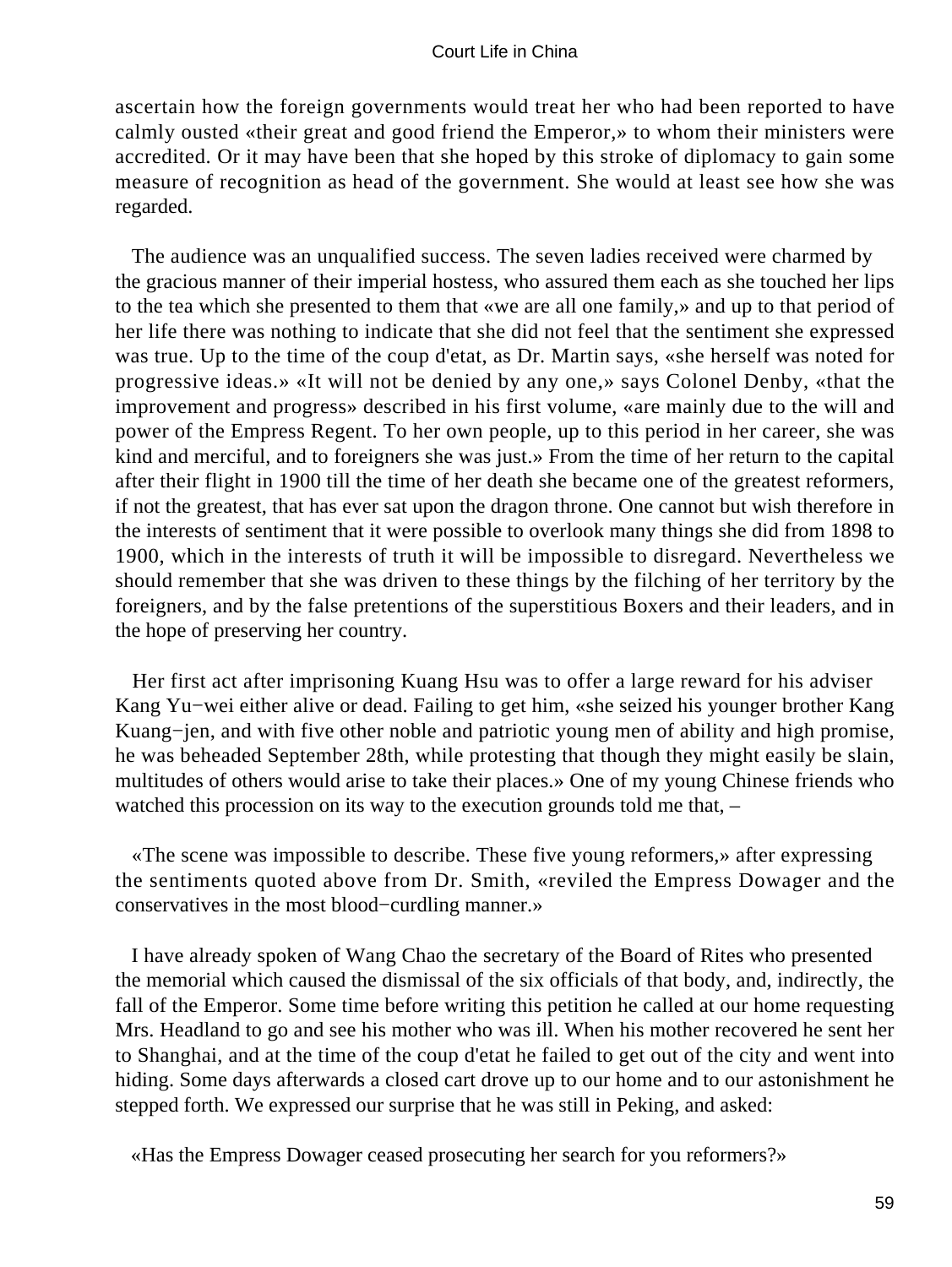«Not yet,» he answered.

«And what is she doing?» we inquired.

 «Killing some, banishing others, driving many away from the capital, while still others are going into self−imposed exile.»

«Does the Emperor know anything about this?» we inquired.

«No doubt,» he replied. «Everybody knows it, why not he?»

«That will make his imprisonment all the harder to bear,» we suggested.

«Quite right,» he answered.

 «There is general alarm in the city that the Emperor himself will be disposed of; what do you think about it?»

 «Who can tell? He has not a friend in the palace except the first concubine, and, I am told, that she like himself is kept in close confinement. The Empress stands by her aunt, the Empress Dowager, while the eunuchs now are all her tools. The officials who go into the palace to audiences are all conservative and hence against him, though I suppose they never see him.»

«Do you suppose he ever sees the edicts issued in his name?»

 «Not at all. They are made by the conservatives and the Empress Dowager and issued without his knowledge.»

«And what do you propose to do?» we inquired.

«I shall leave for Shanghai as soon as I can safely do so,» he replied.

 Before the year had passed the Empress Dowager had been induced or compelled to select a new Emperor. We cannot believe that she did it of her own free will, and for several reasons. First, the child selected was the son and the grandson of ultra conservative princes, and we cannot but believe that as she had placed herself in the hands of the conservative party, it was their selection rather than hers. Second, it must have been a humiliation to her ever since she discovered that her nephew, whom she had selected and placed upon the throne in order to keep the succession in her own family, being the same generation as her son who had died, could not worship him as his ancestor, and hence could not legally occupy the throne, though as a matter of fact such a condition is not unknown in Chinese history.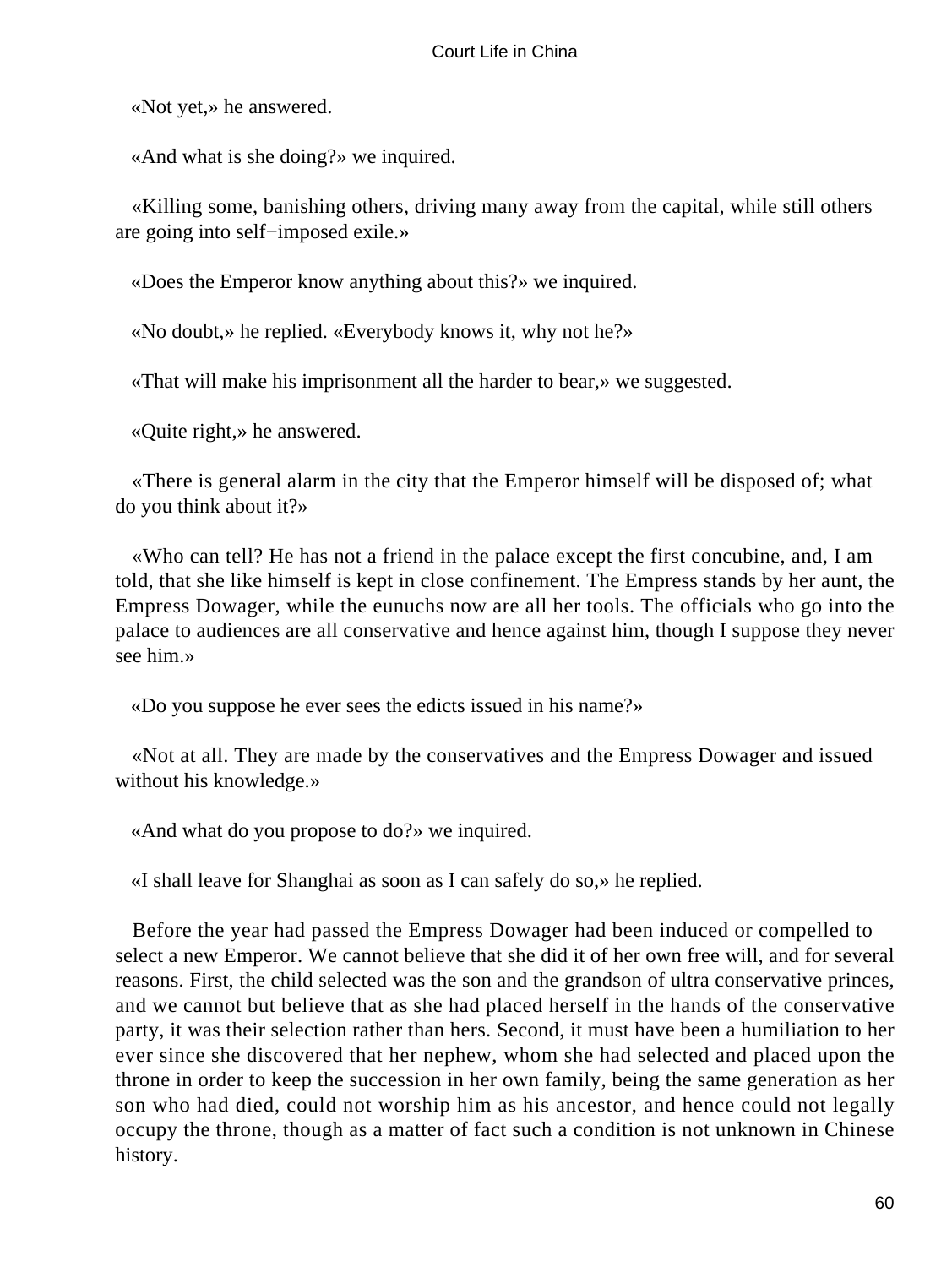But if her humiliation was great, that of our boy−prisoner was still greater, for he was compelled to witness an edict, proclaimed in his own name, which made him say that as there was no hope of his having a child of his own to succeed him, he had requested the Empress Dowager to select a suitable person who should be proclaimed as the successor of Tung Chih, his predecessor, thus turning himself out of the imperial line. That this could not have been her choice is evidenced, further, by the fact that just as soon as she had once more regained her power, she surrounded herself with progressive officials, turned out all the great conservatives except Jung Lu, and dispossessing the son of Prince Tuan, at the time of her death selected her sister's grandchild and proclaimed him successor to her son and heir to the Emperor Kuang Hsu, in the following edict:

 «Inasmuch as the Emperor Tung Chih had no issue, on the fifth day of the twelfth moon of that reign (January 12, 1875) an edict was promulgated to the effect that if the late Emperor Kuang Hsu should have a son, the said Prince should carry on the succession as the heir of Tung Chih. But now the late Emperor has ascended upon the dragon to be a guest on high, leaving no son, and there is no course open but to appoint Pu I, the son of Tsai Feng, the Prince Regent, as the successor to Tung Chih, and also as heir to the Emperor Kuang Hsu,» which is quite in keeping with the conduct and character of the Empress Dowager all her life except those two bad years.

 During the days and weeks following the dispossession of Kuang Hsu of the throne, in 1899 many decrees appeared which signified that at no distant date he would be superseded by the son of Prince Tuan. The foreign ministers began again to look grave. They spoke openly of their fear that Kuang Hsu's days were numbered. They pressed their desire for the usual New Year's audience, and once more the imprisoned monarch was brought forth and made to sit upon the throne and receive them. But when the ladies asked for an audience they were refused, the Empress Dowager being too busy with affairs of state. She was at that time seriously considering whether or not the government should cast in its lot with the Boxers and drive all the foreigners with all their productions into the eastern sea.

 One of the princesses told Mrs. Headland that before coming to a decision the Empress Dowager called the hereditary and imperial princes into the palace to consult with them as to what they would better do. She met them all face to face, the Emperor and Prince Tuan standing near the throne. She explained to them the ravages of the foreigners, how they were gradually taking one piece after another of Chinese territory.

 «And now,» she continued, «we have these patriotic braves who claim to be impervious to swords and bullets; what shall we do? Shall we cast in our lot with their millions and drive all these foreigners out of China or not?»

 Prince Tuan, as father of the heir−apparent, uneducated, superstitious and ignorant of all foreign affairs, then spoke. He said: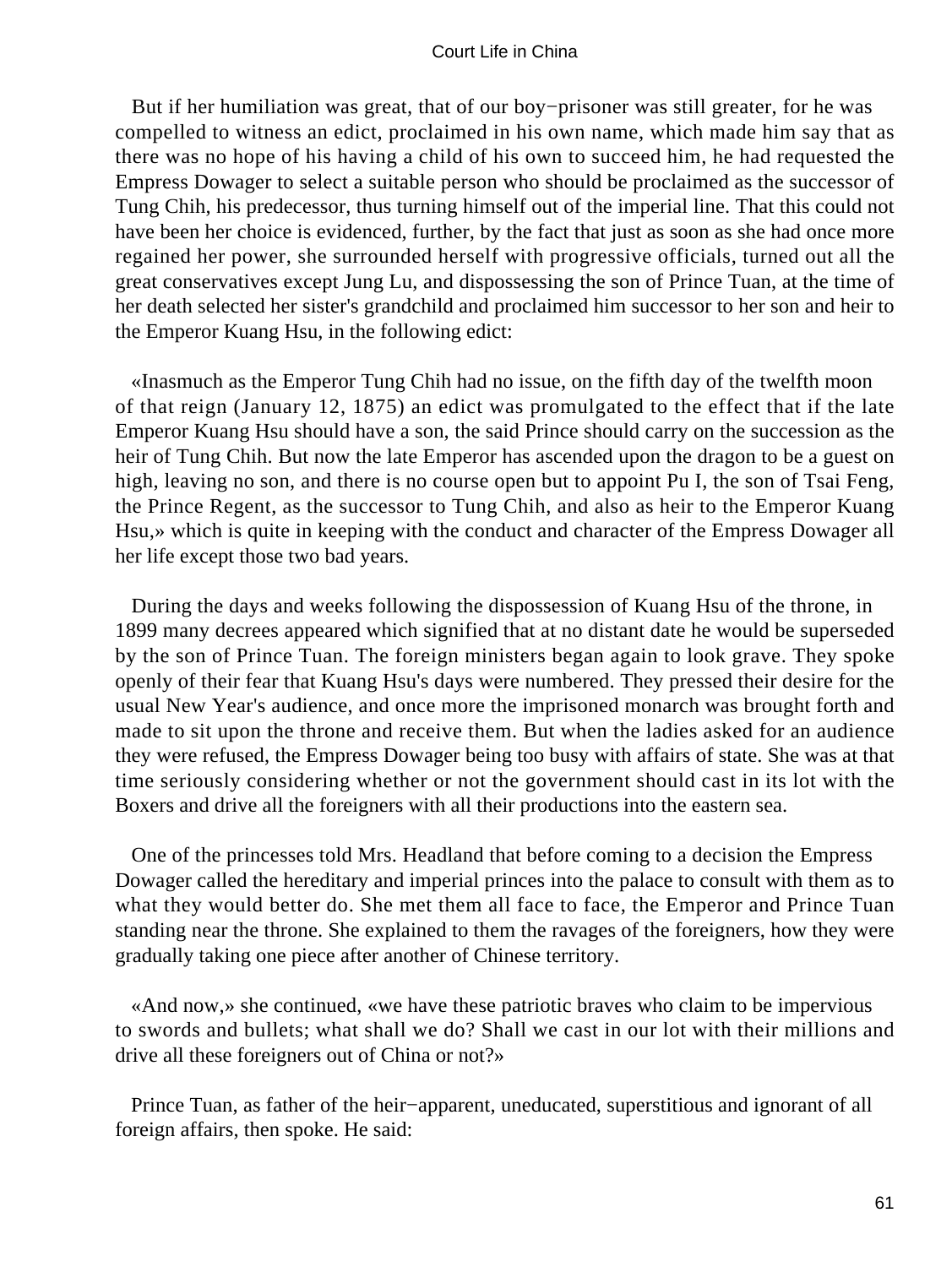«I have seen the Boxers drilling, I have heard their incantations, and I believe that they will be able to effect this much desired end. They will either kill the foreigners or drive them out of the country and no more will dare to come, and thus we will be rid of them.»

 The hereditary princes were then asked for an expression of opinion. The majority of them knew little of foreigners and foreign countries, and as Prince Tuan, the father of the future Emperor, had expressed himself so strongly, they hesitated to offer an adverse opinion. But when it came to Prince Su, a man of strong character, widely versed in foreign affairs, and of independent thought, he opposed the measure most vigorously.

 «Who,» he asked, "are these Boxers? Who are their leaders? How can they, a mere rabble, hope to vanquish the armies of foreign nations?'

 Prince Tuan answered that «by their incantations they were able to produce heaven−sent soldiers.»

 Prince Su denounced such superstition as childish. But when after further argument between him and Prince Tuan the Empress Dowager assured him that she had had them in the palace and had witnessed their prowess, he said no more.

 The imperial princes were then consulted, but seeing how Prince Su had fared they were either in favour of the measure or non−committal. Finally the Empress Dowager appealed to Prince Ching who, more diplomatic than the younger princes, answered:

 «I consider it a most dangerous undertaking, and I would advise against it. But if Your Majesty decides to cast in your lot with the Boxers I will do all in my power to further your wishes.»

 It is not a matter of wonder therefore that the Empress Dowager should be led into such a foolish measure as the Boxer movement, when the Prince who had been president of the Foreign Office for twenty−five years could so weakly acquiesce in such an undertaking.

 «The Emperor,» said the Princess, «was not asked for an expression of his opinion on this occasion, but when he saw that the Boxer leaders had won the day he burst into tears and left the room.»

 Similar meetings were held in the palace on two other occasions, when the Emperor implored that they make no attempt to fight all the foreign nations, for said he, «the foreigners are stronger than we, both in money and in arms, while their soldiers are much better drilled and equipped in every way. If we undertake this and fail as we are sure to do, it will be impossible to make peace with the foreigners and our country will be divided up amongst them.» His pleadings, however, were disregarded, and after the meeting was over, he had to return to his little island, where for eight weeks he was compelled to sit listening to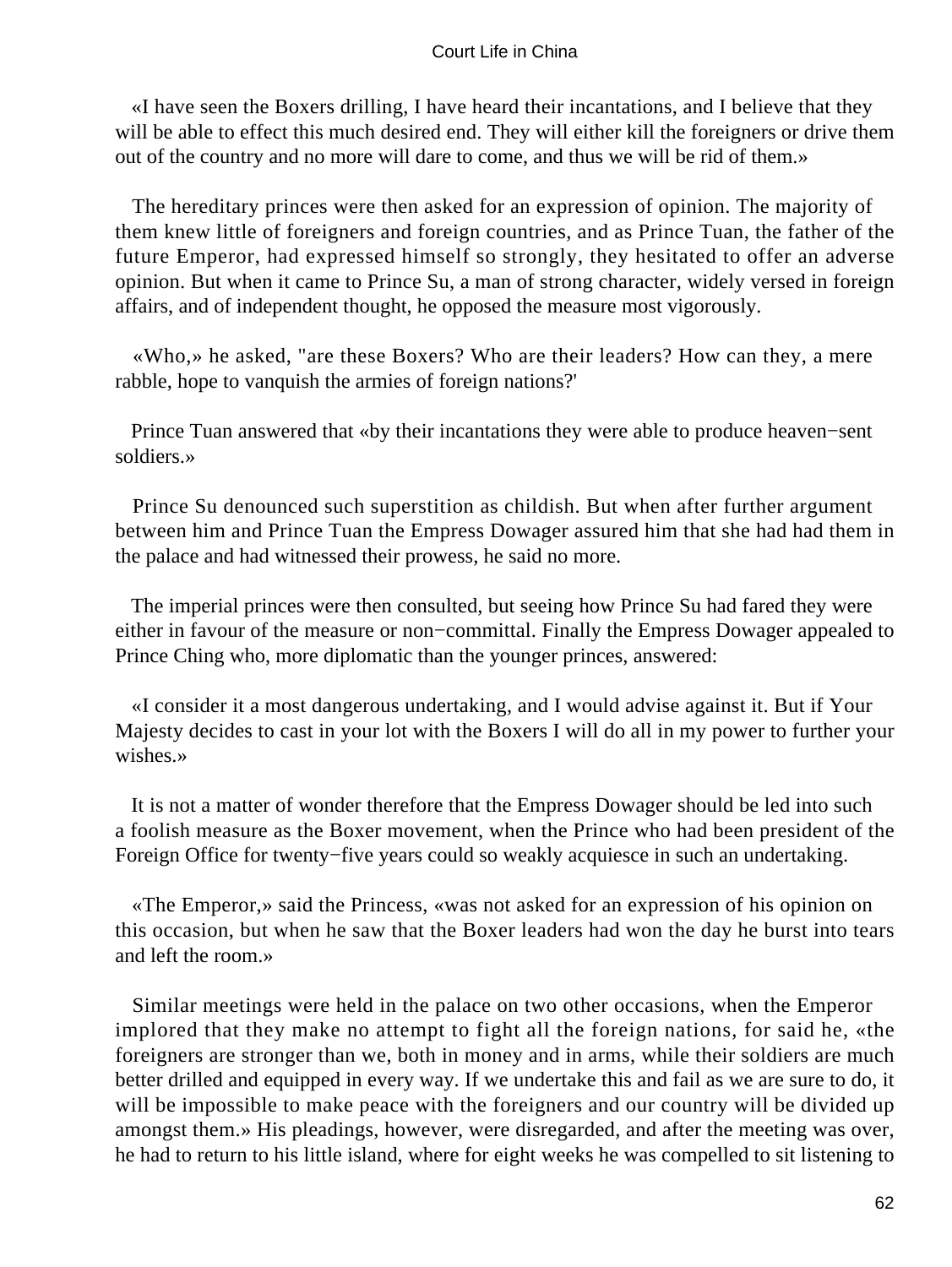the rattling guns, booming cannons and bursting firecrackers, for the Boxers seemed to hope to exterminate the foreigners by noise. He must have felt from the books he had studied that it could only result in disaster to his own people.

 When the allies reached Peking and the Boxers capitulated the Emperor was taken out of his prison and compelled to flee with the court.

 «What do you think of your bullet−proof Boxers now?» one can imagine they hear him saying to his august aunt, as he sees her cutting off her long finger nails, dressing herself in blue cotton garments, and climbing into a common street cart as an ordinary servant. «Wouldn't it have been better to have taken my advice and that of Hsu Ching−cheng and Yuan Chang instead of having put them to death for endeavouring in their earnestness to save the country? What about your old conservative friends? Can they be depended upon as pillars of state?» Or some other «I−told−you−so» language of this kind.

 From their exile in Hsian decrees continued to be issued in his name, and when affairs began to be adjusted, and the allies insisted on setting aside forever the pretentions of the anti−foreign Prince Tuan and his son, banishing the former to perpetual exile, our hopes ran high that the Emperor would be restored to his throne. But to our disappointment the framers of the Protocol contented themselves with the clause that: «Rational intercourse shall be permitted with the Emperor as in Western countries,» and with the return of the court in 1902 he was still a prisoner.

 Every one who has written about audiences with the Empress Dowager tells how «the Emperor was seated near, though a little below her,» but they never tell why. The reason is not far to seek. The world must not know that he was a prisoner in the palace. They must see him near the throne, but they may not speak to him. The addresses of the ministers were passed to her by her kneeling statesmen, and it was they who replied. No notice was taken of the Emperor though he seemed to be in excellent health. The Empress Dowager however still relieved him of the burdens of the government, and continued to «teach him how to govern.»

 «I have seen the Emperor many times,» Mrs. Headland tells me, "and have spent many hours in his presence, and every time we were in the palace the Emperor accompanied the Empress Dowager – not by her side but a few steps behind her. When she sat, he always remained standing a few paces in the rear, and never presumed to sit unless asked by her to do so. He was a lonely person, with his delicate, well−bred features and his simple dark robes, and in the midst of these fawning eunuchs, brilliant court ladies, and bejewelled Empress Dowager he was an inconspicuous figure. No minister of state touched forehead to floor as he spoke in hushed and trembling voice to him, no obsequious eunuchs knelt when coming into his presence; but on the contrary I have again and again seen him crowded against the wall by these cringing servants of Her Majesty.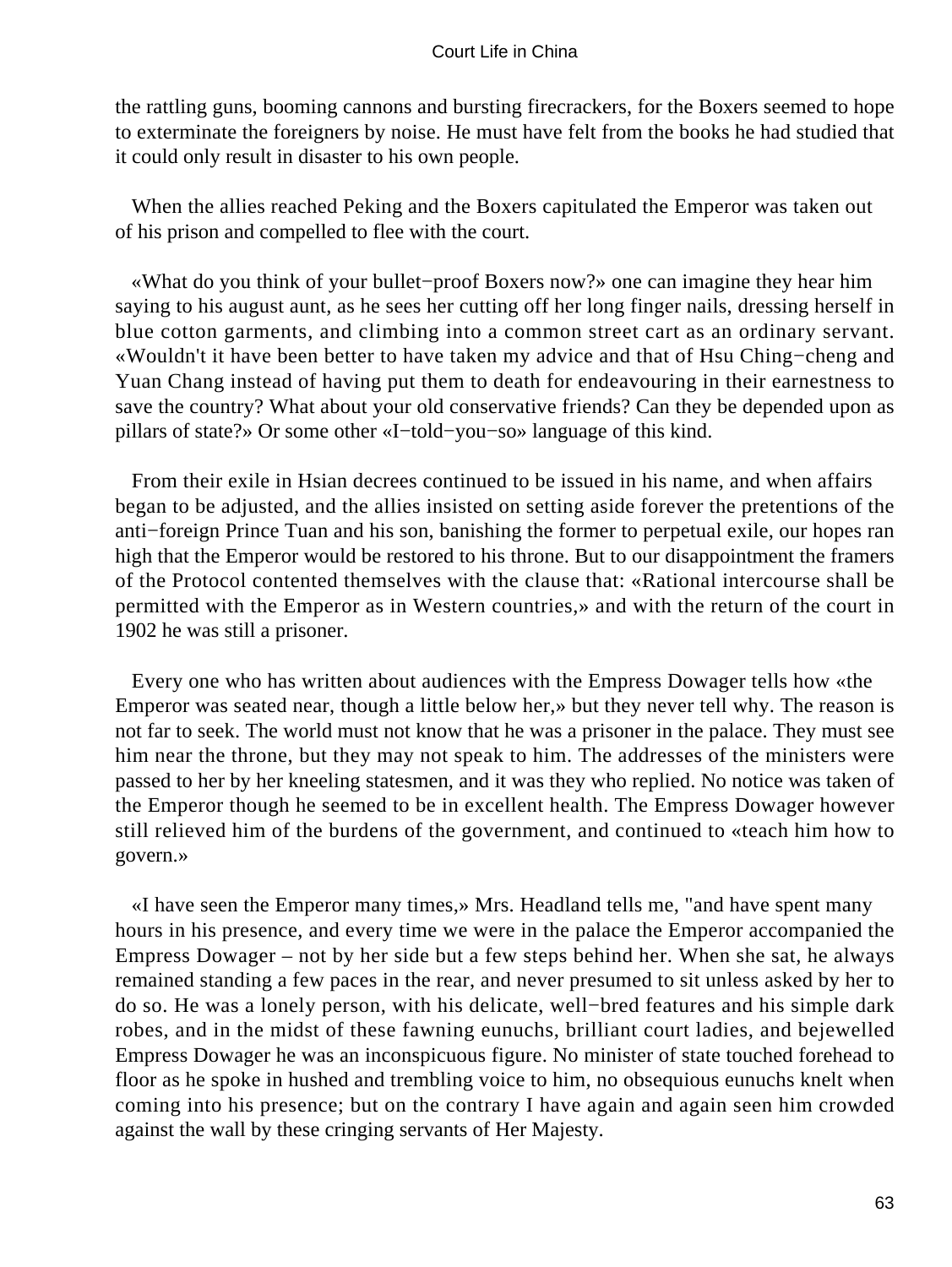"One day while we were in the palace a pompous eunuch had stepped before the Emperor quite obliterating him. I saw Kuang Hsu put his hands on the large man's shoulders, and quietly turn him around, that he might see before whom he stood. There were no signs of anger on his face, but rather a gentle, pathetic smile as he looked up at the big servant. I expected to see him fall upon his knees before the Emperor, but instead, he only moved a few inches to the left, and remained still in front of His Majesty. Never when in the palace have I seen a knee bend to the Emperor, except that of the foreigner when greeting him or bidding him farewell. This was the more noticeable as statesmen and eunuchs alike fell upon their knees every time they spoke to the Empress Dowager.

 "The first time I saw him his great, pathetic, wistful eyes followed me for days. I could not forget them, and I determined that if I ever had opportunity I would say a few words to him letting him know that the world was resting in hope of his carrying out the great reforms he had instituted. But he was so carefully guarded and kept under such strict surveillance that I never found an opportunity to speak to him. Nor did he ever speak to the visitors, court ladies, the Empress Dowager, or attendants during all the hours we remained.

 "One of the ministers told me that one day after an audience, when the Empress Dowager and the Emperor had stepped down from the dais, Her Majesty was engaged in conversation with one of his colleagues, and as the Emperor stood near by, he made some remark to him. Immediately the Empress Dowager turned from the one to whom she had been talking and made answer for the Emperor.

 "On one occasion when there were but four of us in the palace, and we were all comfortably seated, the Emperor standing a few paces behind the Empress Dowager, she began discussing the Boxer movement, lamenting the loss of her long finger nails, and various good−luck gourds of which she was fond. The Emperor, probably becoming weary of a conversation in which he had no part, quietly withdrew by a side entrance to the theatre which was playing at the time. For some moments the Empress Dowager did not notice his absence, but the instant she discovered he was gone, a look of anxiety overspread her features, and she turned to the head eunuch, Li Lien−ying, and in an authoritative tone asked: 'Where is the Emperor?' There was a scurry among the eunuchs, and they were sent hither and thither to inquire. After a few moments they returned, saying that he was in the theatre. The look of anxiety passed from her face as a cloud passes from before the sun – and several of the eunuchs remained at the theatre.

 «I am told that at times the Empress Dowager invites the Emperor to dine with her, and on such occasions he is forced to kneel at the table at which she is seated, eating only what she gives him. It is an honour which he does not covet, but which he dare not decline for fear of giving offense.»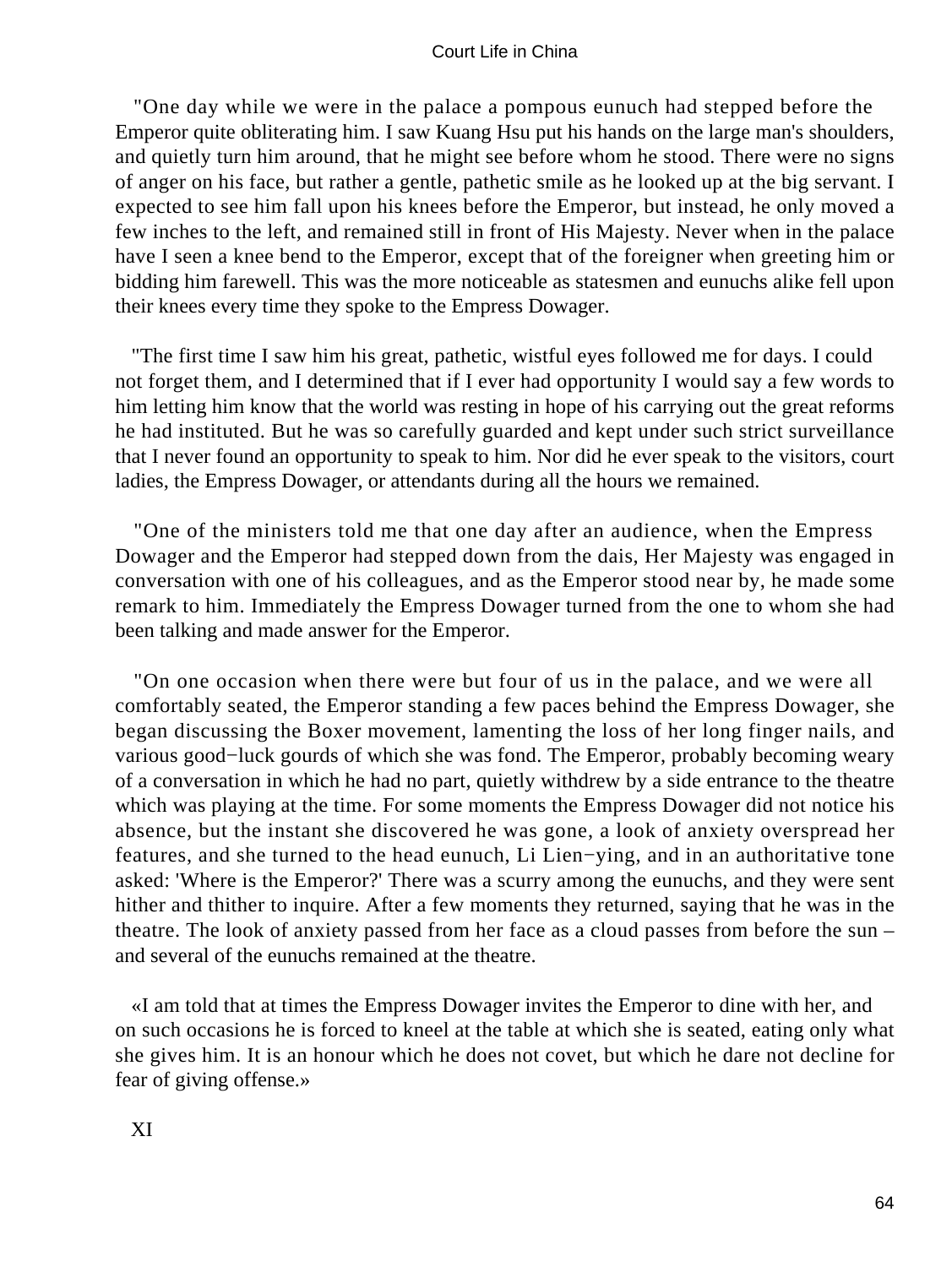# Prince Chun – The Regent

 Prince Chun the Regent of China gave a remarkable luncheon at the Winter Palace to−day to the foreign envoys who gathered here to attend the funeral ceremonies of the late Emperor Kuang Hsu. The repast was served in foreign style. Among the Chinese present were Prince Ching, former president of the Board of Foreign Affairs and now adviser to the Naval Department; Prince Tsai Chen, a son of Prince Ching, who was at one time president of the Board of Commerce; Prince Su, chief of the Naval Department; and Liaing Tung−yen, president of the Board of Foreign Affairs. After the entertainment the envoys expressed themselves as unusually impressed with the personality of the Regent. – Daily Press.

XI

# **PRINCE CHUN** – **THE REGENT**

 The selection of Prince Chun as Regent for the Chinese empire during the minority of his son, Pu I, the new Emperor, would seem to be the wisest choice that could be made at the present time. In the first place, he is the younger brother of Kuang Hsu, the late Emperor, and was in sympathy with all the reforms the latter undertook to introduce in 1898. If Kuang Hsu had chosen his successor, having no son of his own, there is no reason why he should not have selected Pu I to occupy the throne, with Prince Chun as Regent, for there is no other prince in whom he could have reposed greater confidence of having all his reform measures carried to a successful issue; and a brother with whom he had always lived in sympathy would be more likely to continue his policy than any one else.

 But, in the second place, as we may suppose, Prince Chun was selected by the Empress Dowager, whatever the edicts issued, and will thus have the confidence of the party of which she has been the leader. It is quite wrong to suppose that this is the conservative party, or even a conservative party. China has both reform and conservative parties, but, in addition to these, she has many wise men and great officials who are neither radical reformers nor ultra−conservatives. It was these men with whom the Empress Dowager allied herself after the Boxer troubles of 1900.

 These men were Li Hung−chang, Chang Chih−tung, Yuan Shih−kai, Prince Ching, and others, and it is they who, in ten years, with the Empress Dowager, put into operation, in a statesmanlike way, all the reforms that Kuang Hsu, with his hot−headed young radical advisers, attempted to force upon the country in as many weeks. There is every reason to believe that Prince Chun, the present Regent, has the support of all the wiser and better element of the Reform party, as well as those great men who have been successful in tiding China over the ten most difficult years of her history, while the ultra−conservatives at this late date are too few or too weak to deserve serious consideration. We, therefore, think that the choice of Pu I as Emperor, with Prince Chun as Regent, whether by the Empress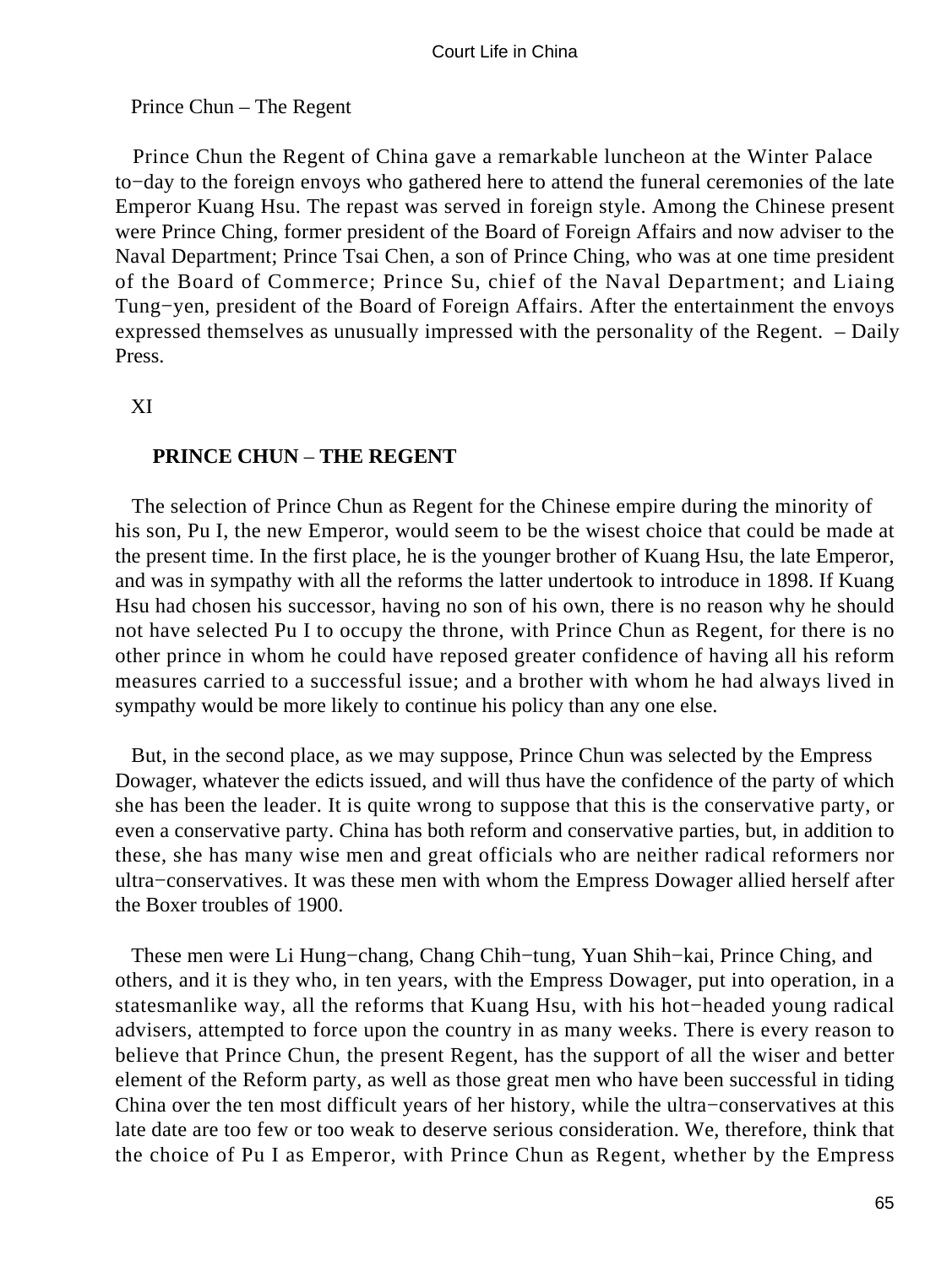Dowager, the Emperor, or both, was, all things considered, the best selection that could have been made.

 Prince Chun is the son of the Seventh Prince, the nephew of the Emperor Hsien Feng and the Empress Dowager, and grandson of the Emperor Tao Kuang. He has a fine face, clear eye, firm mouth, with a tendency to reticence. He carries himself very straight, and while below the average in height, is every inch a prince. He is dignified, intelligent, and, though not loquacious, never at a loss for a topic of conversation. He is not inclined to small talk, but when among men of his own rank, he does not hesitate to indulge in bits of humour.

 This was rather amusingly illustrated at a dinner given by the late Major Conger, American minister to China. Major and Mrs. Conger introduced many innovations into the social life of Peking, and none more important than the dinners and luncheons given to the princes and high officials, and also to the princesses and ladies of the court. In 1904, I was invited to dine with Major Conger and help entertain Prince Chun, Prince Pu Lun, Prince Ching, Governor Hu, Na T'ung, and a number of other princes and officials of high rank. I sat between Prince Chun and Governor Hu. Having met them both on several former occasions, I was not a stranger to either of them, and as they were well acquainted with each other, though one was a Manchu prince and the other a Chinese official, conversation was easy and natural.

 We talked, of course, in Chinese only, of the improvements and advantages that railroads bring to a country, for Governor Hu, among other things, was the superintendent of the Imperial Railways of north China. This led us to speak of the relative comforts of travel by land and by sea, for Prince Chun had gone half round the world and back. We listened to the American minister toasting the young Emperor of China, his princes, and his subjects; and then to Prince Ching toasting the young President of the United States, his officials, and his people, in a most dignified and eloquent manner. And then as the buzz of conversation went round the table again, and perhaps because of their having spoken of the **YOUNG** Emperor and the young President, I turned to Governor Hu, who had an unusually long, white beard which reached almost to his waist as he sat at table, and said:

«Your Excellency, what is your honourable age?»

«I was seventy years old my last birthday,» he replied.

«And he is still as strong as either of us young men,» said I, turning to Prince Chun.

 «Oh, yes,» said the Prince; «he is good for ten years yet, and by that time he can use his beard as an apron.»

 «It is an ill wind that blows no one good,» says the proverb, and this was never more forcibly illustrated than in the case of the death of the lamented Baron von Kettler. Had it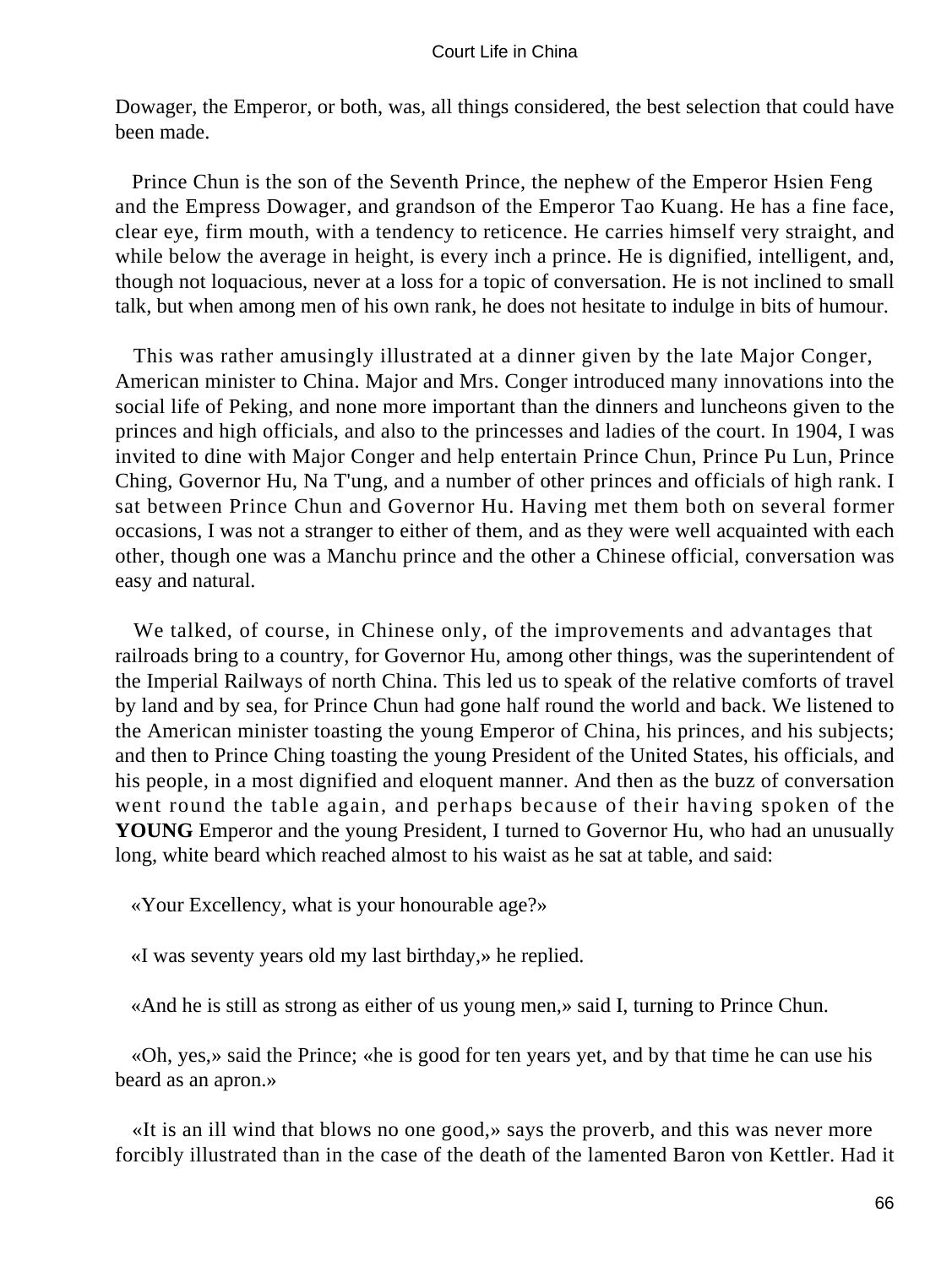not been for this unfortunate occurrence, Prince Chun would not have been sent to Germany to convey the apologies of the Chinese government to the German Emperor, and he would thus never have had the opportunity of a trip to Europe; and the world might once more have beheld a regent on the dragon throne who had never seen anything a hundred miles from his own capital.

 Prince Chun started on this journey with such a retinue as only the Chinese government can furnish. He had educated foreign physicians and interpreters, and, like the great Viceroy Li Hung− chang, he had a round fan with the Eastern hemisphere painted on one side and the Western on the other, and the route he was to travel distinctly outlined on both, with all the places he was to pass through, or to stop at on the trip, plainly marked. He was intelligent enough to observe everything of importance in the ports through which he passed, and it was interesting to hear him tell of the things he had seen, and his characterization of some of the people he had visited.

 «What did Your Highness think of the relative characteristics of the Germans and the French, as you saw them?» I asked him at the same dinner.

 «The people in Berlin,» said he, «get up early in the morning and go to their business, while the people in Paris get up in the evening and go to the theatre.»

 This may have been a bit exaggerated, but it indicated that the Prince did not travel, as many do on their first trip, with his mouth open and his eyes closed.

 After his return to Peking he purchased a brougham, as did most of the other leading officials and princes at the close of the Boxer troubles, and driving about in this carriage, he has been a familiar figure from that time until the present. As straws show the direction of the wind, these incidents ought to indicate that Prince Chun will not be a conservative to the detriment of his government, or to the hindrance of Chinas progress.

 It is a well−known fact that the Empress Dowager, in addition to her other duties, took charge of the arrangement of the marriages of all her nieces and nephews. One of her favourite Manchu officials, and indeed one of the greatest Manchus of recent years, though very conservative, and hence little associated with foreigners, was Jung Lu. As the affianced bride of Prince Chun had drowned herself in a well during the Boxer troubles, the Empress Dowager engaged him to the daughter of the lady who had been Jung Lu's first concubine, but who, as his consort was dead, was raised to the position of wife.

 «This Lady Jung,» says Mrs. Headland, "is some forty years of age, very pretty, talkative, and vivacious, and she told me with a good deal of pride, on one occasion, of the engagement of her son to the sixth daughter of Prince Ching. And then with equal enthusiasm she told me how her daughter had been married to Prince Chun, 'which of course relates me with the two most powerful families of the empire.'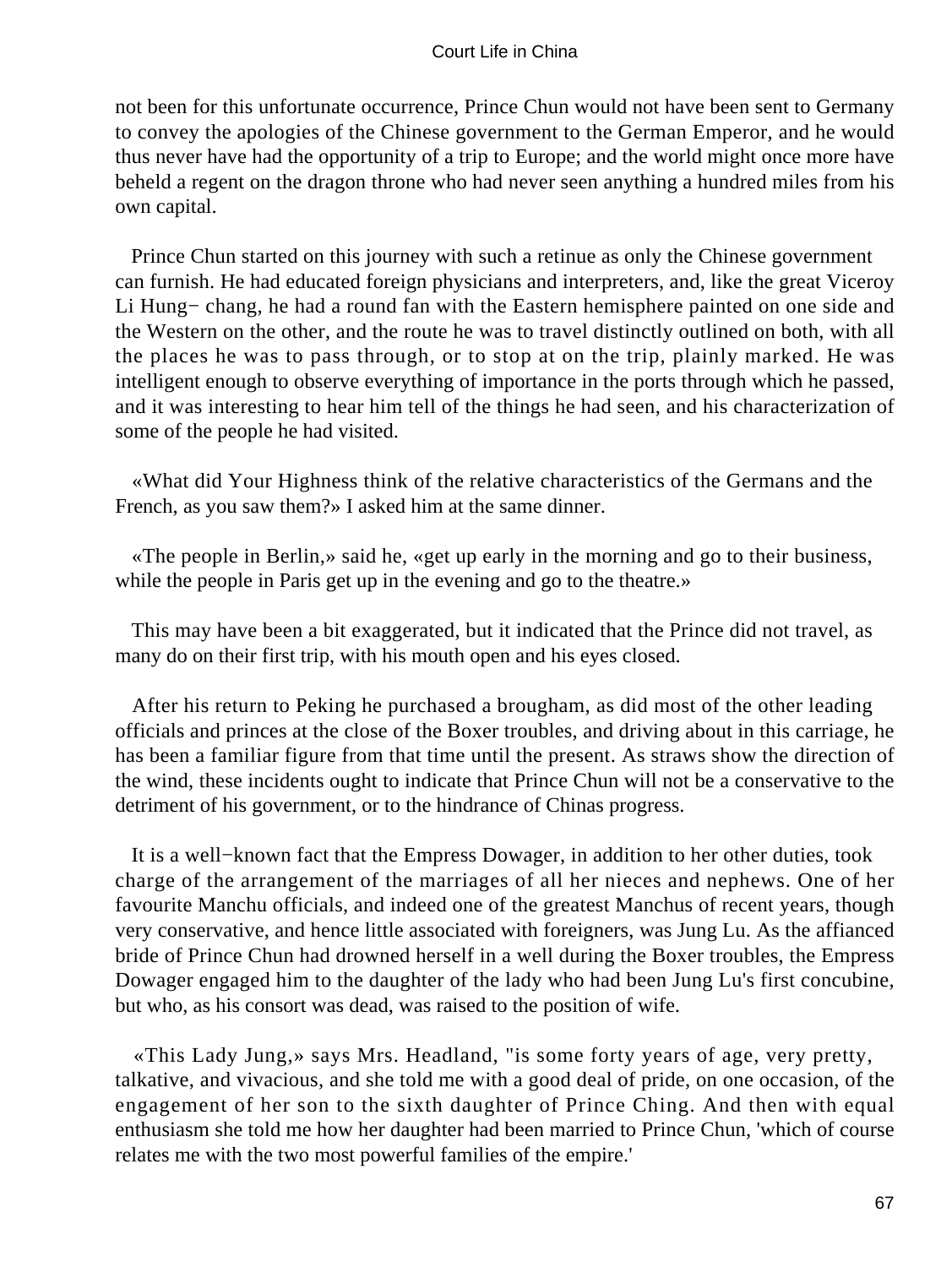"I have met the Princess Chun on several occasions at the audiences in the palace, at luncheons with Mrs. Conger, at a feast with the Imperial Princess, at a tea with the Princess Tsai Chen, and at the palaces of many of the princesses. She is a very quiet little woman, and looked almost infantile as she gazed at one with her big, black eyes. She is very circumspect in her movements, and with such a mother and father as she had, I should think may be very brilliant. Naturally she had to be specially dignified and sedate at these public functions, as she and the Imperial Princess were the only ones belonging to the old imperial household, the descendants of Tao Kuang, who were intimately associated with the Empress Dowager's court. She is small, but pretty, and, as I have indicated, quiet and reticent. She was fond of her father, and naturally fond of the Empress Dowager, who selected her as a wife for her favourite nephew, Prince Chun, to whom she promised the succession at the time of their marriage. After her father's death, and while she was in mourning, she was invited into the palace by the Empress Dowager, where she appeared wearing blue shoes, the colour used in second mourning.

" 'Why do you wear blue shoes?' asked Her Majesty.

" 'On account of the death of my father,' replied the Princess.

 " 'And do you mourn over your dead father more than you rejoice over being in the presence of your living ruler?' the Empress Dowager inquired.

 «It is unnecessary to add that the Princess 'changed the blue shoes for red ones while she remained in the palace, so careful has the Empress Dowager always been of the respect due to her dignity and position.»

 Having promised the regency to Prince Chun, we may infer that the Empress Dowager would do all in her power to prepare him to occupy the position with credit to himself, and in the hope that he would continue the policy which she has followed during the last ten years. Whenever, therefore, opportunity offered for a prince to represent the government at any public function with which foreigners were connected, Prince Chun was asked or appointed to attend. I have said that it was the murder of the German minister, Baron von Kettler, that gave Prince Chun his opportunity to see the world. And just here I might add that an account of the massacre of Von Kettler, sent from Canton, was published in a New York paper three days before it occurred. This indicates that his death had been premeditated and ordered by some high authorities, – perhaps Prince Tuan or Prince Chuang, Boxer leaders, – because the Germans had taken the port of Kiaochou, and had compelled the Chinese government to promise to allow them to open all the mines and build all the railroads in the province of Shantung.

 After the Boxer troubles were settled, the Germans, at the expense of the Chinese government, erected a large stone memorial arch on the spot where Von Kettler fell. At its dedication, members of the diplomatic corps of all the legations in Peking were present,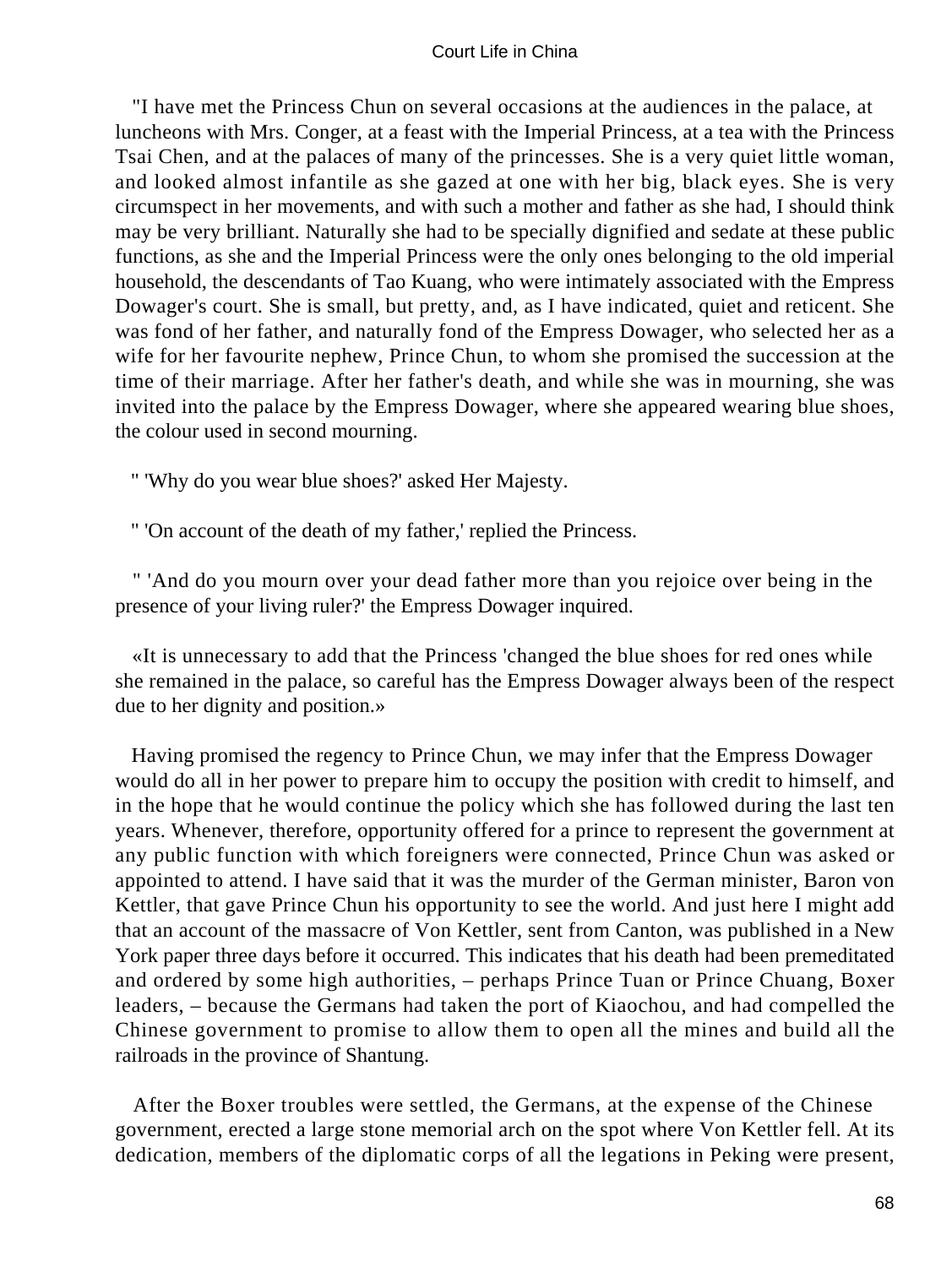including ladies and children, together with a large number of Chinese officials representing the city, the government, and the Foreign Office, and Prince Chun was selected to pour the sacrificial wine. He did it with all the dignity of a prince, however much he may or may not have enjoyed it. On this occasion he used one of the ancient, three−legged, sacrificial wine−cups, which he held in both hands, while Na Tung, President of the Foreign Office, poured the wine into the cup from a tankard of a very beautiful and unique design. It is the only occasion on which I have seen the Prince when he did not seem to enjoy what he was doing. I ought to add just here that I have heard the Chinese refer to this arch as the monument erected by the Chinese government in memory of the man who murdered Baron von Kettler!

 It is a well−known fact that the Boxers destroyed all buildings that had any indication of a foreign style of architecture, whether they belonged to Chinese or foreigner, Christian or non−Christian, legation, merchant, or missionary. In the rebuilding of the Peking legations, missions, and educational institutions, there were naturally a large number of dedicatory services. Many of the Chinese officials attended them, but I shall refer to only one or two at which I remember meeting Prince Chun. I believe it was the design of the Empress Dowager, as soon as she had decided upon him as the Regent, to give him as liberal an education in foreign affairs as the facilities in Peking would allow.

 For many years the Methodist mission had tried to secure funds from America to erect a hospital and medical school in connection with the mission and the Peking University. This they found to be impossible, and finally Dr. N. S. Hopkins of Massachusetts, who was in charge of that work, consulted with his brother and brother−in−law, who subscribed the funds and built the institution. This act of benevolence on the part of Dr. Hopkins and his friends appealed to the Chinese sense of generosity, and when the building was completed, a large number of Chinese officials, together with Prince Chun and Prince Pu Lun, were present at its dedication. A number of addresses were made by such men as Major Conger, the American minister, Bishop Moore, Na Tung, Governor Hu, General Chiang, and others of the older representatives, in which they expressed their appreciation of the generosity which prompted a man like Dr. Hopkins to give not only himself, but his money, for the education of the Chinese youth and the healing of their poor. And I might add that Dr. Hopkins is physician to many of the princes and officials in Peking at the present time.

 During this reconstruction, a number of the colleges of north China united to form a union educational institution. One part of this scheme was a union medical college, situated on the Ha− ta−men great street not a hundred yards north of the Von Kettler memorial arch. To the erection of this building the wealthy officials of Peking subscribed liberally, and the Empress Dowager sent her check for 11,000 taels, equal to \$9,000 in American gold, and appointed Prince Chun to represent the Chinese government at its dedication. At this meeting Sir Robert Hart made an address on behalf of the foreigners, and Na Tung on behalf of the Chinese. Although Prince Chun took no public part in the exercises, he privately expressed his gratification at seeing the completion of such an up−to−date hospital and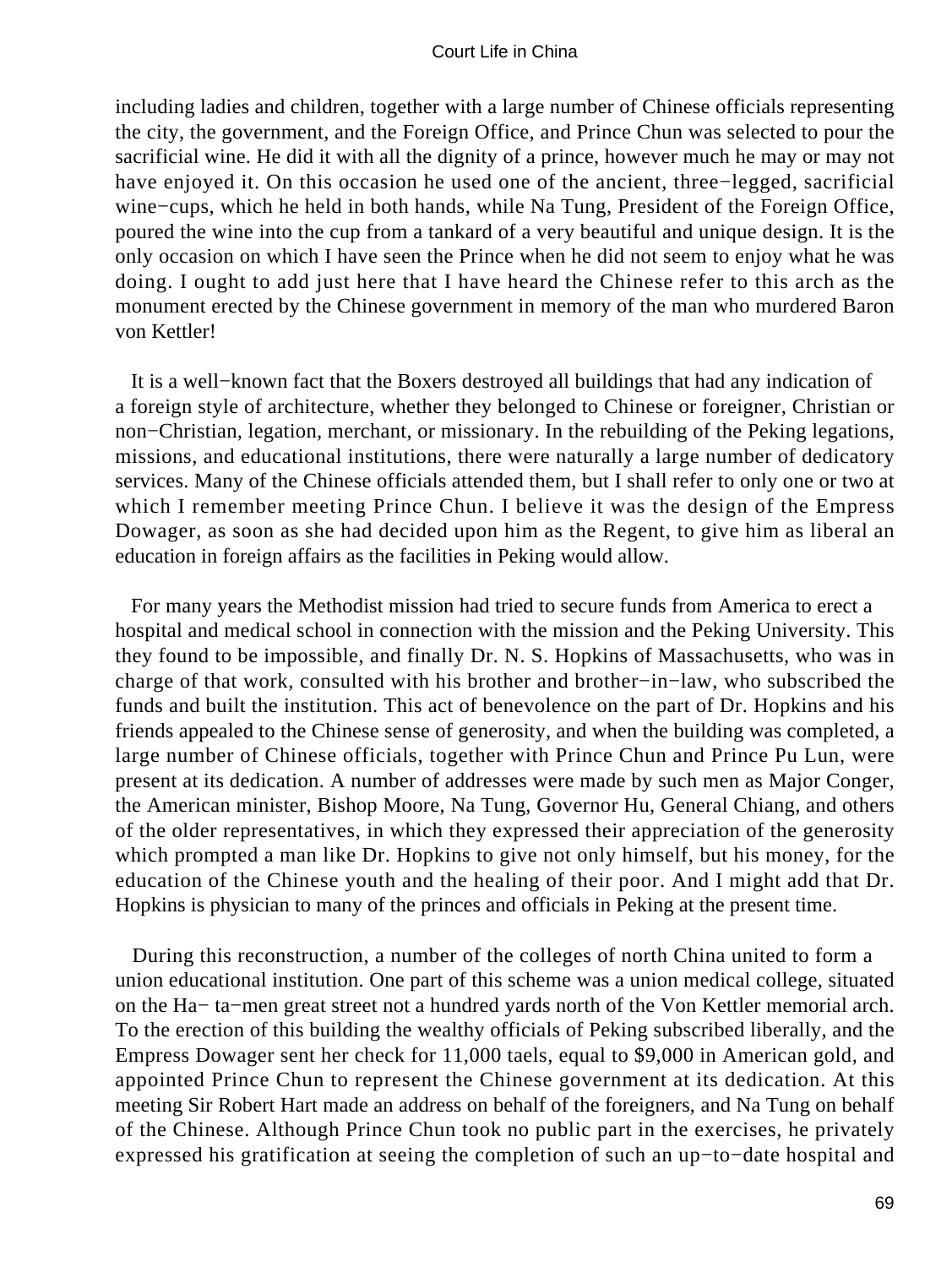medical school in the Chinese capital.

 I have given these incidents in the life of Prince Chun to show that he has had facilities for knowing the world better than any other Chinese monarch or regent that has ever sat upon the dragon throne, and that he has grasped the opportunities as they came to him. He has been intimately associated with the diplomatic life of the various legations, which is perhaps the most important knowledge he has acquired in dealing with foreign affairs, as these ministers are the channels through which he must come in contact with foreign governments. He has been present at the dedication of a number of missionary educational institutions, and hence from personal contact he will have some comprehension of the animus and work of missions and the character of the men engaged in that work. He may have as a councillor, if he so desires, the Prince Pu Lun, who has had a trip around the world, with the best possible facilities for seeing Japan, America, Great Britain, Germany, France, and Italy, and who has been in even more intimate contact with the diplomats and other foreigners than has Prince Chun himself. My wife and I have dined with him and the Princess both at the American legation and at his own palace, and when we left China, they came together in their brougham to bid us good−bye, a thing which could not have happened a few years ago, and an indication of how wide open the doors in China are now standing.

 On the whole, therefore, Prince Chun begins his regency with a brighter outlook for his foreign relations than any other ruler China has ever had. What shall we say of his Chinese relations? Being the brother of Kuang Hsu, and himself a progressive young man, he ought to have the support of the Reform party, and being the choice of the Empress Dowager, he will have the support of the great progressive officials who have had the conduct of affairs for the last quarter of a century and more, and especially for the past ten years, since the Emperor Kuang Hsu was deposed.

XII

The Home of the Court – The Forbidden City

 The innermost enclosure is the Forbidden City and contains the palace and its surrounding buildings. The wall is less solid and high than the city wall, is covered with bright yellow tiles, and surrounded by a deep, wide moat. Two gates on the east and west afford access to the interior of this habitation of the Emperor, as well as the space and rooms appertaining, which furnish lodgment to the guard defending the approach to the dragon's throne. – S. Wells Williams in «The Middle Kingdom.»

XII

## THE **HOME OF THE COURT** – **THE FORBIDDEN CITY**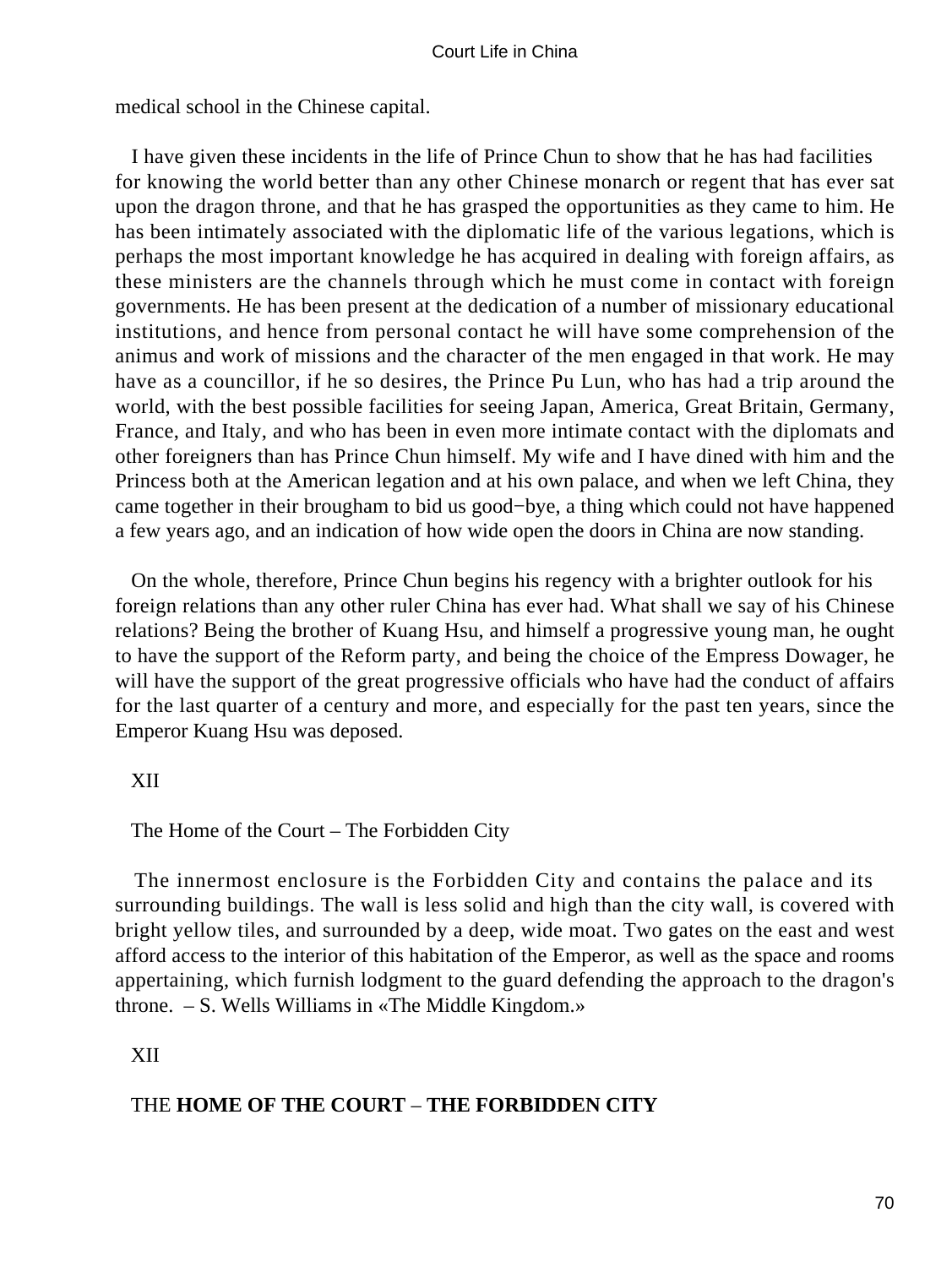During the past ten years, since the dethronement of the late Emperor Kuang Hsu, I have often been asked by Europeans visiting Peking:

«What would happen if the Emperor should die?»

 «They would put a new Emperor on the throne,» was my invariable answer. They usually followed this with another question:

«What would happen if the Empress Dowager should die?»

 «In that case the Emperor, of course, would again resume the throne,» I always replied without hesitation. But during those ten years, not one of my friends ever thought to propound the question, nor did I have the wit to ask myself:

 «What would happen if the Emperor and the Empress Dowager should both suddenly snap the frail cord of life at or about the same time?»

 Had such a question come to me, I confess I should not have known how to answer it. It is a problem that probably never presented itself to any one outside of that mysterious Forbidden City, or the equally mysterious spectres that come and go through its half−open gates in the darkness of the early morning. There are three parties to whom it may have come again and again, and to whom we may perhaps be indebted both for the problem and the solution.

 When the deaths of both of their Imperial Majesties were announced at the same time, the news also came that the Japanese suspected that there had been foul play. With them, however, it was only suspicion; none of them, so far as I know, ever undertook to analyze the matter or unravel the mystery. There is no doubt a reasonable explanation, but we must go for it to the Forbidden City, the most mysterious royal dwelling in the world, where white men have never gone except by invitation from the throne, save on one occasion.

 In 1901, while the court was in hiding at Hsianfu, the city to which they fled when the allies entered Peking, the western half of the Forbidden City was thrown open to the public, the only condition being that said public have a certificate which would serve as a pass to the American boys in blue who guarded the Wu men, or front gate. I was fortunate enough to have that pass.

My first move was to get a Chinese photographer – the best I could find in the city – to go with me and take pictures of everything I wanted as well as anything else that suited his fancy.

 The city of Peking is regularly laid out. Towards the south is the Chinese city, fifteen miles in circumference. To the north is a square, four miles on each side, and containing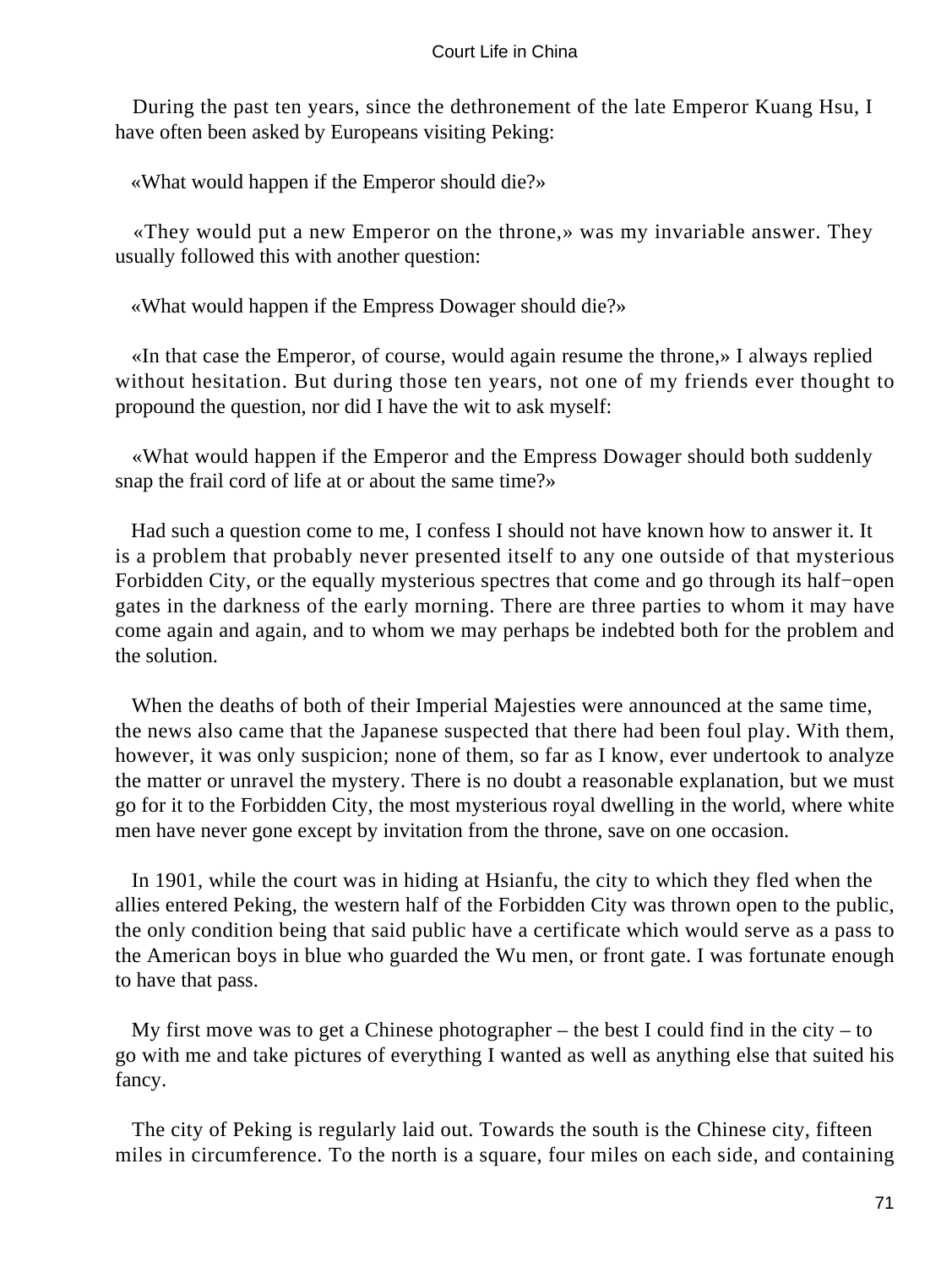sixteen square miles. In the centre of this square, enclosed by a beautifully crenelated wall thirty feet thick at the bottom, twenty feet thick at the top and twenty−five feet high, surrounded by a moat one hundred feet wide, is the Forbidden City, occupying less than one−half a square mile. In this city there dwells but one male human being, the Emperor, who is called the «solitary man.»

 There is a gate in the centre of each of the four sides, that on the south, the Wu men, being the front gate, through which the Emperor alone is allowed to pass. The back gate, guarded by the Japanese during the occupation, is for the Empress Dowager, the Empress and the women of the court, while the side gates are for the officials, merchants or others who may have business in the palace.

 Through the centre of this city, from south to north, is a passageway about three hundred feet wide, across which, at intervals of two hundred yards, they have erected large buildings, such as the imperial examination hall, the hall in which the Emperor receives his bride, the imperial library, the imperial kitchen, and others of a like nature, all covered with yellow titles, and known to tourists, who see them from the Tartar City wall, as the palace buildings. These, however, are not the buildings in which the royal family live. They are the places where for the past five hundred years all those great diplomatic measures – and dark deeds – of the Chinese emperors and their great officials have been transacted between midnight and daylight.

 If you will go with me at midnight to the great gate which leads from the Tartar to the Chinese city – the Chien men – you will hear the wailing creak of its hinges as it swings open, and in a few moments the air will be filled with the rumbling of carts and the clatter of the feet of the mules on the stone pavement, as they take the officials into the audiences with their ruler. If you will remain with me there till a little before daylight you will see them, like silent spectres, sitting tailor−fashion on the bottom of their springless carts, returning to their homes, but you will ask in vain for any information as to the business they have transacted. «They love darkness rather than light,» not perhaps «because their deeds are evil,» but because it has been the custom of the country from time immemorial.

 Immediately to the north of this row of imperial palace buildings, and just outside the north gate, there is an artificial mound called Coal Hill, made of the dirt which was removed to make the Lotus Lakes. It is said that in this hill there is buried coal enough to last the city in time of siege. This, however, was not the primary design of the hill. It has a more mysterious meaning. There have always been spirits in the earth, in the air, in every tree and well and stream. And in China it has ever been found necessary to locate a house, a city or even a cemetery in such surroundings as to protect them from the entrance of evil spirits. «Coal Hill,» therefore, was placed to the north of these imperial palace buildings to protect them from the evil spirits of the cold, bleak north.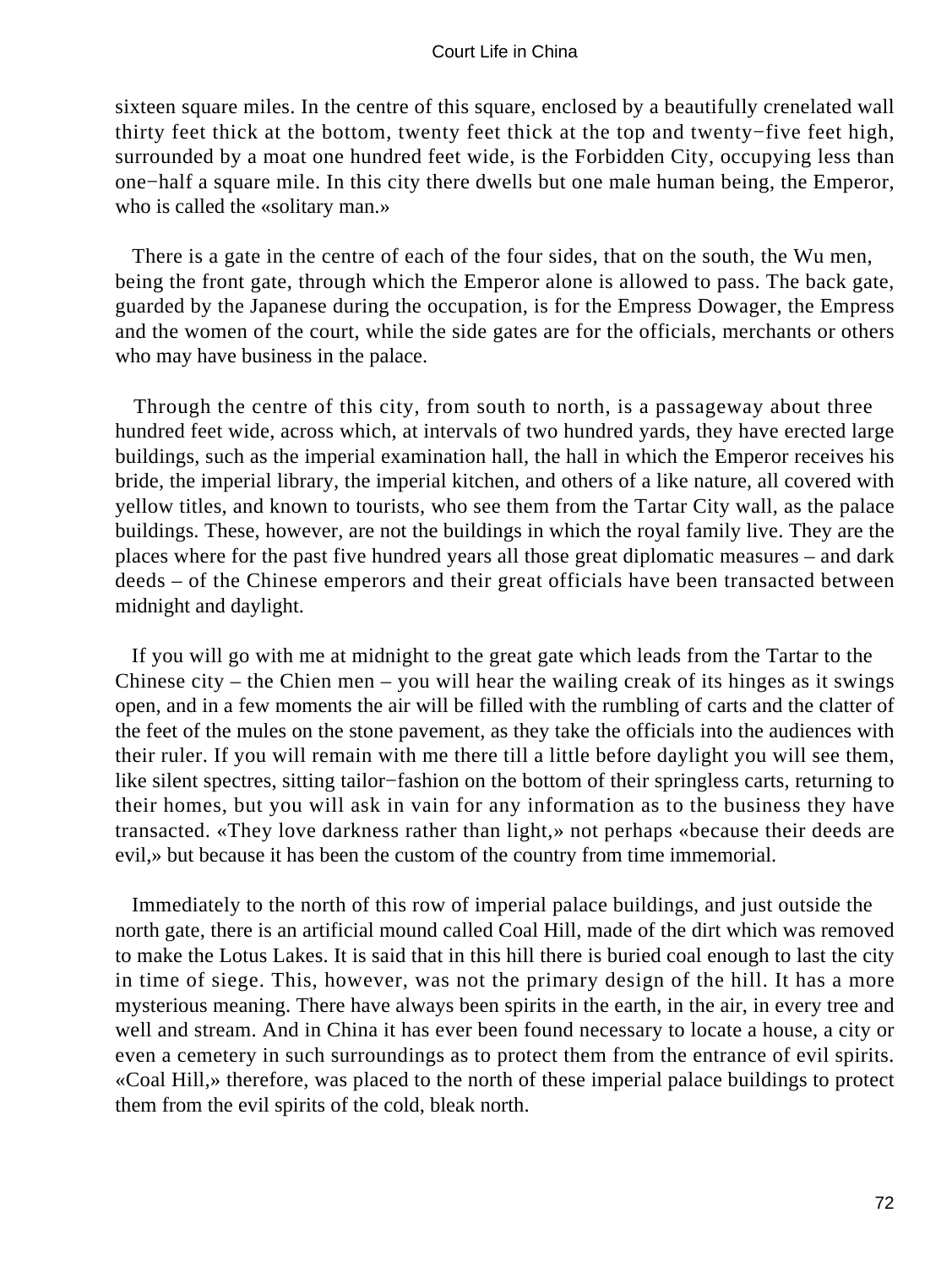Just inside of that north gate there is a beautiful garden, with rockeries and arbours, flowering plants and limpid artificial streams gurgling over equally artificial pebbles, though withal making a beautiful sight and a cool shade in the hot summer days. In the east side of this garden there is a small imperial shrine having four doors at the four points of the compass. In front of each of these doors there is a large cypress−tree, some of them five hundred years old, which were split up from the root some seven or eight feet, and planted with the two halves three feet apart, making a living arch through which the worshipper must pass as he enters the temple. To the north of the garden and east of the back gate there is a most beautiful Buddhist temple, in which only the members of the imperial family are allowed to worship, in front of which there is also a living arch like those described above, as may also be found before the imperial temples in the Summer Palace. This is one of the most unique and mysterious features of temple worship I have found anywhere in China, and no amount of questioning ever brought me any explanation of its meaning.

 Now if you will go with me to the top of Coal Hill I will point out to you the buildings in which their Majesties have lived. There are six parallel rows of buildings, facing the south, each behind the other, in the northwest quarter of this Forbidden City, protected from the evil spirits of the north by the dagoba on Prospect Hill.

 Perhaps you would like to go with me into these homes of their Majesties – or, as a woman's home is always more interesting than the den of a man, let me take you through the private apartments of the greatest woman of her race – the late Empress Dowager. She occupied three of these rows of buildings. The first was her drawing−room and library, the second her dining−room and sleeping apartments, and the third her kitchen.

 One was strangely impressed by what he saw here. There was no gorgeous display of Oriental colouring, but there was beauty of a peculiarly penetrating quality – and yet a homelike beauty.

 No description that can be written of it will ever do it justice. Not until one can see and appreciate the paintings of the old Chinese masters of five hundred years ago hanging upon the walls, the beautiful pieces of the best porcelain of the time of Kang Hsi and Chien Lung, made especially for the palace, arranged in their natural surroundings, on exquisitely carved Chinese tables and brackets, the gorgeously embroided silk portieres over the doorways, and the matchless tapestries which only the Chinese could weave for their greatest rulers, can we appreciate the beauty, the richness, and the refined elegance of the private apartments of the great Dowager.

 I went into her sleeping apartments. Others also entered there, sat upon her couch, and had their friends photograph them. I could not allow myself to do so. I stood silent, with head uncovered as I gazed with wonder and admiration at the bed, with its magnificently embroidered curtains hanging from the ceiling to the floor, its yellow−satin mattress ten feet in length and its great round, hard pillow, with the delicate silk spreads turned back as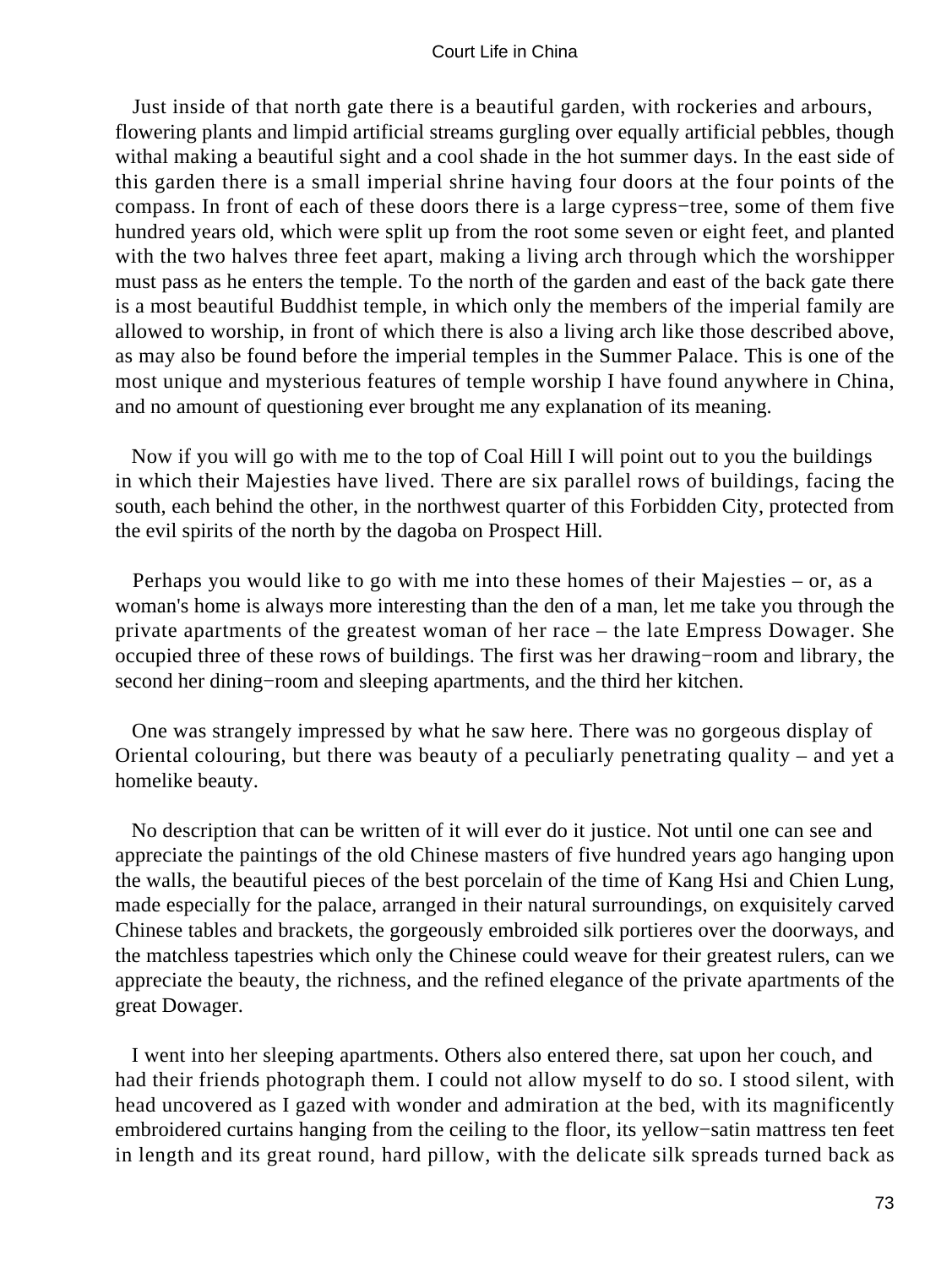though it were prepared for Her Majesty's return. On the opposite side of the room there was a brick kang bed, such as we find in the homes of all the Chinese of the north, where her maids slept, or sat like silent ghosts while the only woman that ever ruled over one−third of the human race took her rest. The furnishings were rich but simple. No plants, no intricate carvings to catch the dust, nothing but the two beds and a small table, with a few simple and soothing wall decorations, and the monotonous tick−tock of a great clock to lull her to sleep.

 If Shakespeare could say with an English monarch in his mind, «Uneasy lies the head that wears a crown,» we might repeat it with added emphasis of Tze Hsi. For forty years she had to rise at midnight, winter as well as summer, and go into the dark, dreary, cold halls of the palace, lighted much of the time with nothing but tallow dips, and heated only with brass braziers filled with charcoal, and there sit behind a screen where she could see no one, and no one could see her, and listen to the reports of those who came to these dark audiences. Then she must, in conjunction with them, compose edicts which were sent out to the Peking Gazette, the oldest and poorest newspaper in the world, to be carved on blocks, and printed, and then sent by courier to every official in the empire. Ruling over a conquered race, she must always be watching out for signs of discontent and rebellion; being herself the daughter of a poor man, and beginning as only the concubine of an emperor, and he but a weak character, she must be alert for dissatisfaction on the part of the princes who might have some title to the throne. She must watch the governors in the distant provinces and the viceroys who are in charge of great armies, that they do not direct them against instead of in defense of the throne.

 When her husband died while a fugitive two hundred miles from her palace, she must see to it that her three−year−old child was placed upon the throne with her own hand at the helm, and when he died she must also be ready with a successor, who would give her another lease of office. Even when he became of age and took the throne she must watch over him like a guardian, to prevent his bringing down upon their own heads the structure which she had builded. Nay, more, when it became necessary for her to dethrone him and rule in his name, banishing his friends and pacifying his enemies, keeping him a prisoner in his palace, it required a courage that was titanic to do so. But she never flinched, though we may suppose that many of her poorest subjects, who could sleep from dark till daylight with nothing but a brick for a pillow, might have rested more peacefully than she.

 She had a myriad of other duties to perform. She was the mother−in−law of that imperial household, with the Emperor, the Empress, sixty concubines, two thousand eunuchs, and any number of court ladies and maid−servants. Their expenses were enormous and she must keep her eye on every detail. The food they ate was similar to that used by all the Chinese people. I happen to know this, because one of her eunuchs who visited me frequently to ask my assistance in a matter which he had undertaken for the Emperor, often brought me various kinds of meat, or other delicacies of a like nature, from the imperial kitchens.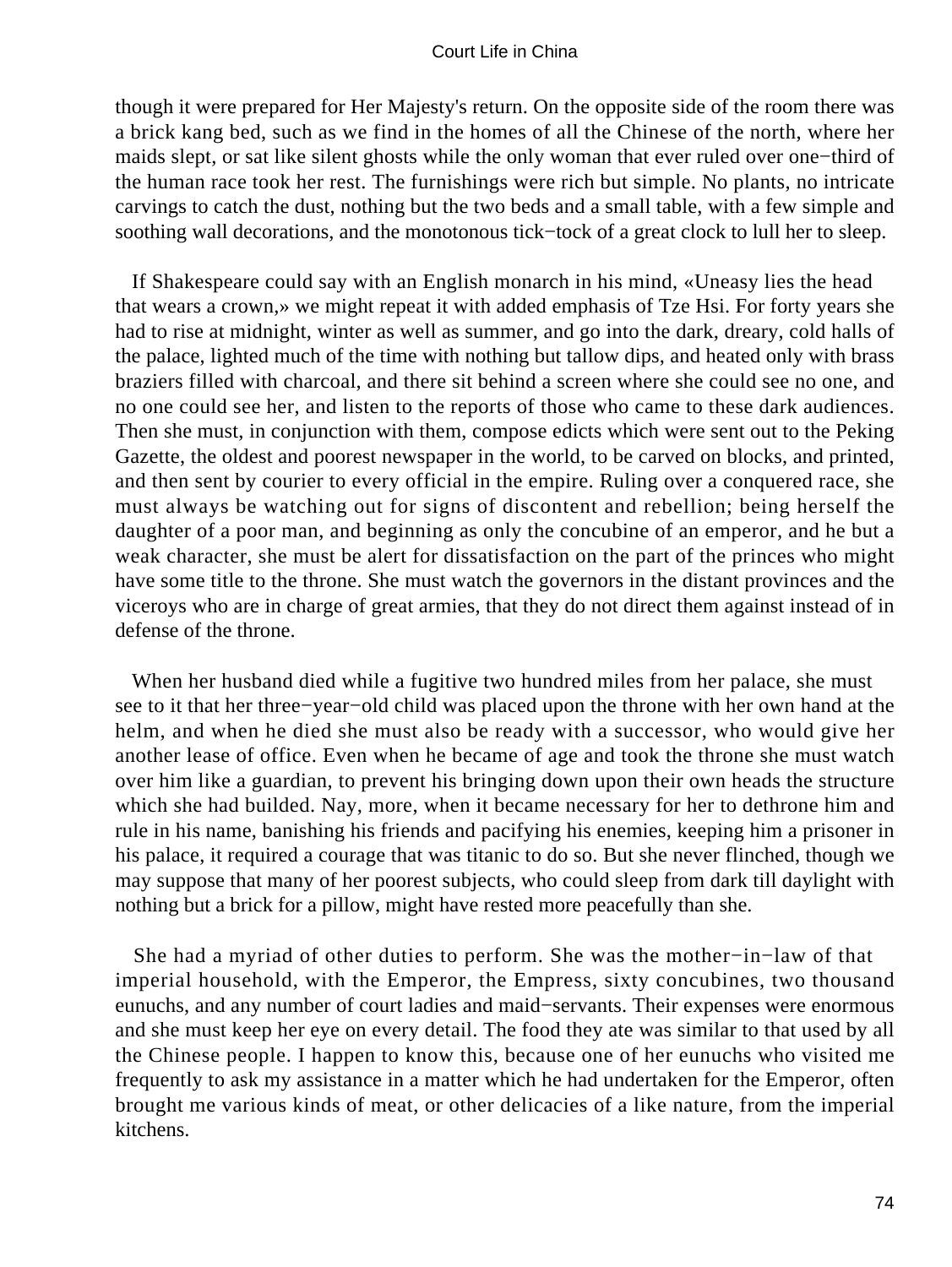I want you to visit three of the imperial temples in these beautiful palace grounds. The first is a tall, three−story building at the head of that magnificent Lotus Lake. In it there stands a Buddhist deity with one thousand heads and one thousand arms and hands. Standing upon the ground floor its head reaches almost to the roof. Its body, face and arms are as white as snow. There is nothing else in the building – nothing but this mild−faced Buddhist divinity for that brilliant, black−eyed ruler of Chinas millions to worship.

 Standing near by is another building of far greater beauty. It is faced all over with encaustic tiles, each made at the kiln a thousand miles away, for the particular place it was to occupy. Each one fits without a flaw, a suggestion to American architects on Chinese architecture.

 The second of these temples stands to the west of the Coal Hill, immediately to the north of the homes of their Majesties. One day while passing through the forbidden grounds I came upon this temple from the rear. In the dome of one of the buildings is a circular space some ten feet in diameter, carved and gilded in the form of two magnificent dragons after the fabled pearl. It is to this place the Emperor goes in time of drought to confess his sins, for he confesses to the gods that the drought is all his doing, and to pray for forgiveness, and for rain to enrich the thirsty land. The towers on the corners of the wall of the Forbidden City are the same style of architecture as the small pavilion in the front court of this temple.

 Now as the buds of spring are bursting and the eaves on the mulberry−trees are beginning to develop, will you go with the Empress Dowager or the Empress into a temple on Prospect Hill, between the Coal Hill and the Lotus Lake, where she offers sacrifices to the god of the silkworm and prays for a prosperous year on the work of that little insect? Above it stands one of the most hideous bronze deities I have ever seen – male and naked – in a beautiful little shrine, every tile of which is made in the form of a Buddha's head. During the occupation tourists were allowed to visit this place freely, and their desire for curios overcoming their discretion, they knocked the heads off these tiles until, when the place was closed, there was not a single tile which had not been defaced.

 One other building in the Forbidden City is worthy of our attention. It is the art gallery. It is not generally known that China is the parent of all Oriental art. We know something of the art of Japan but little about that of China. And yet the best Japanese artists have never hoped for anything better than to equal their Chinese teacher. In this art gallery there are stored away the finest specimens of the old masters for ten centuries or more, together with portraits of all the noted emperors. Among these portraits we may now find two of the Empress Dowager, one painted by Miss Carl, and another by Mr. Vos, a well−known American portrait painter.

# **XIII**

The Ladies of the Court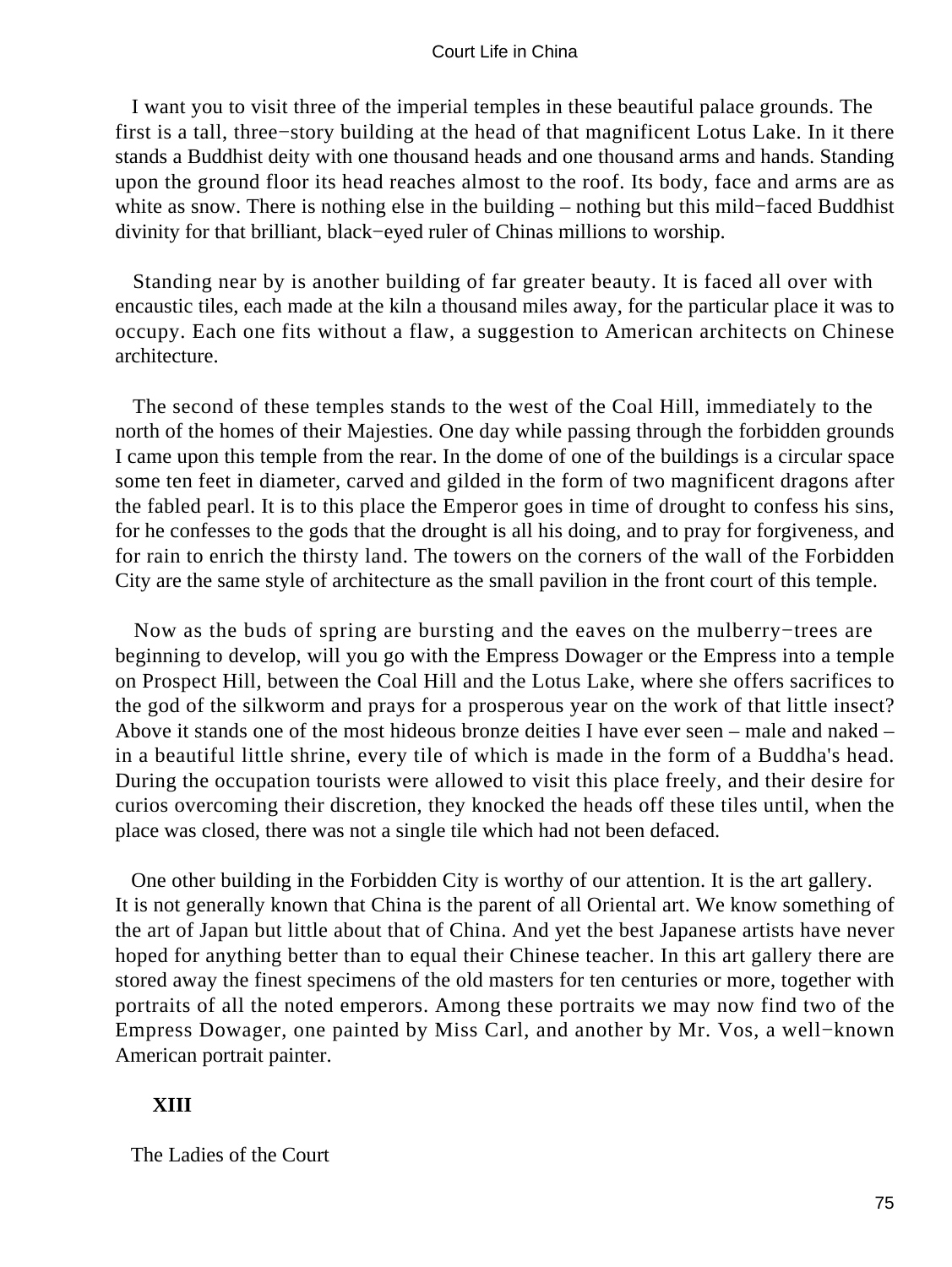I love to talk with my people of their Majesties, the princesses, and the Chinese ladies, as I have seen and known them. Your friendship I will always remember. Her Majesty, your imperial sister, found a warm place in my heart and is treasured there. Please extend to the Imperial Princess my cordial greetings and to the other princesses my best of good wishes. – Mrs. E. H. Conger, in a letter to the Princess Shun.

## **XIII**

#### THE **LADIES OF THE COURT**

 The leading figure of the court is Yehonala, wife of the late Emperor Kuang Hsu. She has always been called the Young Empress, but is now the Empress Dowager. After the great Dowager was made the concubine of Hsien Feng, she succeeded in arranging a marriage, as we have seen, between her younger sister and the younger brother of her husband, the Seventh Prince, as he was called, father of Kuang Hsu and the present regent.

 The world knows how, in order to keep the succession in her own family, she took the son of this younger sister, when her own son the Emperor Tung Chih died, and made him the Emperor Kuang Hsu when he was but little more than three years of age. When the time came for him to wed, she arranged that he should marry his cousin, Yehonala, the daughter of her favourite brother, Duke Kuei. This Kuang Hsu was not inclined to do, as his affections seem to have been centred on another. The great Dowager, however, insisted upon it, and he finally made her Empress, and to satisfy, – or shall we say appease him? – she allowed him to take as his first concubine the lady he wanted as his wife; and it was currently reported in court circles that when Yehonala came into his presence he not infrequently kicked off his shoe at her, a bit of conduct that is quite in keeping with the temper usually attributed to Kuang Hsu during those early years. This may perhaps explain why she stood by the great Dowager through all the troublous times of 1898 and 1900, in spite of the fact that her imperial aunt had taken her husband's throne.

 Mrs. Headland tells me that «Yehonala is not at all beautiful, though she has a sad, gentle face. She is rather stooped, extremely thin, her face long and sallow, and her teeth very much decayed. Gentle in disposition, she is without self−assertion, and if at any of the audiences we were to greet her she would return the greeting, but would never venture a remark. At the audiences given to the ladies she was always present, but never in the immediate vicinity of either the Empress Dowager or the Emperor. She would sometimes come inside the great hall where they were, but she always stood in some inconspicuous place in the rear, with her waiting women about her, and as soon as she could do so without attracting attention, she would withdraw into the court or to some other room. In the summer−time we sometimes saw her with her servants wandering aimlessly about the court. She had the appearance of a gentle, quiet, kindly person who was always afraid of intruding and had no place or part in anything. And now she is the Empress Dowager! It seems a travesty on the English language to call this kindly, gentle soul by the same title that we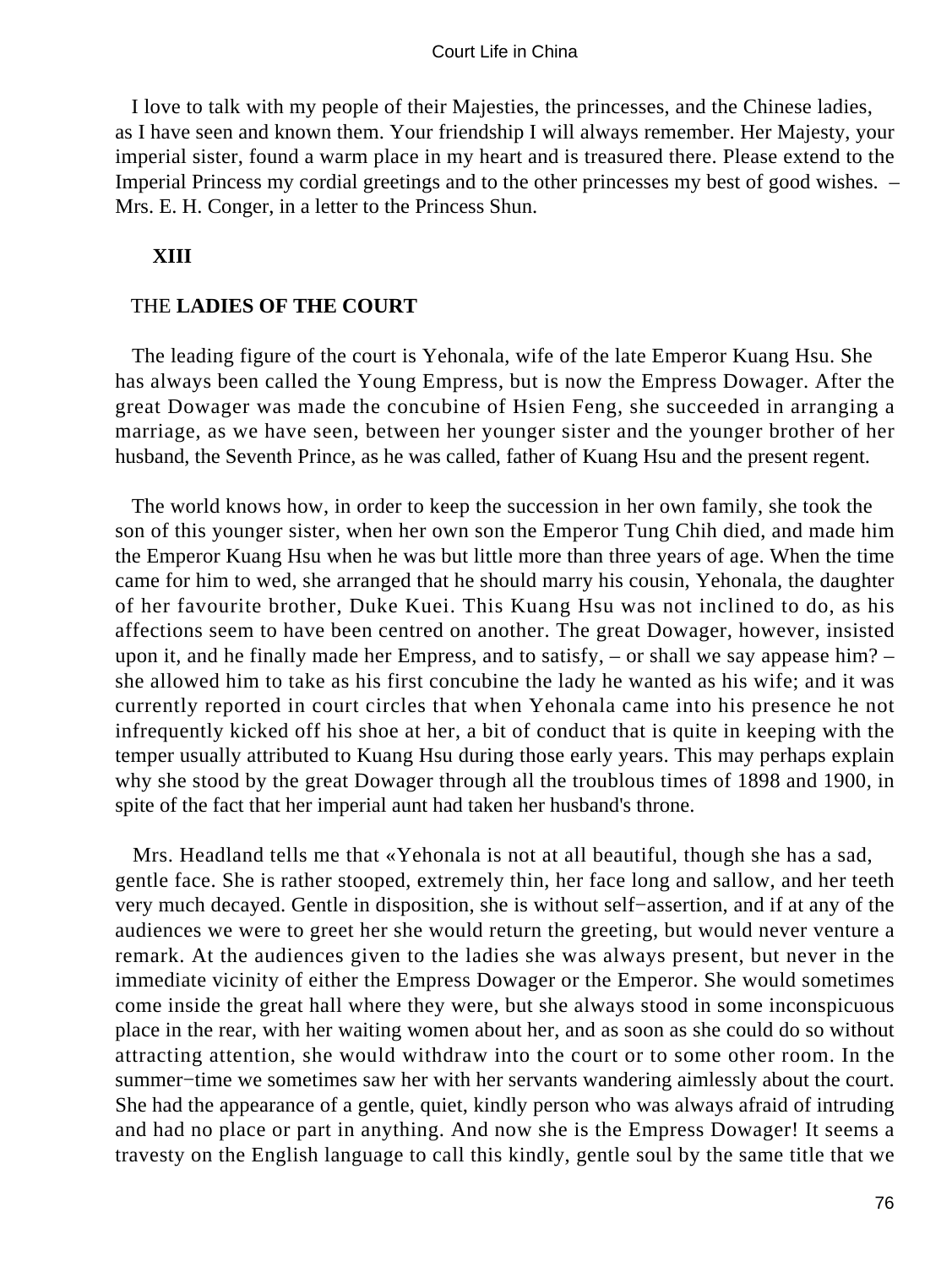have been accustomed to use in speaking of the woman who has just passed away.»

 My wife tells me that, – "A number of years ago I was called to see Mrs. Chang Hsu who was suffering from a nervous breakdown due to worry and sleeplessness. On inquiry I discovered that her two daughters had been taken into the palace as concubines of the Emperor Kuang Hsu. Her friends feared a mental breakdown, and begged me to do all I could for her. She took me by the hand, pulled me down on the brick bed beside her, and told me in a pathetic way how both of her daughters had been taken from her in a single day.

 " 'But they have been taken into the palace,' I urged, to try to comfort her, 'and I have heard that the Emperor is very fond of your eldest daughter, and wanted to make her his empress.'

 " 'Quite right,' she replied, 'but what consolation is there in that? They are only concubines, and once in the palace they are dead to me. No matter what they suffer, I can never see them or offer them a word of comfort. I am afraid of the court intrigues, and they are only children and cannot understand the duplicity of court life – I fear for them, I fear for them,' and she swayed back and forth on her brick bed.

 «Time, however, the great healer with a little medicine and sympathy to quiet her nerves, brought about a speedy recovery, though in the end her fears proved all too true.»

 In 1897 the brother of this first concubine met Kang Yu−wei in the south, and became one of his disciples. Upon his return to Peking, knowing of the Emperor's desire for reform, and his affection for his sister, he found means of communicating with her about the young reformer.

 At the time of the coup d'etat, and the imprisonment of the Emperor, this first concubine was degraded and imprisoned on the ground of having been the means of introducing Kang Yu−wei to the notice of the Emperor, and thus interfering in state affairs. She continued in solitary confinement from that time until the flight of the court in 1900 when in their haste to get away from the allies she was overlooked and left in the palace. When she discovered that she was alone with the eunuchs, fearing that she might become a victim to the foreign soldiers, she took her life by jumping into a well. On the return of the court in 1902, the Empress Dowager bestowed upon her posthumous honours, in recognition of her conduct in thus taking her life and protecting her virtue.

 Some conception of the haste and disorder with which the court left the capital on that memorable August morning may be gleaned from the fact that her sister was also overlooked and with a eunuch fled on foot in the wake of the departing court. She was overtaken by Prince Chuang who was returning in his chair from the palace, where, with Prince Ching, he had been to inform their Majesties that the allies were in possession of the city. The eunuch, recognizing him, called his attention to the fleeing concubine, who, when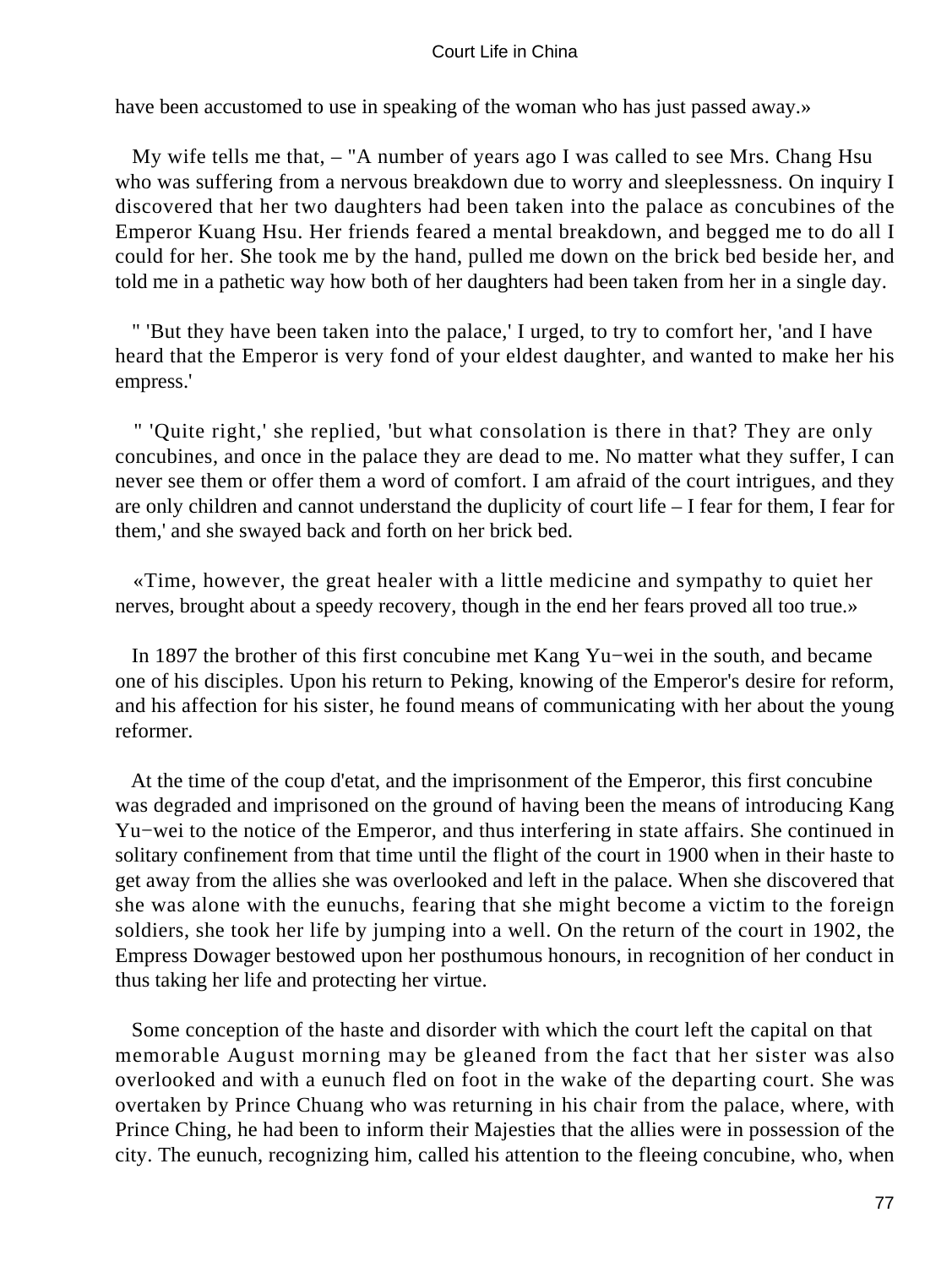he had alighted and greeted her, begged him to find her a cart that she might follow the court. Presently a dilapidated vehicle came by in which sat an old man. The Prince ordered him to give the cart to the concubine and sent her to his palace where a proper conveyance was secured, and she overtook the court at the Nankow pass.

 At the audiences, this concubine was always in company with the Empress Yehonala, standing at her left. She, however, lacked both the beauty and intelligence of her sister.

 The ladies of the court, who were constantly associated with the Empress Dowager as her ladies in waiting, are first, the Imperial Princess, the daughter of the late Prince Kung, the sixth brother of the Empress Dowager's husband. Out of friendship for her father, the Empress Dowagers adopted her as their daughter, giving her all the rights, privileges and titles of the daughter of an empress. She is the only one in the empire who is entitled to ride in a yellow chair such as is used by the Empress Dowager, the Emperor or Empress. The highest of the princes – even Prince Ching himself – has to descend from his chair if he meet her. Yet when this lady is in the palace, no matter how she may be suffering, she dare not sit down in the presence of Her Majesty.

 «One day when we were in the palace,» says Mrs. Headland, "the Imperial Princess was suffering from such a severe attack of lumbago, that she could scarcely stand. I suggested to her that she retire to the rear of the room, behind some of the pillars and rest a while.

« 'I dare not do that,' she replied; 'we have no such a custom in China.' »

 She is austere in manner, plain in appearance, dignified in bearing, about sixty−five years of age, and is noted for her accomplishment in making the most graceful courtesy of any lady in the court.

 During the Boxer troubles and the occupation, her palace was plundered and very much injured, and she escaped in her stocking feet through a side door. At the first luncheon given at her palace thereafter, she apologized for its desolate appearance, saying that it had been looted by the Boxers, though we knew it had been looted by the allies. At later luncheons, however, she had procured such ornaments as restored in some measure its original beauty and grandeur, though none of these dismantled palaces will regain their former splendour for many years to come.

 Next to the Imperial Princess are the two sisters of Yehonala, one of whom is married to Duke Tse, who was head of the commission that made the tour of the world to inquire as to the best form of government to be adopted by China in her efforts at renovation and reform. It is not too much to suppose that it was because the Duke was married to the Empress Dowager's niece that he was made the head of this commission, which after its return advised the adoption of a constitution. The other sister is the wife of Prince Shun, and is the opposite of the Empress. She is stout, but beautiful. She has always been the favourite niece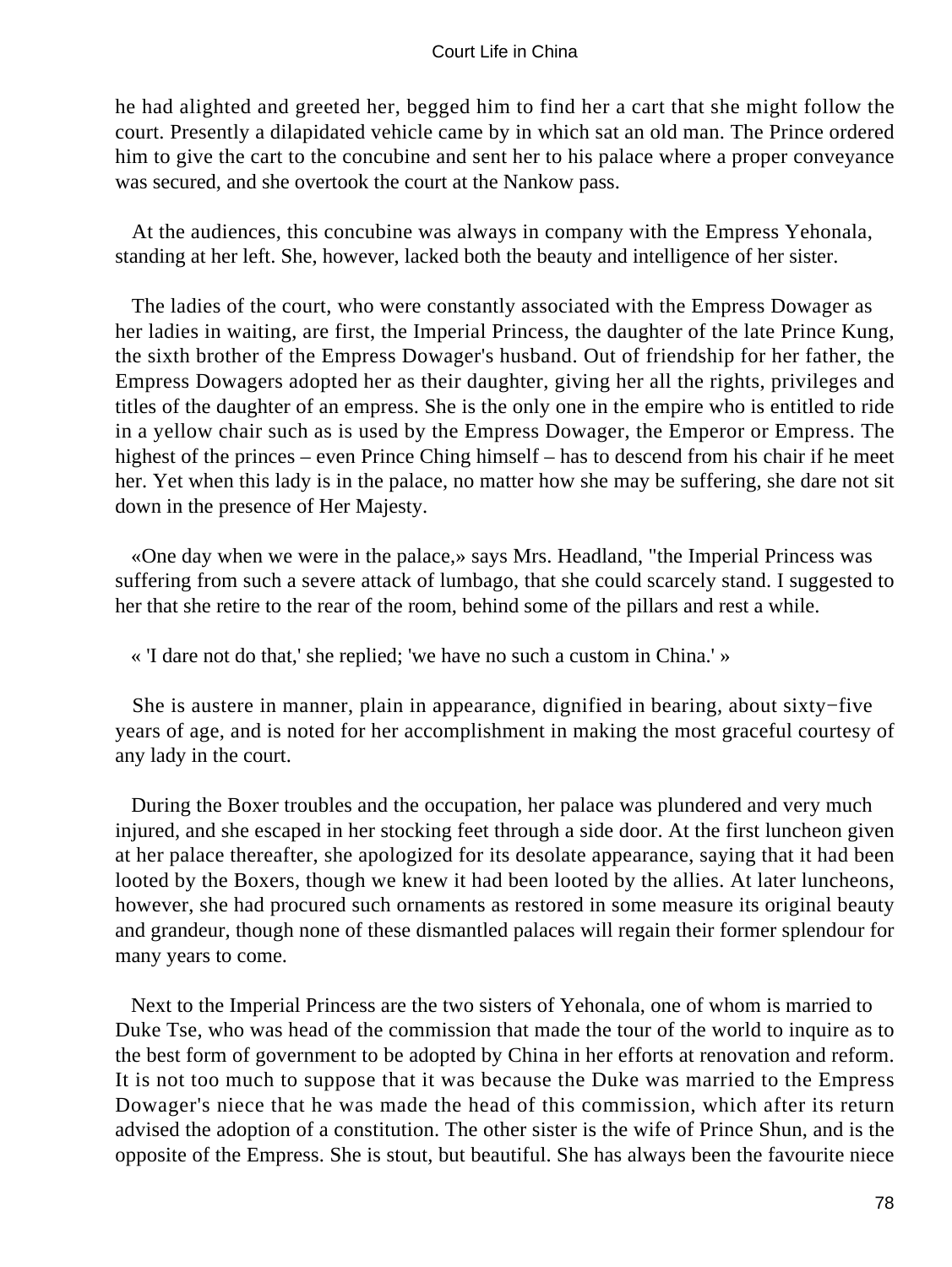of the Empress Dowager, appeared at all the functions, and though very sedate when foreign ladies were present at an audience, I was told by the Chinese that when the imperial family were alone together she was the life of the company. She would even stand behind the Empress Dowager's chair «making such grimaces,» the Chinese expressed it, as to make it almost impossible for the others to retain their equilibrium. As she was the youngest of the three sisters, and because of her happy disposition, the Chinese nicknamed her hsiao kuniang, «the little girl.» These three sisters are all childless.

 The Princess Shun and Princess Tsai Chen, only daughter−in−law of Prince Ching, herself the daughter of a viceroy, were very congenial, and the most intimate friends of all those in court circles. The latter is beautiful, brilliant, quick, tactful, and graceful. Of all the ladies of the court she is the most witty and, with Princess Shun, the most interesting. These two more than any others made the court ladies easy to entertain at all public functions, for they were full of enthusiasm and tried to help things along. They seemed to feel that they were personally responsible for the success of the audience or the luncheon as a social undertaking.

 Lady Yuan is one of two of these court ladies who dwelt with the Empress Dowager in the palace, the other being Prince Ching's fourth daughter. She is a niece by marriage of the Empress Dowager, though she really was never married. The nephew of the Empress Dowager, to whom she was engaged, though she had never seen him, died before they were married. After his death, but before his funeral, she dressed herself as a widow, and in a chair covered with white sackcloth went to his home, where she performed the ceremonies proper for a widow, which entitled her to take her position as his wife. Such an act is regarded as very meritorious in the eyes of the Chinese, and no women are more highly honoured than those who have given themselves in this way to a life of chastity.

 The second of these ladies who remained in the palace with the Empress Dowager is the fourth daughter of Prince Ching. Married to the son of a viceroy, their wedded life lasted only a few months. She was taken into the palace, and being a widow, she neither wears bright colours nor uses cosmetics. She is a fine scholar, very devout, and spends much of her time in studying the Buddhist classics. She is considered the most beautiful of the court ladies.

 The Empress Dowager took charge of most of the domestic matters of all her relatives, taking into the palace and associating with her as court ladies some who were widowed in their youth, and keeping constantly with her only those whom she has elevated to positions of rank, or members of her own family. Nor was she too busy with state affairs to stop and settle domestic quarrels.

 Among the court ladies there was one who was married to a prince of the second order. Her husband is still living, but as they were not congenial in their wedded life, the Empress Dowager made herself a kind of foster−mother to the Princess and banished her husband to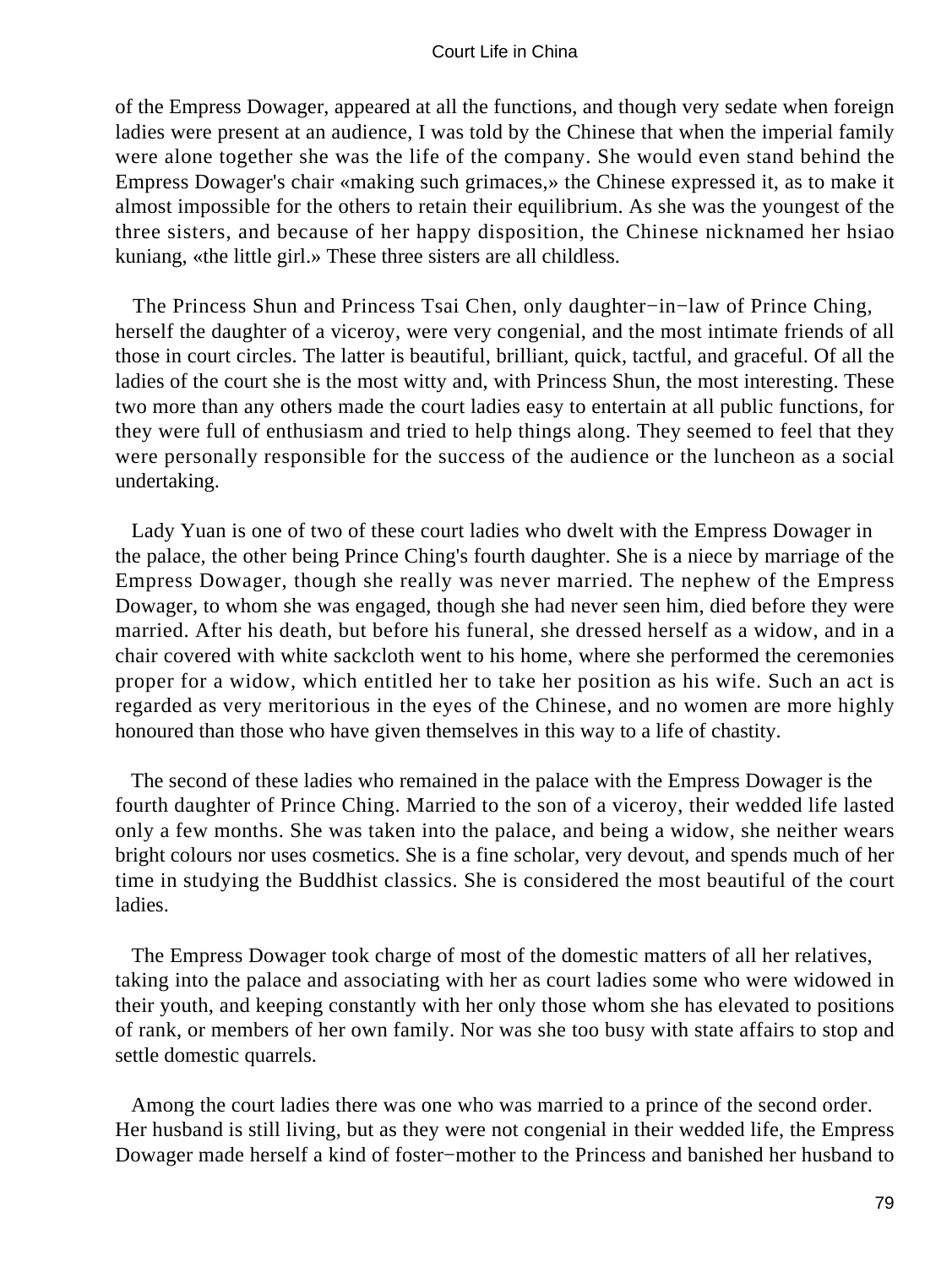Mongolia, an incident which reveals to us another phase of the great Dowager's character – that of dealing with fractious husbands.

XIV

The Princesses – Their Schools

 The position accorded to woman in Chinese society is strictly a domestic one, and, as is the case in other Eastern countries, she is denied the liberty which threatens to attain such amazing proportions in the West. There is no reason to suppose that woman in China is treated worse than elsewhere; but people can of course paint her condition just as fancy seizes them. They are rarely admitted into the domestic surroundings of Chinese homes, therefore there is nothing to curb the imagination. The truth is that just as much may be said on one side as on the other. Domestic happiness is in China – as everywhere else the world over – a lottery. The parents invariably select partners in marriage for their sons and daughters, and sometimes make as great blunders as the young people would if left to themselves. – Harold E. Gorst in «China.»

XIV

# THE **PRINCESSES** – **THEIR** SCHOOLS [1]

[1] Taken from Mrs. Headland's note−book.

 One day while making a professional call on the Princess Su our conversation turned to female education in China. I was deeply interested in the subject, and was aware that the Prince had established a school for the education of his daughters and the women of his palace, and was naturally pleased when the Princess asked:

«Would you care to visit our school when it is in session?»

«Nothing would please me more,» I answered. «When may I do so?»

«Could you come to−morrow morning?» she inquired.

«With pleasure; at what time?»

«I will send my cart for you.»

 The following morning the Prince's cart appeared. It was lined with fur, upholstered in satin, furnished with cushions, and encircled by a red band which indicated the rank of its owner. A venerable eunuch, the head of the palace servants, preceded it as an outrider, and assisted me in mounting and dismounting, while the driver in red−tasselled hat walked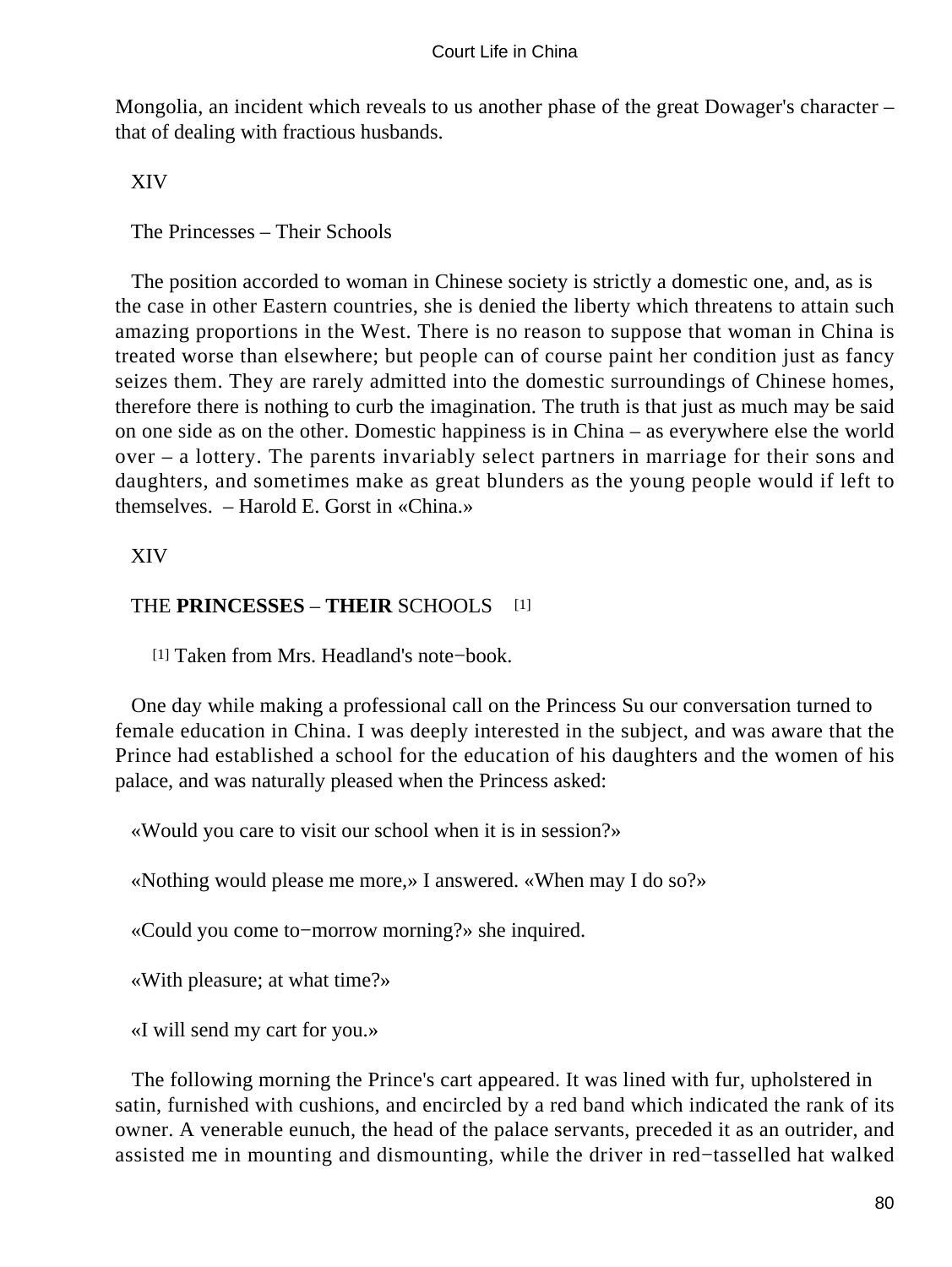decorously by the side.

 The school occupies a large court in the palace grounds. Another evidence of Western influence in the same court is a large two−story house of foreign architecture where the Prince receives his guests. Prince Su was the first to have this foreign reception hall, but he has been followed in this respect by other officials and princes as well as by the Empress Dowager.

 «This is not unlike our foreign compounds,» I remarked to the Princess as we entered the court.

 «Yes,» she replied, «the Prince does not care to have the court paved, but prefers to have it sodded and filled with flowers and shrubs.»

 The school building was evidently designed for that purpose, being light and airy with the whole southern exposure made into windows, and covered with a thin white paper which gives a soft, restful light and shuts out the glare of the sun. The floor is covered with a heavy rope matting while the walls are hung with botanical, zoological and other charts. Besides the usual furniture for a well−equipped schoolroom, it was heated with a foreign stove, had glass cases for their embroidery and drawing materials, and a good American organ to direct them in singing, dancing and calisthenics.

 I arrived at recess. The Princess took me into the teacher's den, which was cut off from the main room by a beautifully carved screen. Here I was introduced to the Japanese lady teacher and served with tea. She spoke no English and but little Chinese, and the embarrassment of our effort to converse was only relieved by the ringing of the bell for school. The pupils, consisting of the secondary wives and daughters of the Prince, his son's wife, and the wives and daughters of his dead brother who make their home with him, entered in an orderly way and took their seats. When the teacher came into the room the ladies all arose and remained standing until she took her place before her desk and made a low bow to which they all responded in unison. This is the custom in all of the schools I have visited. Even where the superintendent is Chinese, the pupils stand and make a low Japanese bow at the beginning and close of each recitation.

«How long has the school been in session?» I asked the Princess.

«Three and a half months,» she replied.

«And they have done all this embroidery and painting in that time?»

«They have, and in addition have pursued their Western studies,» she explained.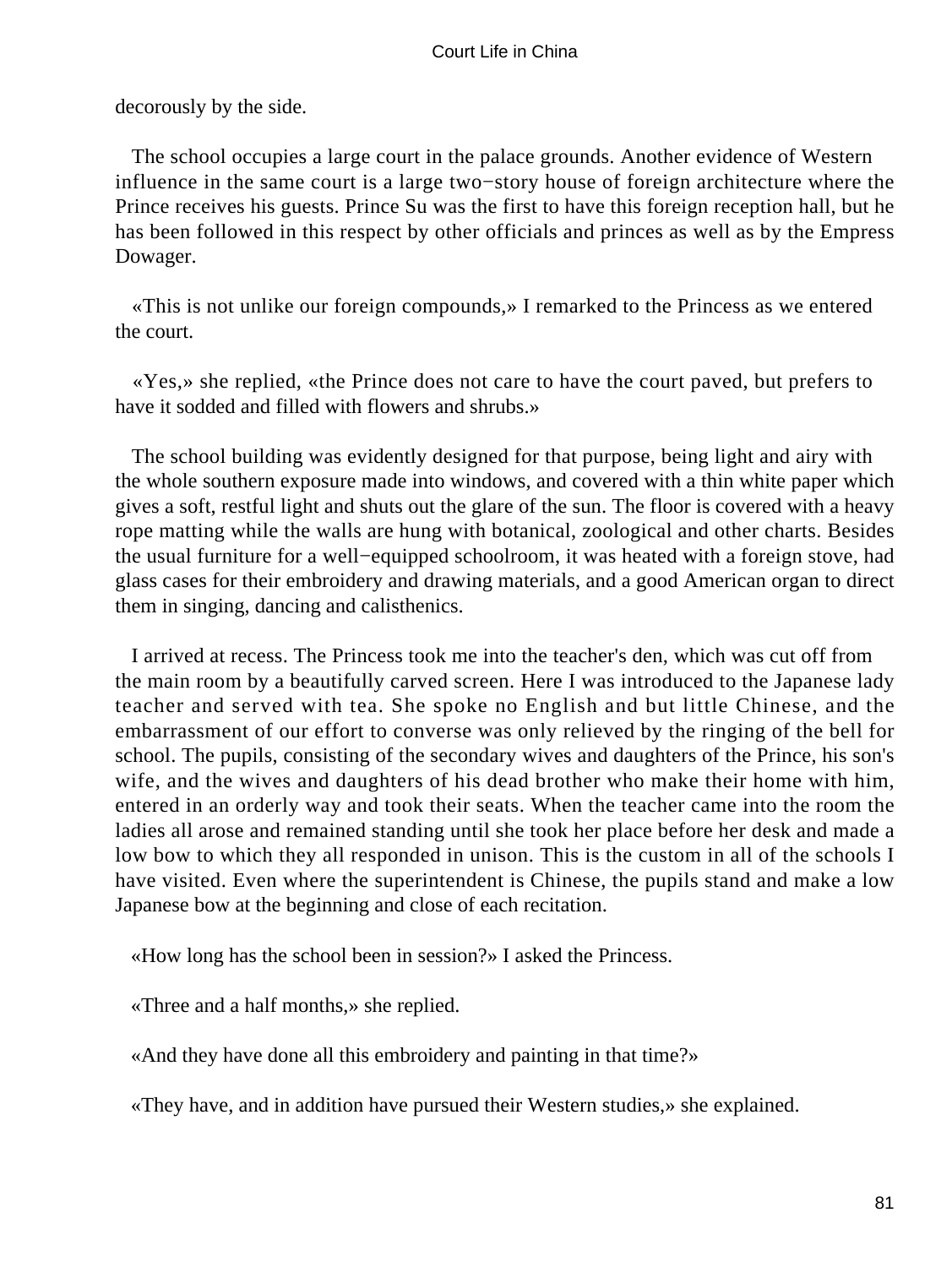In arithmetic the teacher placed the examples on the board, the pupils worked them on their slates, after which each was called upon for an explanation, which she gave in Japanese. While this class was reciting the Prince came in and asked if we might not have calisthenics, evidently thinking that I would enjoy the drill more than the mathematics. It was interesting to see those Manchu ladies stand and go through a thorough physical drill to the tune of a lively march on a foreign organ. The Japanese are masters in matters of physical drill, and in the schools I have visited I have been pleased at the quiet dignity, and the reserve force and sweetness of their Japanese teachers. The precision and unanimity with which orders were executed both surprised and delighted me. Everything about these schools was good except the singing, which was excruciatingly poor. The Chinese have naturally clear, sweet voices, with a tendency to a minor tone, which, with proper training, admit of fair development. But the Japanese teacher dragged and sang in a nasal tone, in which the pupils followed her, evidently thinking it was proper Western music. I was rather amused to see the younger pupils go through a dignified dance or march to the familiar strains of «Shall we gather at the river,» which the eldest daughter played on the organ.

 «The young ladies do not comb their hair in the regular Manchu style,» I observed to the Princess.

 «No,» she answered, «we do not think that best. It is not very convenient, and so we have them dress it in the small coil on top of the head as you see. Neither do we allow them to wear flowers in their hair, nor to paint or powder, or wear shoes with centre elevations on the soles. We try to give them the greatest possible convenience and comfort.»

 They were proud of their bits of crocheting and embroidery, each of which was marked with the name of the person who did it and the date when it was completed. Many of them were made of pretty silk thread in a very intricate pattern, though I admired their drawing and painting still more.

«Of what does their course of study consist?» I asked the Princess.

 She went to the wall and took down a neat gilt frame which contained their curriculum, and which she asked her eldest daughter to copy for me. They had five studies each day, six days of the week, Sunday being a holiday. They began with arithmetic, followed it up with Japanese language, needlework, music and calisthenics, then took Chinese language, drawing, and Chinese history with the writing of the ideographs of their own language, which was one of the most difficult tasks they had to perform. The dignified way in which the pupils conducted themselves, the respect which they showed their teacher, and the way in which they went about their work, delighted me. The discipline it gave them, the self−respect it engendered, and the power of acquisition that came with it were worth more perhaps than the knowledge they acquired, useful as that information must have been.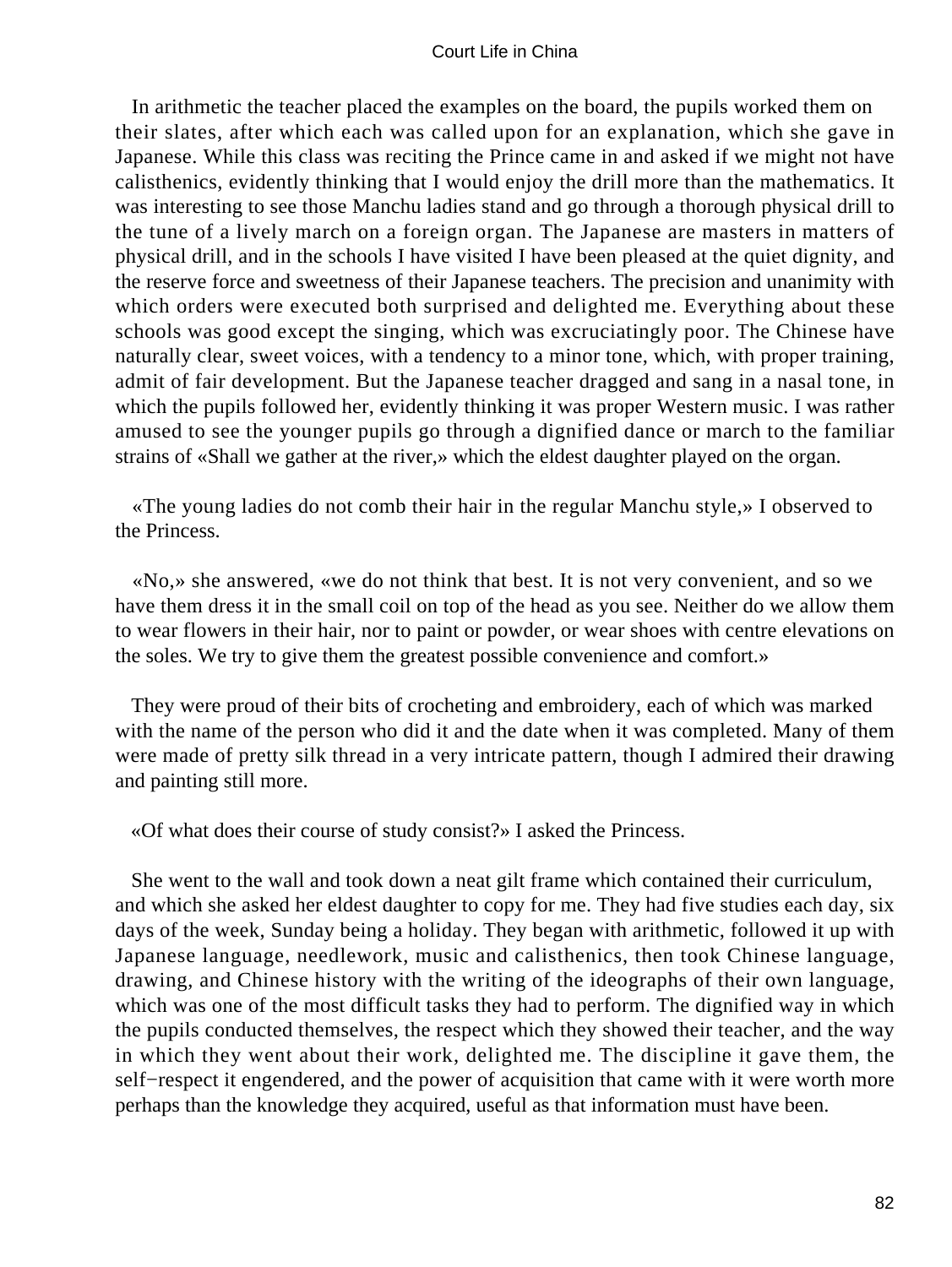The Princess Ka−la−chin, the fifth sister of Prince Su, is married to the Mongolian Prince Ka−la. It is a rule among the Manchus that no prince can marry a princess of their own people, but like the Emperor himself, must seek their wives from among the untitled. These ladies after their marriage are raised to the rank of their husbands. It is the same with the daughters of a prince. Their husbands must come from among the people, but unlike the princes they cannot raise them to their own rank, and so their children have no place in the imperial clan. Many of the princesses therefore prefer to marry Mongolian princes, by which they retain their rank as well as that of their children.

 Naturally a marriage of this kind brings changes into the life of the princess. She has been brought up in a palace in the capital, lives on Chinese food, and is not inured to hardships. When she marries a Mongol prince, she is taken to the Mongolian plains, is not infrequently compelled to live in a tent, and her food consists largely of milk, butter, cheese and meat, most of which are an abomination to the Chinese. They especially loathe butter and cheese, and not infrequently speak of the foreigner smelling like the Mongol – an odour which they say is the result of these two articles of diet.

 Prince Su's fifth sister was fortunate in being married to a Mongol prince who was not a nomad. He had established a sort of village capital of his possessions, the chief feature of which was his own palace. Here he lives during the summers and part of the winters; though once in three years he is compelled to spend at least three months in his palace in Peking when he comes to do homage to the Emperor.

 During one of these visits to Peking the Princess sent for me to come to her palace. I naturally supposed she was ill, and so took with me my medical outfit, but her first greeting was:

 «I am not ill, nor is any member of my family, but I wanted to see you to have a talk with you about foreign countries.»

 She had prepared elaborate refreshments, and while we sat eating, she directed the conversation towards mines and mining, and then said:

 «My husband, the Prince, is very much interested in this subject, and believes that there are rich stores of ore on his principality in Mongolia.»

«Indeed, that is very interesting,» I answered.

 «You know, of course, it is a rule,» she went on to say, «that no prince of the realm is allowed to go more than a few miles from the capital without special permission from the throne.»

«No, I was not aware of that fact.»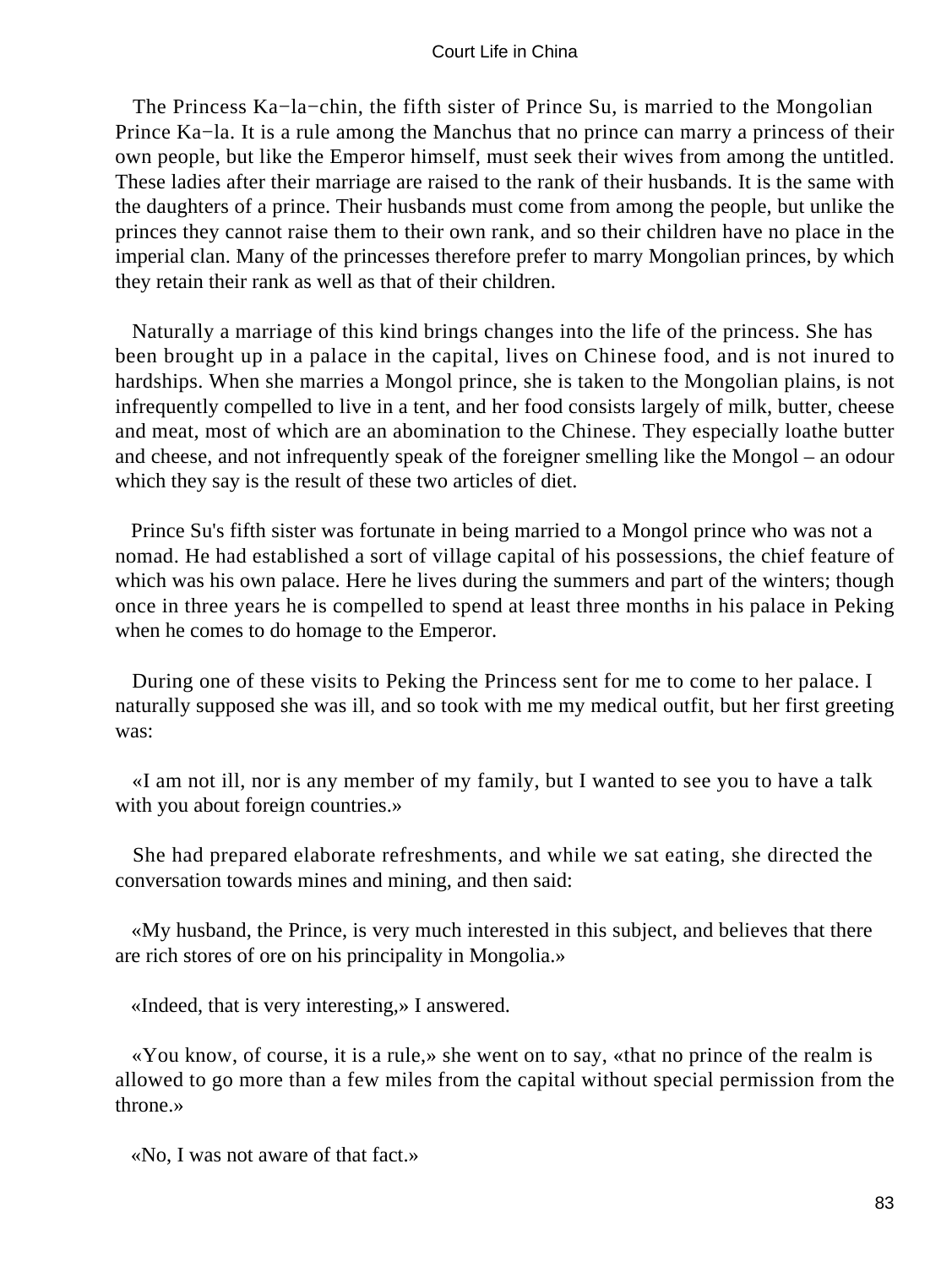She then went on to say that her husband was anxious to attend the St. Louis Exposition, and study this subject in America, but so long as these hindrances remained it was impossible for him to do so. She then said:

 «I am very much interested in the educational system of your honourable country, and especially in your method of conducting girls' schools.»

«Would you not like to come and visit our girls' high school?» I asked.

«I should be delighted,» she replied.

 This she did, and before leaving the capital she sent for a Japanese lady teacher whom she took with her to her Mongolian home, where she established a school for Mongolian girls.

 In this school she had a regular system of rules, which did not tally with the undisciplined methods of the Mongolians, and it was amusing to hear her tell how it was often necessary for the Prince to go about in the morning and wake up the girls in order to get them into school at nine o'clock.

 The next time she came to Peking she brought with her seventeen of her brightest girls to see the sights of the city and visit some of the girls' schools, both Christian and non−Christian. Everything was new to them and it was interesting to hear their remarks as I showed them through our home and our high school. When the Princess returned to Mongolia she took with her a cultured young Chinese lady of unusual literary attainments to teach the Chinese classics in the school. This is the only school I have known that was established by a Manchu princess, for Mongolian girls, and taught by Chinese and Japanese teachers. This young lady was the daughter of the president of the Board of Rites, head examiner for literary degrees for all China, and was himself a chuang yuan, or graduate of the highest standing. Before going, this Chinese teacher had small bound feet, but she had not been long on the plains before she unbound her feet, dressed herself in suitable clothing, and went with the Princess and the Japanese teacher for a horseback ride across the plains in the early morning, a thing which a Chinese lady, under ordinary circumstances, is never known to do. The school is still growing in size and usefulness.

 Prince Su's third sister is married to a commoner, but as is usual with these ladies who marry beneath their own rank, she retains her maiden title of Third Princess, by which she is always addressed.

«How did you obtain your education?» I once asked her.

 «During my childhood,» she answered, «my mother was opposed to having her daughters learn to read, but like most wealthy families, she had old men come into the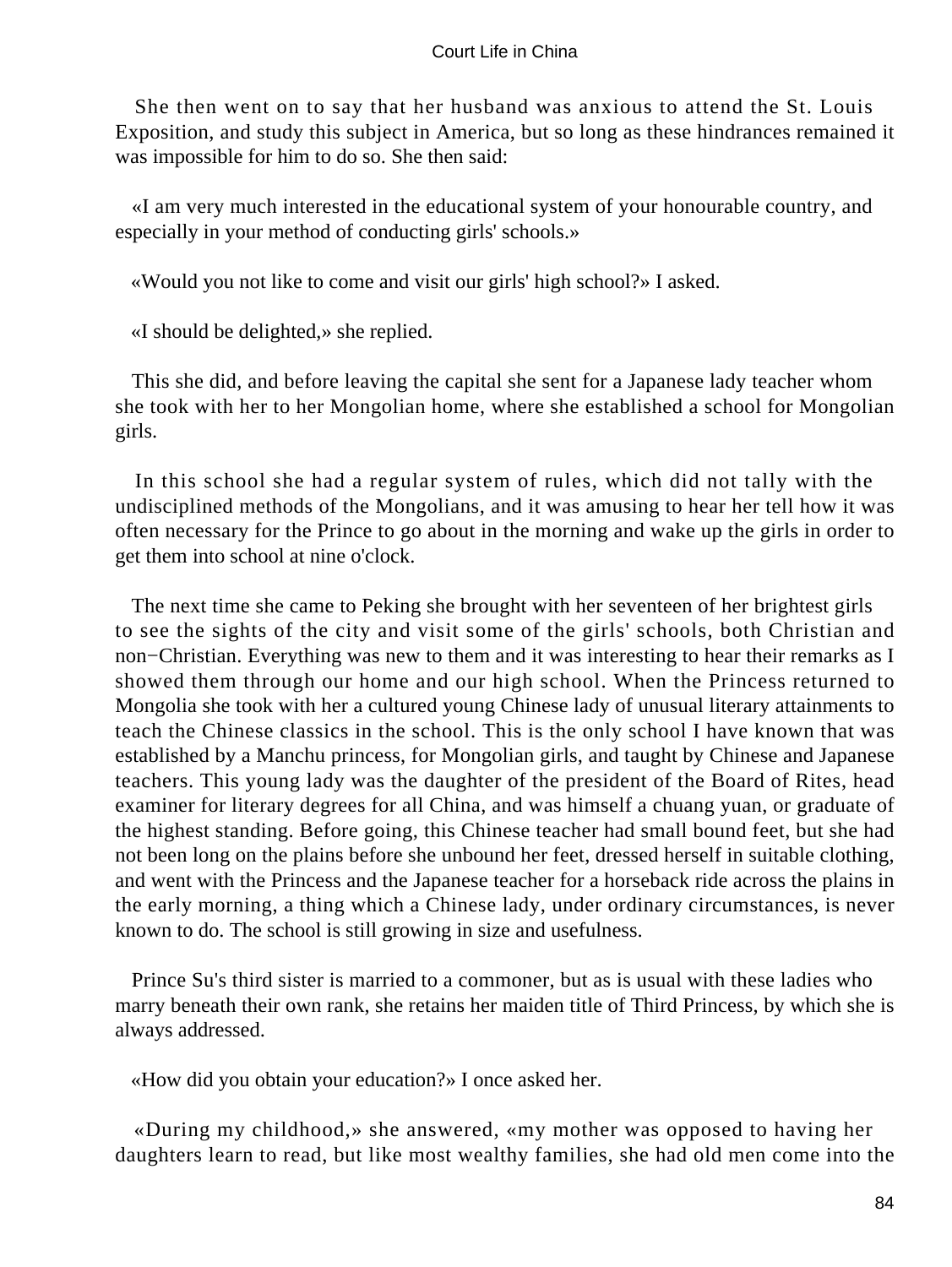palace to read stories or recite poetry for our entertainment. I not infrequently followed the old men out, bought the books from which they read, and then bribed some of the eunuchs to teach me to read them. In this way I obtained a fair knowledge of the Chinese character.»

 She is as deeply interested in the new educational movement among girls as is her sister. When this desire for Western education began, she organized a school, in which she has eighty girls or more, taken from various grades of society, whom she and some of her friends, in addition to employing teachers and providing the school−rooms, gave a good part of their time to teaching the Chinese classics, while a Japanese lady taught them calisthenics and the rudiments of Western mathematics.

 She is aggressively pro−foreign, and is ready to do anything that will contribute to the success of the new educational movement, and the freedom of the Chinese woman. On one occasion when the Chinese in Peking undertook to raise a fund for famine relief, they called a large public meeting to which men and women were alike invited, the first meeting of the kind ever held in Peking. Such a gathering could not have occurred before the Boxer rebellion. The Third Princess, having promised to help provide the programme, took a number of her girls, and on a large rostrum, had them go through their calisthenic exercises for the entertainment of the audience. On another occasion she took all her girls to a private box at a Chinese circus, where men and women acrobats and horseback riders performed in a ring not unlike that of our own circus riders. In this circus small−footed women rode horseback as well as the women in our own circus, and one woman with bound feet lay down on her back, balanced a cart−wheel, weighing at least a hundred pounds, on her feet, whirling it rapidly all the time, and then after it stopped she continued to hold it while two women and a child climbed on top. The Princess was determined to allow her girls to have all the advantages the city afforded.

 At the school of this Third Princess I once attended a unique memorial service. A lady of Hang Chou, finding it impossible to secure sufficient money by ordinary methods for the support of a school that she had established, cut a deep gash in her arm and then sat in the temple court during the day of the fair, with a board beside her on which was inscribed the explanation of her unusual conduct. This brought her in some three hundred ounces of silver with which she provided for her school the first year. When it was exhausted and she could get no more, she wrote letters to the officials of her province, in which she asked for subscriptions and urged the importance of female education, to which she said she was willing to give her life. To her appeal the officials paid no heed, and she finally wrote other letters renewing her request for help to establish the school, after which she committed suicide. The letters were sent, and later published in the local and general newspapers. Memorial services were held in various parts of the empire at all of which funds were gathered not only for her school but for establishing other schools throughout the provinces.

 The school of the Third Princess at which this service was held was profusely decorated. Chinese flags floated over the gates and door−ways. Beautifully written scrolls,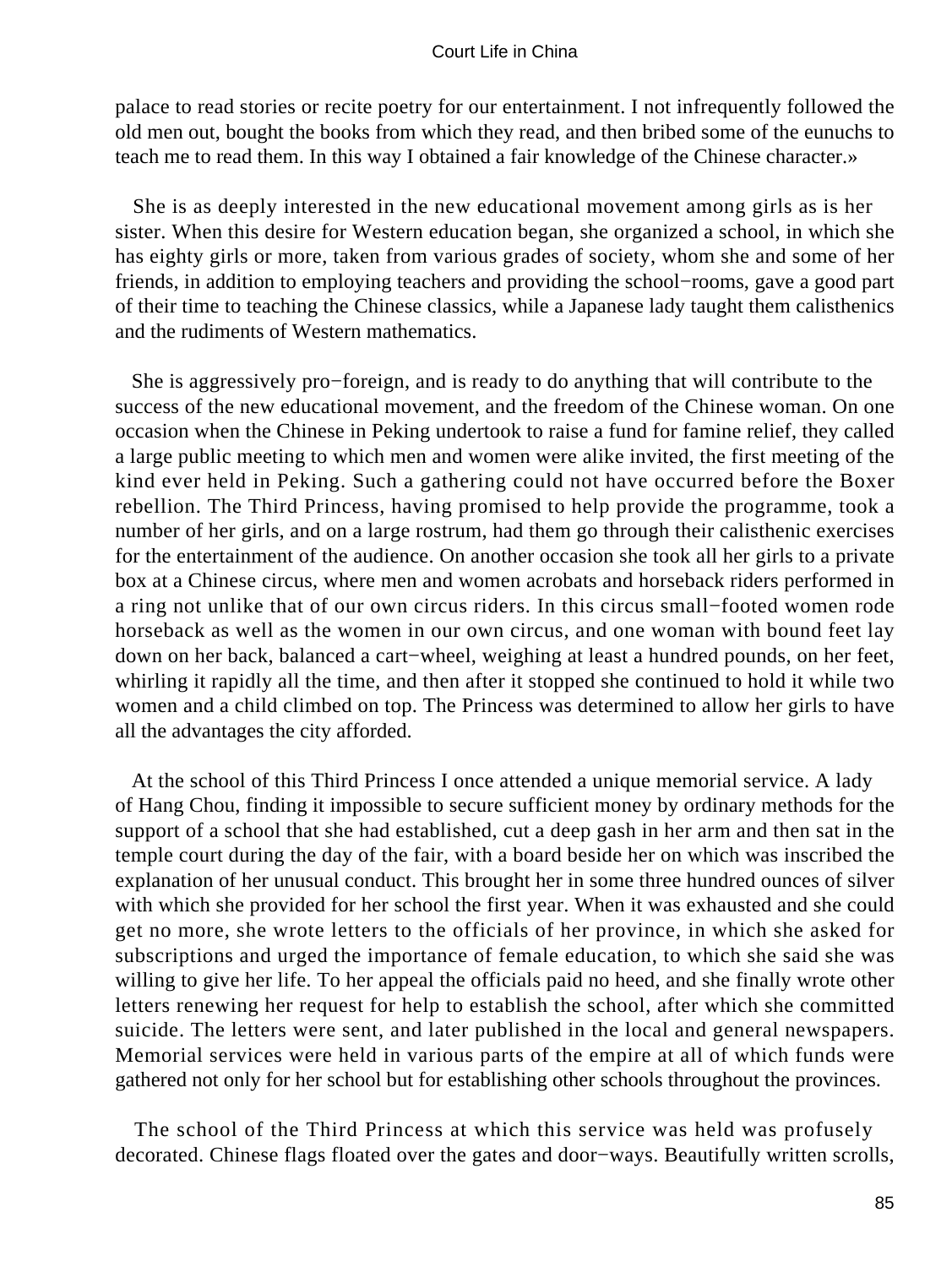telling the reason for the service and lauding the virtues of the lady, covered the walls of the schoolroom. At the second entrance there was a table at which sat a scribe who took our name and address and gave us a copy of the «order of exercises.» Here we were met by the Third Princess, who conducted us into the main hall. Opposite the doorway was hung a portrait of the lady, wreathed in artificial flowers, and painted by a Chinese artist. A table stood before it on which was a plate of fragrant quinces, candles, and burning incense, giving it the appearance of a shrine. Pots of flowers were arranged about the room, which was unusually clean and beautiful. The Chinese guests bowed three times before the picture on entering the room, which I thought a very pretty ceremony.

 The girls of this school, to the number of about sixty, appeared in blue uniform, courtesying to the guests. Sixteen other girls' schools of Peking were represented either by teachers or pupils or both. One of the boys' schools came en masse, dressed in military uniform, led by a band, and a drillmaster with a sword dangling at his side. Addresses were made by both ladies and gentlemen, chief among whom were the Third Princess and the editress of the Woman's Daily Newspaper, the only woman's daily at that time in the world, who urged the importance of the establishment and endowment of schools for the education of girls throughout the empire.

# XV

## The Chinese Ladies of Rank

 Though your husband may be wealthy, You should never be profuse; There should always be a limit To the things you eat and use. If your husband should be needy, You should gladly share the same, And be diligent and thrifty, And no other people blame. – «The Primer for Girls,» Translated by I. T. H.

# XV

# THE **CHINESE LADIES OF** RANK [2]

[2] Taken from Mrs. Headland's note−book.

 The Manchu lady's ideal of beauty is dignity, and to this both her deportment and her costume contribute in a well−nigh equal degree. Her hair, put up on silver or jade jewelled hairpins, decorated with many flowers, is very heavy, and easily tilted to one side or the other if not carried with the utmost sedateness. Her long garments, reaching from her shoulders to the floor, give to her tall figure an added height, and the central elevation of from four to six inches to the soles of her daintily embroidered slippers, compel her to stand erect and walk slowly and majestically. She laughs but little, seldom jests, but preserves a serious air in whatever she does.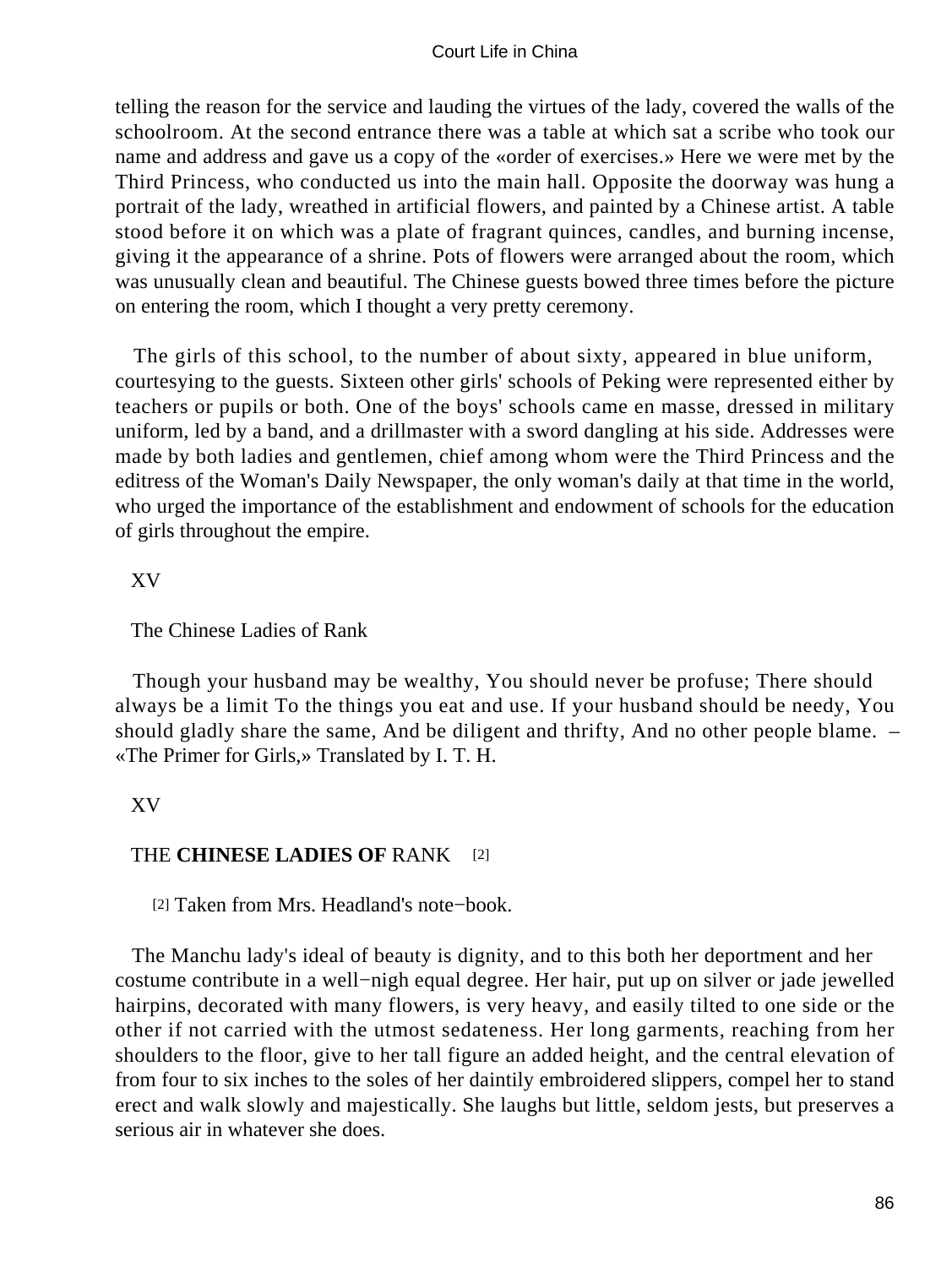The Chinese lady, on the contrary, aspires to be petite, winsome, affable and helpless. She laughs much, enjoys a joke, and is always good−natured and chatty.

 One of their poets thus describes a noted beauty: «At one moment with tears her bright eyes would be swimming, The next with mischief and fun they'd be brimming. Thousands of sonnets were written in praise of them, Li Po wrote a song for each separate phase of them. »Bashfully, swimmingly, pleadingly, scoffingly, Temptingly, languidly, lovingly, laughingly, Witchingly, roguishly, playfully, naughtily, Willfully, waywardly, meltingly, haughtily, Gleamed the eyes of Yang Kuei Fei.

"Her ruby lips and peach−bloom cheeks,

 Would match the rose in hue, If one were kissed the other speaks, With blushes, kiss me too."

 She combs her hair in a neat coil on the back of her head, uses few flowers, but instead prefers profuse decorations of pearls. Her upper garment extends but little below her knees, and her lower garment is an accordion−plaited skirt, from beneath which the pointed toes of her small bound feet appear as she walks or sways on her «golden lilies,» as if she were a flower blown by the wind, to which the Chinese love to compare her. Her waist is a «willow waist» in poetry, and her «golden lilies,» as her tiny feet are often called, are not more than two or three inches long – so small that it not infrequently requires the assistance of a servant or two to help her to walk at all. And though she may not need them she affects to be so helpless as to require their aid.

 Until very recently education was discouraged rather than sought by the Manchu lady. Many of the princesses could not read the simplest book nor write a letter to a friend, but depended upon educated eunuchs to perform these services for them. The Chinese lady on the contrary can usually read and write with ease, and the education of some of them is equal to that of a Hanlin.

 Socially the ladies of these two classes never meet. Their husbands may be of equal rank and well known to each other in official life, but the ladies have no wish to meet each other. One day while the granddaughter of one of the Chinese Grand Secretaries was calling upon me, the sisters of Prince Ching and Prince Su were announced. When they entered I introduced them. The dignity of the two princesses when presented led me to fear that we would have a cold time together. I explained who my Chinese lady friend was, and they answered in a formal way (wai t ou tou jen te, li to'u k'e pu jen te) «the gentlemen of our respective households are well acquainted, not so the ladies,» but the ice did not melt. For a time I did my best to find a topic of mutual interest, but it was like trying to mix oil and water. I was about to give up in despair when my little Chinese friend, observing the dilemma in which I was placed, and the effort I was making to relieve the situation, threw herself into the conversation with such vigour and vivacity, and suggested topics of such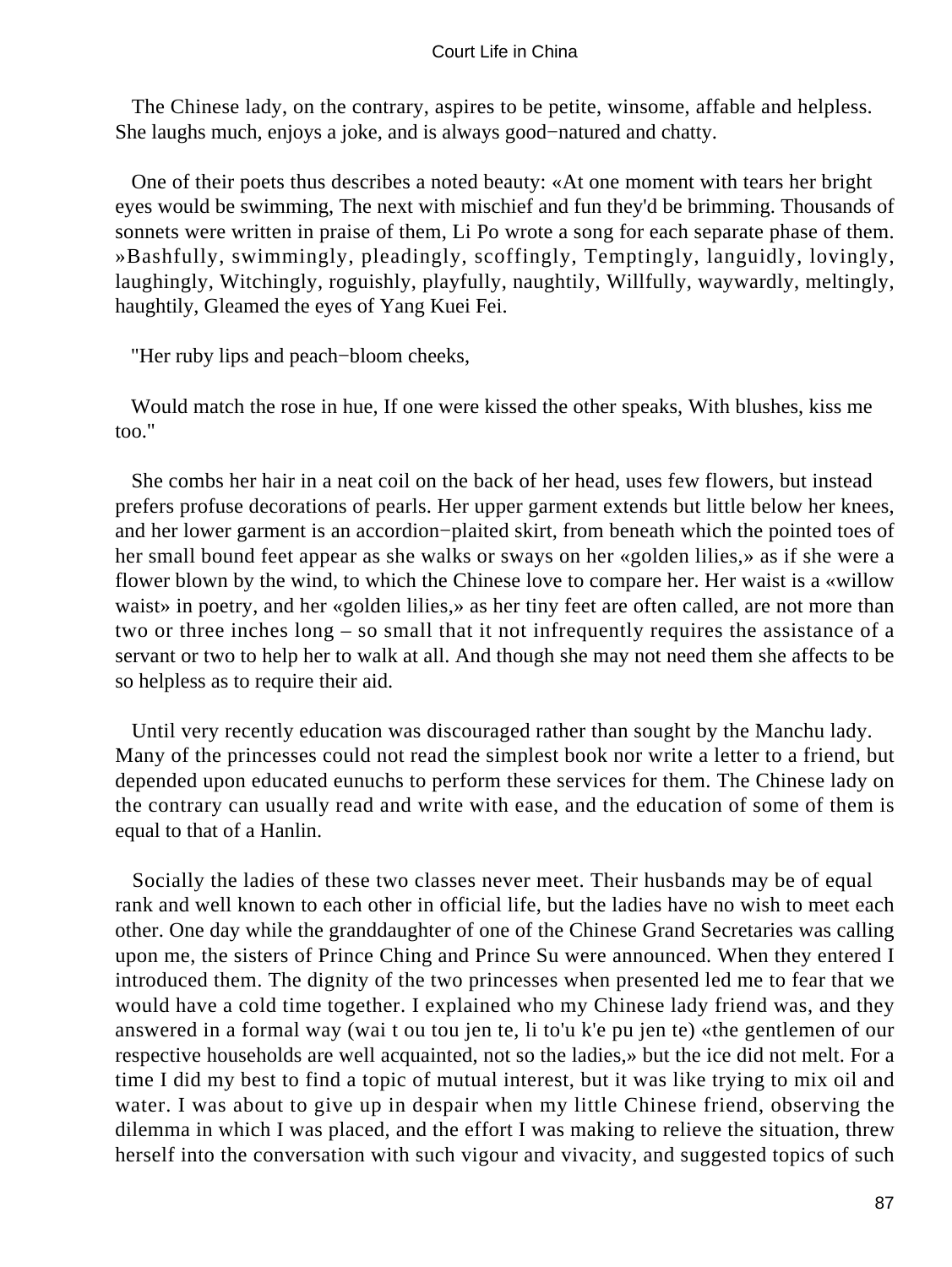interest to the others as to charm these reserved princesses, and it was not long until they were talking together in a most animated way.

 One of the Manchu ladies expressed regret at the falling of her hair and the fact that she was getting bald. «Why,» said my little Chinese friend, «after a severe illness not long since, I lost all my hair, but I received a prescription from a friend which restored it all, and just look at the result,» she continued turning her pretty head with its great coils of shiny black hair. «I will be delighted to let you have it.» The Manchu princesses finally rose to depart, and in their leave−taking, they were as cordial to my little Chinese friend, who had made herself so agreeable, as they were to me, for which I shall ever be grateful.

After they had gone I asked:

«Why is it that the Manchu and Chinese ladies do not intermingle in a social way?»

 «The cause dates back to the beginning of the Manchu dynasty,» she responded. «When the Chinese men adopted the Manchu style of wearing the queue, it was stipulated that they should not interfere with the style of the woman's dress, and that no Chinese should be taken to the palace as concubines or slaves to the Emperor. We have therefore always held ourselves aloof from the Manchus. Our men did this to protect us, and as a result no Chinese lady has ever been received at court, except, of course, the painting teacher of the Empress Dowager, who, before she could enter the palace, was compelled to unbind her feet, adopt the Manchu style of dress and take a Manchu name.»

 «Is not the Empress Dowager very much opposed to foot−binding? Why has she not forbidden it?»

 «She has issued edicts recommending them to give it up, but to forbid it is beyond her power. That would be interfering with the Chinese ladies' dress.»

«Do the Manchus consider themselves superior to the Chinese?»

 «It is a poor rule that will not work both ways. Have you never noticed that in his edicts the Emperor speaks of his Manchu slaves and his Chinese subjects?»

 Among my lady friends is one whose father died when she was a child, and she was brought up in the home of her grandfather who was himself a viceroy. She had always been accustomed to every luxury that wealth could buy. Clothed in the richest embroidered silks and satins, decorated with the rarest pearls and precious stones, she had serving women and slave girls to wait upon her, and humour her every whim. One day when we were talking of the Boxer insurrection she told me the following story: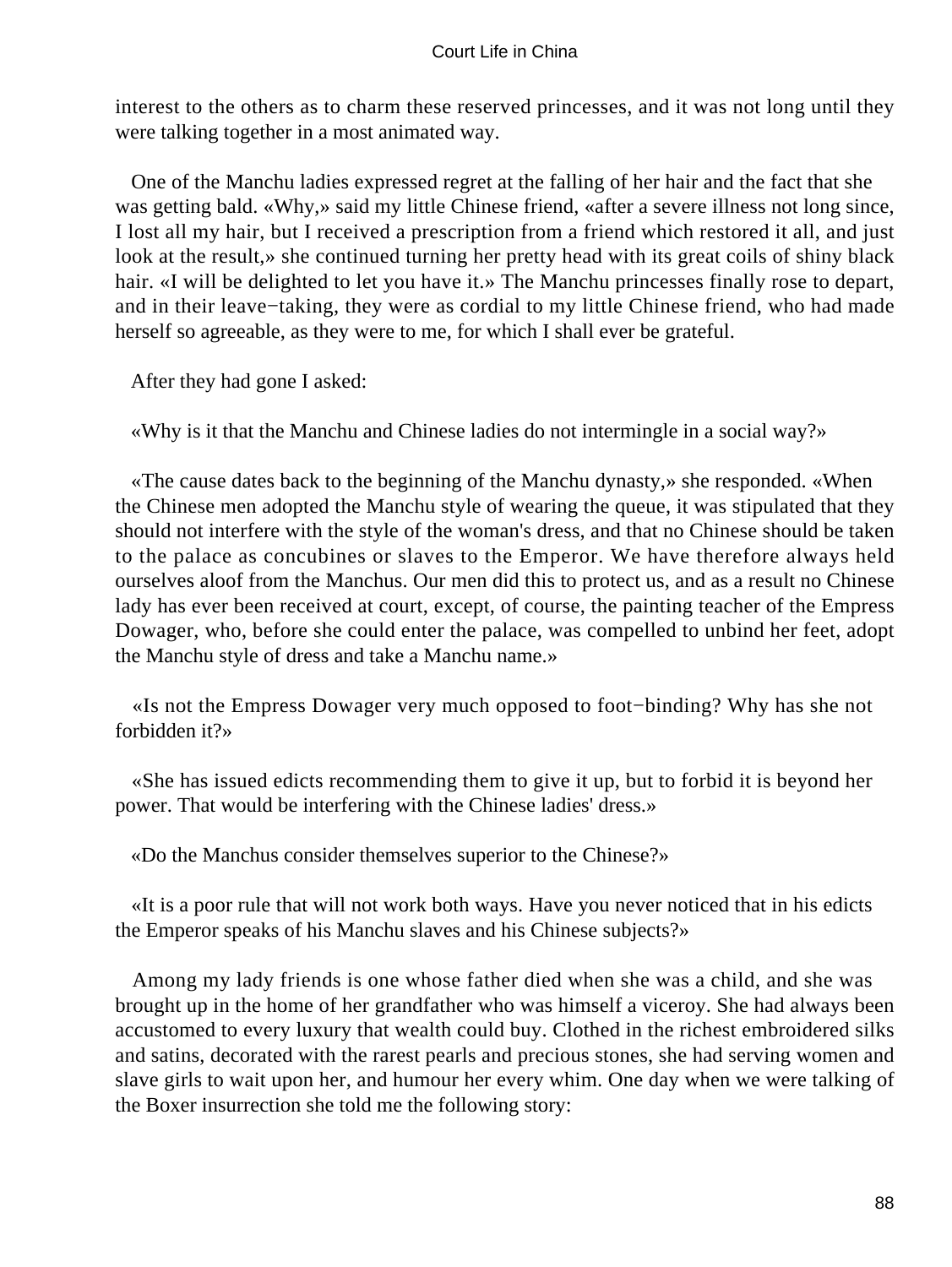«Some years ago,» she said, "my steward brought me a slave girl whom he had bought from her father on the street. She was a bright intelligent and obedient little girl, and I soon became very fond of her. She told me one day that her grandmother was a Christian, and that she had been baptized and attended a Christian school. Her father, however, was an opium−smoker, and had pawned everything he had, and finally when her grandmother was absent had taken her and sold her to get money to buy opium. She asked me to send a messenger to her grandmother and tell her that she had a good home.

 "I was delighted to do so for I knew the old woman would be distressed lest the child had been sold to a life of shame, or had found a cruel mistress. Unfortunately, however, my messenger could find no trace of the grandmother, as the neighbours informed him that she had left shortly after the disappearance of the child.

 "As the years passed the child grew into womanhood. She was very capable, kind and thoughtful for others and I learned to depend upon her in many ways. She was very devoted to me, and sought to please me in every way she could. She always spoke of herself as a Christian and refused to worship our gods. When the Boxer troubles began I took my house−servants and went to my grandfather's home thinking that the Boxers would not dare disturb the households of such great officials as the viceroys. But I soon found that they respected no one who had liberal tendencies.

 «One day there was a proclamation posted to the effect that all Christians were to be turned over to them, and that any one found concealing a Christian would themselves be put to death. My grandmother came to my apartments and wanted me to send my slave girl to the Boxers. We talked about it for some time but I steadfastly refused. When the Boxers had procured all they could by that method they announced that they were about to make a house−to−house search, and any household harbouring Christians would be annihilated.»

«But how would they know that your slave was a Christian?» I inquired.

 «Have you not heard,» she asked, «that the Boxers claimed that after going through certain incantations, they could see a cross upon the forehead of any who had been baptized?»

«And did you believe they could?»

 "I did then but I do not now. Indeed we all did. My grandmother came to me and positively forbade me to keep the slave in her home. After she had gone the girl came and knelt at my feet and begged me to save her! How could I send her out to death when she had been so kind and faithful to me? I finally decided upon a plan to save her. I determined to flee with her to the home of an uncle who lived in a town a hundred miles or more from Peking, where I hoped the Boxers were less powerful than they were at the capital.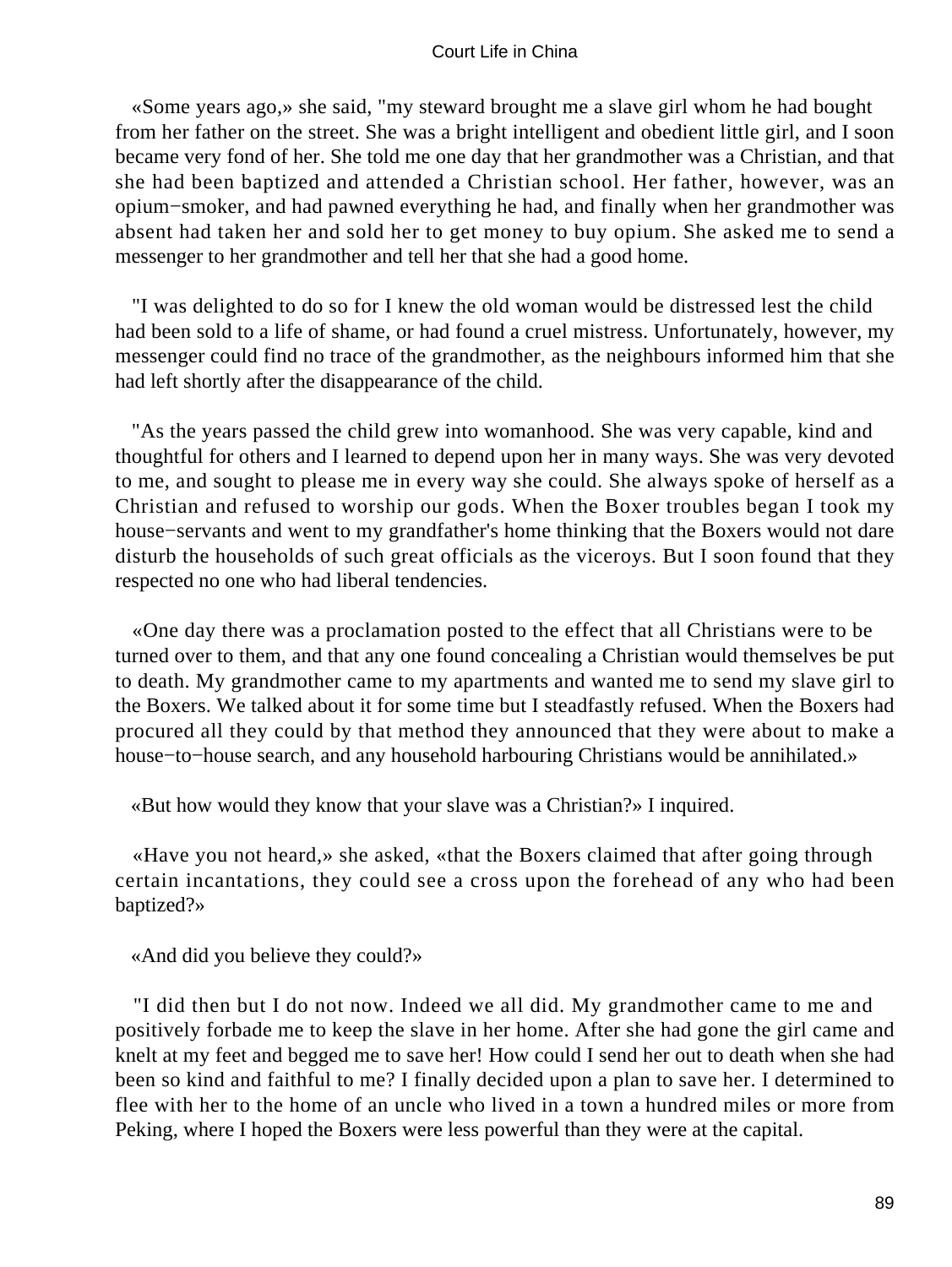"This uncle was the lieutenant−governor of the province and had always been very fond of me, and I knew if I could reach him I should win his sympathy and his aid. But how was this to be done? All travellers were suspected, searched and examined. For two women to be travelling alone, when the country was in such a state of unrest, could not but bring upon themselves suspicion, and should we be searched, the cross upon the forehead would surely be found, and we would be condemned to the cruel tortures in which the Boxers were said to delight.

 «After much thought and planning the only possible method seemed to be to flee as beggars. You know women beggars are found upon the roads at all times and they excite little suspicion. Then in the hot summer it is not uncommon for them to wrap their head and forehead in a piece of cloth to protect them from the fierce rays of the sun. In this way I hoped to conceal the cross from observation in case we came into the presence of the Boxers. We confided our plans to a couple of the women servants whom we could trust, and asked them to procure proper outfits for us. They did so, and oh! what dirty old rags they were. The servants wept as they took off and folded up my silk garments and clad me in this beggar's garb.»

 «But your skin is so soft and fair, not at all like the skin of a woman exposed to the sun; and your black, shiny hair is not at all rusty and dirty like the hair of a beggar woman. I should think these facts would have caused your detection,» I urged.

 "That was easily remedied. We stained our faces, necks, hands and arms, and we took down our hair and literally rolled it in dust which the servants brought from the street. Oh! but it was nasty! such an odour! It was only the saving of the life of that faithful slave that could have induced me to do it. I had to take off my little slippers and wrap my feet in dirty rags such as beggars wear. We could take but a little copper cash with us. To be seen with silver or gold would have at once brought suspicion upon us, while bank−notes were useless in those days.

 "In the early morning, before any one was astir we were let out of a back gate. It was the first time I had ever walked on the street. I had always been accustomed to going in my closed cart with outriders and servants. I shrank from staring eyes, and thought every glance was suspicious. My slave was more timid than I and so I must take the initiative. I had been accustomed to seeing street beggars from behind the screened windows of my cart ever since I was a child and so I knew how I ought to act, but at first it was difficult indeed. Soon, however, we learned to play our part, though it seems now like a hideous dream. We kept on towards the great gate through which we passed out of the city on to the highway which led to our destination.

 "The first time we met a Boxer procession my knees knocked together in my fear of detection but they passed by without giving us a glance. We met them often after this, and before we finished our journey I learned to doubt their claim to detect Christians by the sign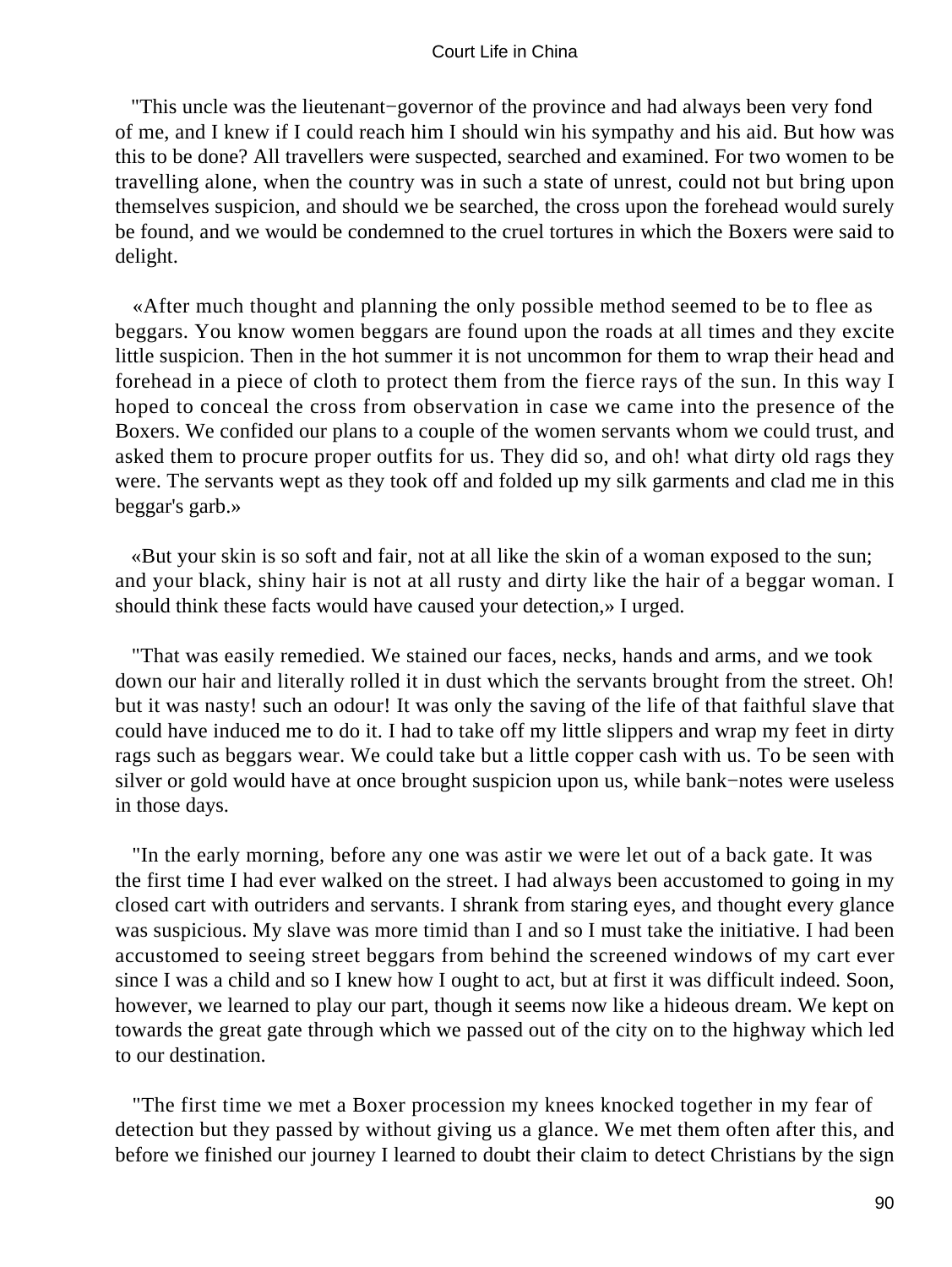of the cross.

 "We ate at the roadside booths, slept often in a gateway or by the side of a wall under the open sky, and after several days' wandering, we reached the yamen of my uncle. But we dare not enter and reveal our identity, lest we implicate them, for we found the Boxers strong everywhere, and even the officials feared their prowess. We hung about the yamen begging in such a way as not to arouse suspicion, until an old servant who had been in the family for many years, and whom I knew well, came upon the street. I followed him begging until we were out of earshot of others, and then told him in a singsong, whining tone, such as beggars use, who I was and why I was there, and asked him to let my uncle know, and said that if they would open the small gate in the evening we would be near and could enter unobserved.

 "At first he could not believe it was I, for by this time we indeed looked like veritable beggars, but he was finally convinced and promised to tell my uncle. After nightfall he opened the gate and led us in by a back passage to my aunt's apartments where she and my uncle were waiting for me. They both burst into tears as they beheld my plight. Two old serving women, who had been many years in the family, helped us to change our clothes and gave us a bath and food. My feet had suffered the most. They were swollen and ulcerated and the dirty rags and dust adhering to the sores had left them in a wretched condition. It took many baths before we were clean, and weeks before my feet were healed.

 «We remained with my uncle until the close of the Boxer trouble, and until my grandfather's return from Hsian where he had gone with the Empress Dowager and the court, and then I came back to Peking.»

 «Your grandmother must have felt ashamed when she heard how hard it had gone with you,» I remarked.

 «We never mentioned the matter when talking together. That was a time when every one was for himself. Death stared us all in the face.»

«Where is your slave girl now? I should like to see her,» I remarked.

 «After the troubles were over I married her to a young man of my uncle's household. I will send for her and bring her to see you.»

 She did so. I found she had forgotten much of what she had learned of Christianity, but she remembered that there was but one God and that Jesus Christ was His Son to whom alone she should pray. She also remembered that as a small child she had been baptized, and that in school she had been taught that «we should love one another»; this was about the extent of her Gospel, but it had touched the heart of her charming little mistress and had saved her life.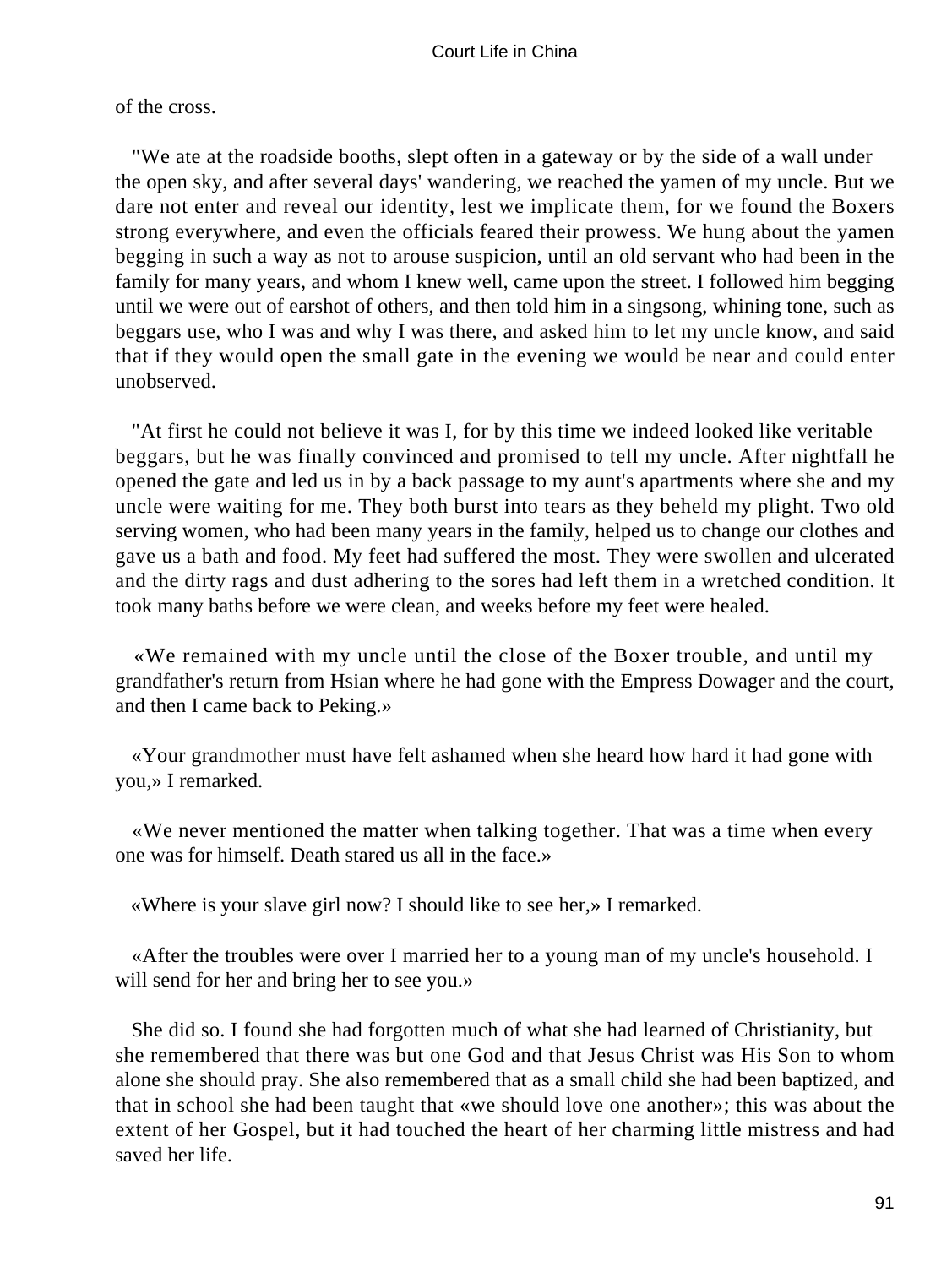There were sometimes amusing things happened when these Chinese ladies called. My husband among other things taught astronomy in the university. He had a small telescope with which he and the students often examined the planets, and they were especially interested in Jupiter and his moons. One evening, contrary to her custom, this same friend was calling after dark, and when the students had finished with Jupiter and his moons, my husband invited us to view them, as they were especially clear on that particular evening.

 After she had looked at them for a while, and as my husband was closing up the telescope, she exclaimed: «That is the kind of an instrument that some foreigners sent as a present to my grandfather while he was viceroy, but it was larger than this one.»

«And did he use it?» asked my husband.

 «No, we did not know what it was for. Besides my grandfather was too busy with the affairs of the government to try to understand it.»

 «And where is it now?» asked Mr. Headland, thinking that the viceroy might be willing to donate it to the college.

 «I do not know,» she answered. «The servants thought it was a pump and tried to pump water with it, but it would not work. It is probably among the junk in some of the back rooms.»

«I wonder if we could not find it and fix it up,» my husband persisted.

 «I am afraid not,» she answered. «The last I saw of it, the servants had taken the glass out of the small end and were using it to look at insects on the bed.»

 One day when one of my friends came to call I said to her: «It is a long time since I have seen you. Have you been out of the city?»

 «Yes, I have been spending some months with my father−in−law, the viceroy of the Canton provinces. His wife has died, and I have returned to Peking to get him a concubine.»

«How old is he?» I inquired.

«Seventy−two years,» she replied.

«And how will you undertake to secure a concubine for such an old man?»

«I shall probably buy one.»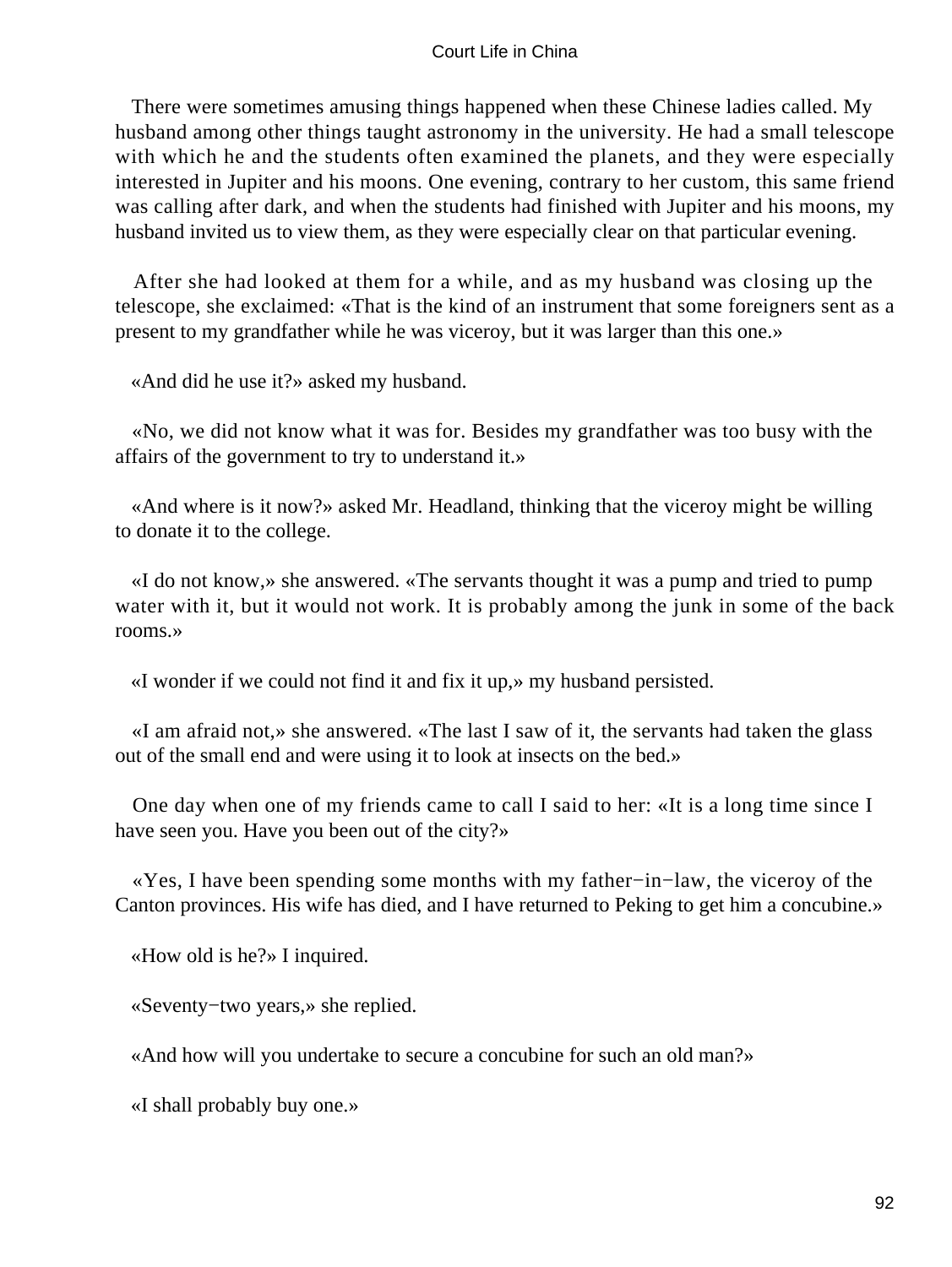A few weeks afterwards she called again having with her a good−looking young woman of about seventeen, her hair beautifully combed, her face powdered and painted, and clothed in rich silk and satin garments, whom she introduced as the young lady procured for her father−in−law. She explained that she had bought her from a poor country family for three hundred and fifty ounces of silver.

«Don't you think it is cruel for parents to sell their daughters in this way?» I asked.

 «Perhaps,» she answered. «But with the money they received for her, they can buy land enough to furnish them a good support all their life. She will always have rich food, fine clothing and an easy time, with nothing to do but enjoy herself, while if she had remained at home she must have married some poor man who might or might not have treated her well, and for whom she would have to work like a slave. Now she is nominally a slave with nothing to do and with every comfort, in addition to what she has done for her family.»

 While we were having tea she asked to see Mr. Headland, as many of the older of my friends did. I invited him in, and as he entered the dining−room the young woman stepped out into the hall.

 My friend greeted my husband, and with a mysterious nod of her head in the direction of the young woman she said: «Chiu shih na ke, – that's it.»

XVI

The Social Life of the Chinese Woman

 The manners and customs of the Chinese, and their social characteristics, have employed many pens and many tongues, and will continue to furnish all inexhaustible field for students of sociology, of religion, of philosophy, of civilization, for centuries to come. Such studies, however, scarcely touch the province of the practical, at least as yet, for one principal reason – that the subject is so vast, the data are so infinite, as to overwhelm the student rather than assist him in sound generalizations.  $- A$ . R. Colquhoun in «China in Transformation.»

# XVI

# THE **SOCIAL LIFE OF THE CHINESE WOMAN**

 The home life of a people is too sacred to be touched except by the hand of friendship. Our doors are closed to strangers, locked to enemies, and opened only to those of our own race who are in harmony and sympathy with us. What then shall we say when people of an alien race come seeking admission? They must bring some social distinction, – letters of introduction, or an ability to help us in ways in which we cannot help ourselves.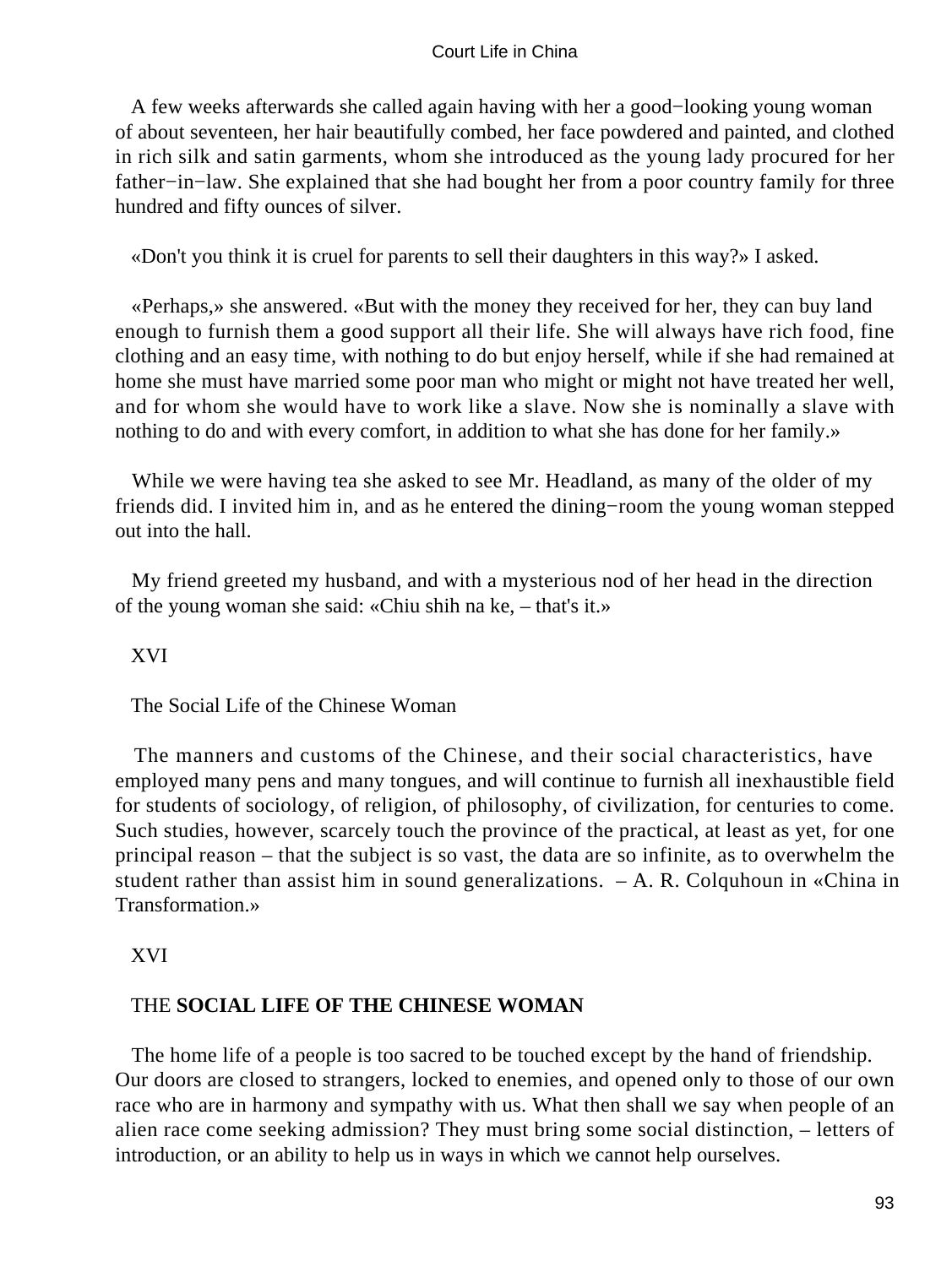In the case of a people as exclusive as the Chinese this is especially true, so that with the exception of one or two women physicians and the wife of one of our diplomats no one has ever been admitted in a social as well as professional way to the women's apartments of the homes of the better class of the Chinese people.

 A Chinese home is different from our own. It is composed of many one−story buildings, around open courts, one behind the other, and sometimes covers several acres of ground. Then it is divided into men's and women's apartments, the men receiving their friends in theirs and the women likewise receiving their friends by a side gate in their own apartments, which are at the rear of the dwelling. A wealthy man usually, in addition to his wife, has one or more concubines, and each of these ladies has an apartment of her own for herself and her children, – though all the children of all the concubines reckon as belonging to the first wife.

 I have heard Sir Robert Hart tell an amusing incident which occurred in Peking. He said that the Chinese minister appointed to the court of Saint James came to call on him before setting out upon his journey. After conversing for some time he said:

 «I should be glad to see Lady Hart. I believe it is customary in calling on a foreign gentleman to see his lady, is it not?»

 «It is,» said Sir Robert, «and I should be delighted to have you see her, but Lady Hart is in England with our children, and has not been here for twenty years.»

«Ah, indeed, then perhaps I might see your second wife.»

 «That you might, if I had one. But the customs of our country do not allow us to have a second wife. Indeed they would imprison us if we were to have two wives.»

 «How singular,» said the official with a nod of his head. «You do not appreciate the advantages of this custom of ours.»

 That there are advantages in this custom from the Chinese point of view, I have no doubt. But from certain things I have heard I fear there are disadvantages as well. One day the head eunuch from the palace of one of the leading princes in Peking came to ask my wife, who was their physician, to go to see some of the women or children who were ill. It was drawing near to the New Year festival and, of course, they had their own absorbing topics of conversation in the servants' courts. I said to him:

«The Prince has a good many children, has he not?»

«Twenty−three,» he answered.

«How many concubines has he?» I inquired.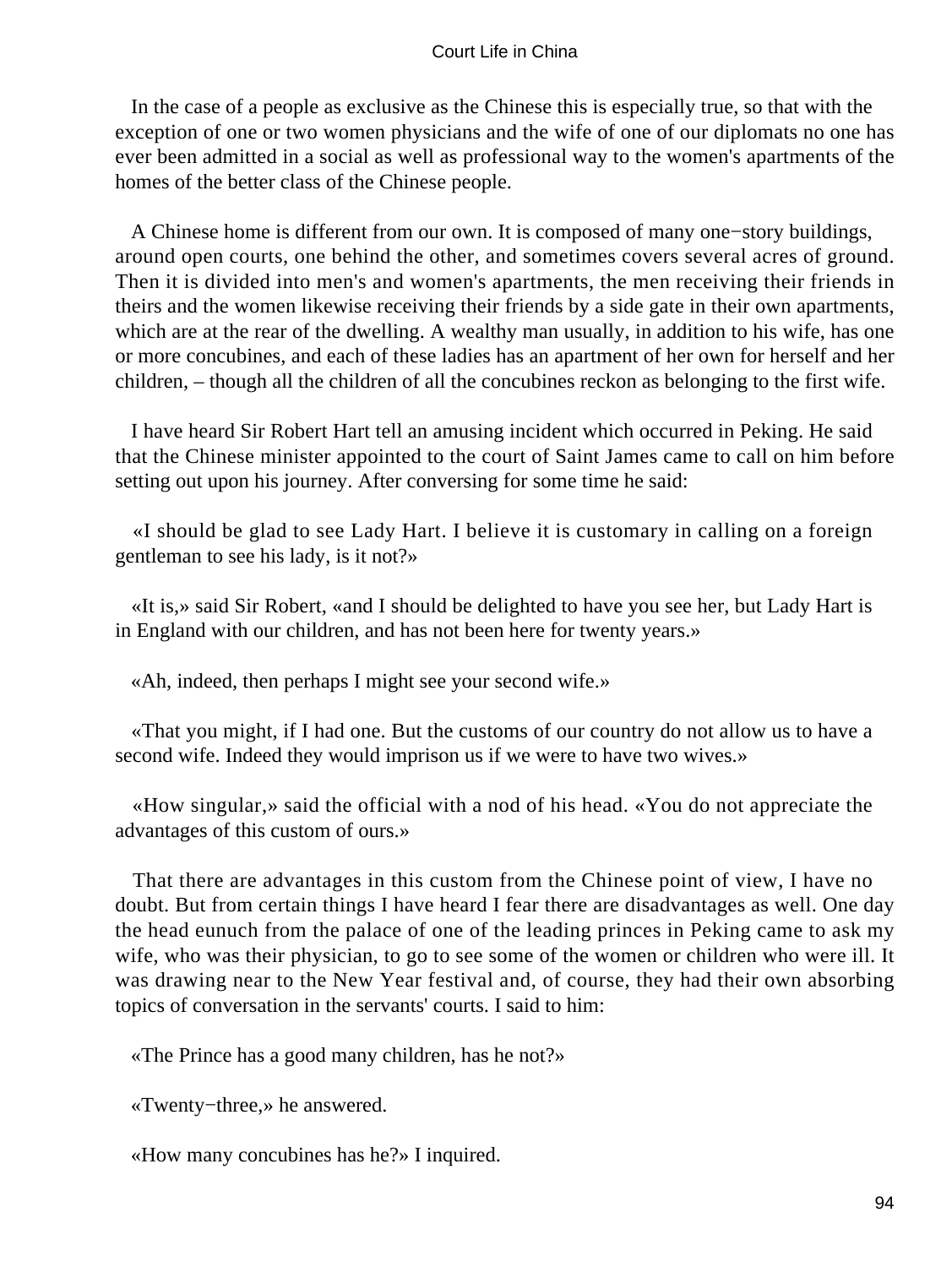«Three,» he replied, «but he expects to take on two more after the holidays.»

 «Doesn't it cause trouble in a family for a man to have so many women about? I should think they would be jealous of each other.»

 «Ah,» said he, with a wave of his hand and a shake of his head, «that is a topic that is difficult to discuss. Naturally if this woman sees him taking to that woman, this one is going to eat vinegar.»

 They do «eat vinegar,» but perhaps as little of it as any people who live in the way in which they live, for the Chinese have organized their home life as nearly on a governmental basis as any people in the world.

 In addition to the wife and concubines, each son when he marries brings his wife home to a parental court, and all these sisters−in−law, or daughters−in−law add so much to the complications of living, for each must have her own retinue of servants.

 Young people in China are all engaged by their parents without their knowledge or consent. This was very unsatisfactory to the young people of the old regime, and it is being modified in the new. One day one of my students in discussing this matter said to me:

 «Our method of getting a wife is very much better than either the old Chinese method or your foreign method.»

«How is that?» I asked.

 «Well,» said he, «according to the old Chinese custom a man could never see his wife until she was brought to his house. But we can see the girls in public meetings, we have sisters in the girls' school, they have brothers in the college, and when we go home during vacation we can learn all about each other.»

«But how do you consider it better than our method?» I persisted.

 «Why, you see, when you have found the girl you want, you have to go and get her yourself, while we can send a middleman to do it for us.»

 I still argued that by our method we could become better acquainted with the young lady.

 «Yes,» he said, «that is true; but doesn't it make you awfully mad if you ask a lady to marry you and she refuses?» and it must be confessed that this was a difficult question to answer without compromising one's self.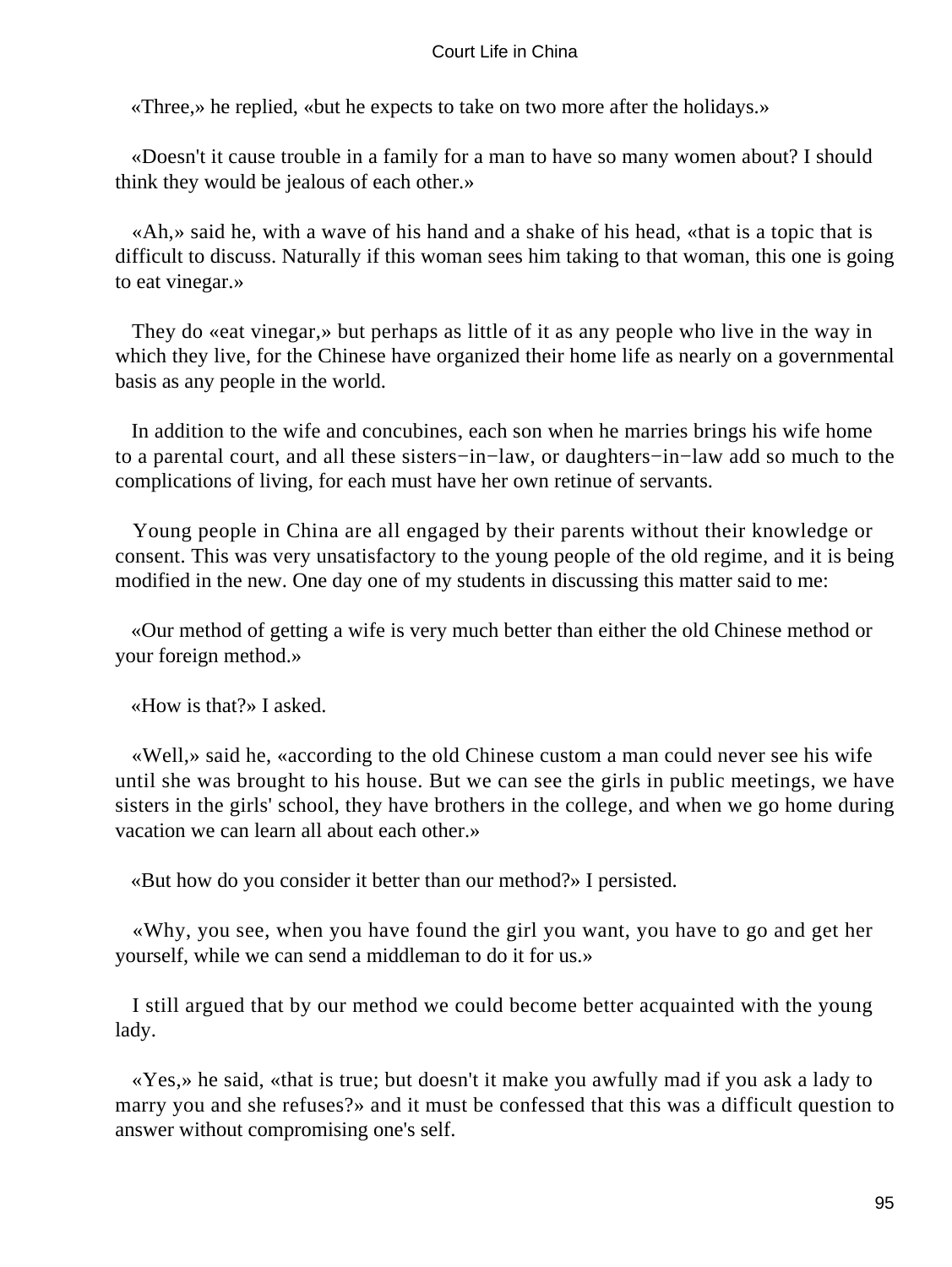The rigour of the old regime was apparently modified by giving the young lady a chance to refuse. About ten days before the marriage, two ladies are selected by the mother of the young man to carry a peculiar ornament made of ebony and jade, or jade alone, or red lacquer, to the home of the prospective bride. This ornament is called the ju yi, which means «According to my wishes.» If the lady receives it into her own hands it signifies her willingness to become his bride; if she rejects it, the negotiations are at an end, though I have never heard of a girl who refused the ju yi.[3]

[3] The remainder of the chapter is from Mrs. Headland's note−book.

 Very erroneous ideas of the life and occupations of the Chinese ladies of the noble and official classes are held by those not conversant with their home life. The Chinese woman is commonly regarded as little better than a secluded slave, who whiles away the tedious hours at an embroidery frame, where with her needle she works those delicate and intricate pieces of embroidery for which she is famous throughout the world. In reality, a Chinese lady has little time to give to such work. Her life is full of the most exacting social duties. Few American ladies in the whirl of society in Washington or New York have more social functions to attend or duties to perform. I have often been present in the evening when the head eunuch brought to the ruling lady of the home (and the head of the home in China is the woman, not the man) an ebony tablet on which was written in red ink the list of social functions the ladies were to attend the following day.

 She would select from the list such as she and her unmarried daughters could attend, – the daughters always going with their mother and not with their sisters−in−law, – then she would apportion the other engagements to her daughters−in−law, who would attend them in her stead.

 The Chinese lady in Peking sleeps upon a brick bed, one half of the room being built up a foot and a half above the floor, with flues running through it; and in the winter a fire is built under the bed, so that, instead of having one hot brick in her bed, she has a hundred. She rises about eight. She has a large number of women servants, a few slave girls, and if she belongs to the family of a prince, she has several eunuchs, these latter to do the heavy work about the household. Each servant has her own special duties, and resents being asked to perform those of another. When my lady awakes a servant brings her a cup of hot tea and a cake made of wheat or rice flour. After eating this a slave girl presents her with a tiny pipe with a long stem from which she takes a few whiffs. Two servants then appear with a large polished brass basin of very hot water, towels, soaps, preparations of honey to be used on her face and hands while they are still warm and moist from the bathing. After the bath they remove the things and disappear, and two other women take their places, with a tray on which are combs, brushes, hair−pomades, and the framework and accessories needed for combing her hair. Then begins a long and tedious operation that may continue for two hours. Finally the hair is ready for the ornaments, jewels and flowers which are brought by another servant on a large tray. The mistress selects the ones she wishes, placing them in her hair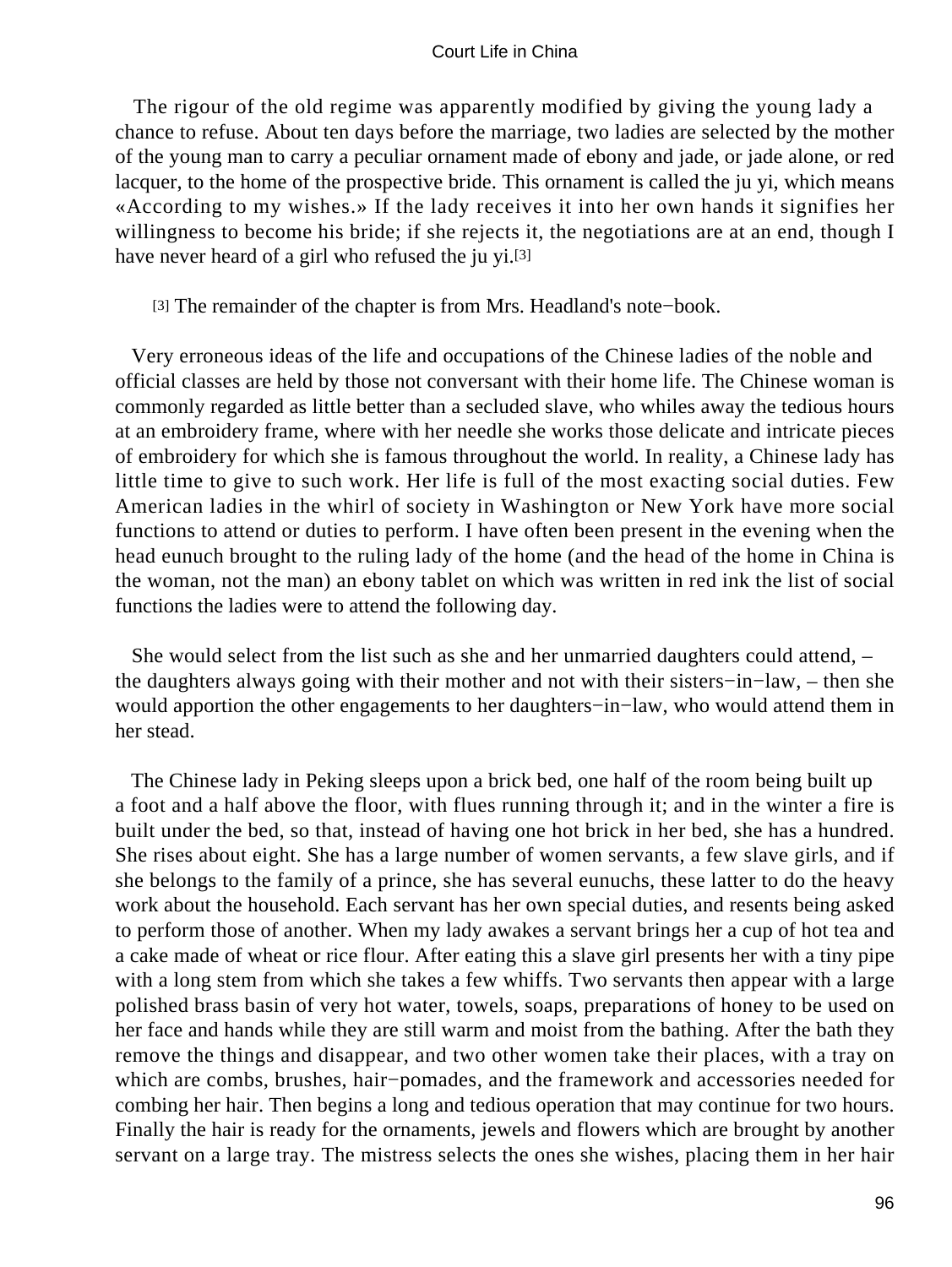with her own hands.

 Some of these flowers are exquisite. The Chinese are expert at making artificial flowers which are true to nature in every detail. Often above the flower a beautiful butterfly is poised on a delicate spring, and looks so natural that it is easy to be deceived into believing it to be alive. When the jasmine is in bloom beautiful creations are made of these tiny flowers by means of standards from which protrude fine wires on which the flowers are strung in the shape of butterflies or other symbols, and the flowers massed in this way make a very effective ornament. With the exception of the jasmine the flowers used in the hair are all artificial, though natural flowers are worn in season – roses in summer, orchids in late summer, and chrysanthemums in autumn.

 The prevailing idea with the Chinese ladies is that the foreign woman does not comb her hair. I have often heard my friends apologizing to ladies whom they have brought to see me for the first time, and on whom they wanted me to make a good impression, by saying:

 «You must not mind her hair; she is really so busy she has no time to comb it. All her time is spent in acts of benevolence.»

 At the first audience when the Empress Dowager received the foreign ladies, she presented each of them with two boxes of combs, one ivory inlaid with gold, the other ordinary hard wood, and the set was complete even to the fine comb. One cannot but wonder if Her Majesty had not heard of the untidy locks of the foreign woman, which she attributed to a lack of proper combs.

 After the hair has been properly combed and ornamented, cosmetics of white and carmine are brought for the face and neck. The Manchu lady uses these in great profusion, her Chinese sister more sparingly. No Chinese lady, unless a widow or a woman past sixty, is supposed to appear in the presence of her family without a full coating of powder and paint. A lady one day complained to me of difficulty in lifting her eyelids, and consulted me as to the reason.

 «Perhaps,» said I, «they are partially paralyzed by the lead in your cosmetics. Wash off the paint and see if the nerves do not recover their tone.»

 «But,» said she, «I would not dare appear in the presence of my husband or family without paint and powder; it would not be respectable.»

The final touch to the face is the deep carmine spot on the lower lip.

 The robing then begins. And what beautiful robes they are! the softest silks, over which are worn in summer the most delicate of embroidered grenadines, or in winter, rich satins lined with costly furs, each season calling for a certain number and kind. She then decorates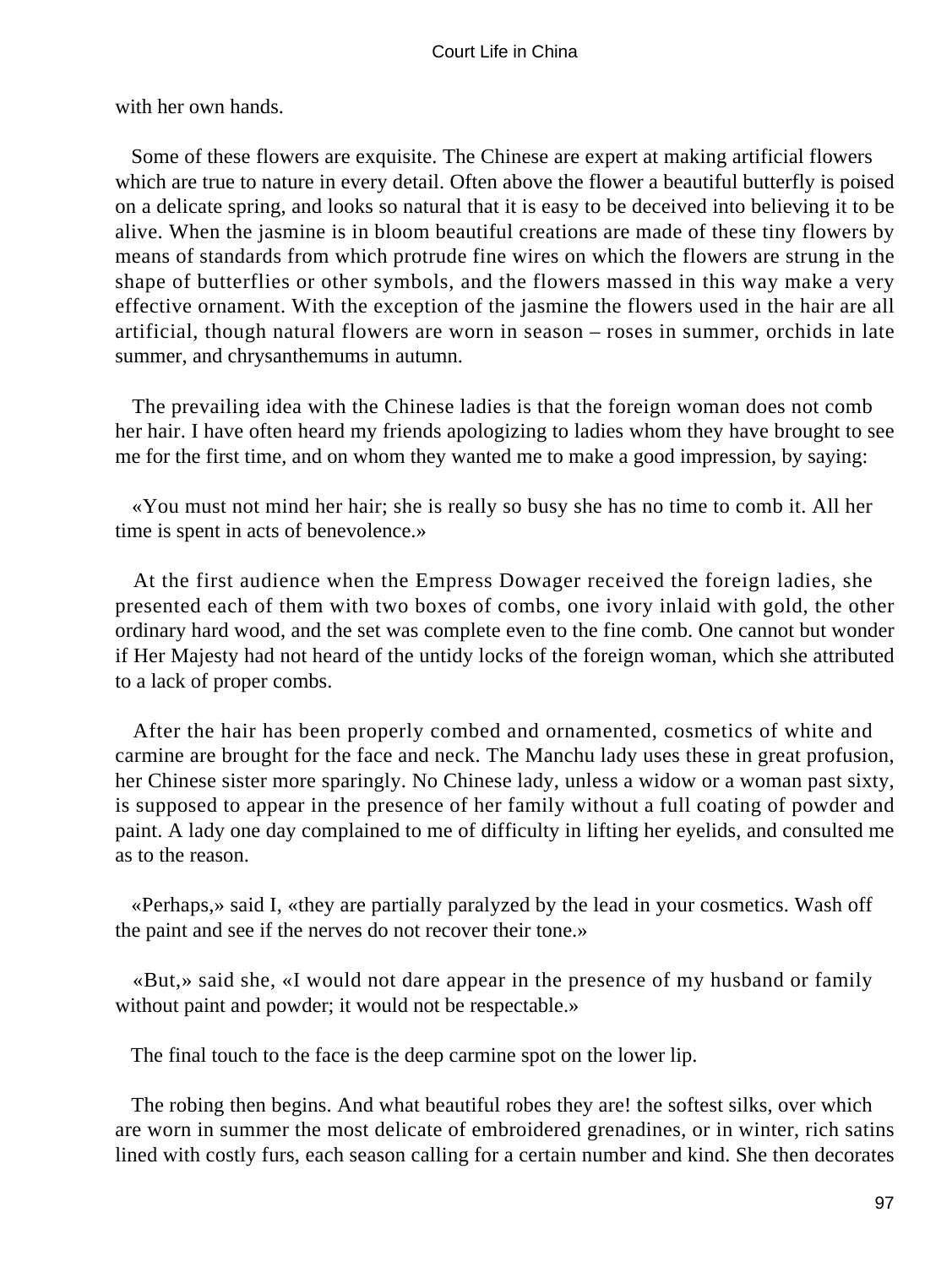herself with her jewels, – earrings, bracelets, beads, rings, charms, embroidered bags holding the betel−nut, and the tiny mirror in its embroidered case with silk tassels. When these are hung on the buttons of her dress her outfit is complete, and she arises from her couch a wonderful creation, from her glossy head, with every hair in place, to the toe of her tiny embroidered slipper. But it has taken the time of a half−dozen servants for three hours to get these results.

 To one accustomed to the Chinese or Manchu mode of dress, she appears very beautiful. The rich array of colours, the embroidered gowns, and the bright head−dress, make a striking picture. Often as the ladies of a home or palace came out on the veranda to greet me, or bid me adieu, I have been impressed with their wonderful beauty, to which our own dull colours, and cloth goods, suffer greatly in comparison, and I could not blame these good ladies for looking upon our toilets with more or less disdain.

 It is now after eleven o'clock and her breakfast is ready to be served in another room. Word that the leading lady of the household is about to appear is sent to the other apartments. Hurried finishing touches are given to toilets, for all daughters, daughters−in−law and grandchildren must be ready to receive her in the outer room when she appears leaning on the arms of two eunuchs if she is a princess, or on two stout serving women if a Chinese.

 According to her rank, each one in turn takes a step towards her and gives a low courtesy in which the left knee touches the floor. Even the children go through this same formality. All are gaily dressed, with hair bedecked and faces painted like her own. She inclines her head but slightly. These are the members of her household over whom she has sway – her little realm. While her mother−in−law lived she was under the same rigorous rule.

 In China where there are so many women in the home it is necessary to have a head – one who without dispute rules with autocratic sway. This is the mother−in−law. When she dies the first wife takes her place as head of the family. A concubine may be the favourite of the husband. He may give her fine apartments to live in, many servants to wait on her, and every luxury he can afford; but there his power ends. The first wife is head of the household, is legally mother of all the children born to any or all of the concubines her husband possesses. The children all call her mother, and the inferior wives recognize her as their mistress. She and her daughters, and daughters−in−law, attend social functions, receive friends, extend hospitality; but the concubines have no place in this, unless by her permission. When the time comes for selecting wives for her sons, it is the first wife who does it, although she may be childless herself. It is to her the brides of these sons are brought, and to her all deference is due. In rare cases, where the concubine has had the good fortune to supply the heir to the throne or to a princely family, she is raised to the position of empress or princess. But this is seldom done, and is usually remembered against the woman. She is never received with the same feeling as if she had been first wife.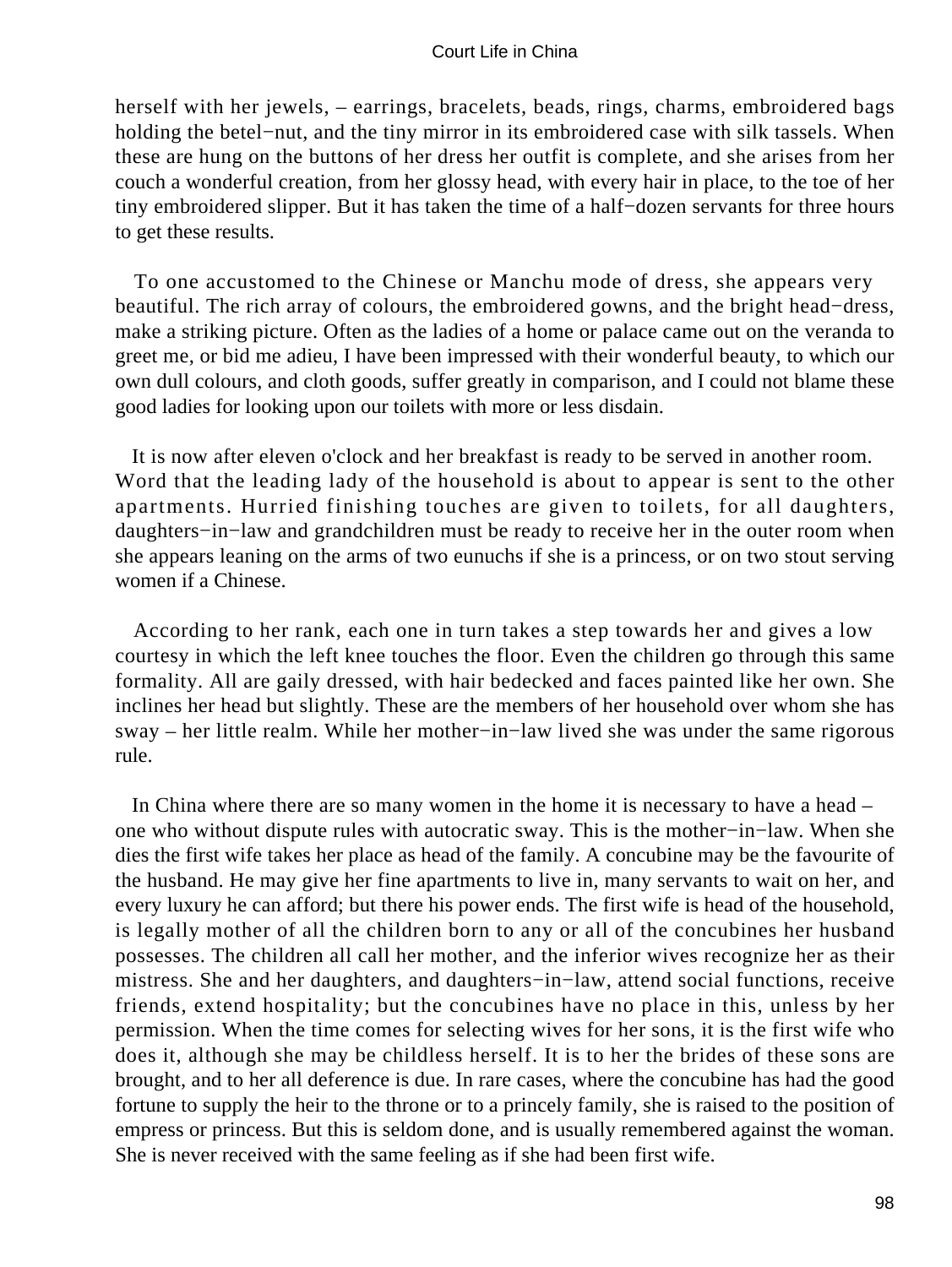One day I was asked to go to a palace to see a concubine who was ill. In such cases I always went directly to the Princess, and she took me to see the sick one. As we entered the room there was a nurse standing with a child in her arms, and the Princess called my attention to a blemish on its face.

«Can it be removed?» she asked.

I looked at it and, seeing that it would require but a minor operation, told her it could.

 While attending to the patient, the nurse, fearing that the child would be hurt, left the room and another entered with another child.

 «Now,» said the Princess when we had finished with the patient, «we will attend to the child.» And she called the woman to her.

«But,» said the woman, «this is not the child.»

«There,» said the Princess, «you see I do not know my own children.»

 But I left our friend receiving the morning salutations of her household. These over, she dismisses them to their own apartments, where each mother sits down with her own children to her morning meal, waited on by her own servants. If there are still unmarried daughters, they remain with their mother; if none, she eats alone.

 Since Peking is in the same latitude as Philadelphia my lady has the same kinds of fruit – apples, peaches, pears, apricots, the most delicious grapes, and persimmons as large as the biggest tomato you ever saw; indeed, the Chinese call the tomato the western red persimmon. She has mutton from the Mongolian sheep (the finest I have ever eaten), beef, pork or lamb; chicken, goose or duck; hare, pheasant or deer, or fish of whatever kind she may choose. Of course these are all prepared after the Chinese style, and be it said to the credit of their cooks that our children are always ready to leave our own table to partake of Chinese food.

 After her meal she lingers for a few minutes over her cup of tea and her pipe. In the meantime her cart or sedan chair is prepared. Her outriders are ready with their horses; the eunuchs, women and slave girls who are to attend her, don their proper clothing and prepare the changes of raiment needed for the various functions of the day. One takes a basin and towels, another powder and rouge−boxes, another the pipe and embroidered tobacco pouch, not even forgetting the silver cuspidor, all of which will be needed. When she eats, a servant gives her a napkin to spread over her gown; after she has finished, another brings a basin of hot water, from which a towel is wrung with which she gently wipes her mouth and hands. Another brings her a glass of water, or she washes out her mouth with tea, and finally with the little mirror and rouge−box, while she still sits at table, she touches up her face with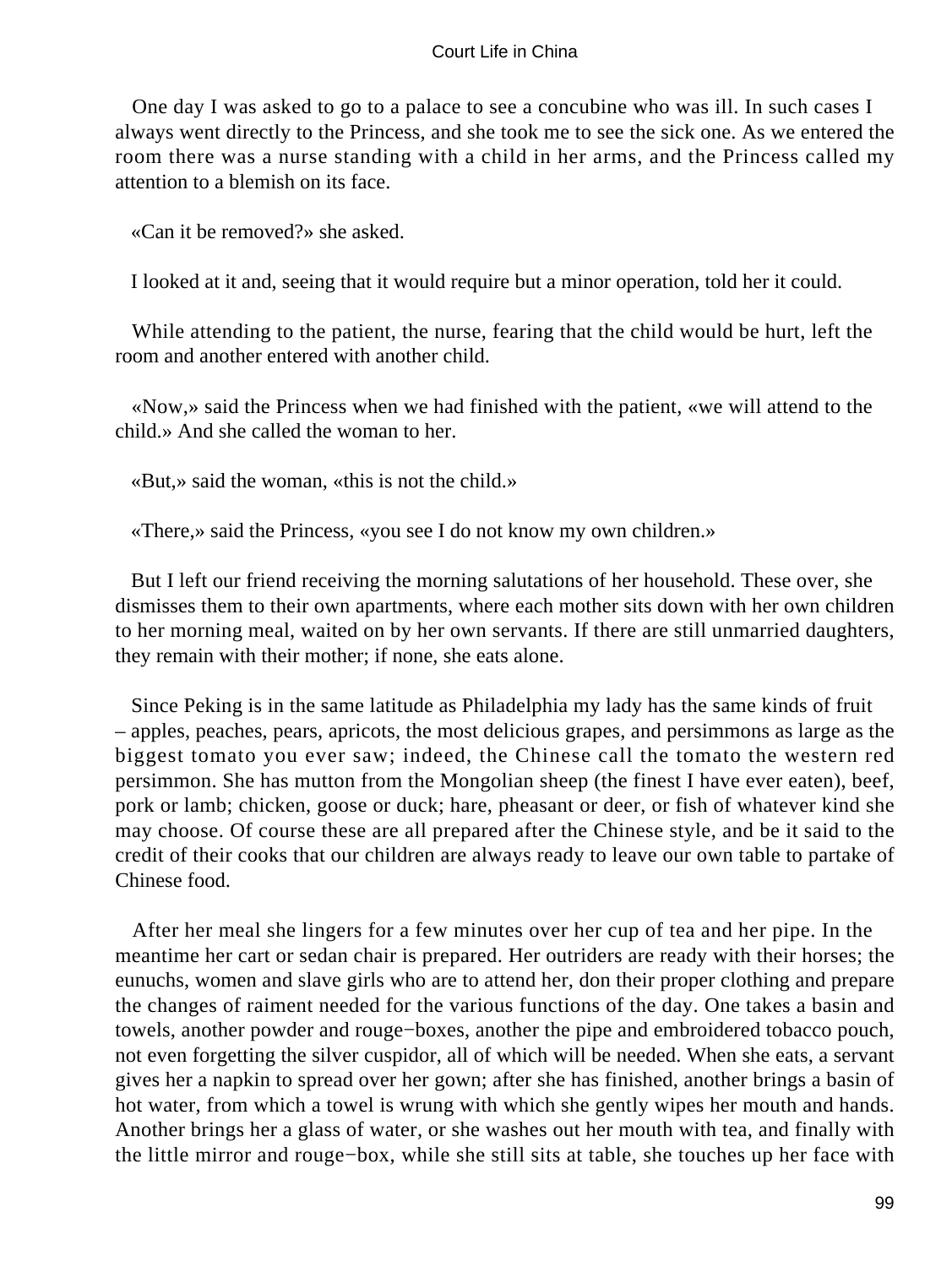powder and she puts the paint upon her lip if it has disappeared.

 When ready to start, her cart or chair is drawn up as close as possible to the gate of the women's apartments. A screen of blue silk eighteen or twenty feet long and six feet high, fastened to two wooden standards, is held by eunuchs to screen her while she enters the cart. The chair can be used only by princesses or wives of viceroys or members of the Grand Council. But whether chair or cart it is lined and cushioned with scarlet satin in summer, and in winter with fur. It is an accomplishment to enter a cart gracefully, but years of practice enable her to do so, and as soon as she is seated in Buddhist fashion, the curtain is dropped; her attendant seats herself cross−legged in front; several male servants rush up, seize the shafts of the cart, place the mule between them, fasten the buckles (it reminds one of the fire department), the driver takes his place at the lines, two other male servants take hold of the sides of the mule's bridle, and all is in readiness to start. Female servants and slave girls crowd into other carts, outriders mount their mules, and the cavalcade starts with my lady's cart ahead.

 As they pass along the streets they are remarked upon by all foot−passengers, and as they near their destination, a courier on horseback spurs up his steed, makes a wild dash forward, leaps from his horse, and announces to the gate−keeper that the Princess will soon arrive. The news is at once taken to the servants of the women's apartments, where the name is given to a eunuch, who bears it to his mistress.

 In the meantime the party has arrived. The mule is unhitched, cart drawn to the gate, screen spread, servant descends from front, and the Princess with the help of a couple of eunuchs is escorted through a long covered walk into the court, where the ladies of the household are waiting on the veranda to receive her. As she enters the gateway the hostess begins slowly to descend the steps. The others follow, and they meet in the centre of the court. Low courtesies are made by each and formal inquiries as to each other's health. There is a short stop and certain formalities before the guest will ascend the steps ahead of the hostess. The same occurs again on entering the reception hall, and taking the seat of honour. The luckless foreigner sometimes makes the mistake of conceding to her guest's modesty and allows her to take a lower seat, which is a grievous offense, and she is only pardoned on the plea that she is an outside barbarian, and does not understand the rules of polite society.

 After she is seated tea is served, and servants bring in trays of sweetmeats, fruit, nuts, dried melon seeds, candied fruits and small cakes. One of these nuts is unique. It is an «English walnut» in which, after the outer hull is removed, the shell is self−cracked, and folds back in places so that the kernel appears. While partaking of these delicacies the object of the visit is announced, which is that her son is to be married on a certain date. Of course official announcements will be sent later, but she wishes to ask if her hostess will act as one of her representatives to carry the ju yi to the young lady's home.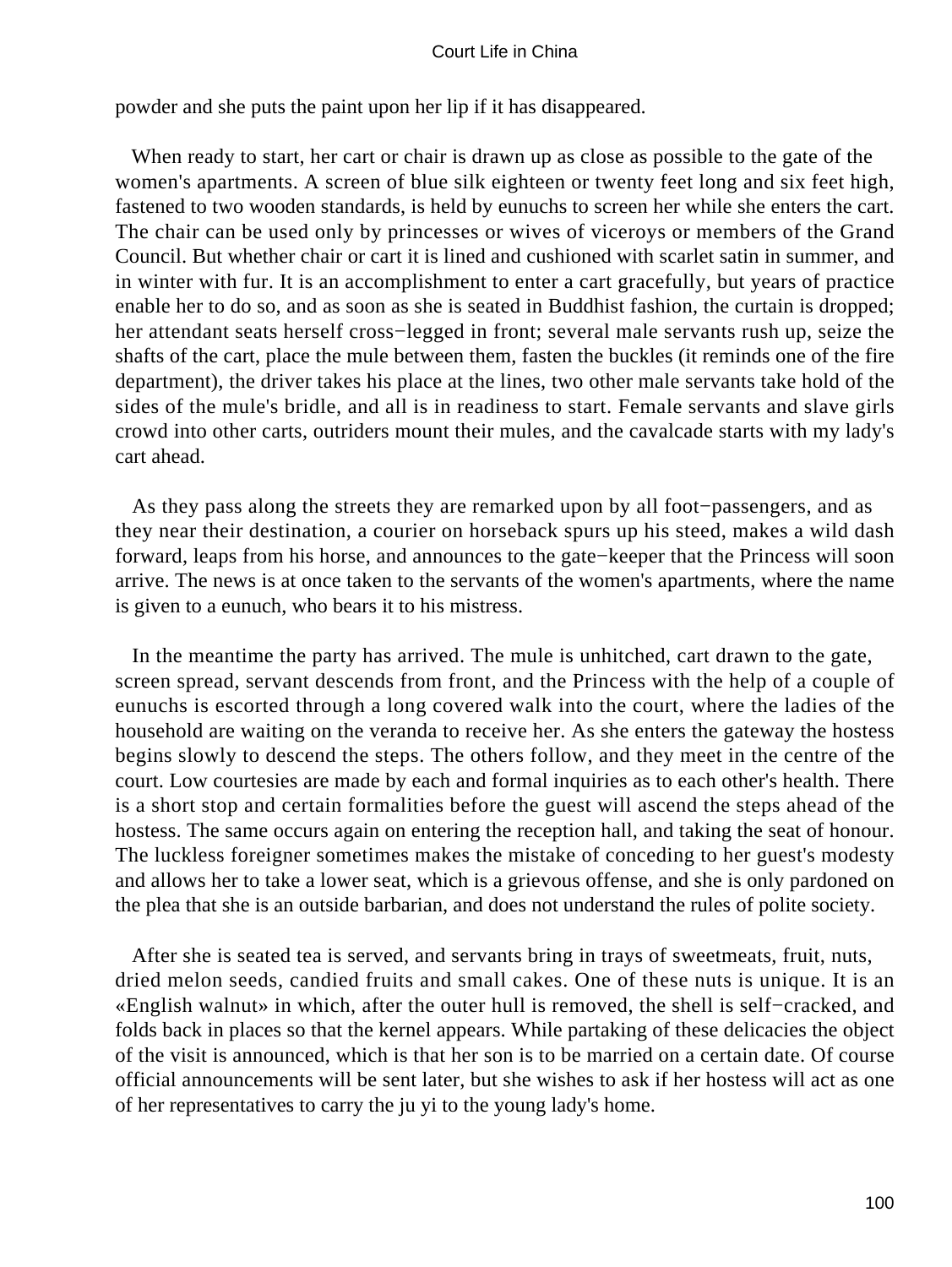After the ladies have chatted for a time about the latest official appointments, some court gossip, the latest fashion in robe ornamentation, and the newspaper news at home and abroad – for the Chinese have ten or a dozen newspapers in Peking, among which is the first woman's daily in the world – the hostess invites her guest to see her garden. They pass through a gateway into a court in which are great trees, shrubbery, fish−ponds spanned by marble bridges, covered walks, beautiful rockeries, wisteria vines laden with long clusters of blossoms, summer−houses, miniature mountains, and flowers of all kinds – a dream of beauty and loveliness. After returning to the house another cup of tea is served, and the guest rises to leave. But before doing so her servants bring in a bundle of clothing, and there in the presence of her hostess her outer robes are changed for others of a more official character.

 Her next call is at the birthday celebration of the mother of one of the highest officials in the capital. I was present when she arrived. Instead of entering by the front gate, she went by a private entrance directly to the apartments of her hostess. Many guests (all gentlemen) were assembled in the front court, which was covered by a mat pavilion and converted into a theatre. The court was several feet lower than the adjoining house, the front windows of which were all removed and it was used for the accommodation of the lady guests. On the walls of the temporary structure hung red satin and silk banners on which were pinned ideographs cut out of gold foil or black velvet, expressive of beautiful sentiments and good wishes for many happy returns of the day. The Emperor, wishing to do this official honour, has informed him that on his mother's birthday an imperial present will be sent her which is a greater compliment than if sent to the official himself.

 It was a gala scene. Fresh guests arrived every minute. The ladies in their most graceful and dignified courtesies were constantly bending as other guests were announced, while the gentlemen, with low bows and each shaking his own hands, received their friends. The clothes of the men, though of a more sombre hue, were richer in texture than those of the women. Heavy silks and satins, embroidered with dragons in gold thread, indicated that this one was a member of the imperial clan, while others equally rich were worn by the other gentlemen, each embroidered with the insignia of his rank. Hats adorned with red tassels, peacock feathers in jade holders, and the button denoting the rank of the wearer, were worn by all, as it would be a breach of etiquette to remove the hat in the presence of one's host.

 It would also be bad form for the gentlemen to raise their eyes to where the ladies were seated; just as the latter, who must look over the heads of the men to view the theatre, would not be caught allowing their eyes to dwell upon any one. But no doubt these gentle little ladies have their own curiosity, and some means of finding out who's who among that court full of dragon– draped pillars of state; for I have never failed to receive a ready answer when I inquired as to the name of some handsome or distinguished−looking guest whose identity I wished to learn.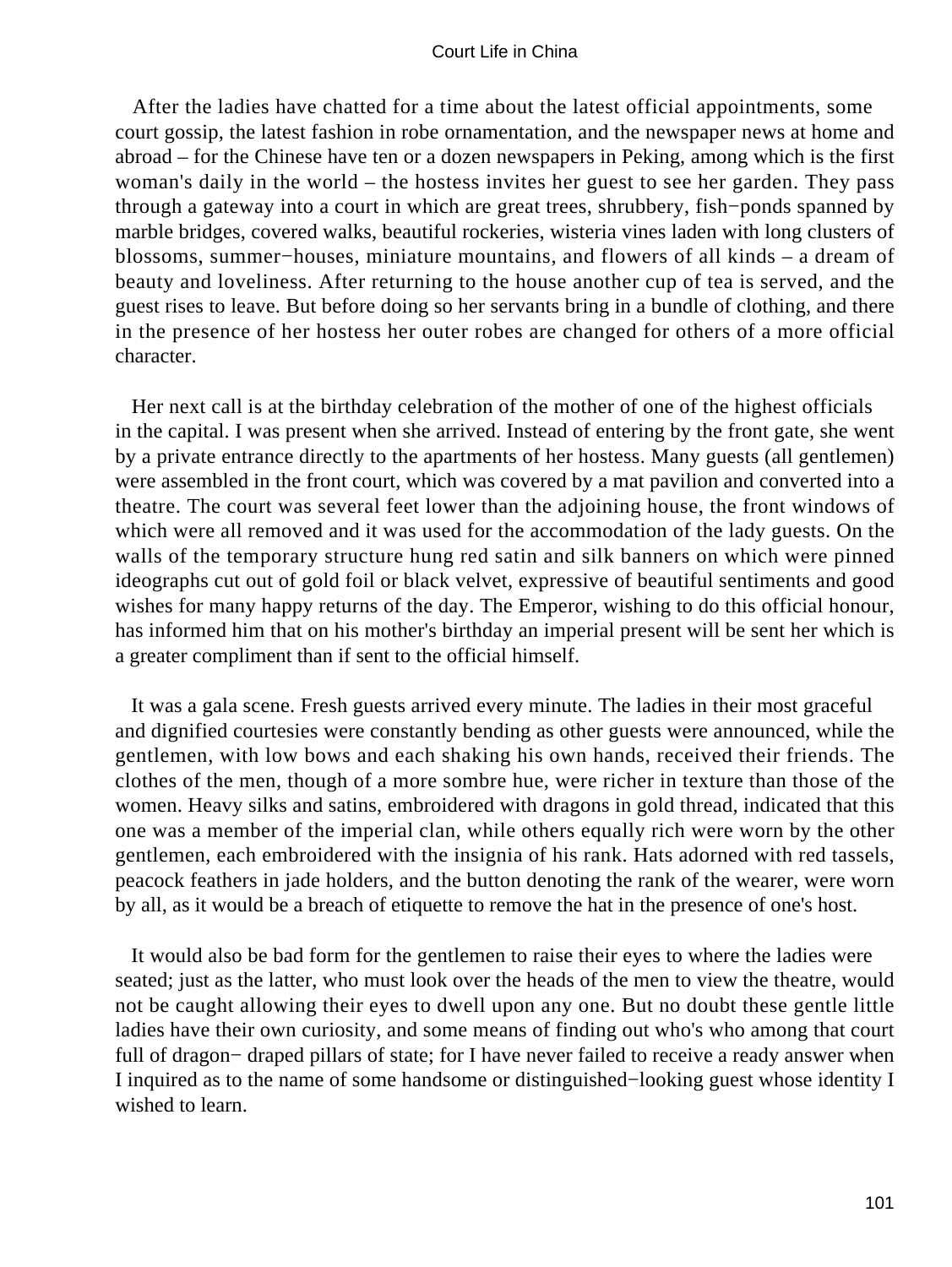The theatre goes on interminably. Like my lady, they change their clothes, and the scenery, in full view of the audience. The plays are mostly historical, the women's parts being taken by men, as women are not allowed to go on the stage. One daring company, in imitation of the foreign custom, had a woman take one of the parts; but a special order from the viceroy put the company out of commission, and the leader in prison.

 The guests were not expected to sit quietly watching the play, but moved about greeting each other and chatting at will. Servants brought tea and sweetmeats and finally a banquet was served. Near the close of the feast it was announced that the imperial present was coming, and the members of the household disappeared. The deep boom of the drums and the honk of the great horns were heard distinctly as they entered the street, and soon the yellow imperial chair, with its thirty−six bearers in the royal livery, moved slowly towards us between two rows of the male members of the household who had gone out and were kneeling on both sides of the street, knocking their heads as the chair passed them. The great gates were thrown open and there in the gateway the female members of the family knelt and kotowed as the chair passed by.

 The presents were taken into a room specially prepared for their reception. The head imperial eunuch placed them in position, and, with a low obeisance, departed, the richer by several hundred ounces of silver. The gentlemen guests were first invited to view these tokens of imperial favour. In order of their rank they entered, prostrating themselves before them. Later we ladies were invited into the room, where the Chinese all kotowed. What now were these wonderful gifts before which these men and women of rank and noble birth were falling upon their faces?

 They were two squares of red paper, eighteen inches across, printed in outline of the imperial dragon, on which the characters for long life and happiness were written with the imperial pen; and a small yellow satin box in which sat a little gold Buddha not more than an inch in height! It was the thought, not the value, which elicited all this appreciation.

 Shall we go with this busy little princess to another festal occasion? I was with her again. It was at the home of the sister of one of the sweetest little princesses in the whole empire. Her baby was a month old and she was celebrating what they call the full month feast. Instead, however, of having the usual feasting and theatricals, the mother, who, for days after her child was born, lay at death's door, sent out invitations to her friends to come and fast and give thanks to the gods for sparing her life.

 Though the child was a month old the mother was too wan and weak to leave her couch. She was dressed, however, in festal robes, and received her guests with many gracious words and apologies. Of course only ladies were present. The great covered court was converted into a large shrine. One could imagine they were looking into the main hall of a temple, only that everything was so clean and beautiful. From the centre of the shrine a Goddess of Mercy looked down complacently upon the array of fruit, nuts, sweetmeats and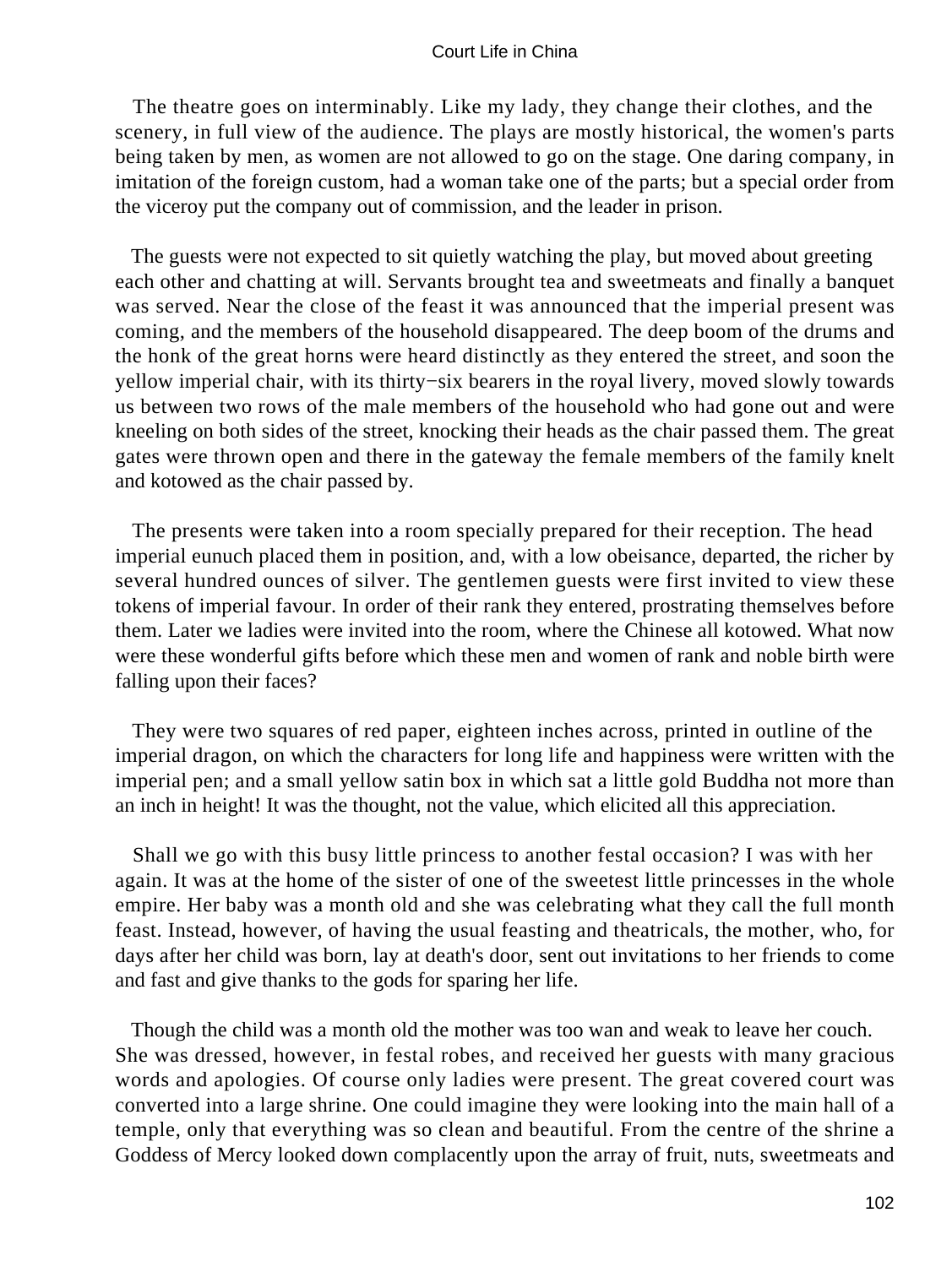cakes spread out before her. Many candles in their tall candlesticks were burning on every side. Before her was a great bronze incense−burner, from which many sticks of incense sent out their fragrant odour on the air. As each guest passed through the court, she took a stick from the pile, lit it, and, with a word of prayer, added it to the number.

 After the guests had all arrived a princess – sister of the hostess – accompanied by two of the leading guests, descended into the paved court and took her place before the altar. Deep−toned bells were touched by small boys whose shaven heads and priestly robes denoted that they, like little Samuel, were being brought up within the courts of the temple. The Princess took a great bunch of incense in her two hands, one of her attendants lit it with a torch prepared for that purpose, the flame and smoke ascended amid the deep tones of the bells, as she prostrated herself before the goddess. She looked like a beautiful fairy herself as she stood with the flaming bunch of incense held high above her head. Three times she prostrated herself and nine times she bent forward, fulfilling all the requirements of the law.

 At the close of this ceremony the ladies were invited to partake of a feast prepared wholly of vegetables and vegetable oils. It requires much more skill to prepare such a feast than when meat and animal oils are used. The food furnished interesting topics for discussion. Most of it was prepared by various temples, each being celebrated for some particular dish, which it was asked to provide for the occasion.

 It is not uncommon for a Chinese lady to take upon herself a vow in which she promises the gods to observe certain days of each month as fast days, on condition that they restore to health a mother, father, husband or child. No matter what banquet she attends she need only mention to her hostess that she has a vow and she is made the chief guest, helping others but eating nothing herself. After this full month feast the baby was seen, its presents admired, the last cup of tea drunk, the farewells said, and we all returned home.

# **XVII**

The Chinese Ladies – Their Ills

 My home is girdled by a limpid stream, And there in summer days life's movements pause, Save where some swallow flits from beam to beam, And the wild sea−gull near and nearer draws.

 The good wife rules a paper board for chess; The children beat a fish−hook out of wire; My ailments call for physic more or less, What else should this poor frame of mine require? – «Tu Fu,» Translated.

# **XVII**

# THE **CHINESE LADIES** – **THEIR** ILLS [4]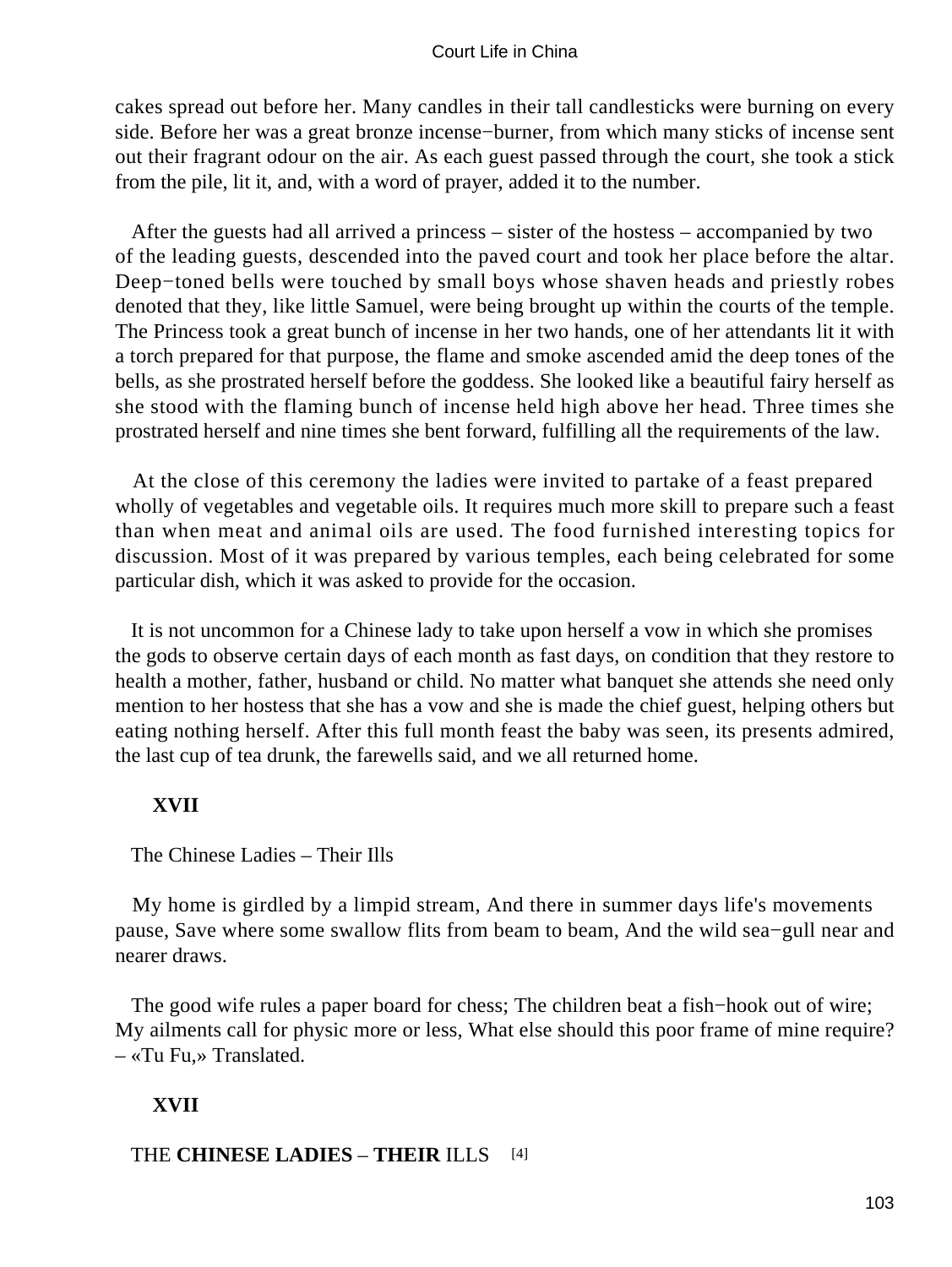[4] Taken from Mrs. Headland's note−book.

 One day a eunuch dashed into the back gate of our compound in Peking, rode up to the door of the library, dismounted from his horse, and handed a letter in a red envelope to the house servant who met him on the steps.

«What is the matter?» asked the boy.

«The Princess is ill,» replied the servant.

«What Princess?» further inquired the boy.

«Our Princess,» was the reply.

«Oh, you are from the palace near the west gate?»

 «Yes,» and the boy and the servant continued their conversation until the former had learned all that the letter contained, whereupon he brought me the message.

I opened the letter, written in the Chinese ideographs, and called the messenger in.

«Is the Princess very ill?» I inquired.

«Not very,» he answered, «but she has been indisposed for several days.»

 «When does she want me to go?» I inquired, for I had long ago learned that a few inquiries often brought out interesting and valuable information.

«At once,» he answered; «the cart will be here in a few minutes.»

 By the time I had made ready my medical outfit the cart had arrived. It was very much like a great Saratoga trunk on two wheels. It was without seat and without springs, but filled with thick cushions, and as I had learned to sit tailor fashion it was not entirely uncomfortable to ride in. It had gauze curtains in summer, and was lined with quilted silk or fur in winter, and was a comfortable conveyance.

When I reached the palace I was met by the head eunuch, who conducted me at once to the apartments of the Princess. Her reception room was handsomely furnished with rich, carved, teak−wood furniture after the Manchu fashion, with one or two large, comfortable, leather−covered easy chairs of foreign make. Clocks sat upon the tables and window−sills, and fine Swiss watches hung on the walls. Beautiful jade and other rich Chinese ornaments were arranged in a tasteful way about the room. On the wall hung a picture painted by the Empress Dowager, a gift to the Prince on his birthday.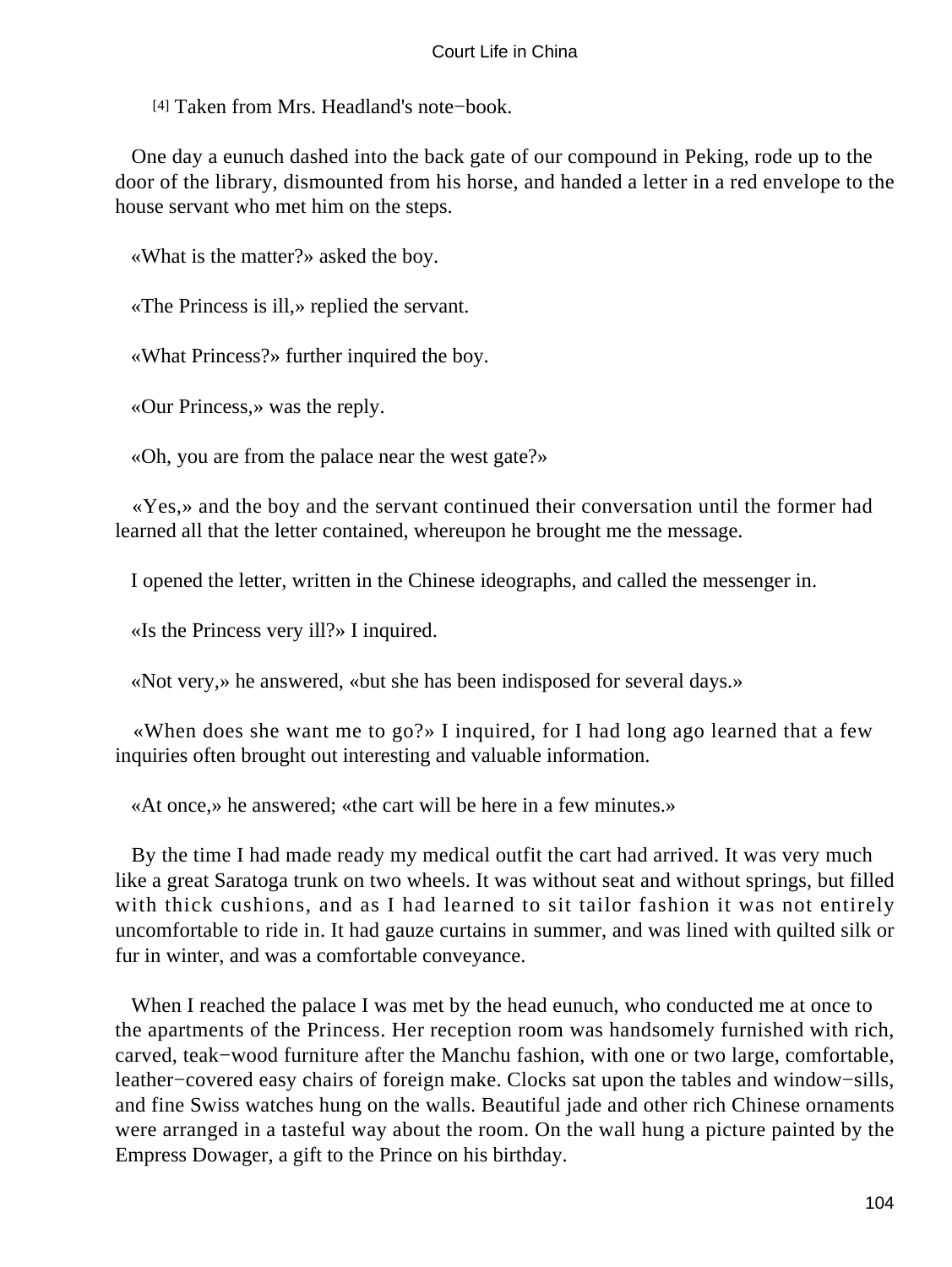After a moment's waiting the Princess appeared attended by her women and slave girls.

 «I beg your pardon for not having my hair properly dressed,» she said, as she took my hands in hers, the custom of these Manchu princesses and even the Empress Dowager herself, in greeting foreign ladies. «I welcome you back to Peking after your summer vacation.»

 When the usual salutations had been passed she told me her trouble and I gave her the proper medicine, with minute instructions as to how to take it, which I also repeated to her women.

 «The cause of my illness,» she explained, «is over−fatigue. I had to be present at court on the eighth of the eighth month and I became very tired from standing all day.»

«But could you not sit down?» I asked.

«Not in the presence of the Empress Dowager,» she replied.

 «Of course, I know you could not sit down in the presence of Her Majesty, but could you not withdraw and rest a while?» I inquired.

«Not that day. It was a busy and tiresome day for us all,» she replied.

 While we were talking the young Princess, her son's wife, came in and greeted her mother−in−law in a formal but kindly way, and gave her hands to me just as the Princess had done. She remained standing all the time she was in the room, as did four of the secondary princesses or wives of her husband. They were all beautifully dressed, but they are beneath the Princess in rank, and so must stand in her presence. If the Prince's mother had come in, as she often did when I was there, the Princess would have to stand and wait on her. All Manchu families are very particular in this respect.

 «You will be interested,» said the Princess, «in one phase of our visit to the palace.» Then turning to one of her women she said: «Bring me those two pairs of shoes.»

 «These,» she explained, «are like some made by my mother−in−law and myself as presents for the Empress Dowager. On the eighth of the eighth month we have a feast, when the ladies of the royal household are invited into the palace, and our custom is for each of us to present Her Majesty with a pair of shoes.»

 The shoes were daintily embroidered, though not so pretty as some I have seen the Empress Dowager wear. Some of her shoes are decorated with beautiful pearls and others are covered with precious stones.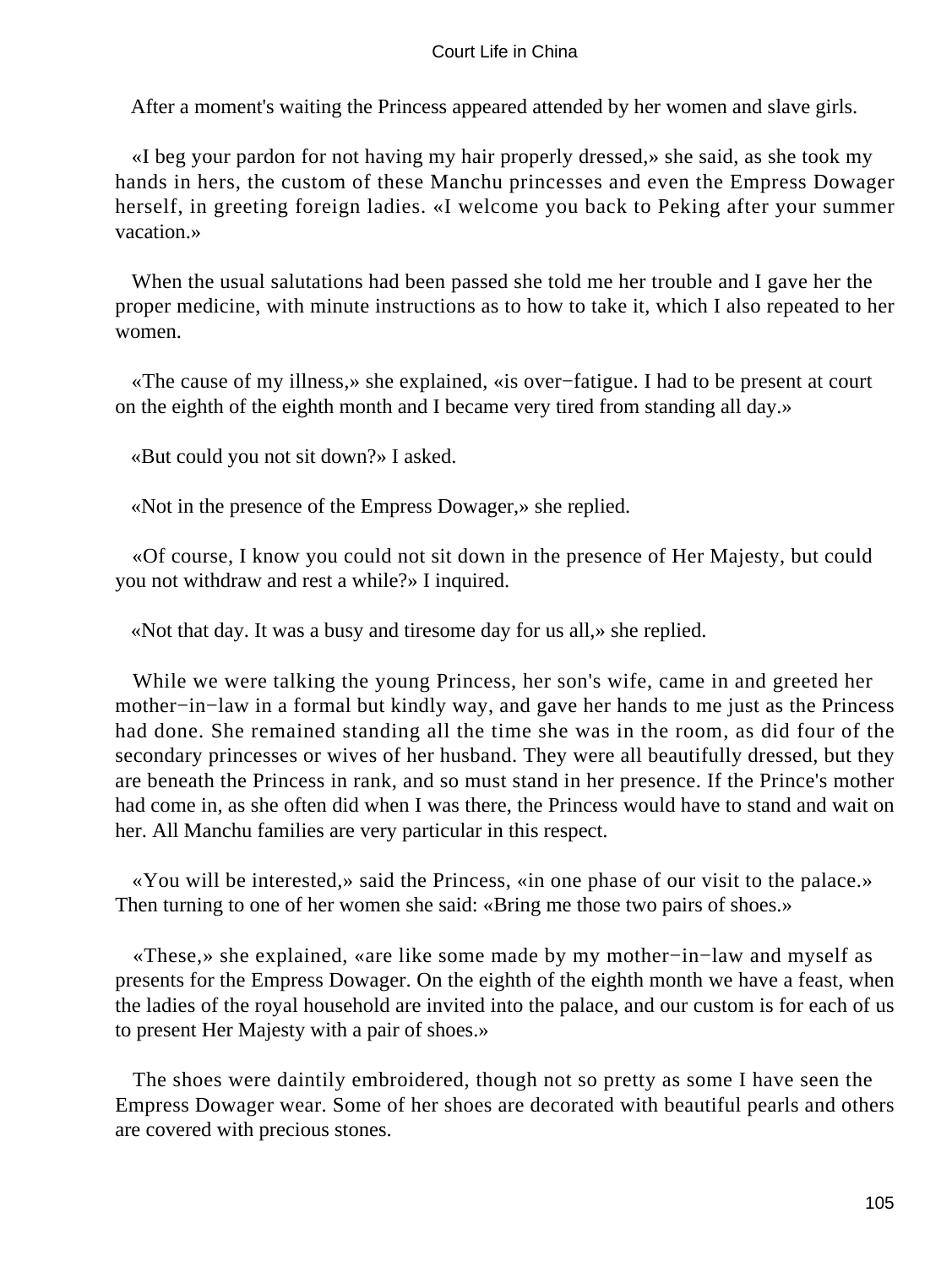«The Empress Dowager,» continued the Princess, «is very vain of her small feet; though,» she continued, as she put her own foot out, encased in the daintiest little embroidered slipper of light−blue satin, «it is not so small as my own.»

 It seemed very human to hear this delicate little Princess make a remark of this kind. Of course, both she and the Empress Dowager have natural feet.

 It was late in the afternoon, some months after my visit to the Princess, that a very different call came for my services.

 The boy came in and told me that a man wanted me to go to see his wife, who lived in the southern city outside the Ha−ta gate. It has always been my custom never to refuse any one whether they be rich or poor, and so I told him to call a cart.

 It was in midwinter and a bitter cold night, the room was without fire and yet there was a child of three or four toddling about upon the kang or brick bed whose only garment was a long coat.

 «You should put a pair of trousers on that child,» I said, «or it will catch cold and I will soon have to come again.»

«Yes,» they said, «we will put trousers on it.»

«You had better do it at once,» I insisted.

«Yes,» they continued, «we will see that it is dressed.»

 After attending to the woman, and again urging them to dress the child, I wrapped my warm cloak around me and started home, though I could not forget the child.

«It is a cold night,» I said to the driver as we started on our way.

«Yes,» he answered, «there will be some uncomfortable people in the city to−night.»

 «In that house we just left,» I continued, for I could not banish the child from my thoughts, «there was a little child playing on the bed without a shred of trousers on.»

 «Quite right,» said he; «they pawned the trousers of that child to get money to pay me for taking you to see the sick woman.»

 «To pay you!» said I, with indignation, and yet with admiration for the character of the people for whom I was giving my services – «to pay you! Then drive right back and give them their money and tell them to go and redeem those trousers and put them on the child!»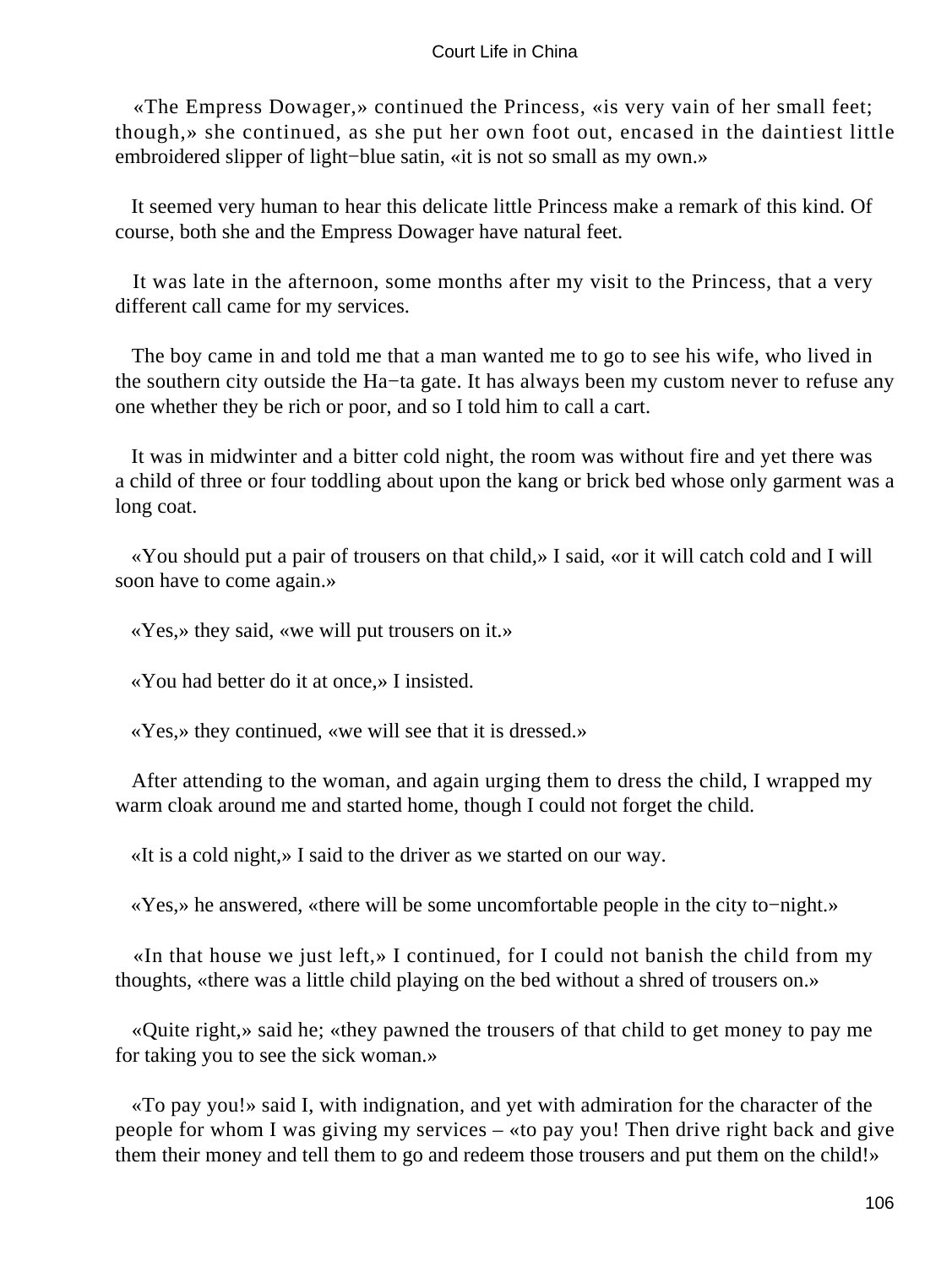«The city gate will be closed before we can reach it if I return,» said he, «and we will not be able to get in to−night.»

«No matter about that,» I insisted, «go back and give them the money.»

 He turned around with many mutterings, lashed up his mule at the top of his speed, gave them the money, and then started on a gallop for the city gate. It was a rough ride in that springless cart over the rutty roads. But my house seemed warmer that night and my bed seemed softer after I had paid the carter myself.

 Among my friends and patients none are more interesting than the Misses Hsu. They are very intelligent, and after I had become well acquainted with them I said to them one day:

«How is it that you have done such wide reading?»

«You know, of course,» they said, «that our father is a chuang yuan.»

 I asked them the meaning of a chuang yuan. Then I learned that under the Chinese system a great many students enter the examinations, and those who secure their degree are called hsiu tsai; a year or two later these are examined again, and those who pass are given the degree of chu jen; once more these latter are examined and the successful candidates are called chin shih, and are then ready for official position. They continue to study, however, and are allowed to go into the palace, where they are examined in the presence of the Emperor, and those who pass are called han lin, or forest of pencils. Once in three years these han lins are examined and one is allowed to obtain a degree – he is a chuang yuan.

Out of four hundred million people but one is allowed this degree once in three years.

«Your father must be a very great scholar,» I remarked.

«He has always been a diligent student,» they answered, modestly.

«What is his given name?» I inquired, one day.

 «If you will give me a pencil I will write it for you; we never speak the given name of our father in China,» said the eldest, and she wrote it down.

«How many sisters are there in your family – eight, are there not?»

 «Yes. You know, of course, that number five was engaged when a child of six to the son of Li Hung−chang.»

«No, I was not aware of the fact; and were they married?»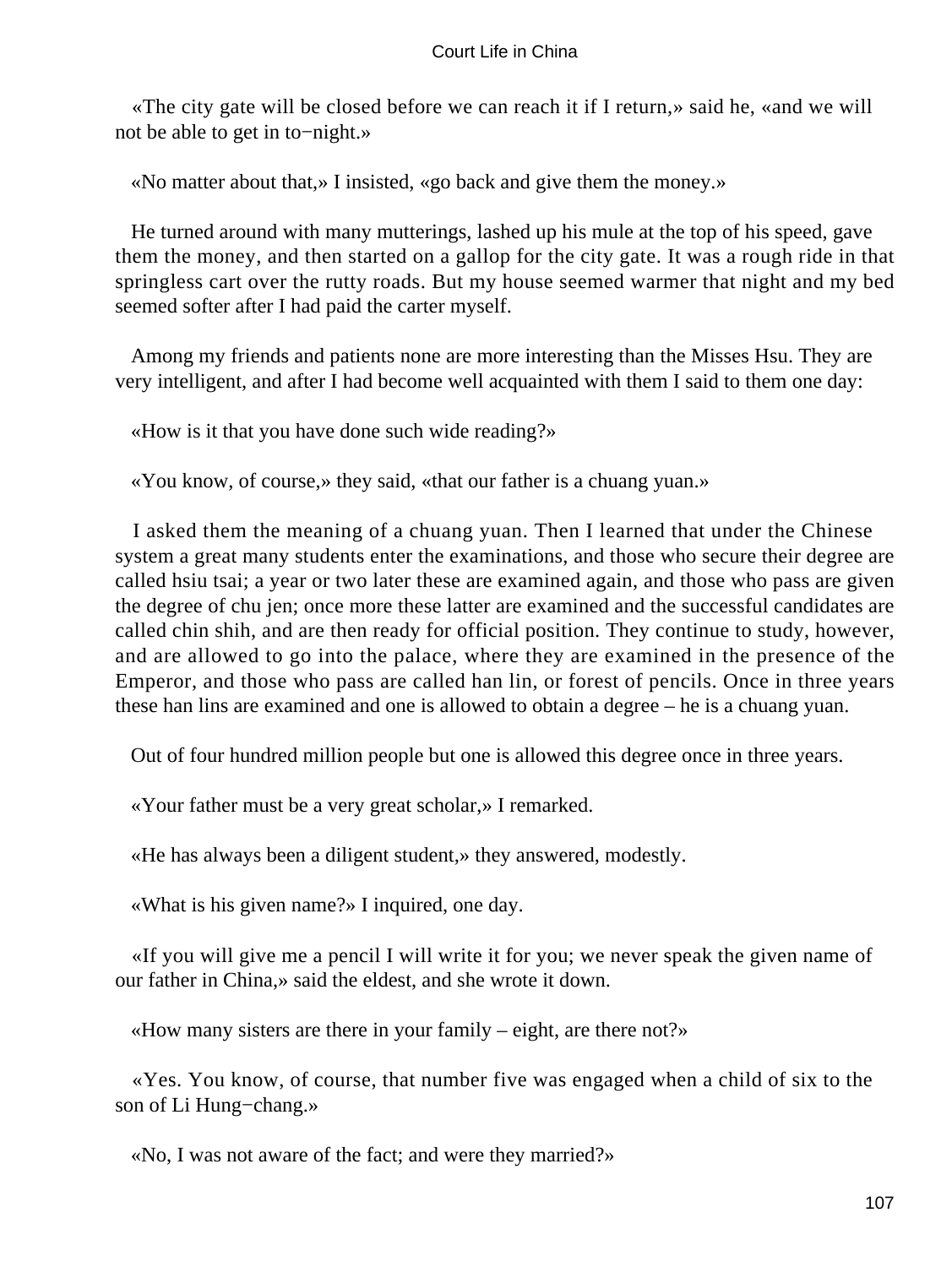«No, they were never married. The young man died before they were old enough to wed. When word of his death was brought to her, child that she was, she went to our mother and told her she must never engage her to any one else, as she meant to live and die the widow of this boy.»

«And did she go to Li Hung−chang's home?»

 «No, the old Viceroy wanted to take her to his home, build a suite of rooms for her, and treat her as his daughter−in−law, but our parents objected because she was so young. The Viceroy loved her very much, and his eyes often filled with tears as he spoke of her and the son who had passed away. When the Viceroy died she wanted to go and kotow at his funeral, and all his family except the eldest son were anxious to have her do so, and thus be recognized as one of the family. But this son objected, and though Lady Li knocked her head on the coffin until it bled he would not yield, lest she might want her portion.»

«And what has become of your sister? How is it that I have never seen her?»

 «She withdrew to a small court, where she has lived with none but her women servants, not even seeing our father or brothers, and not allowing a male servant to go near her. And she will not permit the word Li to be spoken in her presence.»

«And what does she do?» I asked. «How does she employ herself?»

 «Studying, reading, painting, and embroidery. When young Li refused to allow her to attend his father's funeral her sense of self−respect was outraged and she cut off her hair and threatened to commit suicide. She often fasts for a week, and has tried on several occasions to take her own life.»

 I asked them if they did not fear that she might succeed finally in this attempt to kill herself.

 «Yes, we have constant apprehensions. But then, what if she did? It would only emphasize her virtue.»

 It was some months after the young ladies told me what I have just related that they called, for they had taken up the study of English and I had agreed to help them a bit.

 «How is your sister?» I inquired, for the sad fate of this young girl weighed like a burden on my heart.

 «She fasted more than usual during the early summer, but she bathed daily and changed her clothes, dressing herself in her most beautiful garments. She had not been sleeping well for some time, and one day she ordered her women to leave her and not return until they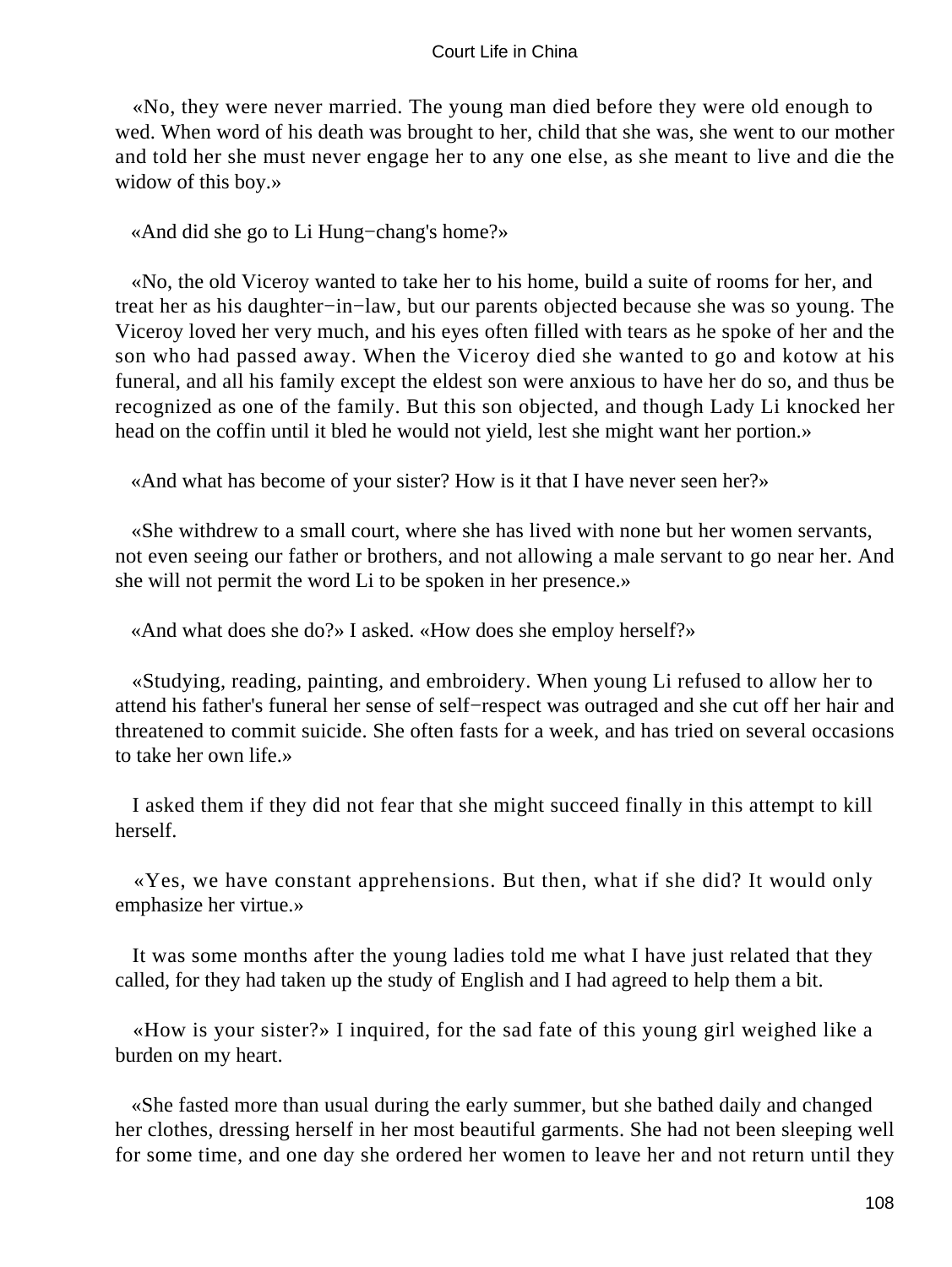were called. They remained away until a married sister and a sister−in−law−a niece of Li Hung−chang – called and wanted to see her. We went to her room but found it locked. We knocked but received no answer. We finally punched a hole through the paper window and saw her sitting on her brick bed, her head bolstered up with cushions and her eyes closed. We supposed she was sleeping, but on forcing open the door we found that she had gone to join her boy husband, though her colour and appearance was that of a living person.»

«And are you sure she had not swooned?»

 «She remained in this condition for twenty−two hours without pulse or heart beat, and so we put her in her casket.»

 I could not but feel sad that I had not been in the city, and had had an opportunity to help them to ascertain whether her life had really gone out. But the girls seemed proud of the distinction of having had a sister of such consummate virtue. Numerous embroidered scrolls and laudatory inscriptions were sent her from friends of the Li family as well as of their own, and it is expected that the throne will order a memorial arch erected to her memory.

 On another occasion I was requested to go to the palace of one of the princes. The fourth Princess, a beautiful little child of five, was ill with diphtheria, and the first greeting of the mother as I went in was that she «was homesick to see me.» The child had been ill for several days before they sent for me, and I told them at once that the case was dangerous. I wanted to do all I could for them and at the same time protect my own children from the danger of infection. After the first treatment with antitoxin she seemed to rally, her throat cleared up, but I soon found that the poison had pervaded her entire system, and so I stayed with her day and night.

 I found that the child had contracted the disease from another about her own age, who was both her playmate and her slave. It is the custom among the wealthy to purchase for each daughter a companion who plays with her as a child, becomes a companion in youth and her maid when she marries. These slaves are usually treated well, and when this one became ill the members of the family visited her often, taking her such dainties as might tempt her appetite. As a result I had to administer antitoxin to eight of the younger members of the household, so careless had they been about the spread of this disease; indeed I have found that the isolation of patients suffering from contagious diseases is wholly unknown in China.

 One of the most attractive of all my Chinese lady friends and patients is the niece of the great Viceroy, Li Hung−chang, the daughter of his brother, Li Han−chang, who is himself a viceroy. I have been her physician for eighteen years or more and hence have become intimately acquainted with her. She has visited me very often in my home and, of all the women I have ever known, of any race or people, I have never met one whom I thought more cultured or refined than she. This may seem a strange statement, but the quiet dignity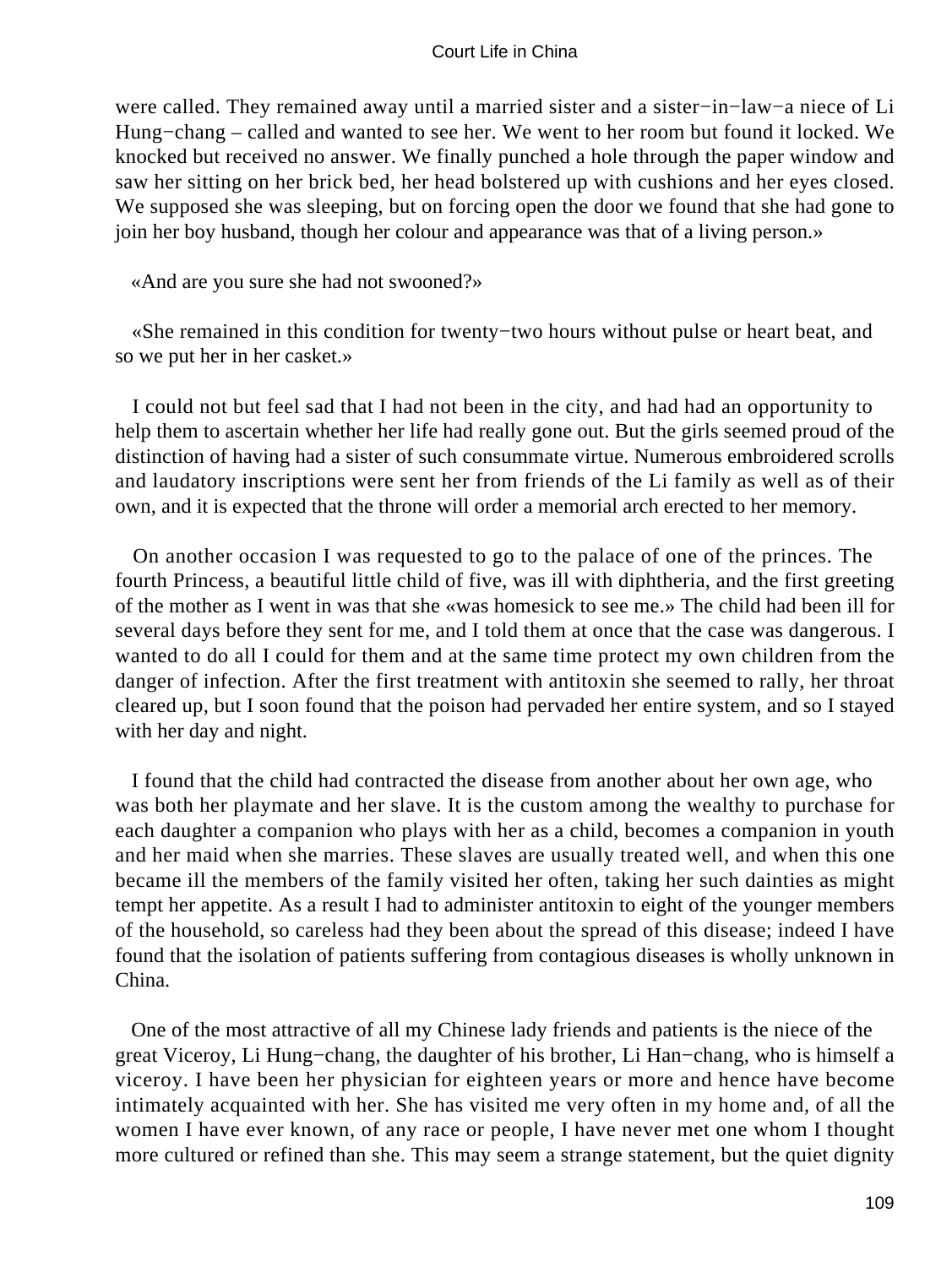that she manifested on all occasions and her charming manners are not often met with. I have never felt on entering a drawing−room such an atmosphere of refinement as seemed to surround her.

 That the Chinese take very kindly to foreign medicine there is no doubt, though it is sometimes amusing how they go back to their own native methods.

 One day my husband brought home a physiological chart about the size of an ordinary man. It was covered with black spots and I asked him the reason for them.

 «That is what I asked the dealer from whom I bought it,» he replied, «and he told me that those spots indicate where the needle can be inserted in treatment by acupuncture without killing the patient.»

 When a Chinese is ill the doctor generally concludes that the only way to cure him is to stick a long needle into him and let out the pain or set up counter irritation. If the patient dies it is evident he stuck the needle into the wrong spot. And this chart has been made up from millions of experiments during the past two or three thousand years from patients who have died or recovered.

 This was practically illustrated by a woman who was brought to the hospital. Having had pain in the knee she sent for a Chinese physician who concluded that the only method of relieving her was by acupuncture. He therefore inserted a needle which unfortunately pierced the synovial sac causing inflammation which finally resulted in complete destruction of the joint. Such cases are not infrequent both among adults and children in all grades of society, due to this method of treatment.

 One day I was called to see a lady who was in immediate need of surgical treatment. She had three sons who were in high official positions in the palace, and if their mother died they would have to withdraw from official life and go into mourning for three years. When men are thus compelled to resign the new incumbent is not inclined to restore the office when the period of mourning is over. They were therefore doubly anxious to have their mother recover. They had tried all kinds of Chinese physicians and finally sent for me.

 I explained the nature of the operation necessary, and gave them every reason to hope for a speedy recovery, while without surgical treatment she must surely die. They consented and the operation was successful. She recovered rapidly for a few days until I regarded her as practically out of danger. But one day when I called I found her bathed in perspiration, shaking with fear, weeping and depressed. Her wound was in an excellent condition and I could find no reason for her despondency. I cheered her up, laughed and talked with her, gave her such articles of diet as she craved, and left her happy. The next day I again found her in the same nervous condition.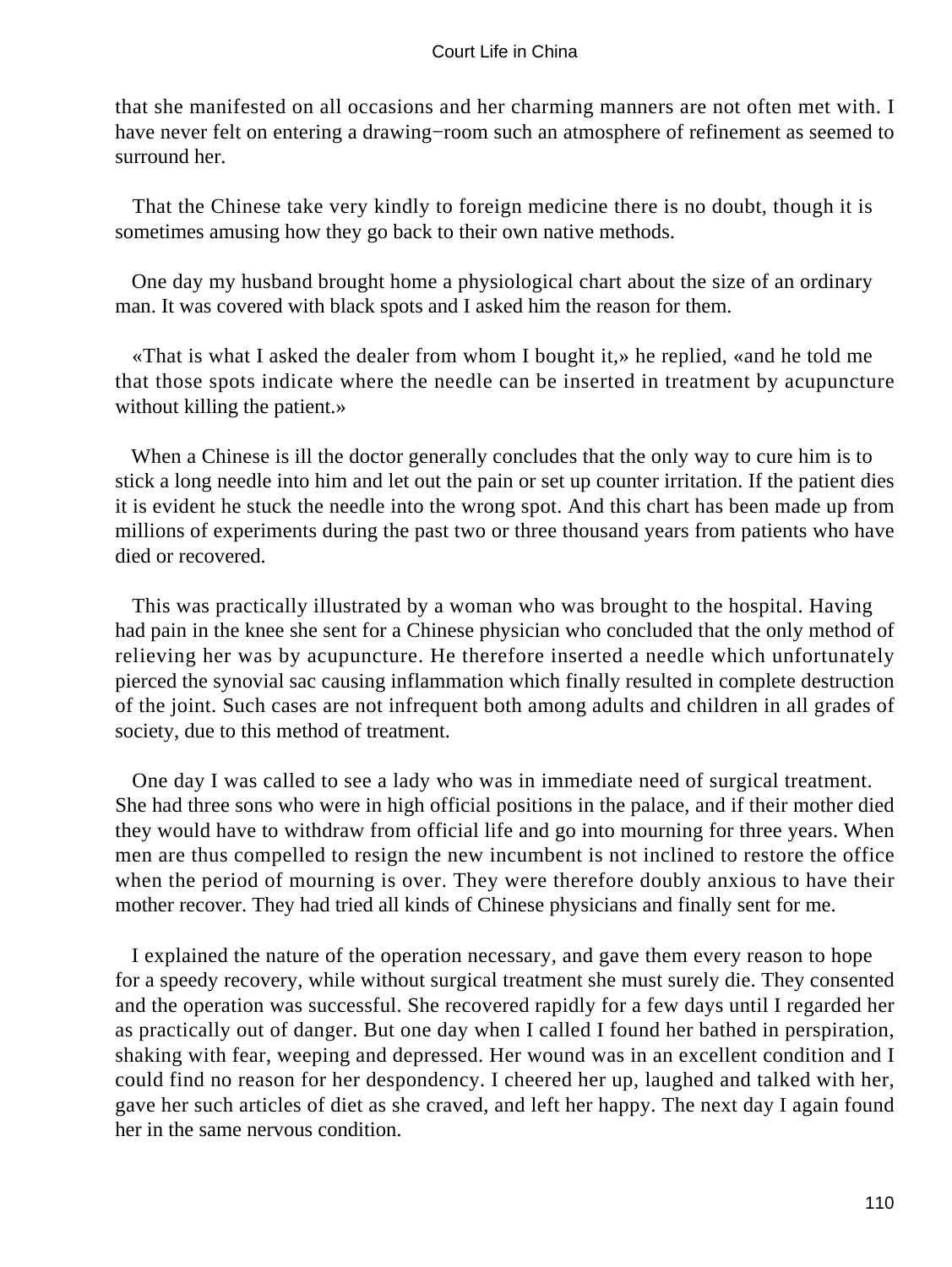«Something is wrong with your mother of which you have not told me,» I said to her son.

 «Before we sent for you,» he said, «we had called a spirit doctor, who went into a sort of trance, claimed to have descended into the spirit world where he saw them making a coffin which he said my mother would occupy before the fifteenth of the month. It is because that time is approaching that she is filled with fear.»

 I talked with the lady, showed her how her wound was healing, encouraged her to rest easy until the fifteenth, when I would spend the day with her, after which she immediately began gaining strength and soon recovered.

 At another time I was called to see the wife of the president of the Board of Punishments. I found an operation necessary. The next day I found the patient delirious with a fever, and asked the husband if my directions had been followed.

 «I assure you they have,» he answered. «But the cause of the fever is this: Last evening while the servants were taking their meal she was left alone for a short time. While they were absent, her sister who lived on this street, a short distance from here, committed suicide. When the servant discovered it she ran directly to my wife's room, and told her of the tragedy. My wife began to tremble, had a severe chill, and soon became delirious. I suspect that her sister's spirit accompanied the servant and entered my wife.»

 In spite of this explanation I cleaned and dressed the wound and left her more comfortable. The next morning she was somewhat better, without fever and in her right mind.

«What kind of a night did she have?» I asked her husband.

«Oh, very good,» he answered. «I managed to get the spirit out of her.»

«How did you do it?» I inquired.

 «Soon after you left yesterday, I dressed myself in my official garments, came into my wife's apartments, and asked the spirit if it would not like to go with me to the yamen, adding that we would have some interesting cases to settle. I felt a strange sensation come over me and I knew the spirit had entered me. I got into my cart, drove down to the home of my sister−in−law, went in where the corpse lay, and told the spirit that it would be a disgrace to have a woman at the Board of Punishments. 'This is your place,' I said, in an angry voice; 'get out of me and stay where you belong.' I felt the spirit leaving me, my fingers became stiff and I felt faint. I had only been at the Board a short time when they sent a servant to tell me that my wife was quiet and sleeping. When I returned in the evening the fever was gone and she was rational.»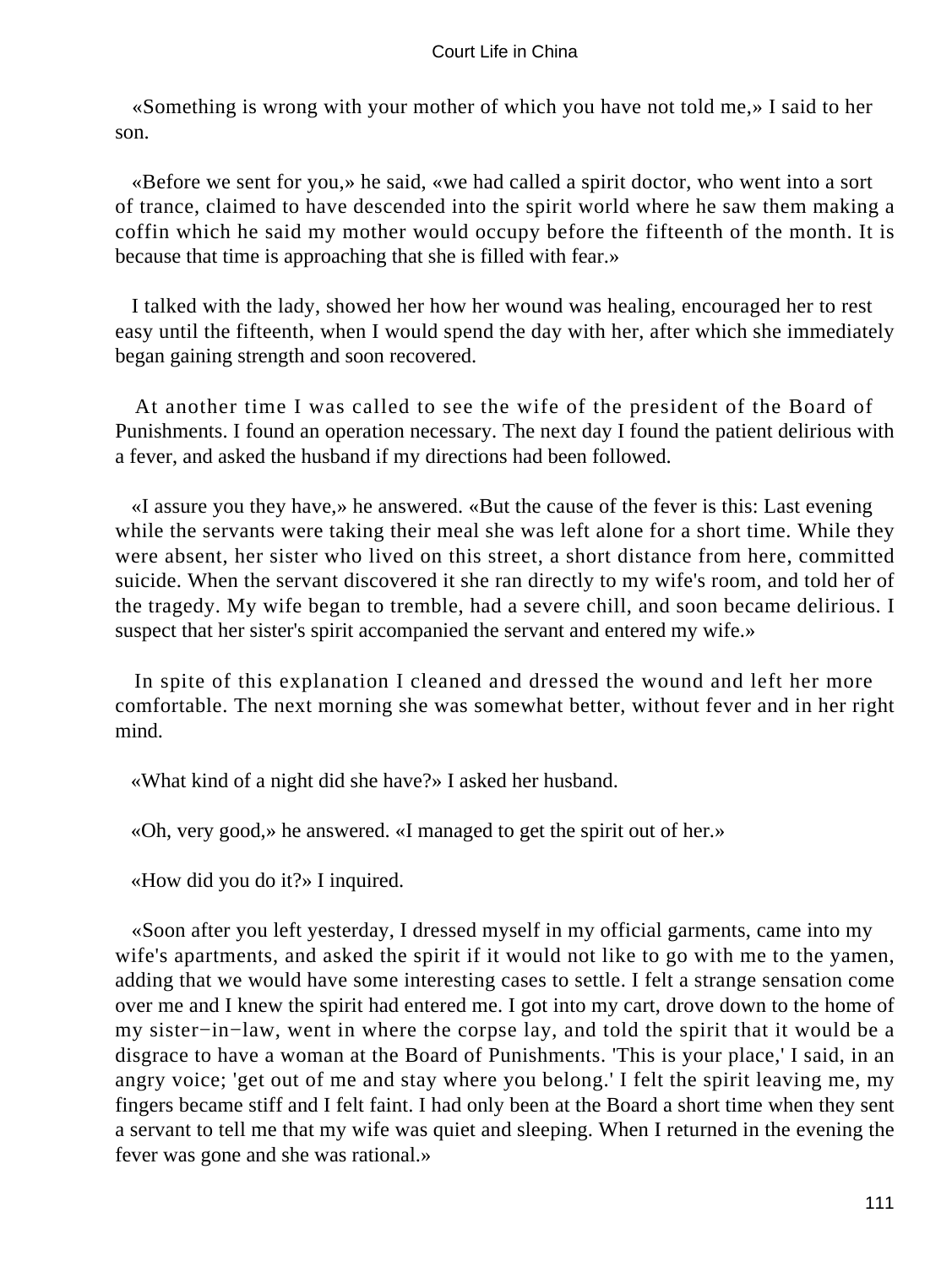# **XVIII**

The Funeral Ceremonies of a Dowager Princess

 There are five degrees of mourning, as follows: – For parents, grandparents and great−grandparents; for brothers and sisters; for uncles and aunts; and for distant relatives. In the first sackcloth without hem or border; in the second with hem or border; in the third, fourth and fifth, pieces of sackcloth on parts of the dress. When sackcloth is worn, after the third interval of seven days is over the mourners can cast it off, and wear plain colours, such as white, gray, black and blue. For a parent the period is nominally three years, but really twenty−seven months, during all which time no silk can be worn; during this time officials have to resign their appointments, and retire from public life. – Dyer Ball in «Things Chinese.»

# **XVIII**

# THE **FUNERAL CEREMONIES OF A DOWAGER** PRINCESS [5]

[5] Taken from Mrs. Headland's note−book.

 One day I received a large sheet of white paper on which was written in Chinese characters the announcement of the death of the Dowager Princess Su, and inviting me to the «third−day exercises.» The real meaning of this «chieh san» I did not comprehend, but I knew that those who were invited sent presents of cakes or fruit, or baskets of paper flowers, incense, gold and silver ingots made of paper, or rolls of paper silk, all of which were intended for the use of the spirit of the departed. The paper presents were all burned on the evening of the third day, while the spirit feasted upon the flavour of the fruit and cakes.

 As I did not feel that it was appropriate for me to send these things, I had a beautiful wreath of white chrysanthemum flowers made, and sent that instead. While I appreciated the invitation, I thought it was probably given only as a matter of form, and that I was not expected to attend the exercises, and so I sent my Chinese maid with the wreath, saying that as I did not understand their customs I would not go.

 It was not long until the maid returned saying that they were anxious to have me come, that under no circumstances must I refuse, as they wished me to see their funeral ceremonies. The Princess sent her cart for me, and according to the Chinese custom, I took my maid seated upon the front, and set out for Prince Su's palace. As we neared our destination we passed numerous carts and chairs of princes who had been at the palace to pay their respects. The street leading off the great thoroughfare was filled with carts, chairs, servants and outriders, but the utmost order prevailed. There were scores of soldiers and special police, the latter dressed in long garments of gray with a short jacket of white on the breast of which was his number in black. These gray and white uniforms were mourning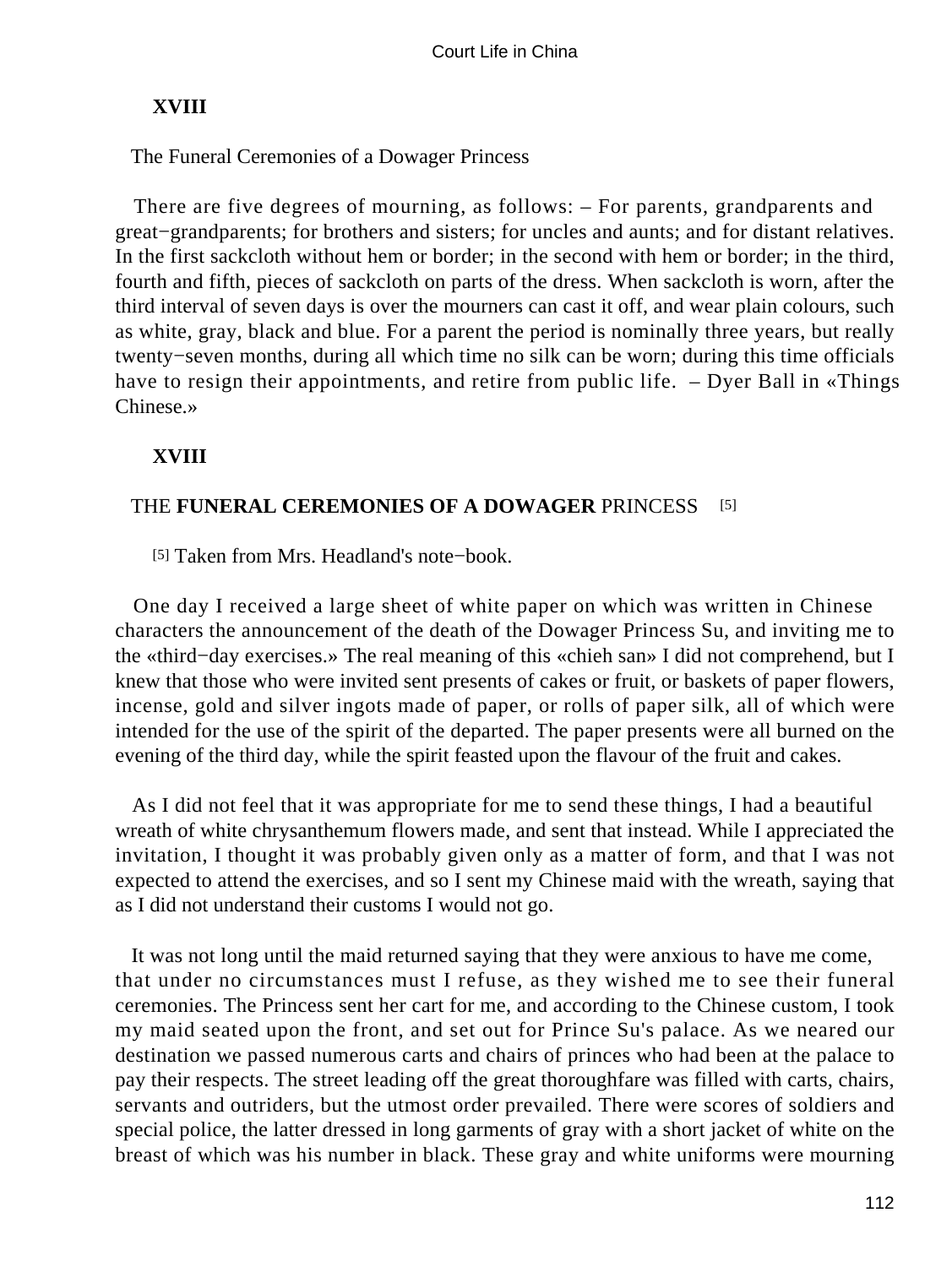colours, and were given by the Prince.

 As we entered the gate we saw white−robed servants everywhere, each with a sober face and a dignified bearing, waiting to be of use. My name was announced and two servants stepped out from the crowd, clothed from head to feet in white sackcloth, one presenting his arm to help me through the court, as though I were a bound−footed woman, and the other led the way. We were taken by a roundabout path, through numerous courts and passages, the front being reserved for the male guests, and were finally ushered into a room filled with white−robed women servants, who with one accord bent their knee in a low courtesy.

 We were there met by the first and third Princesses, daughters of the Dowager who had just passed away. They were dressed in white, their hair being put up in the Manchu fashion. Instead of the jewels and bright flowers, however, it was crossed and recrossed with bands of white folded sackcloth. As these two ladies were married daughters, and had left this home, their sackcloth was not so coarse as that of the daughters−in−law and granddaughters who dwelt in the palace. It was they who received the guests and conducted them into the room where the mourners were kneeling.

 As the white door screen was raised I saw two rows of white−robed figures kneeling on the floor, and as I entered they all bent forward and touched their head to the ground, giving forth as they did it a low, wailing chant.

 Not knowing their customs I went up and stooped over, speaking first to the Princess and then to the ladies as best I could. I afterwards watched the other lady visitors and saw that they put their right hand up near their head as our soldiers salute, and courtesied to the Princess, her daughter−in−law and her eldest daughter. They then went over to a little table on which was a silver sacrificial set, consisting of a wine tankard, a great bowl, and a number of tiny cups holding but two tablespoonfuls. They took the cup in its little saucer, and, facing the beautiful canopied catafalque where the Dowager Princess was lying in state, they raised the cup as high as their head three times, emptying and refilling it each time. The mourners prostrated themselves and gave forth a mournful wail each time the cup was poured, after which the visitor arose and came over to where we were, and the ceremony was over.

 The third daughter of the late Dowager seemed to regard me as her special friend and guest, and insisted on my coming over to a white curtain that separated us from the view of the gentlemen, and from there I watched the proceedings of princes and officials who went through a similar ceremony. There was this difference with them, however, as they entered through the great canopied court, they were conducted by white−robed servants directly to the altar, and there kneeling, they made their obeisance to the spirit of the departed, after which they went into the room where the Prince and the other male descendants of the dead Dowager were kneeling and prostrating themselves.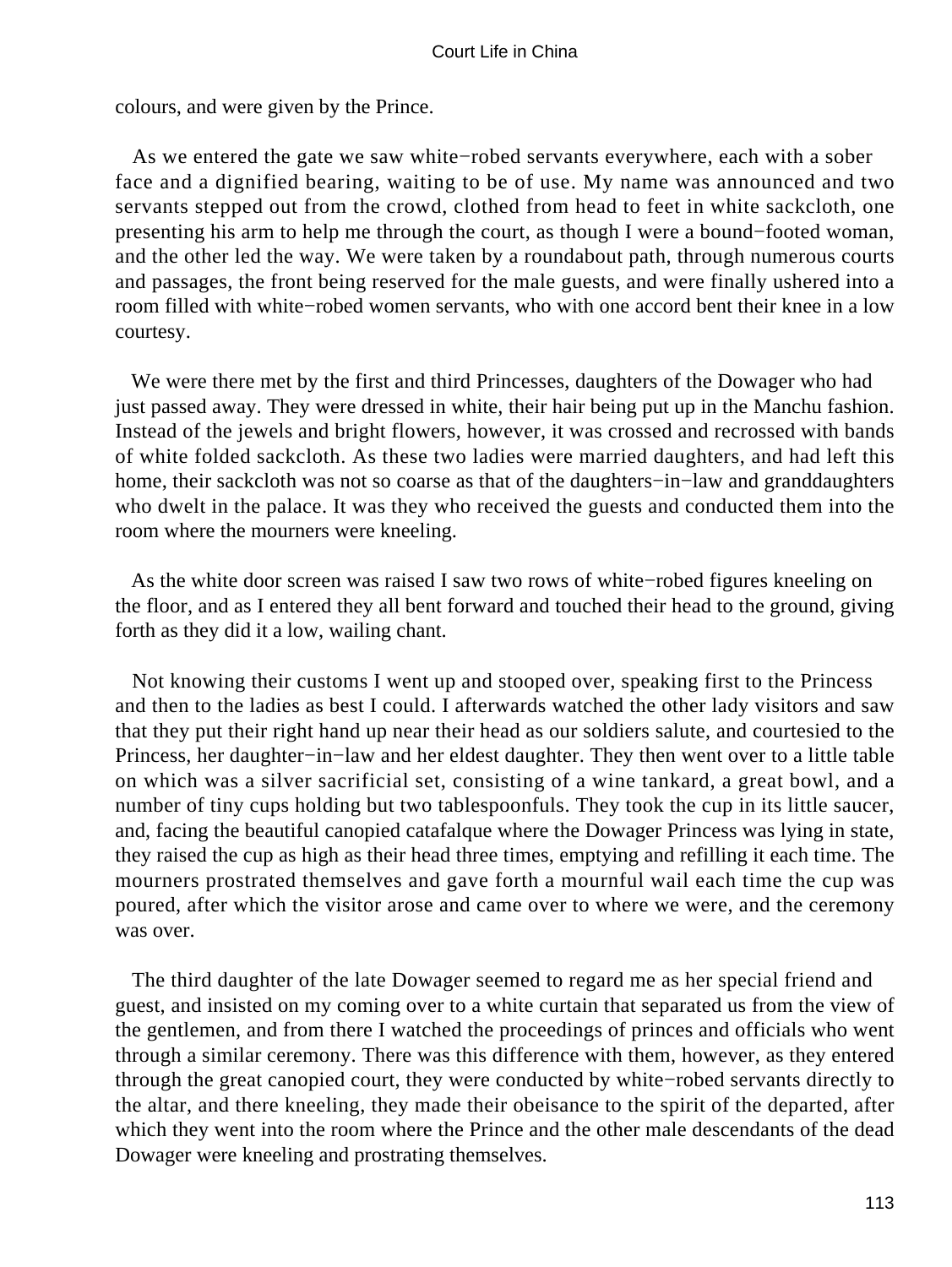There was a heavy yellow curtain over the door that led into the sacrificial hall, and when the servants from without announced a visitor, this curtain was drawn aside, and as the guest and a flood of light entered, the mourners began their wailing which they continued until he had departed. These visitors remained but a moment, while the ladies who were there were all near relatives, and were dressed either entirely or partially in sackcloth.

 The room in which these ladies knelt was draped in white. The cushions were all covered with white, and all porcelain and other decorations had been removed. The floor was covered with a heavy rope matting, on which the ladies knelt – all except the Princess, for whom was prepared a small dark blue felt cushion. The Princess knelt at the northwest corner of the room, directly in front of the curtain which separated them from the sacrificial hall. Several of the very near male relatives entered and gave the low Manchu courtesy to the Princess, the son's wife, and the eldest daughter, though none of the other kneeling ladies were recognized. They left immediately without, so far as I noticed, raising their eyes.

 The Prince, his sons and the other mourners in the men's room were clothed in white fur, and the servants too, who stood in the sacrificial hall, and at intervals along the way towards the hall, wore white fur coats instead of sackcloth.

 To the left of the Princess there knelt in succession all the secondary wives of Prince Su, and if I mistake not there were five of these concubines. Behind the Princess knelt her son's wife – the future Princess Su, and on her left, the daughters and granddaughters of the Prince knelt in succession. The Princess and secondary princesses had bands of sackcloth wound around their heads, though their hair hung down their backs in two long braids, and as I had never seen these princesses except when clothed in beautifully embroidered satin garments, with hair put up in elaborate coiffures, decked with jewels and flowers, and faces painted and powdered in the proper Manchu fashion, it was not easy to recognize them in these white−robed, yellow−faced women, with hair hanging down their backs.

 The grandson's wife and granddaughters, on the other hand, had their hair combed, but the long hairpin was of silver instead of jade or gold, and instead of being decorated with jewels and flowers, and a red cord, it was crossed and recrossed with bands of folded sackcloth an inch and a half in width. It was neat and very effective – the black hair and white cloth making a pretty contrast to the Western eye, though it would probably not be so considered by the Chinese.

 After I had watched them for a few moments I said to the princess who accompanied me:

 «I must not intrude upon your time longer; you have been very kind to allow me to witness all these interesting customs.»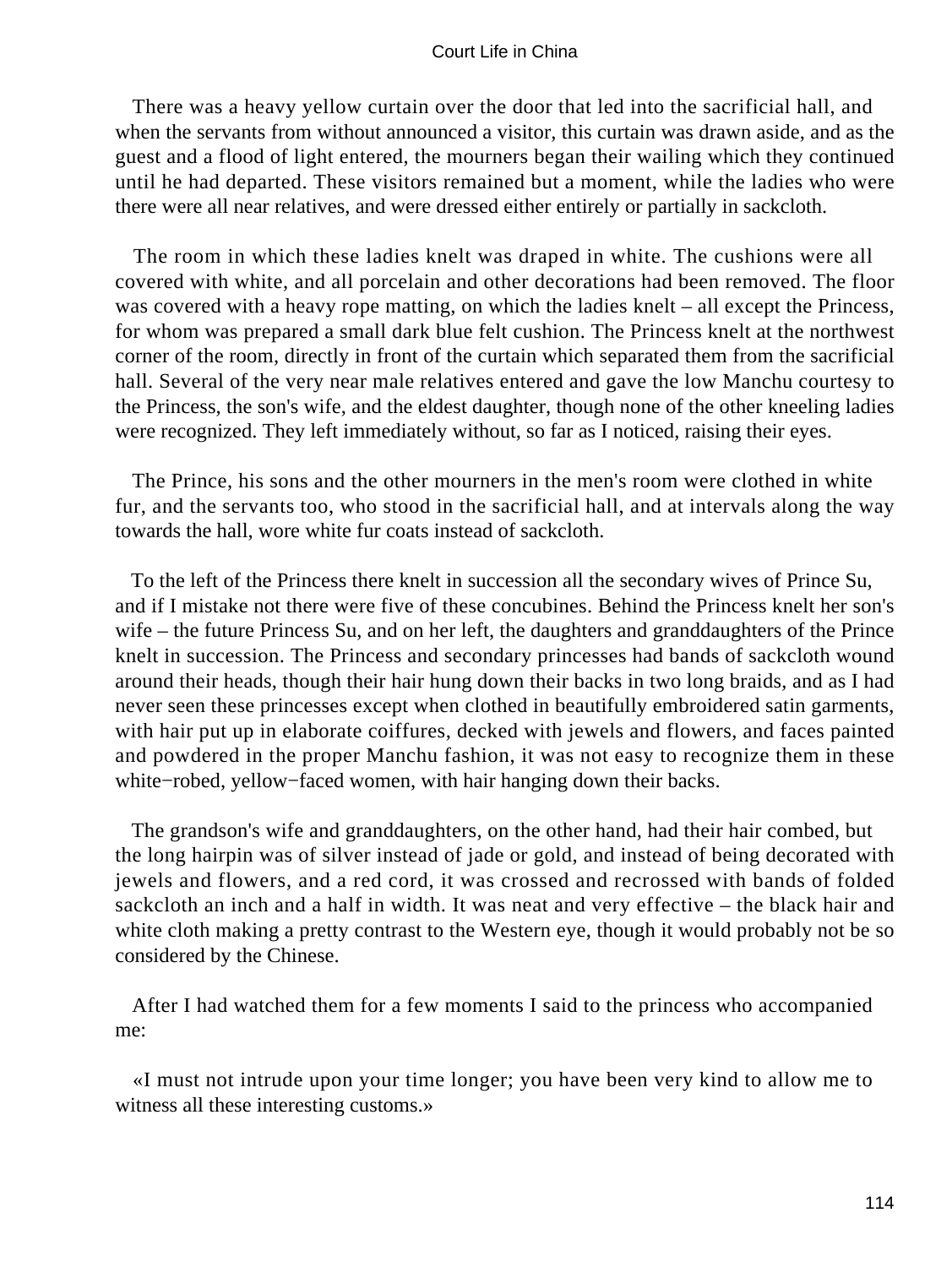«Oh, but you must not go now,» she insisted; «you must remain and see the arrival of the priests, and the burning of the paper houses, goods, chattels, and images on the great street. I want you to understand all our customs, and this is the greatest and most interesting day of the funeral ceremonies.»

I urged that I ought not to intrude myself upon them at this time.

 «No, no,» she said, «you must not say that. It is not intrusion; you must stay and dine with us this evening.»

When I still insisted upon going she said that if I went they would feel that I did not care for them, and she was so persistent that I consented to remain if the maid might be sent home to the children, which they at once arranged for.

 In the interval between the arrival of male guests, the ladies took me out into a large canopied court to see the decorations, and into the sacrificial hall. These ceremonies were all conducted in the house and court which the Dowager Princess had occupied, and where I had often gone to see her when she wanted to thank me for some medical attention I had given her children or grandchildren.

 As we passed through the great gate, I noticed that the court was covered with a mat pavilion making a room about one hundred and fifty feet square, lighted by great squares of glass near the top, and decorated with banners of rich brocade silks or satins, of sober colours, blue, gray or white, on which were texts extolling the virtues of the late Dowager or her family. These were the gifts of friends, who had been coming and would continue to come for days if not weeks.

 At the north end as one came in at the gate was a gallery running the whole length of the northern court, fitted up with special hangings which separated it into different compartments. Many elegant banners and decorations gave it a striking effect. This was the place where the priests, who had not yet arrived, were to say their prayers day and night until the funeral ceremonies were over.

 Directly in front of the catafalque, in the gallery, there was a table on which I afterwards saw the priests place a silver vessel which the head priest carried, and the others regarded with much solemnity.

 From the gateway leading into the sacrificial hall the floor of the court had been raised even with the door of the house and the gate, a height of about five feet, and forty feet wide, and was covered with the same kind of rope matting that was on the floors. On the canopied verandas there were stacks of cakes, incense, fruit and money. These were the most novel sights I have ever seen in China. They were ten or twelve feet high. They were a very pretty sight, and it required some scrutiny to discover that they were made of cakes and fruit. How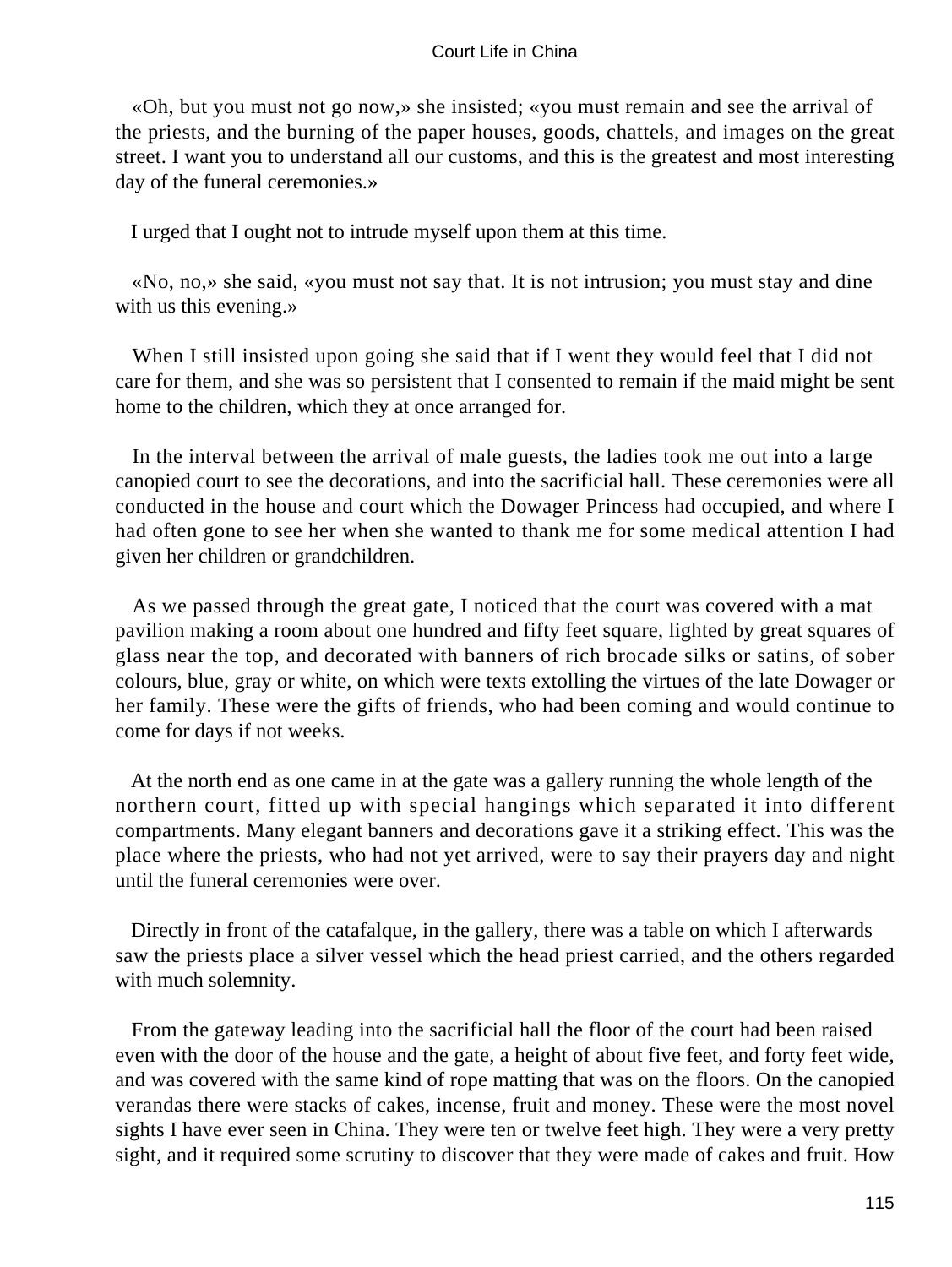they were able to build them thus, tier upon tier, and prevent their falling when they were touched is beyond my comprehension. What magic there is in it I do not know.

 As one entered the door of the sacrificial hall, towering above everything else, was the great catafalque, draped in cloth of gold, and in front of it were stacks of these sacrificial cakes. Near them there was a table on which there were great white, square candles, five inches or more in diameter, the four sides of which were stamped with figures of fairies and immortals. On this table there were also various savoury dishes, together with cakes and fruit, prepared to feed the spirit of the dead. In front of this table again there was another about a foot high on which were placed the sacrificial wine vessels, and before which the guests knelt. As we entered I saw the gentlemen kneeling to the left, while the ladies, separated from them by white curtains, were kneeling to the right.

 After we had seen the various customs without, I was taken into the dining−room, where I sat down with the young Princess and her two aunts, daughters of the Dowager. They were very kind and polite, and did all in their power to make me feel at home. We were attended by white−robed eunuchs, who knelt when they spoke to the Princess. There was such a lot of them.

«How many servants do you use ordinarily?» I asked the eldest daughter.

«About four hundred,» she replied.

 I thought of the task of robing four hundred servants in new white sackcloth, and attending to all the other things that I had seen, in the forty−eight hours since the death of the Dowager Princess. Even the bread, instead of being dotted with red as it is ordinarily, was dotted with black!

 As we were finishing our supper we heard the horns of the priests and went to see them arrive. Prince Su, and the other male members of the family, went out to the door to receive them, but we remained within. They first went to the gallery, then the head priest came down into the sacrificial hall and made nine prostrations before the catafalque, without, however, pouring or offering wine. After each third prostration he stood up and raised his clasped hands to a level with his eyes. They then began their weird music, standing on the two sides of the raised platform between the gate and the house, thus allowing a passageway between them for the guests.

 The Princess told me that they were about to form a procession to go to the great street. I therefore took my leave in order that I might precede them and see the procession arrive, and witness the burning of the presents for the spirit.

When I arrived on the great street I there beheld a paper cart and horses which were intended to transport the spirit to the eastern heaven. There was a sedan chair for her use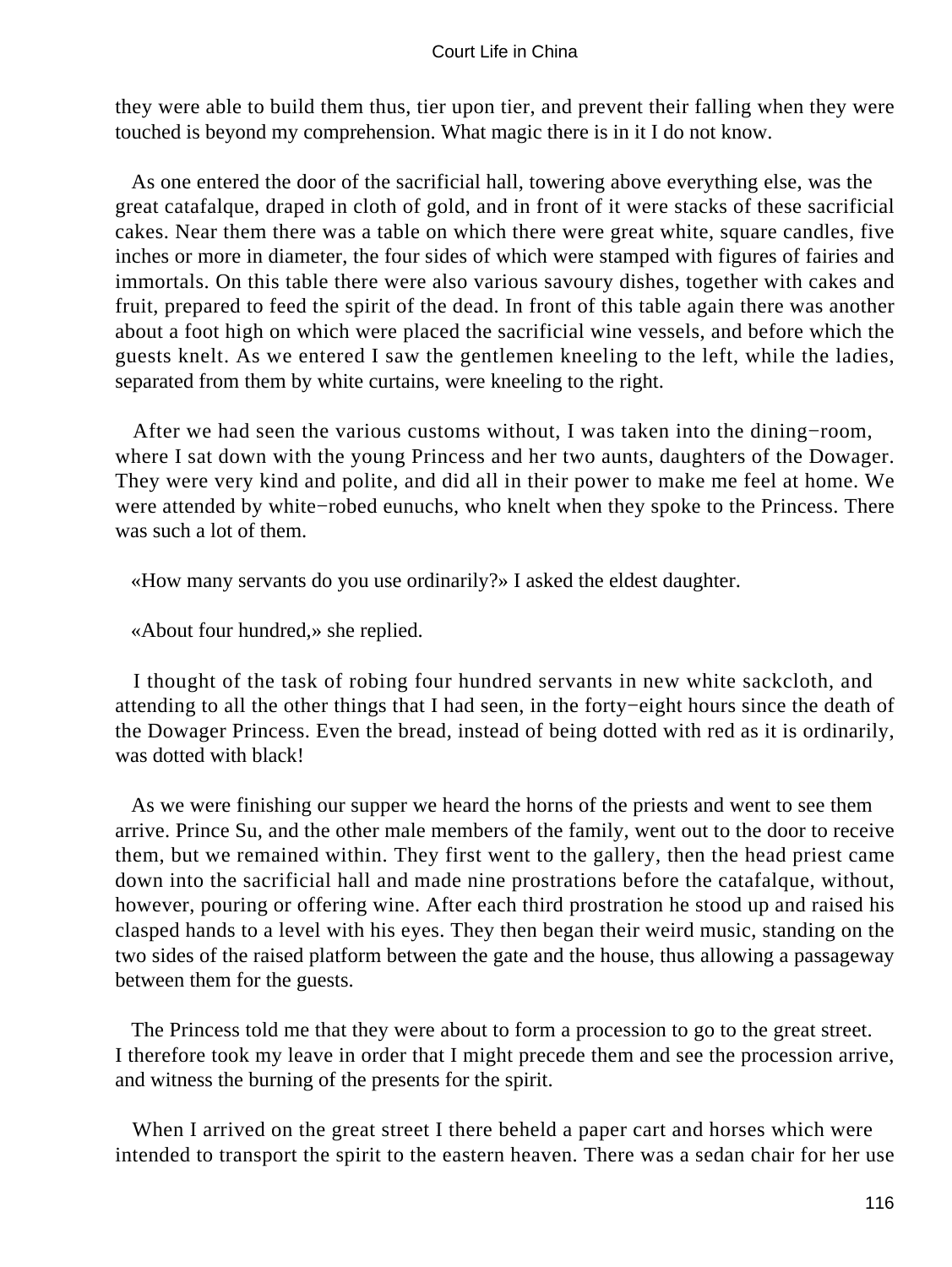after her arrival, numerous servants, money, silk, and a beautiful, big house for her to dwell in, all made of paper. I had not long to wait for the procession, which was headed by the priests playing mournful, wailing music on large and small horns and drums. The priests were followed by the mourners and their friends. When they arrived at the place of the burning, the mourners prostrated themselves upon white cushions before the paper furnishings amid the shrieks of the instruments, the wailing of the hired mourners, and the petitions of the priests for the spirits to assist the departed on her way.

 While this was going on, fire was applied to various parts of the paper pile, and in a moment a great flame sprang up into the air – a flame that could be seen from miles around, and in less time than it takes to tell it the whole was a heap of glowing ashes, the mourners had departed, and the little street children were stirring it up with long sticks.

 The first three days after death, the spirit is supposed to visit the different temples, going, as it were, from official court to official court receiving judgment, and cards of merit or demerit to take with it, for the deeds done in the body. On the third day it returns to say farewell to the home, and then leaves for its long journey, and all this paper furniture is sent on ahead.

 They continue forty−nine days of prayers by the priests, alternating three days by the Buddhists, three by the Lamas, and three by the Taoists, after which the Buddhists take their turn again. Everything else remains much as I have described it. The family, servants, everybody in mourning, and all business put aside to make way for this ceremony of mourning, mourning, mourning, when they ought to be rejoicing, for the poor old Princess had been a paralytic for years and was far better out of her misery.

 The Princess frequently sent her cart for me during these days. Once when I was going through the court where there were vast quantities of things to be burned for the spirit, all made of paper, I noticed some that were so natural that I was unable to distinguish between them and the real things. Especially was this true of the furniture and flowers like that which had been in her apartments. There were great ebony chairs with fantastically marked marble seats, cabinets, and all the furniture necessary for her use. Among these things I noticed on the table a pack of cards and a set of dice, of which she had been very fond, and a chair like the one in which the eunuchs had carried the crippled old Princess about the court, and I said to the young Princess who accompanied me:

 «You do not think your grandmother will require these things in the spirit world, do you?»

 «Perhaps not,» she replied, «but she enjoyed her cards and dice, and the chair was such a necessity, that, whether she needs them or not, it is a comfort to us to get and send her everything she liked while she lived, and it helps us bear our sorrows.»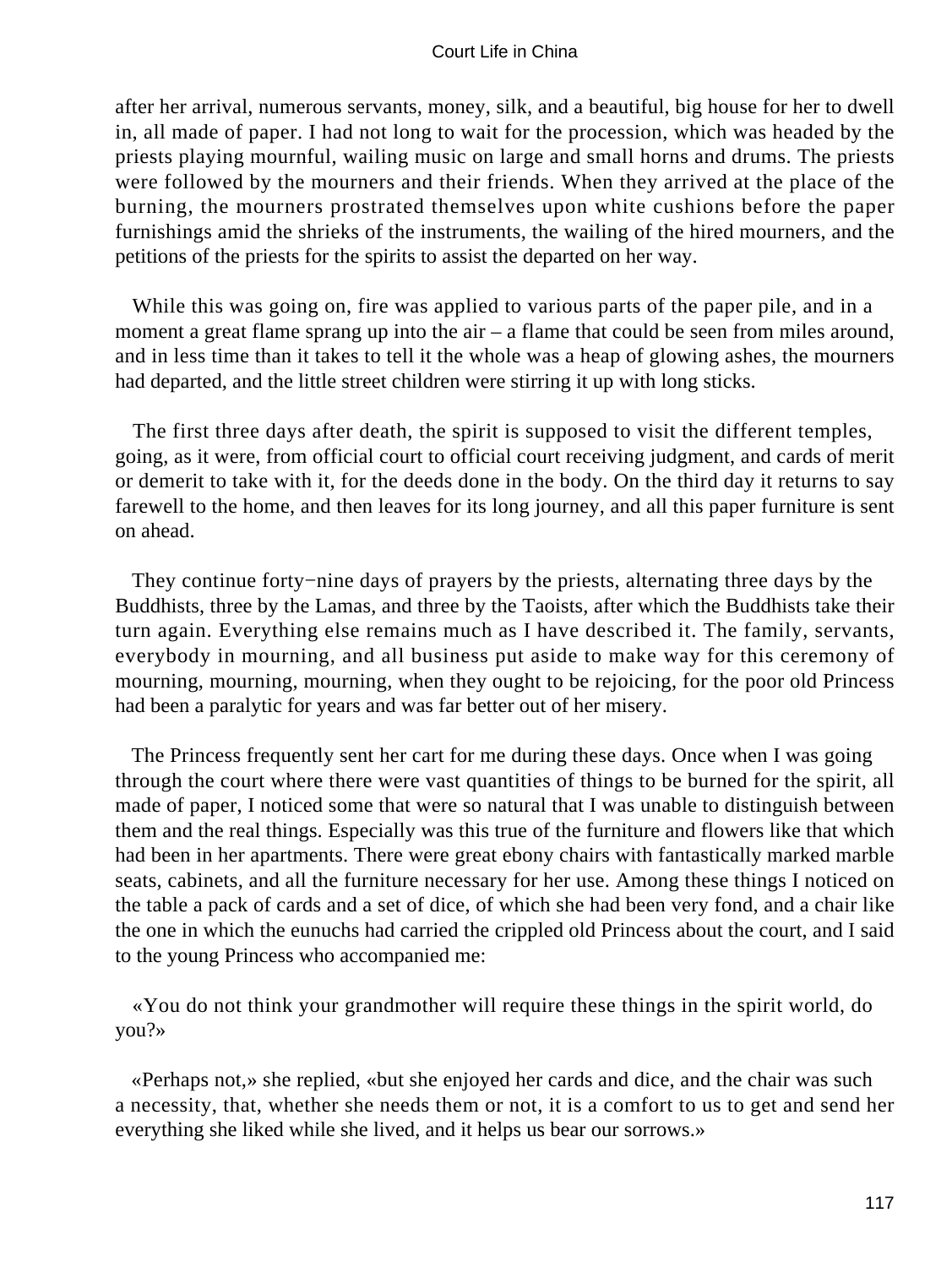# XIX

Chinese Princes and Officials

 In any estimate of the forces which lead and control public opinion in China, everywhere from the knot of peasants in the hamlet to the highest officers of state and the Emperor himself, the literati, or educated class, must be given a prominent position. They form an immense body, increased each year by the government examinations. They are at the head of the social order. Every civil officer in the empire must be chosen from their number. They constitute the basis of an elaborate system of civil service, well equipped with checks and balances which, if corrected and brought into touch with modern life and thought, would easily command the admiration of the world. – Chester Holcomb in «The Real Chinese Question.»

XIX

# **CHINESE PRINCES AND OFFICIALS**

 One day while the head eunuch from the palace of one of the leading princes in Peking was sitting in my study he said:

 «It is drawing near to the New Year. Do you celebrate the New Year in your honourable country?»

«Yes,» I replied, «though not quite the same as you do here.»

«Do you fire off crackers?»

«Yes, in the matter of firecrackers, we celebrate very much the same as you do.»

«And do you settle up all your debts as we do here?»

«I am afraid we do not. That is not a part of our New Year celebration.»

«Our Prince is going to take on two more concubines this New Year,» he volunteered.

«Ah, indeed, I thought he had three concubines already.»

«So he does, but he is entitled to five.»

 «I should think it would make trouble in a family for one man to have so many women,» I ventured.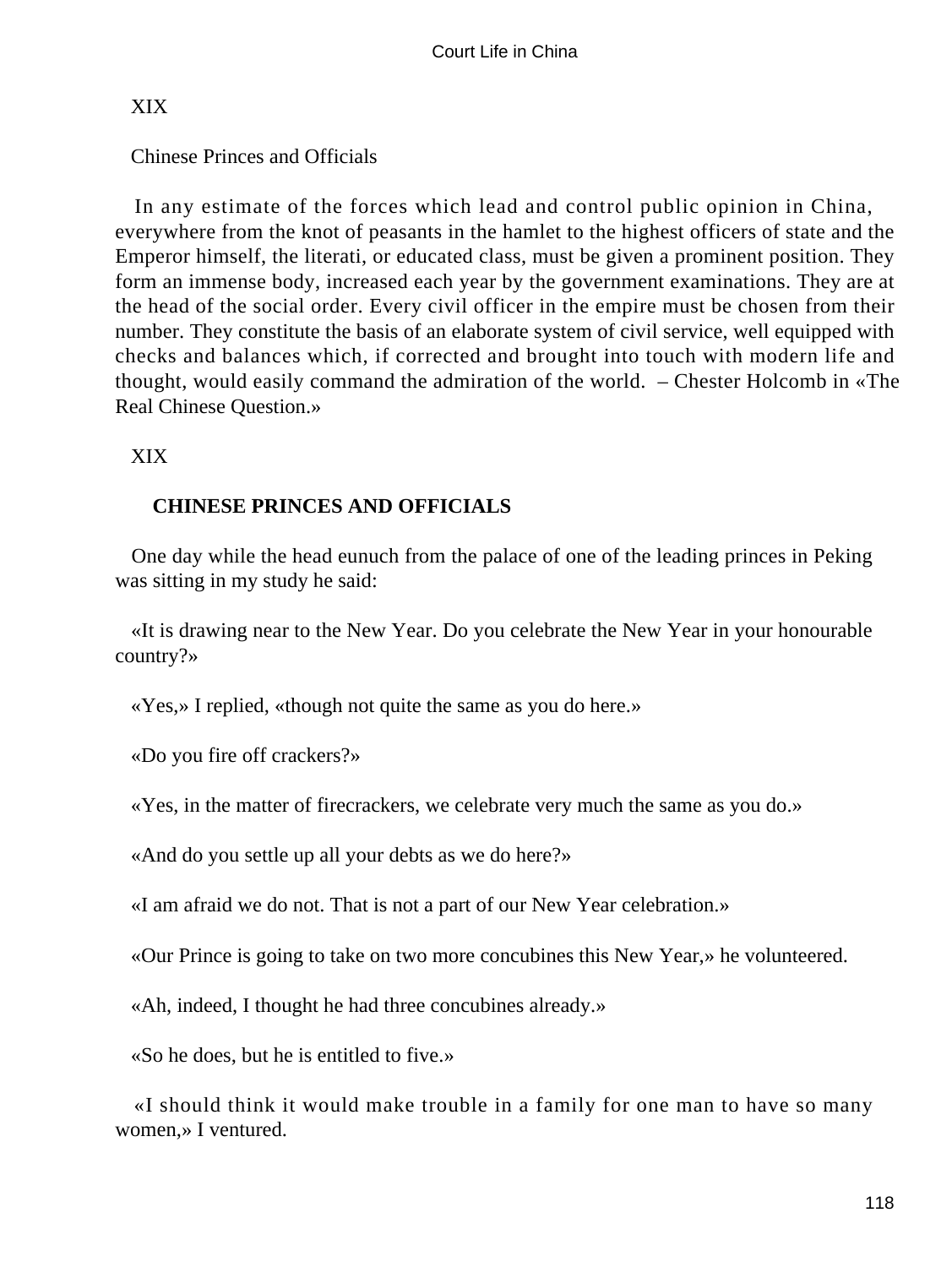He waved his hand in that peculiar way the Chinese have of saying, don't mention it, as he answered:

 «That is a difficult matter to discuss. Naturally if this woman sees the Prince talking to that one, this one is going to eat vinegar,» which gives us a glimpse of some of the domestic difficulties in Chinese high life. However it is a fact worth remembering that the Manchu prince does not receive his full stipend from the government until he has five concubines, each of whom is the mother of a son.

 The leading princes of the new regime are Ching, Su, and Pu−lun. Prince Ching has been the leader of the Manchus ever since the downfall of Prince Kung. He has held almost every office it was in the power of the Empress Dowager to give, «though disliked by the Emperor.» He was made president of the Tsung−li Yamen in 1884, and from that time until the present has never been degraded, or in any way lost the imperial favour. He is small in stature, has none of the elements of the great man that characterized Li Hung−chang and Chang Chih−tung, or Prince Kung, but he has always been characterized by that diplomacy which has kept him one of the most useful officials in close connection with the Empress Dowager. It is to his credit moreover that the legations were preserved from the Boxers in the siege of 1900.

 Prince Su is the only one of the eight hereditary princes who holds any office that brings him into intimate contact with the foreigners. During the Boxer siege he gave his palace for the use of the native Christians, and at the close was made collector of the customs duties (octoroi) at the city gates. Never had there been any one in charge of this post who turned in as large proportion of the total collections as he. This excited the jealousy of the other officials, and they said to each other: «If Prince Su is allowed to hold this position for any length of time there will never be anything in it for any one else.» They therefore sought for a ground of accusation, and they found it, in the eyes of the conservatives, in the fact that he rode in a foreign carriage, built himself a house after the foreign style of architecture, furnished it with foreign furniture, employed an Englishman to teach his boys, and as we have seen opened a school for the women and girls of his family. He therefore lost his position, but it is to the credit of Prince Chun, the new Regent, and his progressive policy, that Prince Su has been made chief of the naval department, of which Prince Ching is only an adviser.

 The most important person among either princes or officials that has been connected with the new regime is Yuan Shih−kai. He was born in the province of Honan, that province south of the Yellow River which is almost annually flooded by that great muddy stream which is called «China's Sorrow.» As a boy he was a diligent student of the Chinese classics and of such foreign books as had been translated into the Chinese language, but he has never studied a foreign tongue nor visited a foreign country. Here then rests the first element of his greatness – that without any knowledge of foreign language, foreign law, foreign literature, science of government, or the history of progress and of civilization, he has occupied the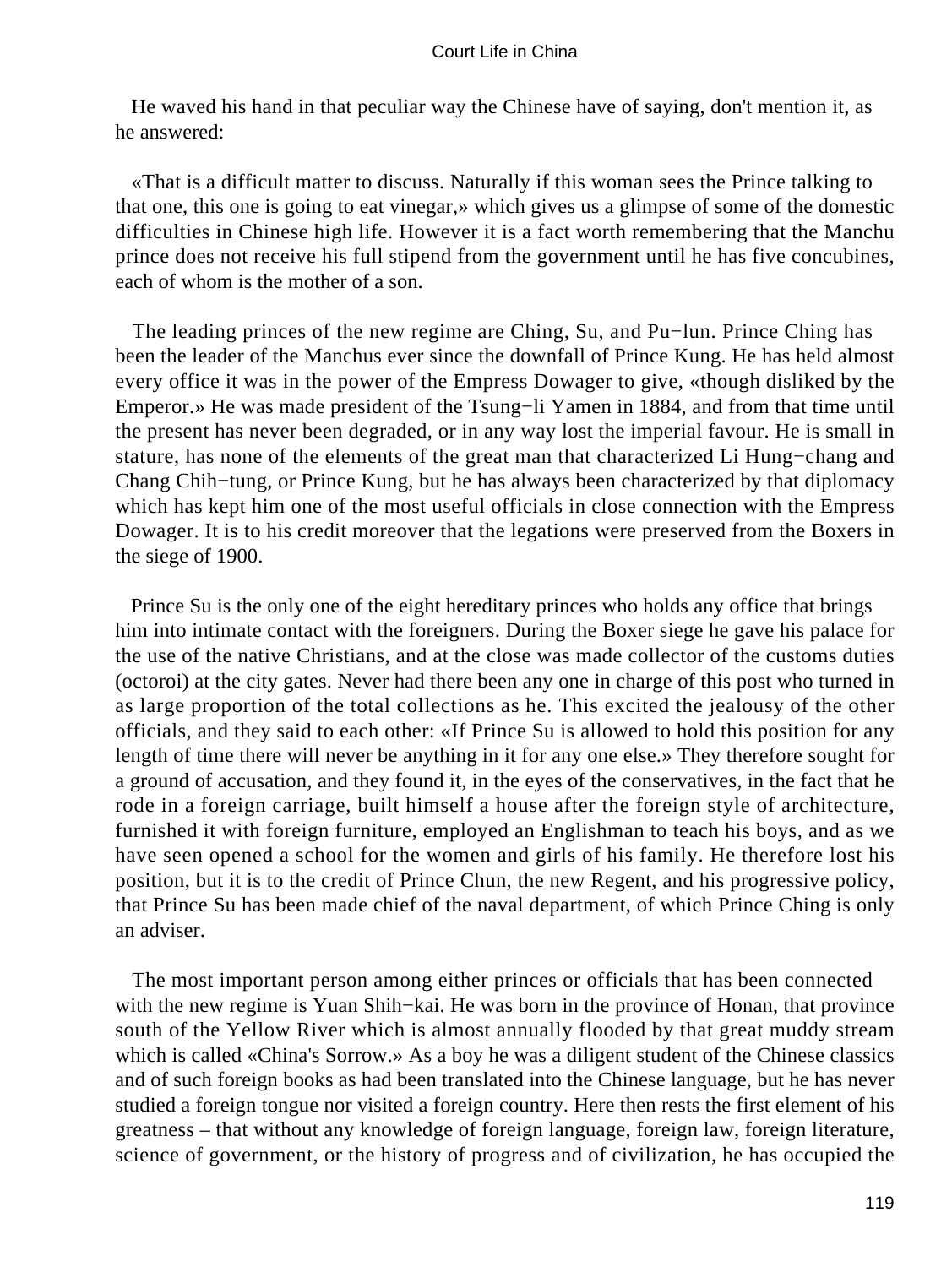highest and most responsible positions in the gift of the empire, has steered the ship of state on a straight course between the shoals of conservatism on the one hand and radical reform on the other until he has brought her near to the harbour of a safe progressive policy.

 He has always been what the Chinese call the tu−ti or pupil of Li Hung−chang, and it may be that it was from him he learned his statecraft. Certain it is that he always basked in the favour of the great Viceroy, and it may be that he had more or less influence with him in his earlier appointments, for he rose rapidly and in spite of all other officials.

 On his return from Korea he was made a judge. He was then put in charge of the army of the metropolitan province, and with the assistance of German officers he succeeded in drilling 12,500 troops after the European fashion.

 It was about this time that the Emperor conceived the plan of instituting and carrying out one of the most stupendous reforms that has ever been undertaken in human government – that of transforming four thousand years of conservatism of four hundred millions of people in the short space of a few months.

Given: A people who cannot make a nail, to build a railroad.

 Given: A people who dare not plow a deep furrow for fear of disturbing the spirits of the place, to open gold, silver, iron and coal mines.

 Given: A people who in 4,000 years did not have the genius to develop a decent high school, to open a university in the capital of every province.

 These are three of the score or more of equally difficult problems that the Emperor undertook to solve in twice as many days. In order to the solution of these problems there was organized in Peking a Reform Party of hot−headed, radical young scholars not one of whom has ever turned out to be a statesman. They were brilliant young men, many of them, but they so lost their heads in their enthusiasm for reform that they forgot that their government was in the hands of the same old conservative leaders under whom it had been for forty centuries.

 They introduced into the palace as the private adviser of the Emperor, Kang Yu−wei, as we have already shown, to whom was thus offered one of the greatest opportunities that was ever given to a human being – that of being the leader in this great reform. He was hailed as a young Confucius, but his popularity was short−lived, for he so lacked all statesmanship as to allow the young Emperor to issue twenty−seven edicts, disposing of twenty−seven difficult problems such as I have given above in about twice that many days, and it is this hot−headed and unstatesman−like young «Confucius» who now calls Yuan Shih−kai an opportunist and a traitor because he did not enter into the following plot.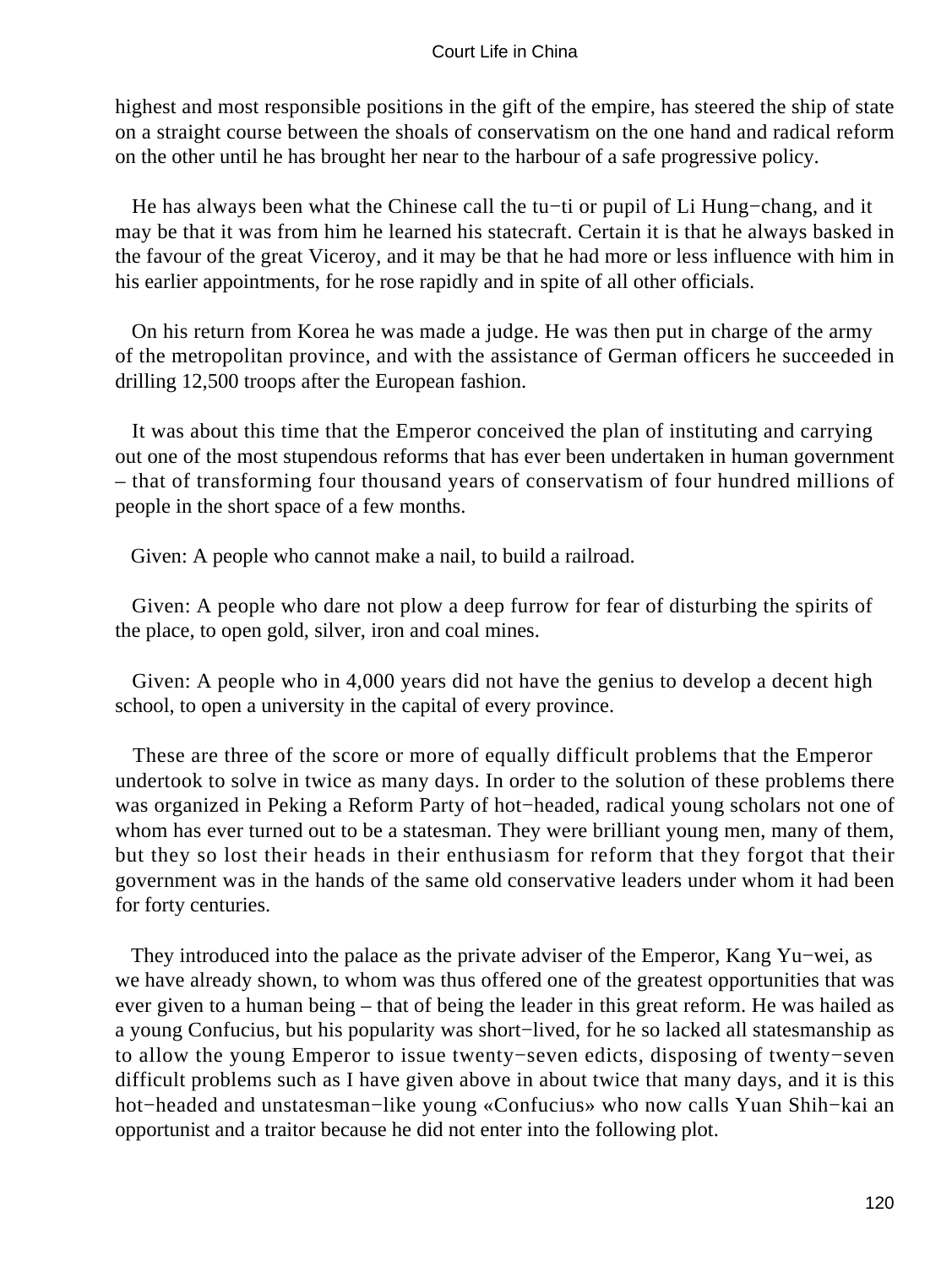After the Emperor had dismissed two conservative vice−presidents of a Board, two governors of provinces, and a half dozen other useless conservative leaders, they plotted to overthrow him by appealing to the ambition of the Empress Dowager and induce her to dethrone him and again assume the reins of government. They argued that «he was her adopted son, it was she who had placed him on the throne, and she was therefore responsible for his mistakes.» They complimented her on «the wisdom which she had manifested, and the statesmanship she had exhibited» during the thirty years and more of her regency. To all which she listened with a greedy ear, but still she made no move.

 During this time were the Emperor and his young «Confucius» idle? By no means. They had hatched a counterplot, and had decided that what they could not do by moral suasion and statesmanship they would do by force, and so they sent an order to Yuan Shih−kai, who as we have said had drilled and was in charge of 12,500 of the best troops in the empire, urging him to «hasten to the capital at once, place the Empress Dowager under guard in the Summer Palace so that she may not be allowed to interfere in the affairs of the government, and protect him in his reform measures.»

 The Emperor knew that nothing could be done without the command of the army which was largely in the hands of a great conservative friend of the Empress Dowager (Jung Lu) the father−in−law of the present Regent. Yuan was in charge of an army corps of 12,500 troops, but for him to have taken them even at the command of the Emperor, without informing his superior officer, would have meant the loss of his head at once. The first thing then for him to do was to take this order to Jung Lu. Yuan was in favour of reform, though he may not have approved of the Emperor's methods. Jung Lu hastened to Prince Ching and they two sped to the Empress Dowager in the Summer Palace where they laid the whole matter before her. She hurried to Peking, boldly faced and denounced the Emperor, took from him his seal of state, and confined him a prisoner in the Winter Palace. Kang Yu−wei, the young «Confucius,» fled, but the Empress Dowager seized his brother and five other patriotic young reformers, and ordered them beheaded on the public execution grounds in Peking.

 Naturally the Empress Dowager approved of the «wise and statesmanlike methods» of Yuan in thus protecting instead of imprisoning her, and thus placing the reins of government once more in her hands, and she appointed him Junior Vice−President of the Board of Works, and when she was compelled to remove the Governor of Shantung who had organized the Boxer Society, she appointed Yuan Acting Governor in his stead. «Yuan,» says Arthur H. Smith, was «a man of a wholly different stripe» from the one removed, and «if left to himself he would speedily have exterminated the whole Boxer brood, but being hampered by 'confidential instructions' from the palace, he could do little but issue poetical proclamations, and revile his subordinates for failure to do their duty.»

 When Yuan was made Governor of Shantung a number of the Boxer leaders called upon him expecting to find in him a sympathizer worthy of his predecessor. They told him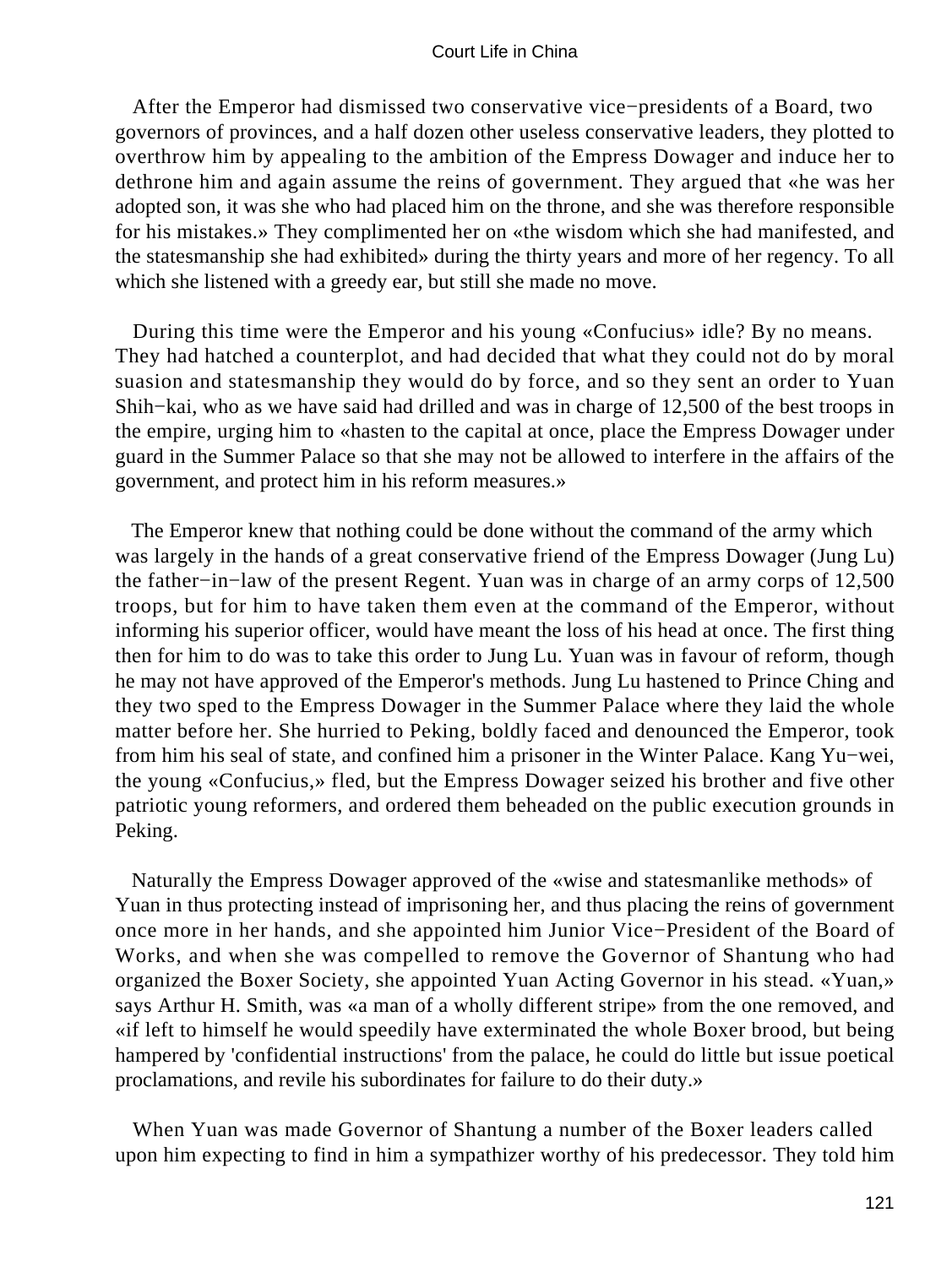of their great powers and possibilities, and of how they were proof against the spears, swords and bullets of their enemies. Yuan listened to them with patience and interest, and invited them to dine with him and other official friends in the near future.

 During the dinner the Governor directed the conversation towards the Boxer leaders and their prowess, and led them once more to relate to all his friends their powers of resistance. He fed them well, and after the dinner was over he suggested that they give an exhibition of their wonderful powers to the friends whom he had invited. This they could not well refuse to do after the braggadocio way in which they had talked, and so the Governor lined them up, called forth a number of his best marksmen, and proceeded with the exhibition, and it is unnecessary to add that if the Empress Dowager had invited Yuan to the meeting with the princes when they discussed the advisability of joining the Boxers on account of a belief in their supernatural powers, she might have been spared the humiliation of 1900.

 We shall soon see that Yuan cared no more for the «confidential instructions» of the Empress Dowager, when his statesmanship was involved, than for the orders of the Emperor. His business was to govern and protect the people of his province, and thanks to his wise statesmanship and strong character «there was not only no foreigner killed during the troubled season of anxiety and flight» of 1900, and «comparatively little of the suffering elsewhere so common.»

 And now we come to another plot which indicates the character of Yuan and two other great viceroys, Chang Chih−tung, now Grand Secretary, and Liu Kun−yi, Viceroy of the Yangtse−kiang provinces. It is a well−known fact that during the Boxer rebellion the Empress Dowager was so influenced by the promises of the Boxers to drive out all the foreigners that she sent out some very unwise edicts that they should be massacred in the provinces. Yuan and his two confreres secretly stipulated that if the foreign men of war would keep away from the ports of their provinces they would maintain peace and protect the foreigners no matter what orders came from the throne. So that when these confidential instructions came from the palace to massacre the foreigners, in order to gain time they pretended to believe that no such orders could have come from the throne. They must be forgeries of the Boxers. They therefore refused to believe them until they had sent their own special messenger all the way to Peking to get the edict from the hands of Her Majesty and bring it to them in their provinces. This messenger was also secretly instructed to find out what the contents of the edict were, and if it was contrary to the desires of the Governor, he was to dilly−dally on the way home until the Boxer trouble was ended or until the foreigners had all been removed from the territory. And it was such conduct as this on the part of three Chinese and one Manchu viceroys that saved China from being divided up among the Powers in 1900, a fact which the Empress Dowager was not slow to understand and reward.

 In 1900 Yuan was made Governor of the Shantung province, and the court was compelled to flee to Hsian. It was while the court was thus in hiding that an incident occurred which indicates the fertility of the Empress Dowager and the elasticity of all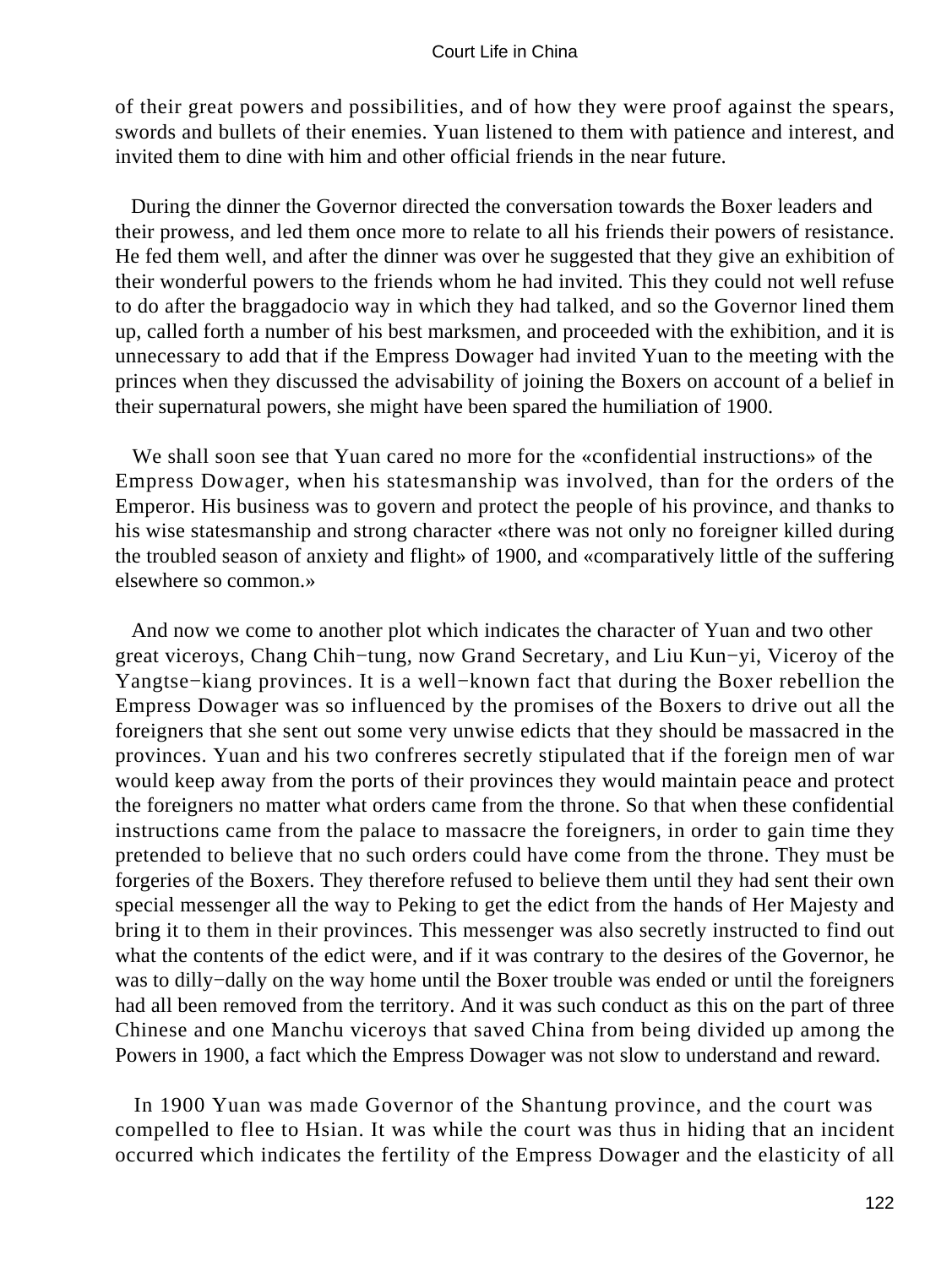Chinese social customs. Governor Yuan's mother died. In a case of this kind customs dictate, and the rules of filial affection demand, that a man shall resign all his official positions and go into mourning for a period of three years. Yuan therefore sent his resignation to the Empress Dowager, while «weeping tears of blood.»

 The country was of course in desperate straits and could ill afford to lose, for three years, for a mere sentiment, the services of one of her greatest and most powerful statesmen. However much he may have regretted to give up such a brilliant career which was just well begun, Yuan no doubt expected to do so. What was his surprise therefore to receive from Her Majesty a message of condolence in which she praised his mother in the highest terms for having given the world such a brilliant and able son. Under the circumstances, however, it would be impossible to accept his resignation as his services to the country just at this juncture were indispensable. She would, however, appoint a substitute to go into mourning for him, and this with the knowledge that she had borne a son whose services were so necessary to the safety of the government and the country, would be a sufficient comfort to the spirit of his departed mother, and Yuan was forced to continue in his official position as Governor of the province without the intermission of a single day of mourning. Such is the elasticity and adaptability of the unchanging laws and customs of the Oriental when in the hands of a master – or a mistress – like Her Majesty the Empress Dowager.

 One can imagine that in proportion as the Empress Dowager was pleased with the statesmanship manifested by Yuan Shih−kai in unintentionally reseating her upon the throne, in a like proportion the Emperor would be dissatisfied with it as being the cause of his dethronement. This was not, however, against Yuan alone but against the father−in−law of the present Regent and even Prince Ching as well. During the whole ten years, from 1898 until his death, while he was a prisoner «his heart boiled with wrath» against those who had been the cause of his downfall.

 It was not until the Boxer troubles of 1900 were over, and Yuan, by the masterly way in which he had disregarded the imperial edicts, had protected and preserved the lives of all the foreigners in his province, keeping peace the while, that honours began to be heaped upon him. And this not without reason as we shall proceed to show.

 In 1901 he was made Governor−General of the metropolitan province, and Junior Guardian of the Heir Apparent. In 1902 he was decorated with the Yellow Jacket, placed in charge of the affairs of the Northern Railway, and consulting minister to counsel the government. Wherever he was he gave as much attention to the city government as to that of the province or the nation, and in spite of his having no foreign education himself, he began building up a system of public schools in his province like which there is nothing else in the whole of China. Let us remember also that during ail this time there was suspended over his head, from the palace, a sword of Damocles which was liable to fall at any time. But we will explain that further on as it is the last act of the drama.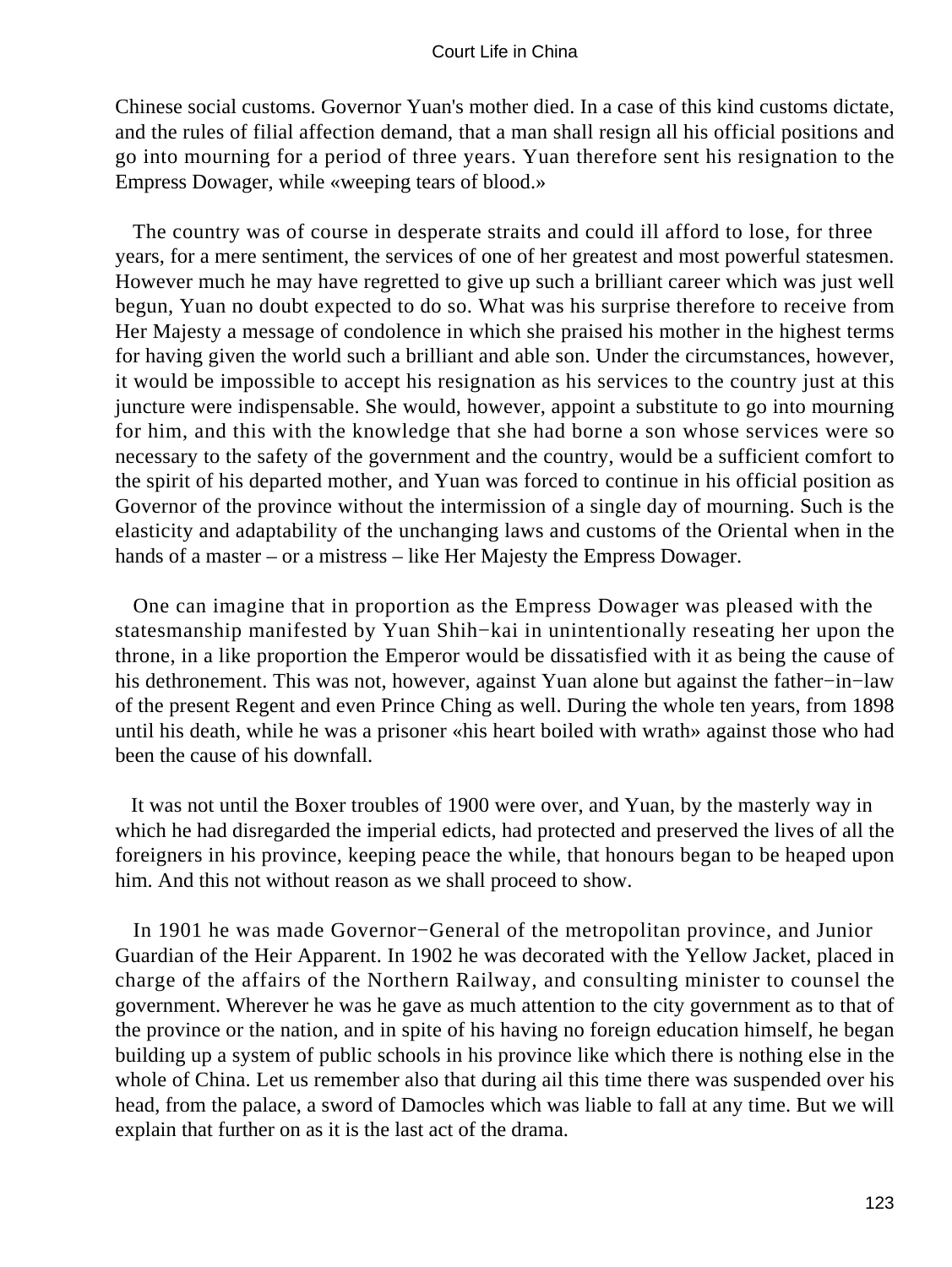When Yuan went to Tientsin as Viceroy of the metropolitan province he found there Dr. C. D. Tenny, the president of the Tientsin University which had been begun by Li Hung−chang some ten or a dozen years before. It had a good course of study and was turning out a large number of young graduates for whom there ought to be a better future than that of interpreters in the various business houses of that and other cities. He therefore called Dr. Tenny to him and inquired particularly about the system of public school education throughout the United States.

 «What is to prevent our putting into operation such a system throughout this province?» asked the Viceroy.

«Nothing,» answered Dr. Tenny, «except to be willing to submit to the conditions.»

«And what are those conditions?» asked His Excellency.

 «They are that you open schools in every important town, place in them well−educated, competent teachers, whom you are willing to pay a salary equal to what they may reasonably expect to get if they enter business.»

 «May I ask if you would be willing to undertake the development of such a system?» he asked further.

«On one condition,» answered Dr. Tenny.

«And what is that?»

 «That you allow me to open a school wherever I think there should be one, call my teachers from whatsoever source I please to call them, pay them whatever salary I think they deserve, sending all the bills to Your Excellency, and you pay them without question.»

 The Viceroy had known Dr. Tenny for years, had always had the most implicit confidence both in his ability and his honesty, and so, lightening up his duties in the Tientsin and Paotingfu Uni− versities, he commissioned him to establish what may be termed the first public school system of education on modern lines in the whole empire. This one act, if he had done no other, was reason enough for a wise regent to have continued him in office even though he «had rheumatism of the leg.» But it may be that there are extenuating circumstances in this act of the Regent as we shall point out later.

 There is one phase of the Boxer uprising that I have never yet seen properly represented in any book or magazine. We all know how the ministers of the various European governments with their wives and children, the customs officials, missionaries, business men, and tourists who happened to be in Peking at the time, with all the Chinese Christians, were confined in the British legation and Prince Su's palace. We know how they barricaded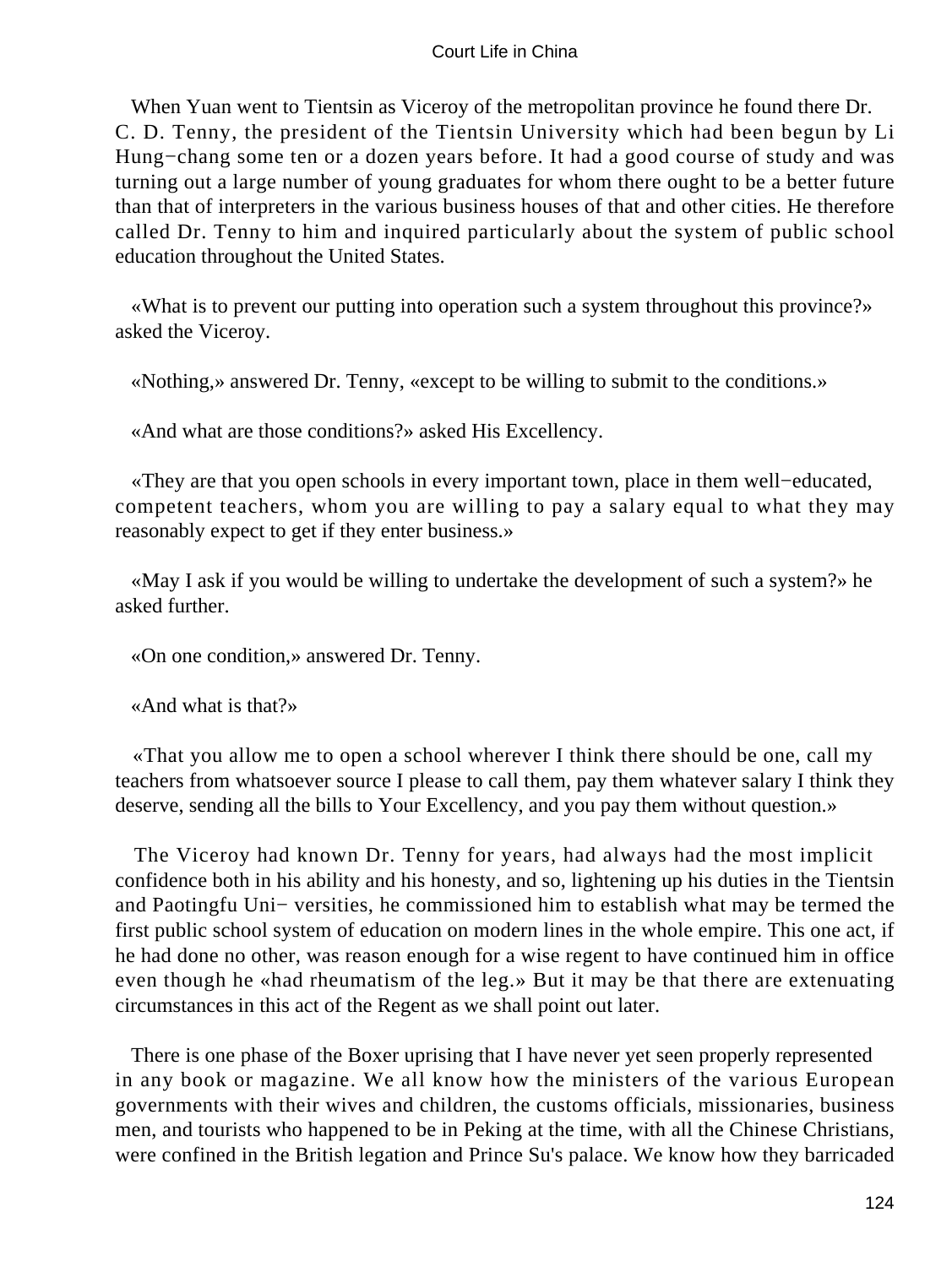their defense. We know how they were fired upon day and night for six weeks by the Boxer leaders and the army of the conservatives under the leadership of their general, Tung Fu−hsiang. But the thing which we do not know, or at least which has not been adequately told, is the most interesting secret plot of the liberal progressives, under the leadership of «Prince Ching and others,» to thwart the Empress Dowager and the Boxer leaders, the conservatives and their army, and protect the most noted company of prisoners that have ever been confined in a legation quarter. The plot was this:

 When Prince Ching and his progressive associates in Peking discovered that they could not vote down the Boxer princes, they dared not openly oppose them, but they secretly decided that the representatives of the Powers must not be massacred else the doom of China was sealed. When they discovered that Yuan Shih−kai and the other great viceroys had decided by stratagem to foil the Boxers even though they must set all the imperial edicts at naught, they decided, for the sake of the protection of the legations and the preservation of the empire, that they would do the same. They secretly sent supplies of food to the besieged, which the latter feared to use lest they be poisoned. But more than that they kept their own armies in Peking as a guard and as a final resort in case there was danger of the legation being overcome, and as a matter of fact there were regular pitched battles between the troops of Prince Ching and his associates and those of the Boxer leader, Tung Fu−hsiang. Had the Boxers finally succeeded, Yuan Shih−kai and Prince Ching and their associates would have lost their heads, but as the Boxers failed it was they who went to their graves by the short process of the executioner's knife.

 So Yuan was between two fires. He had disobeyed the commands of the Emperor in not coming to Peking and had therefore incurred his displeasure and caused his downfall. He had disobeyed the Empress Dowager in not putting to death the foreigners in his province, and if the Boxers were successful he would surely lose his head on that account. The Boxers, however, were not successful and as his disobedience had helped to save the empire, Yuan, so long as the Dowager remained in power, was safe.

 But a day of reckoning must inevitably come. The Empress Dowager was an old woman, the Emperor was a young man. In all human probabilities she would be the first to die, while his only hope was in her outliving the Emperor, who had sworn vengeance on all those who had been instrumental in his imprisonment.

 I have a friend in Peking who is also a friend of one of the greatest Chinese officials. This official has gone into the palace daily for a dozen years past and knows every plot and counterplot that has been hatched in that nest of seclusion during all that time, though he has been implicated in none of them. He has held the highest positions in the gift of the empire without ever once having been degraded. One day when he was in the palace the Emperor unburdened his heart to him, thinking that what he said would never reach the ears of his enemies.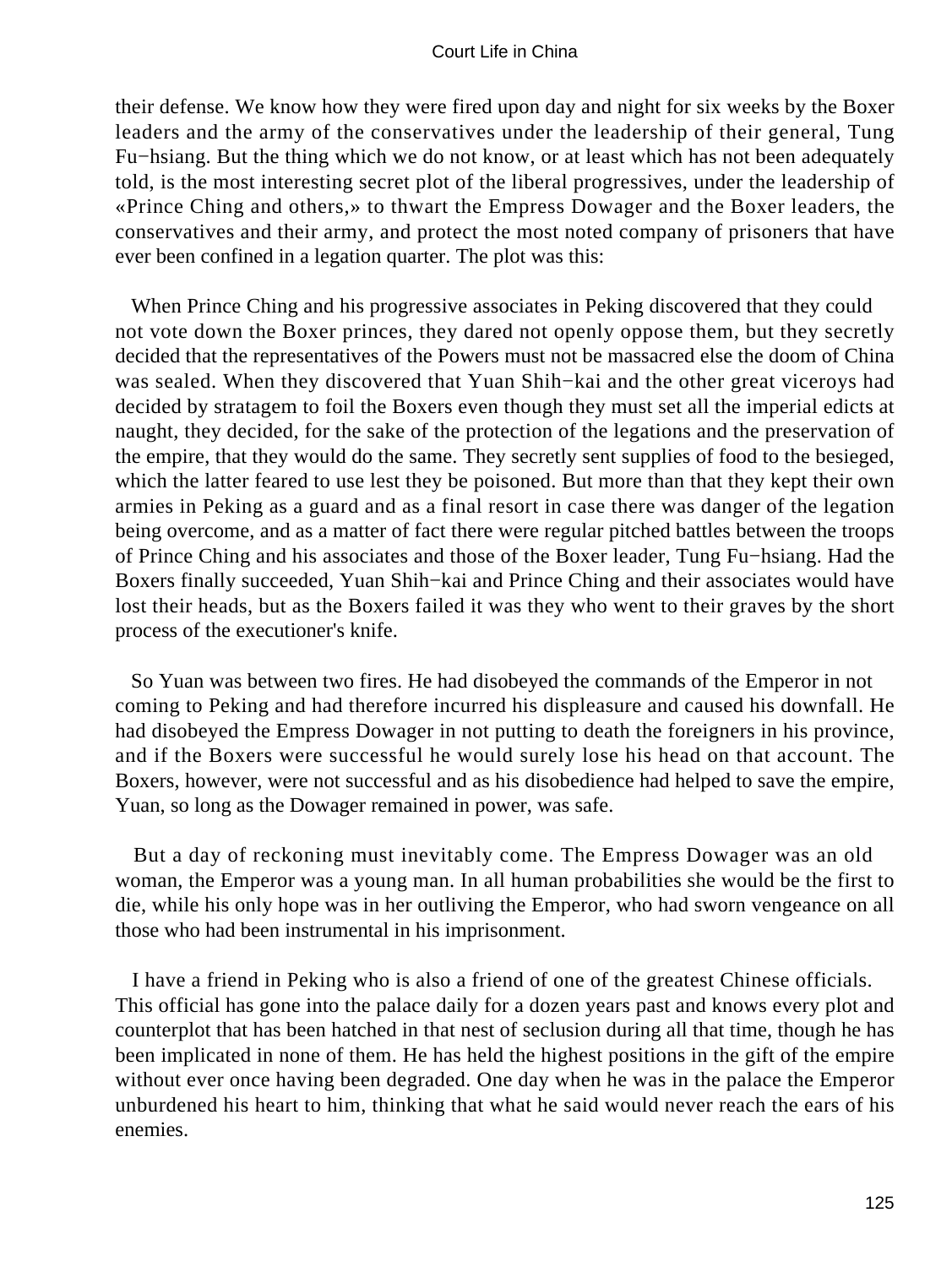«You have no idea,» said the Emperor, «what I suffer here.»

«Indeed?» was the only reply of the official.

 «Yes,» continued the Emperor, «I am not allowed to speak to any one from outside. I am without power, without companions, and even the eunuchs act as though they are under no obligations to respect me. The position of the lowest servant in the palace is more desirable than mine.» Then lowering his voice he continued, «But there is a day of reckoning to come. The Empress Dowager cannot live forever, and if ever I get my throne again I will see to it that those who put me here will suffer as I have done.»

 It is not unlikely that this conversation of the Emperor reached the ears of Yuan Shih−kai. Walls have ears in China. Everything has ears, and every part of nature has a tongue. If so, here was the occasion for the last plot in the drama of the Emperor's life, and next to the last in the official life of Yuan Shih−kai.

 The problem is to so manipulate the laws of nature as to prevent the Emperor outliving the Empress Dowager, and not allow the world to know that you have been trifling with occult forces. He must die a natural death, a death which is above suspicion. He must not die one day after the Empress Dowager as that would create talk. And he ought to die some time before her. The death fuse is one which often burns very much longer than we expect – was it not one of the English kings who said «I fear I am a very long time a−dying, gentlemen» – and sometimes it burns out sooner than is intended. There were two imperial death fuses burning at the same time in that Forbidden City of Peking. The Empress Dowager had «had a stroke.» Hers was undoubtedly nature's own work. But the enemies of Yuan Shih−kai tell us that the Emperor had «had a Chinese doctor,» to whom the great Viceroy paid \$33,000 for his services. We are told that the Empress Dowager in reality died first and then the Emperor, though the Emperor's death was first announced, and the next day that of the Dowager.

 What then are we to infer? That the Emperor was poisoned? Let it be so. That is what the Japanese believed at the time. But who did it? Most assuredly no one man. One might have employed a Chinese physician for him, but the last man whose physician the Emperor would have accepted would have been Yuan Shih−kai's. Had you or I been ill would we have allowed the man who was the cause of our fall to select our physician? But granted that Yuan Shih−kai did employ his physician, and that his death was the result of slow poisoning, could Yuan Shih−kai have so manipulated Prince Ching, the Regent (who is the late Emperor's brother), the ladies of the court, and all those thousands of eunuchs, to remain silent as to the death of the Empress Dowager until he had completed the slow process on His Majesty? No! If the Emperor was poisoned – and the world believes he was – there are a number of others whose skirts are as badly stained as those of the great Viceroy, or long ere this his body would have been sent home a headless corpse instead of with «rheumatism of the leg.»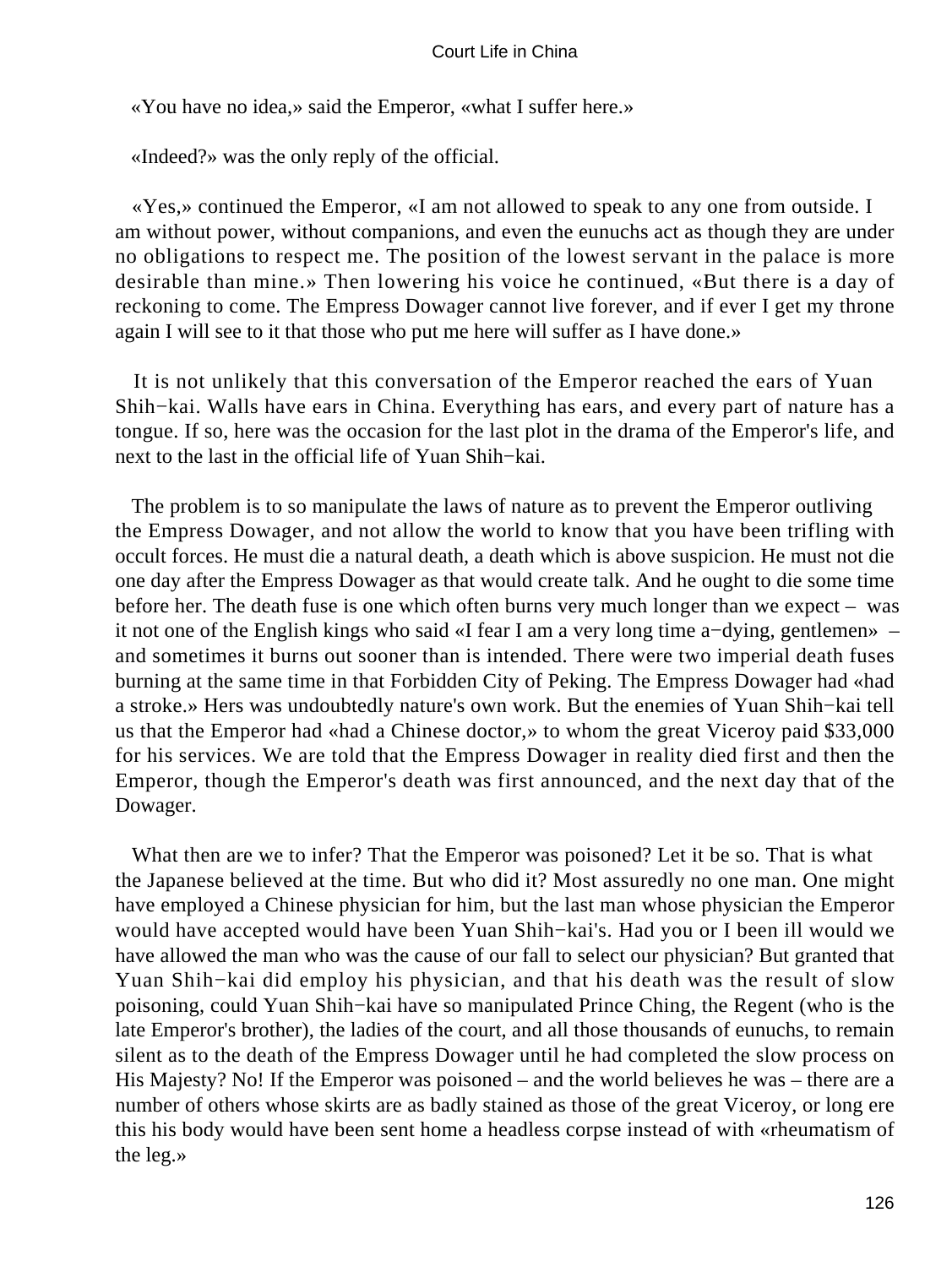What then is the explanation? It may be this, that the court, and the officials as a whole, felt that the Emperor was an unsafe person to resume the throne, and that it were better that one man should perish than that the whole regime should be upset. They even refused to allow a foreign physician to go in to see him, saying that of his own free will he had turned again to the Chinese, all of which indicates that it was not the plot of any one man.

 Why then should Yuan Shih−kai have been made the scapegoat of the court and the officials, and branded as a murderer in the face of the whole world? That may be another plot. The radical reformers, followers of Kang Yu−wei, have been making such a hubbub about the matter ever since the death of the Emperor and the Empress Dowager that somebody had to be punished. They said that Yuan had been a traitor to the cause of reform, that he had not only betrayed his sovereign in 1898, but that now he had encompassed his death.

 Now to satisfy these enemies, the Prince Regent may have decided that the best thing to do was to dismiss Yuan for a time. I think that the trivial excuse he gives for doing so favours my theory – with «rheumatism of the leg,» to which is added, «Thus our clemency is manifest» – a sentence which may be severe or may mean nothing, and when the storm has blown over and the sky is clear again, Yuan may be once more brought to the front as Li Hung−chang and others have been in the past. Which is a consummation, I think, devoutly to be wished.

XX

Peking – The City of the Court

 The position of Peking at the present time is one of peculiar interest, for all the different forces that are now at work to make or mar China issue from, or converge towards, the capital. There, on the dragon throne, beside, or rather above, the powerless and unhappy Emperor, the father of his people and their god, sits the astute and ever−watchful lady whose word is law to Emperor, minister and clown alike. There dwell the heads of the government boards, the leaders of the Manchu aristocracy, and the great political parties, the drafters of new constitutions and imperial decrees, and the keen−witted diplomatists who know so well how to play against European antagonists the great game of international chess. – R. F. Johnston in «From Peking to Mandelay.»

XX

# **PEKING** – **THE CITY OF THE COURT**

 In the place where Peking now stands there has been a city for three thousand years. Five centuries before Christ it was the capital of a small state, but was destroyed three centuries later by the builder of the great wall. It was soon rebuilt, however, and has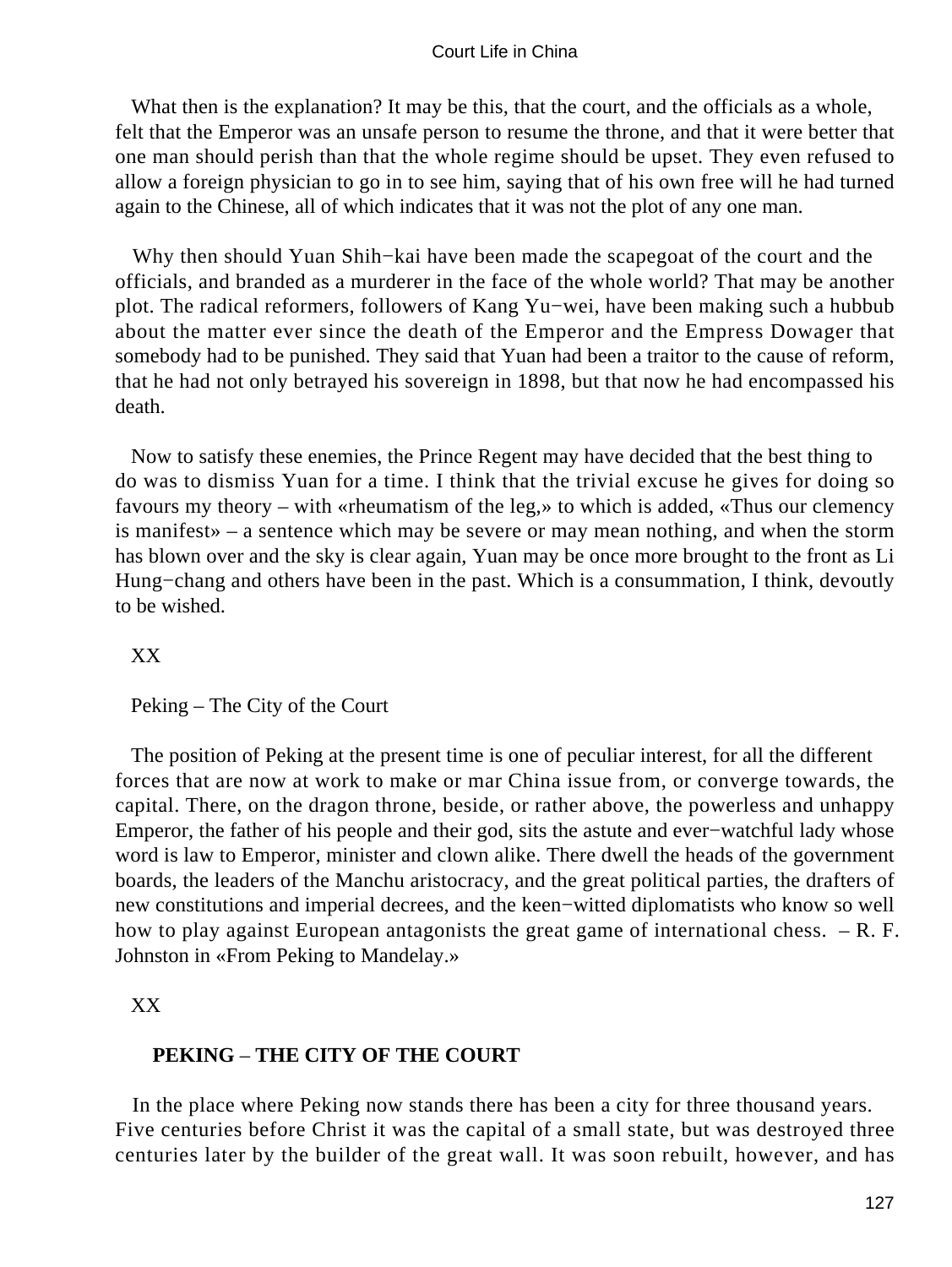continued from that time until the present, with varied fortunes, as the capital of a state, the chief city of a department, or the dwelling−place of the court.

 It is the greatest and best preserved walled city in the empire, if not in the world. The Tartar City is sixteen miles in circumference, surrounded by a wall sixty feet thick at the bottom, fifty feet thick at the top and forty feet high, with six feet of balustrade on the outside, beautifully crenelated and loopholed, and in a good state of preservation. The streets are sixty feet wide, – or even more in places, – well macadamized, and lit with electric light. The chief mode of conveyance is the 'ricksha, though carriages may be hired by the week, day or hour at various livery stables in proximity to the hotels, which, by the way, furnish as good accommodation to their guests as the hotels of other Oriental cities.

 In the centre of the Tartar City is the Imperial City, eight miles in circumference, encircled by a wall six feet thick and fifteen feet high, pierced by four gates at the points of the compass; and in the centre of this again is the Forbidden City, occupying less than half a square mile, the home of the court.

 Fairs are held, at various temples, fourteen days of every month, distributed in such a way as to bring them almost on alternate days, while at certain times there are two fairs on the same day. It is a mistake to suppose that the Chinese women in the capital are very much secluded. They may be seen on the streets at almost any time, while the temple courts and adjacent streets, on fair days, are crowded with women and girls, dressed in the most gorgeous colours, their hair decorated with all kinds of artificial flowers, followed by little boys and girls as gaily dressed as themselves. Here they find all kinds of toys, curios, and articles of general use, from a top to a broom, from bits of jade or other precious stones, to a snuff bottle hollowed out of a solid quartz crystal, or a market basket or a dust−pan made of reeds.

 Peking being the city of the court, and the headquarters of many of the greatest officials, is the receptacle of the finest products of the oldest and greatest non−Christian people the world has ever known. China easily leads the world in the making of porcelain, the best of which has always gone to Peking for use in the palace, and so we can find here the best products of every reign from the time of Kang Hsi, as well as those of the former dynasties, to that of Kuang Hsu and the Empress Dowager. The same is true of her brass and bronze incense−burners and images, her wood and ivory carvings, her beautiful embroideries, her magnificent tapestries, and her paintings by old masters of six or eight hundred years ago. Here we can find the finest Oriental rugs, in a good state of preservation, with the "tone' that only age can give, made long before the time of Washington.

 There is no better market for fine bits of embroidery, mandarin coats, and all the better products of needle, silk and floss, of which the Chinese have been masters for centuries, than the city of the court. The population consists largely of great officials and their families, whose cast−off clothing, toned down by the use of years, often without a blemish or a spot,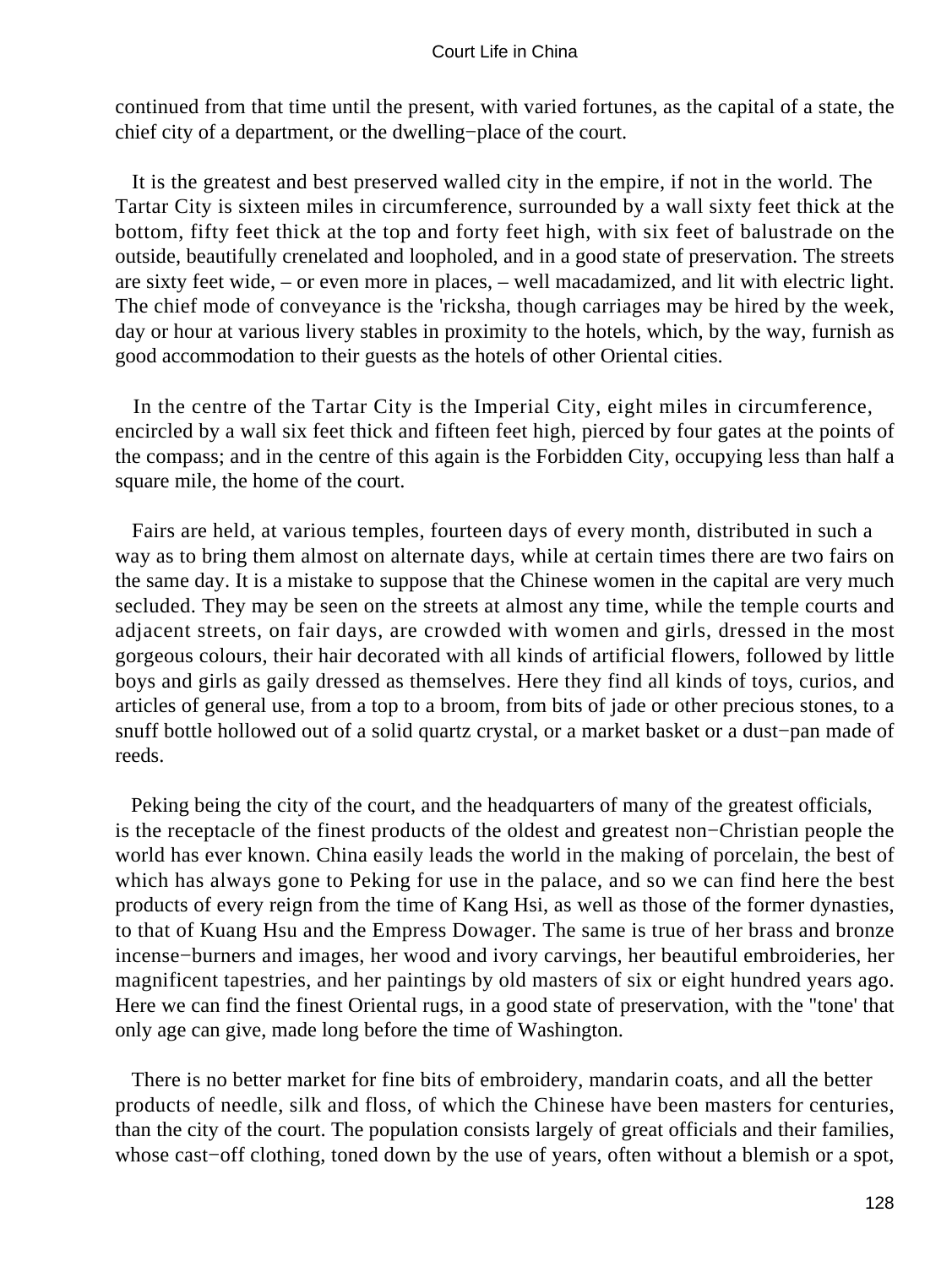finds its way into the hands of dealers. The finest furs, – seal, otter, squirrel, sable and ermine, – are brought from Siberia, Manchuria and elsewhere, for the officials and the court, and can be secured for less than half what they would cost in America. Pearls, of which the Chinese ladies and the court are more fond than of diamonds, may be found in abundance in all the bazars, which are many, and judging from the way they are purchased by tourists, are both cheaper and better than elsewhere.

 The Chinese have little appreciation of diamonds as jewelry. On one occasion there was offered to me a beautiful ring containing a large sapphire encircled by twenty diamonds. When I offered the dealer less than he asked for it, he said: «No, rather than sell it for that price, I will tear it apart, and sell the diamonds separately for drill−points to the tinkers who mend dishes. I can make more from it in that way, only I dislike to spoil the ring.» The Empress Dowager during her late years, and many of the ladies and gentlemen of the more progressive type, affected, whether genuinely or not, an appreciation of the diamond as a piece of jewelry, especially in the form of rings, though coloured stones, polished, but not cut, have always been more popular with the Chinese. The turquoise, the emerald, the sapphire, the ruby and the other precious stones with colour have, therefore, always graced the tables of the bazars in the capital, while the diamond until very recently was relegated to the point of the tinker's drill.

 There is another method of bringing bits of their ancient handiwork to the capital which most of those living in Peking, even, know nothing about. A company, whose headquarters is at an inn, called the Hsing Lung Tien, sends agents all over the empire, to purchase and bring to them everything in the nature of a curio, whether porcelain, painting, embroidery, pottery or even an ancient tile or inkstone, which they then, at public auction, sell to the dealers. The sale is at noon each day. The first time I visited it was with a friend from Iowa who was anxious to get some unique bits of porcelain. The auctioneer does not «cry» the wares. Neither buyer nor seller says a word. Nobody knows what anybody else has offered. The goods are passed out of a closed room from a high window where the crowd can see them, and then each one wanting them tries to be first in securing the hand of the auctioneer, which is ensconced in his long sleeve, where, by squeezing his fingers, they tell him how much they will give for the particular piece. It is the only real case of "talking in the sleeve' I have ever seen, and each piece is sold to the first person offering a fair profit on the money invested, though he might get much more by allowing them to bid against each other.

 Among the attractive sights in Peking, none are quite so interesting as the places where His Majesty worships, and of these the most beautiful in architecture, the grandest in conception, and the one laid out on the most magnificent scale, is the Temple of Heaven.

 Think of six hundred and forty acres of valuable city property being set aside for the grounds of a single temple, as compared with the way our own great churches are crowded into small city lots of scarcely as many square feet, and over−shadowed by great business blocks costing a hundred times as much, and we can get some conception of the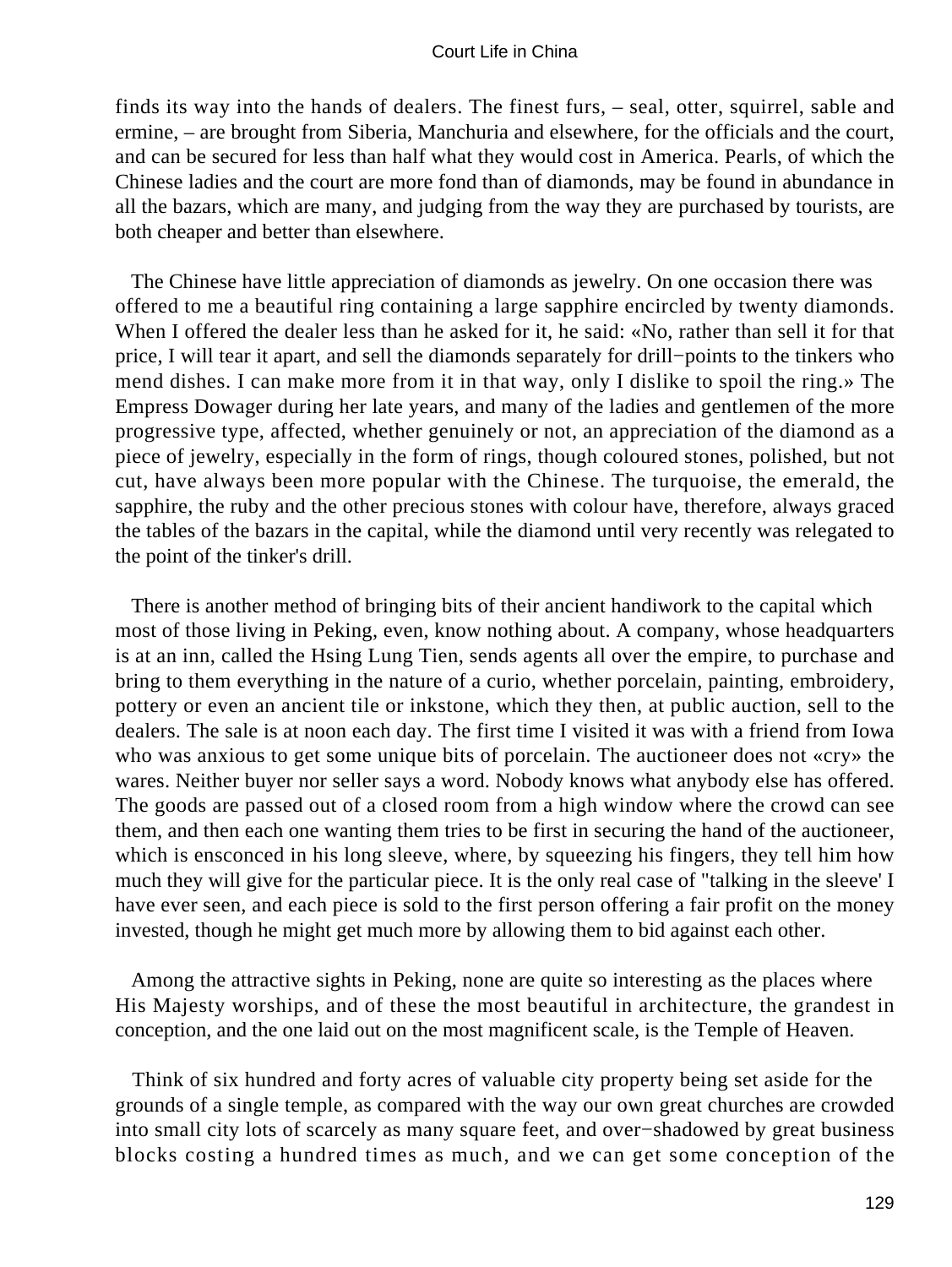magnificence of the scale on which this temple is laid out. A large part of the grounds is covered with cedars, many of which are not less than five hundred years old, while other parts are used to pasture a flock of black cattle from which they select the sacrifice for a burnt offering. The grounds are not well kept like those of our own parks and churches, but the original conception of a temple on such a large scale is worthy of a great people.

 The worship at this temple is the most important of all the religious observances of the empire, and constitutes a most interesting remnant of the ancient monotheistic cultus which prevailed in China before the rationalism of Confucius and the polytheistic superstition of Buddhism predominated among the people. While the ceremonies of the sacrifices are very complicated, they are kept with the strictest severity. The chief of these is at the winter solstice. On December 21st the Emperor goes in a sedan chair, covered with yellow silk, and carried by thirty−two men, preceded by a band of musicians, and followed by an immense retinue of princes and officials on horseback. He first goes to the tablet−chapel, where he offers incense to Shang Ti, the God above, and to his ancestors, with three kneelings and nine prostrations. Then going to the great altar he inspects the offerings, after which he repairs to the Palace of Abstinence, where he spends the night in fasting and prayer. The next morning at 5:45 A. M. he dons his sacrificial robes, proceeds to the open altar, where he kneels and burns incense, offers a prayer to Shang Ti, and incense to his ancestors whose shrines and tablets are arranged on the northeast and northwest portions of the altar.

 There are two altars in the temple, a quarter of a mile apart, the covered and the open altar, and this latter is one of the grandest religious conceptions of the human mind. It is a triple circular marble terrace, 210 feet wide at the base, 150 feet in the middle, and ninety feet at the top, ascended at the points of the compass by three flights of nine steps each. A circular stone is in the centre of the top, around which are nine stones in the first circle, eighteen in the second, twenty−seven in the third, etc., and eighty−one in the ninth, or last circle. The Emperor kneels on the circular stone, surrounded by the circles of stones, then by the circles of the terraces, and finally by the horizon, and thus seems to himself and his retinue to be in the centre of the universe, his only walls being the skies, and his only covering, the shining dome.

 There are no images of any kind connected with the temple or the worship, the only offerings being a bullock, the various productions of the soil, and a cylindrical piece of jade about a foot long, formerly used as a symbol of sovereignty. Twelve bundles of cloth are offered to Heaven, and only one to each of the emperors, and to the sun and moon. The bullocks must be two years old, the best of their kind, without blemish, and while they were formerly killed by the Emperor they are now slaughtered by an official appointed for that purpose.

 The covered altar is, I think, the most beautiful piece of architecture in China. It is smaller than the one already described but has erected upon it a lofty, circular triple−roofed temple ninety−nine feet in height, roofed with blue tiles, the eaves painted in brilliant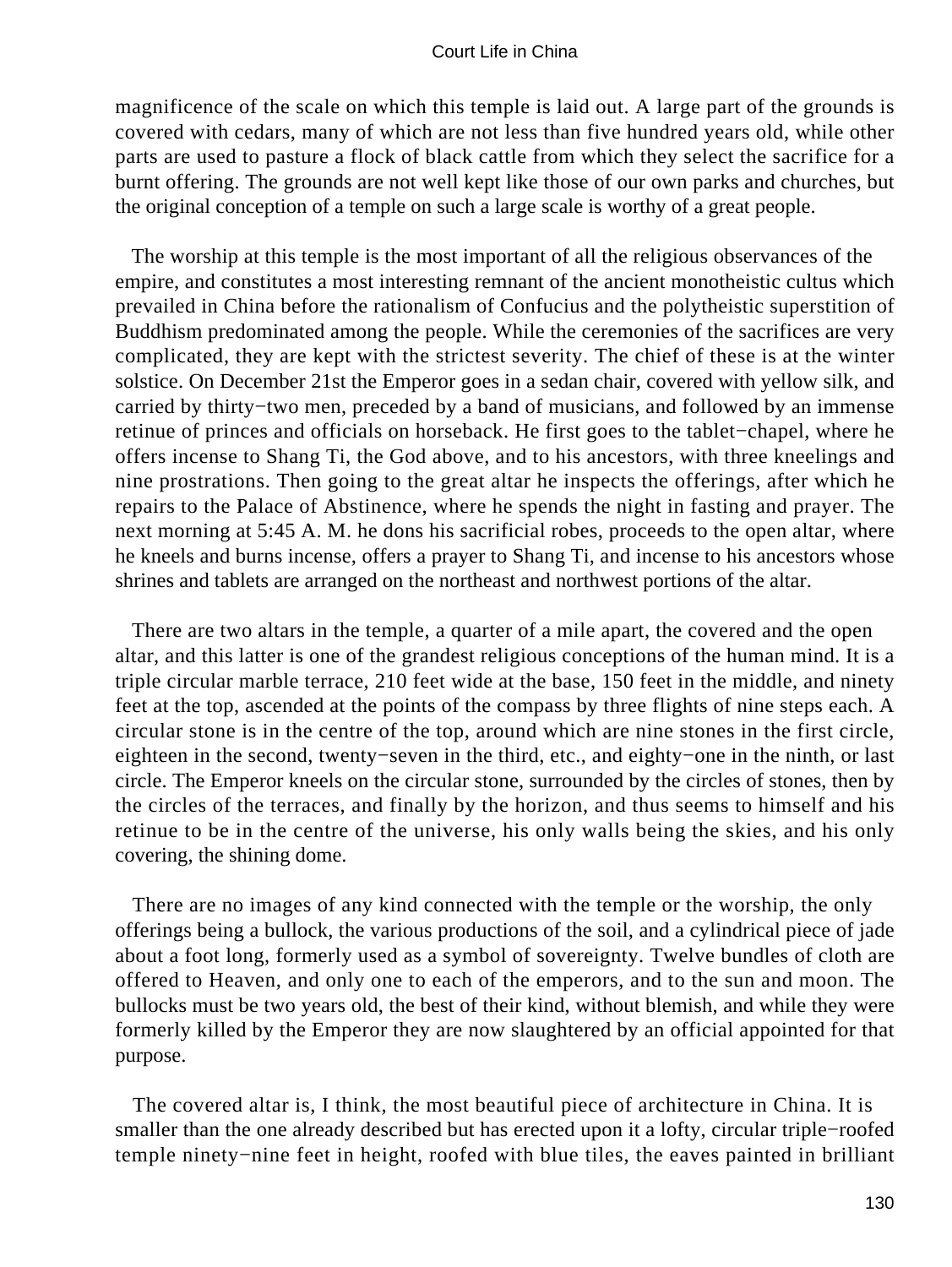colours and protected from the birds by a wire netting. In the centre, immediately in front of the altar, is a circular stone, as in the open altar. The ceiling is covered with gilded dragons in high relief, and the whole is supported by immense pillars. It was this building that was struck by lightning in 1890, but it was restored during the ten years that followed. Being made the camp of the British during the occupation of 1900, it received some small injuries from curio seekers, but none of any consequence. The Sikh soldiers who died during this period were cremated in the furnace connected with the open altar.

 The Chinese have been an agricultural people for thirty centuries or more, and this characteristic is embodied in the Temple of Agriculture, which occupies a park of not less than three hundred and twenty acres of city property opposite the Temple of Heaven. It has four great altars, with their adjacent halls, to the spirits of Heaven, Earth, the Year, and the Ancestral Husbandman, Shen Nung, to whom the temple is dedicated. It was used as the camp of the American soldiers in 1900, and was well cared for. At one time some of the soldiers upset one of the urns, and when it was reported to the officer in command, the whole company was called out and the urn properly replaced, after which the men were lectured on the matter of injuring any property belonging to the temple.

 There are several large plots of ground in this enclosure, one of which the Emperor ploughs, while another is marked «City Magistrate,» another «Prefect,» and on these bits of land the «five kinds of grain» are sown. One cannot view these imperial temples without being impressed with the potential greatness of a people who do things on such a magnificent scale. But one, at the same time, also feels that these temples, and the great Oriental religions which inspire and support them have failed in a measure to accomplish their design, which ought to be to educate and develop the people. This they can hardly be said to have done, especially if we consider their condition in their lack of all phases of scientific development, for as the sciences stand to−day they are all the product of the Christian peoples.

 There are three other imperial temples on the same large scale as those just described. The Temple of the Sun east of the city, that of the Moon on the west, and that of the Earth on the north, though it must be confessed that the worship at these has been allowed to lapse. In the Tartar City there are two others, the Lama Temple and the Confucian Temple, in the former of which there is a statue of Buddha seventy−five feet high, and from thirteen to fifteen hundred priests who worship daily at his shrine. This statue is made of stucco, over a framework, and not of wood as some have told us, and as the guide will assure us at the present day. One can ascend to a level with its head by several flights of stairs, where a lamp is lit when the Emperor visits the temple. In the east wing of this same building is a prayer−wheel, which reaches up through several successive stories, and is kept in motion while the Emperor is present.

 In the east side buildings there are a few interesting, though in some cases very disgusting idols, such for instance as those illustrating the creation, but over these draperies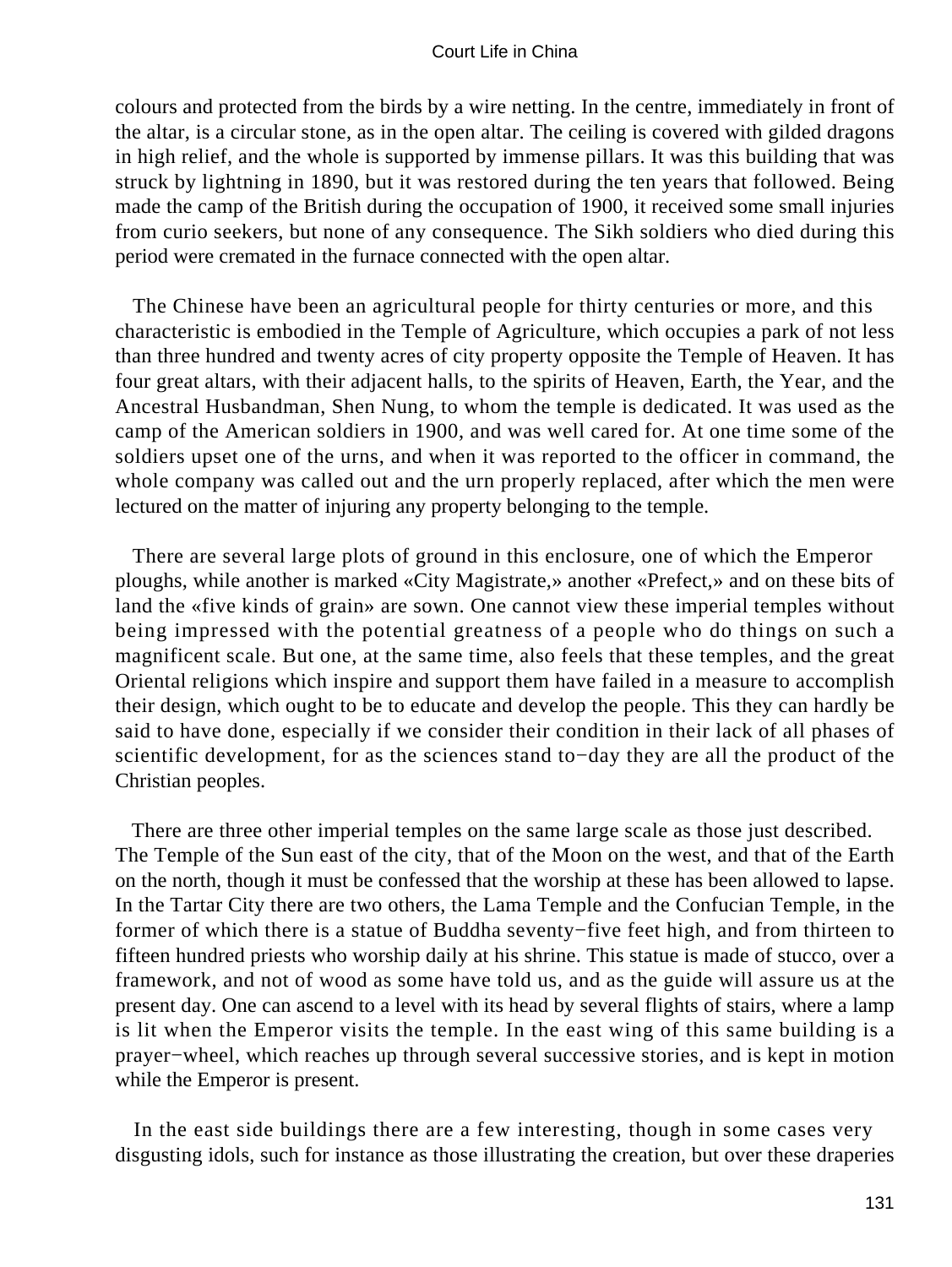have been thrown during recent years, which make them a trifle more respectable.

 The temple is very imposing. At the entrance there are two large arches covered with yellow tiles, from which a broad paved court leads to the front gate, on the two sides of which are the residences of the Lamas or Mongol priests. At the hour of prayer, which is about nine o'clock, they may be seen going in crowds, clothed in yellow robes, to the various halls of worship where they chant their prayers.

 Very different from this is the Confucian Temple only a quarter of a mile away. Here we find neither priest nor idol – nothing but a small board tablet to «Confucius, the teacher of ten thousand ages» with those of his most faithful and worthy disciples. In the court on each side are rows of buildings – that on the east containing the tablets of seventy−eight virtuous men; that on the west the tablets of fifty−four learned men; eighty−six of these were pupils of the Sage, while the remainder were men who accepted his teachings. No Taoists, however learned; no Buddhists, however pure; no original thinkers, however great may have been their following, are allowed a place here. It is a Temple of Fame for Confucianists alone.

 I have been in this temple when a whole bullock, the skin and entrails having been removed, was kneeling upon a table facing the tablet of the Sage, while sheep and pigs were similarly arranged facing the tablets of his disciples.

 For twenty−four centuries China has had Taoism preached within her dominions; for twenty−three centuries she has worshipped at the shrine of Confucius; for eighteen centuries she has had Buddhism, and for twelve centuries Mohammedanism: and during all this time if we believe the statements of her own people, she has slept. Does it not therefore seem significant, that less than a century after the Gospel of Jesus Christ had been preached to her people, and the Bible circulated freely throughout her dominions, she opened her court to the world, began to build railroads, open mines, erect educational institutions, adopt the telegraph and the telephone, and step into line with the industrial methods of the most progressive nations of the Western world?

### XXI

### The Death of Kuang Hsu and the Empress Dowager

 Who knows whether the Dowager Empress will ever repose in the magnificent tomb she has built for herself at such a cost, or whether a new dynasty may not rifle its riches to embellish its own? Tze−Hsi is growing old! According to nature's immutable law her faculties must soon fail her; her iron will must bend and her far−seeing eye grow dim, and after her who will resist the tide of foreign aggression and stem the torrent of inward revolt? – Lady Susan Townley in «My Chinese Note Book.»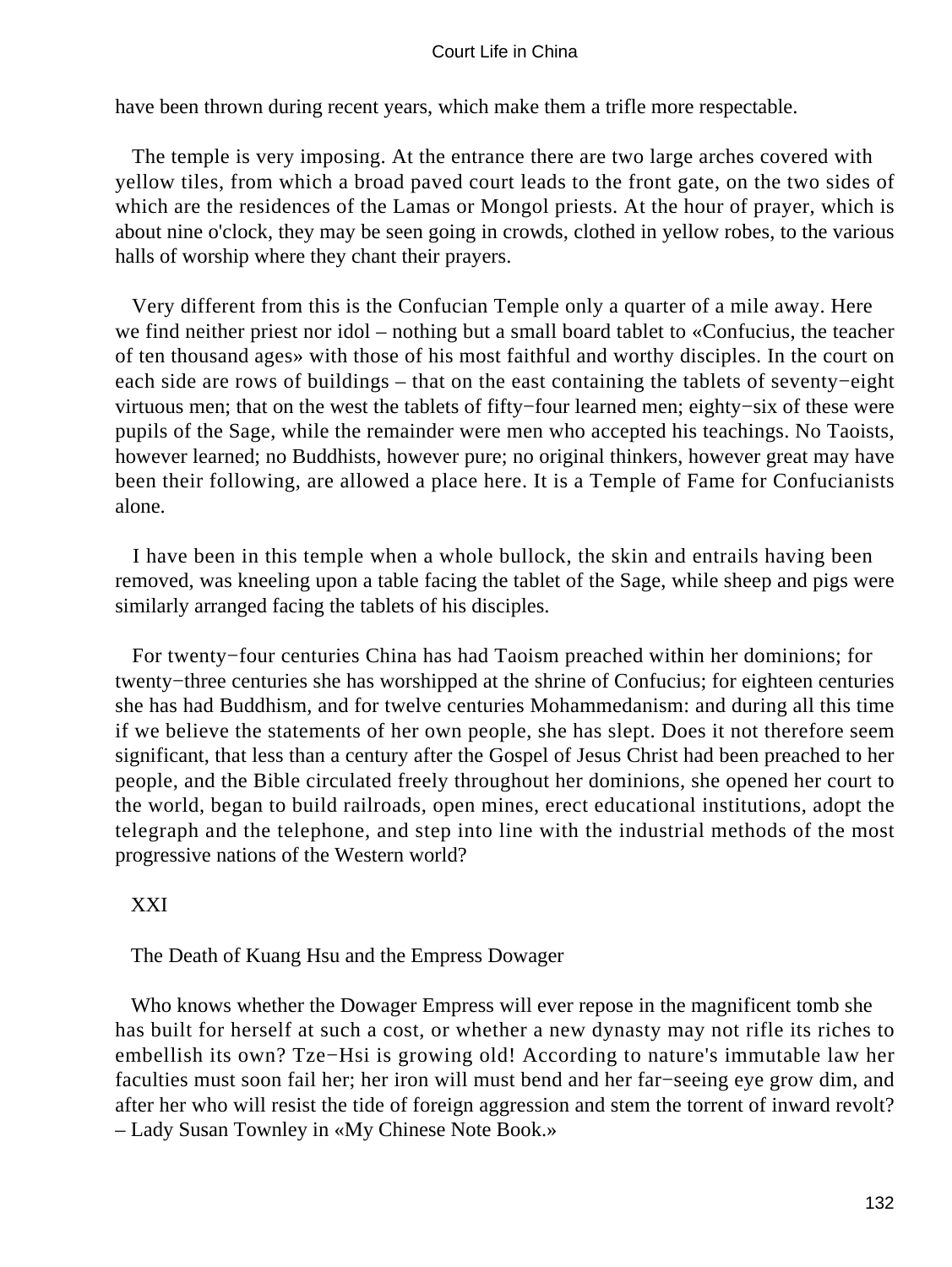## XXI

## THE **DEATH OF KUANG HSU AND THE EMPRESS DOWAGER**

 During mid−November of 1908 the Forbidden City of Peking was a blind stage before which an expectant world sat as an audience. It had not long to wait, for on the fifteenth and sixteenth it learned that Kuang Hsu and the Empress Dowager, less than twenty−four hours apart, had taken «the fairy ride and ascended upon the dragon to be guests on high.» The world looked on in awe. It expected a demonstration if not a revolution but nothing of the kind happened. But on the other hand one of the most difficult diplomatic problems of her history was solved in a quiet and peaceable, if not a statesman−like way, by the aged Dowager and her officials, and China once more had upon her throne an emperor, though only a child, about whose succession there was no question. And all this was done with less commotion than is caused by the election of a mayor in New York or Chicago, which may or may not be to the credit of an absolute monarchy over a republican form of government.

 The world has speculated a good deal as to what happened in the Forbidden City of Peking during the early half of November. Will the curious world ever know? Whether it will or not remains for the future to determine. We have, however, the edicts issued to the foreign legations at Peking and with these at the present we must be content. From them we learn that it was the Empress Dowager and not Kuang Hsu who appointed Prince Chun as Regent, and that this appointment was made – or at least announced – twenty−four hours before the death of the Emperor.

 On the thirteenth of November the foreign diplomatic representatives received the following edict from the great Dowager through the regular channel of the Foreign Office of which Prince Ching was the president:

 «It is the excellent will of Tze−hsi−kuan−yu−k'ang− i−chao−yu−chuang−ch'eng−shou−kung−ch'in−hsien−chung−hsi, the great Empress Dowager that Tsai Feng, Prince of Chun, be appointed Prince Regent (She Chang−wang).»

 The above edict was soon followed by another which stated that «Pu I, the son of Tsai Feng, should be reared in the palace and taught in the imperial schoolroom,» an indication that he was to be the next emperor, and that Tsai Feng and not Kuang Hsu was to occupy the throne, and all this by the «excellent will» of the Empress Dowager.

On the morning of the fourteenth the following edict came from the Emperor himself:

 "From the beginning of August of last year, our health has been poor. We formerly ordered the Tartar generals, viceroys, and governors of every province to recommend physicians of ability. Thereupon the viceroys of Chihli, the Liang Kiang, Hu Kiang, Kiangsu and Chekiang recommended and sent forward Chen Ping−chun, Tsao Yuen−wang, Lu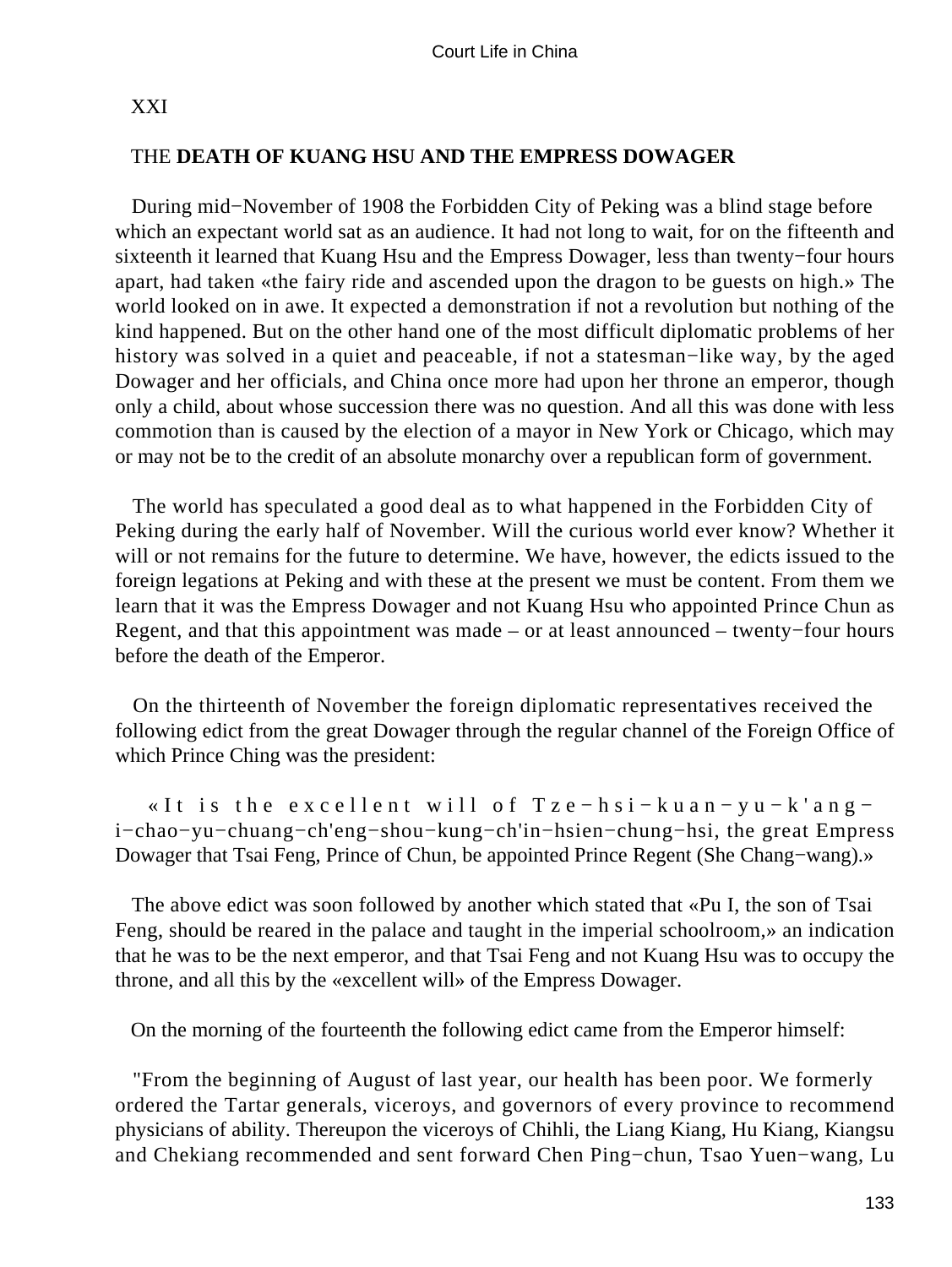Yung−ping, Chow Ching−tao, Tu Chung−chun, Shih Huan, and Chang Pang−nien, who came to Peking and treated us. But their prescriptions have given no relief. Now the negative and positive elements (Yin−Yang) are both failing. There are ailments both external and internal, and the breath is stopped up, the stomach rebellious, the back and legs painful, appetite failing. On moving, the breath fails and there is coughing and panting. Besides, we have chills and fever, cannot sleep, and experience a general failure of bodily strength which is hard to bear.

 «Our heart is very impatient and now the Tartar generals, viceroys, and governors of every province are ordered to select capable physicians, regardless of the official rank, and to send them quickly to Peking to await summons to give medical aid. If any can show beneficial results he will receive extraordinary rewards, and the Tartar generals, viceroys, and governors who recommend them will receive special grace. Let this be published.»

This was followed on the same day by the following edict:

 «Inasmuch as the Emperor Tung Chih had no issue, on the fifth day of the twelfth moon of that reign (January 12, 1875) an edict was promulgated to the effect that if the late Emperor Kuang Hsu should have a son, the said prince should carry on the succession as the heir of Tung Chih. But now the late Emperor has ascended upon the dragon to be a guest on high, leaving no son, and there is no course open but to appoint Pu I, the son of Tsai Feng, the Prince Regent, as the successor to Tung Chih and also as heir to the Emperor Kuang Hsu.»

 The next day – the fifteenth – another edict, purporting to come from little Pu I, but transcribed by Prince Ching, was sent out to the diplomatic body and to the world. It is as follows:

"I have the honour to inform Your Excellency that on the 21st day of the 10th moon [Nov.] 14, 1908] at the yu−ke [5−7 P. M.] the late Emperor ascended on the dragon to be a guest on high. We have received the command of Tze−hsi, etc., the Great Empress Dowager to enter on the succession as Emperor. We lamented to Earth and Heaven. We stretched out our hands, wailing our insufficiency. Prostrate we reflect on how the late Emperor occupied the Imperial Throne for thirty−four years, reverently following the customs of his ancestors, receiving the gracious instruction of the Empress Dowager, exerting himself to the utmost, not failing one day to revere Heaven and observe the laws of his ancestors, devoting himself with diligence to the affairs of government and loving the people, appointing the virtuous to office, changing the laws of the land to make the country powerful, considering new methods of government which arouse the admiration of both Chinese and foreigners. All who have blood and breath cannot but mourn and be moved to the extreme point. We weep tears of blood and beat upon our heart. How can we bear to express our feelings!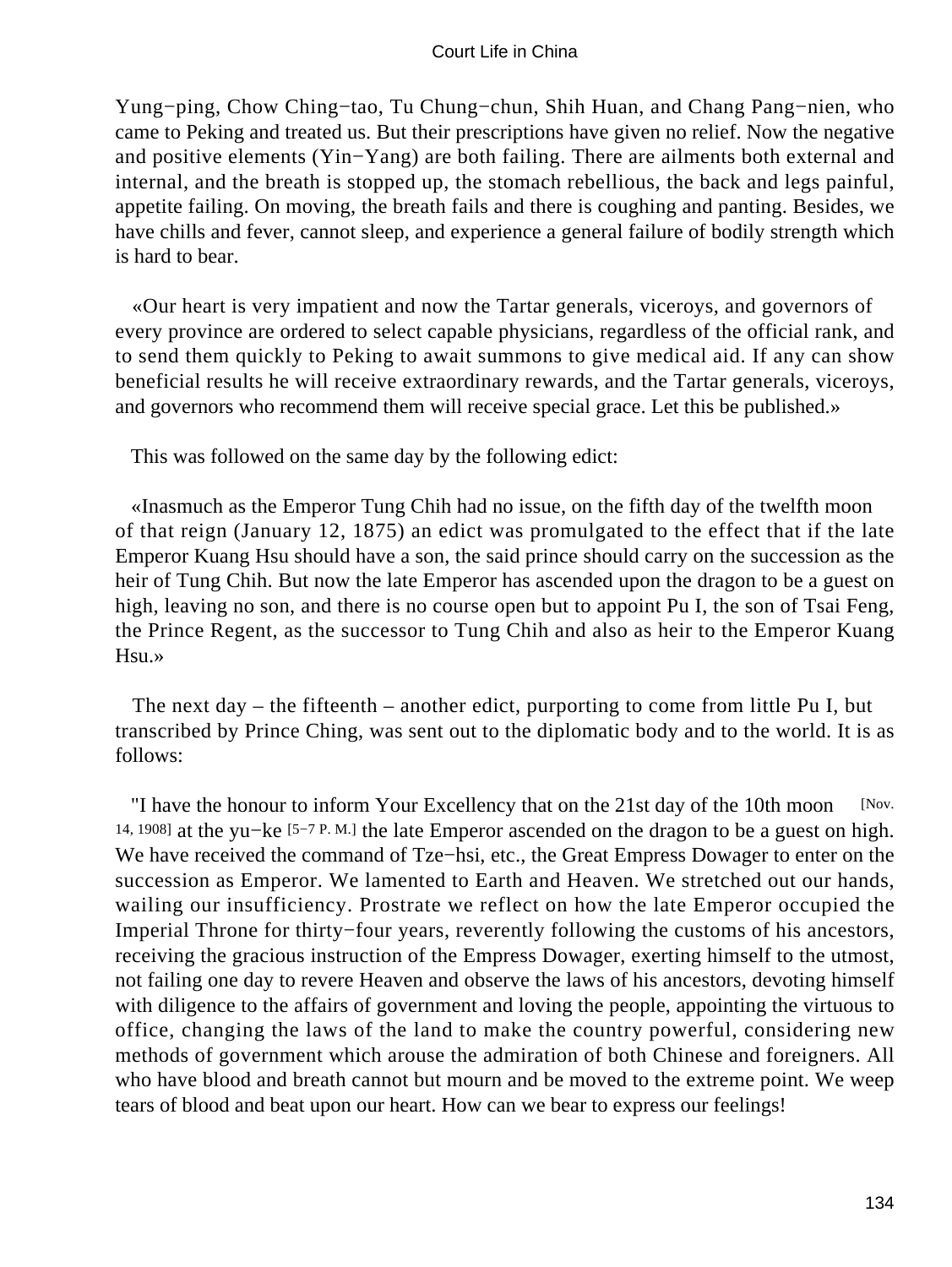«But we think upon our heavy responsibility and our weakness, and we must depend upon the great and small civil and military officials of Peking and the provinces to show public spirit and patriotism, and aid in the government. The viceroys and governors should harmonize the people and arrange carefully methods of government to comfort the spirit of the late Emperor in heaven. This is our earnest expectation.»

 On the sixteenth day of November, three days after she had appointed the regent, and two days after she had appointed Pu I, the diplomatic representatives received the following from Prince Ching:

"Your Excellency:

 "I have the honour to inform Your Excellency that we have reverently received the following testamentary statement of Her Imperial Majesty Tze−hsi, etc., the Great Empress Dowager:

 « 'Although of scanty merit, I received the command of His Majesty the Emperor Wen Tsung−hsien (the posthumous title of Hsien Feng) to occupy a throne prepared for me in the palace. When the Emperor Mu Tsung I (Tung Chih) as a child succeeded to the throne, violence and confusion prevailed. It was a critical period of suppression by force. »Long−hairs« (Tai−ping rebels) and the »twisted turbans" (Nien Fei) were in rebellion. The Mohammedans and the aborigines had commenced to make trouble. There were many disturbances along the seacoast. The people were destitute. Ulcers and sores met the eye on every side. Cooperating with the Empress Dowager Hsiao Chen−hsien, I supported and taught the Emperor and toiled day and night. According to the instructions contained in the testamentary counsels of the Emperor Wen Tsung−hsien (Hsien Feng) I urged on the officials of Peking and the provinces and all the military commanders, determining the policy to be followed, diligently searching the right way of governing, choosing the upright for official positions, rescuing from calamity and pitying the people, and so obtained the protection of Heaven, gaining peace and tranquillity instead of distress and danger. Then the Emperor Mu Tsung I (Tung Chih) departed this life and the late Emperor succeeded to the throne. The times became still harder and the people in still greater straits, sorrow within and calamity without, confusion and noise; I had no recourse but to give instruction in government once more.

 « 'The year before last the preparatory measures for the institution of constitutional government were published. This year the time limits for the measures preparatory to constitutional government have been promulgated. Attending to these myriad affairs the strength of my heart has been exhausted. Fortunately my constitution was originally strong and up to the present I have stood the strain. Unexpectedly from the summer and autumn of this year I have been ill and have not been able to assist in the multitudinous affairs of government with tranquillity. Appetite and the power to sleep have gone. This has continued for a long time until my strength is exhausted and I have not dared to rest for even a day. On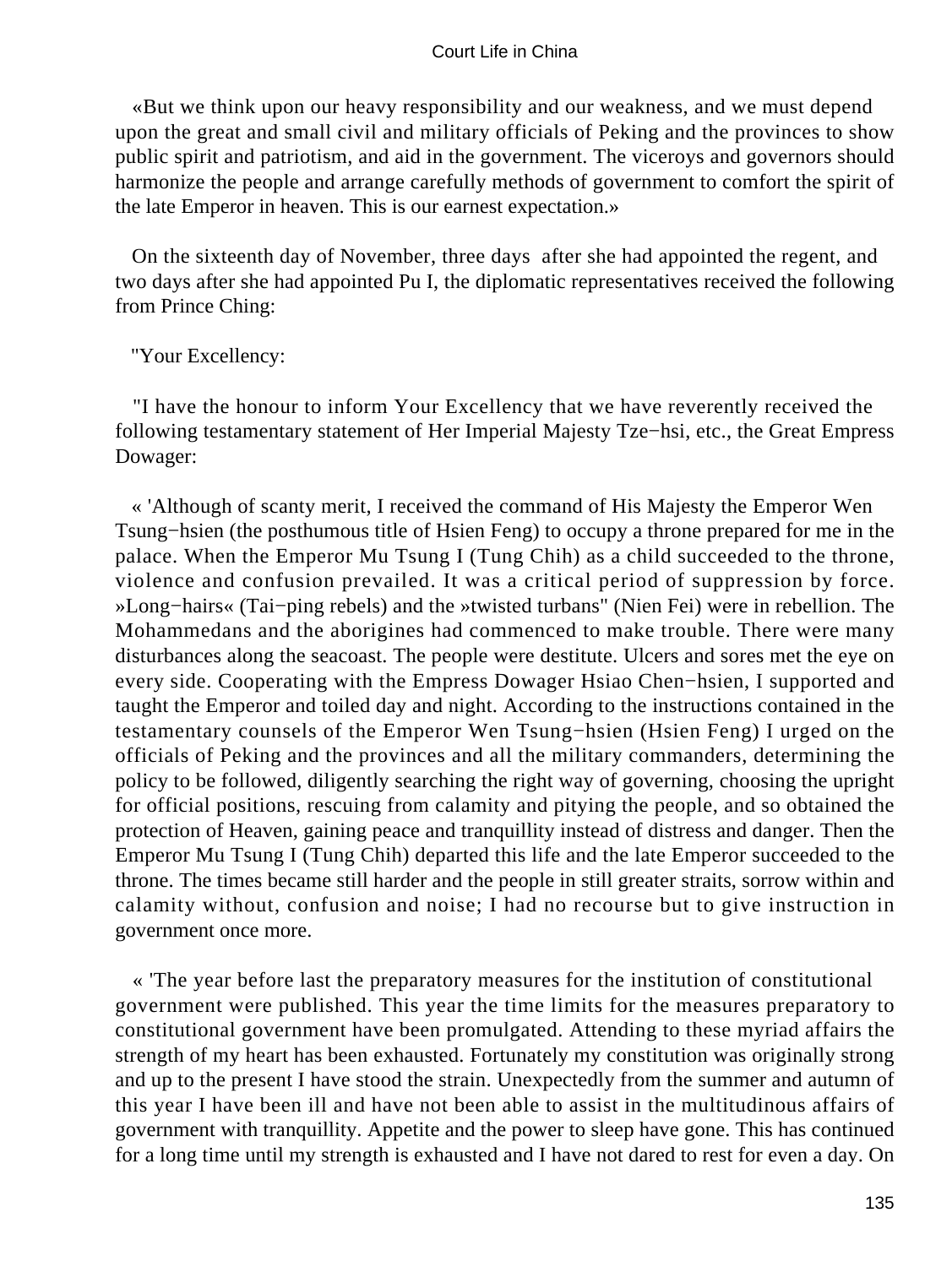the 21st of this moon [November 14th] came the sorrow of the death of the late Emperor, and I was unable to control myself, so that my illness increased till I was unable to rise from my bed. I look back upon our fifty years of sorrow and trouble. I have been continually in a state of high tension without a moment's respite. Now a reform in the method of government has been commenced and there begins to be a clue to follow. The Emperor now succeeding to the throne is in his infancy. All depends upon his instruction and guidance. The Prince Regent and all the officials of Peking and the provinces should exert themselves to strengthen the foundations of our empire. Let the Emperor now succeedings to the throne make his country's affairs of first importance and moderate his sorrow, diligently attending to his studies so that he may in future illustrate the instruction which he has received. This is my devout hope. Let the mourning period be for twenty−seven days only. Let this be proclaimed to the empire that all may know.' »

 Still one more edict was necessary to complete this remarkable list, and this was sent to the legations on the 17th of November. It is as follows:

 "I have the honour to inform Your Excellency that on the 22d of the moon [November 15, 1908] I reverently received the following edict:

 «We received in our early childhood the love and care of Tze−hsi, etc., the Great Empress Dowager. Our gratitude is boundless. We have received the command to succeed to the throne and we fully expected that the gentle Empress Dowager would be vigorous and reach a hundred years so that we might be cherished and made glad and reverently receive her instructions so that our government might be established and the state made firm. But her toil by day and night gradually weakened her. Medicine was constantly administered in the hope that she might recover. Contrary to our hopes, on the 21st day of the moon [November 14th] at the wei−k'o [1−3 P.M.] she took the fairy ride and ascended to the far country. We cried out and mourned how frantically! We learn from her testamentary statement that the period of full mourning is to be limited to twenty−seven days. We certainly cannot be satisfied with this. Full mourning must be worn for one hundred days and half mourning for twenty−seven months, by which our grief may be partly expressed. The order to restrain grief so that the affairs of the empire may be of first importance we dare not disregard, as it is her parting command. We will strive to be temperate so as to comfort the spirit of the late Empress in Heaven.»

 We call attention to the fact that according to the fourth of these edicts the death of the Emperor is put at from 5 to 7 P. M on the evening of the 14th of November, while that of the Empress Dowager is from 1 to 3 P. M. of the same day at least two hours earlier, and that in her last edict she is made to speak of the death of Kuang Hsu. Whether these dates have become mixed in crossing to America we have not been able to ascertain, though we think it more than likely that her death occurred on November 15th instead of the 14th.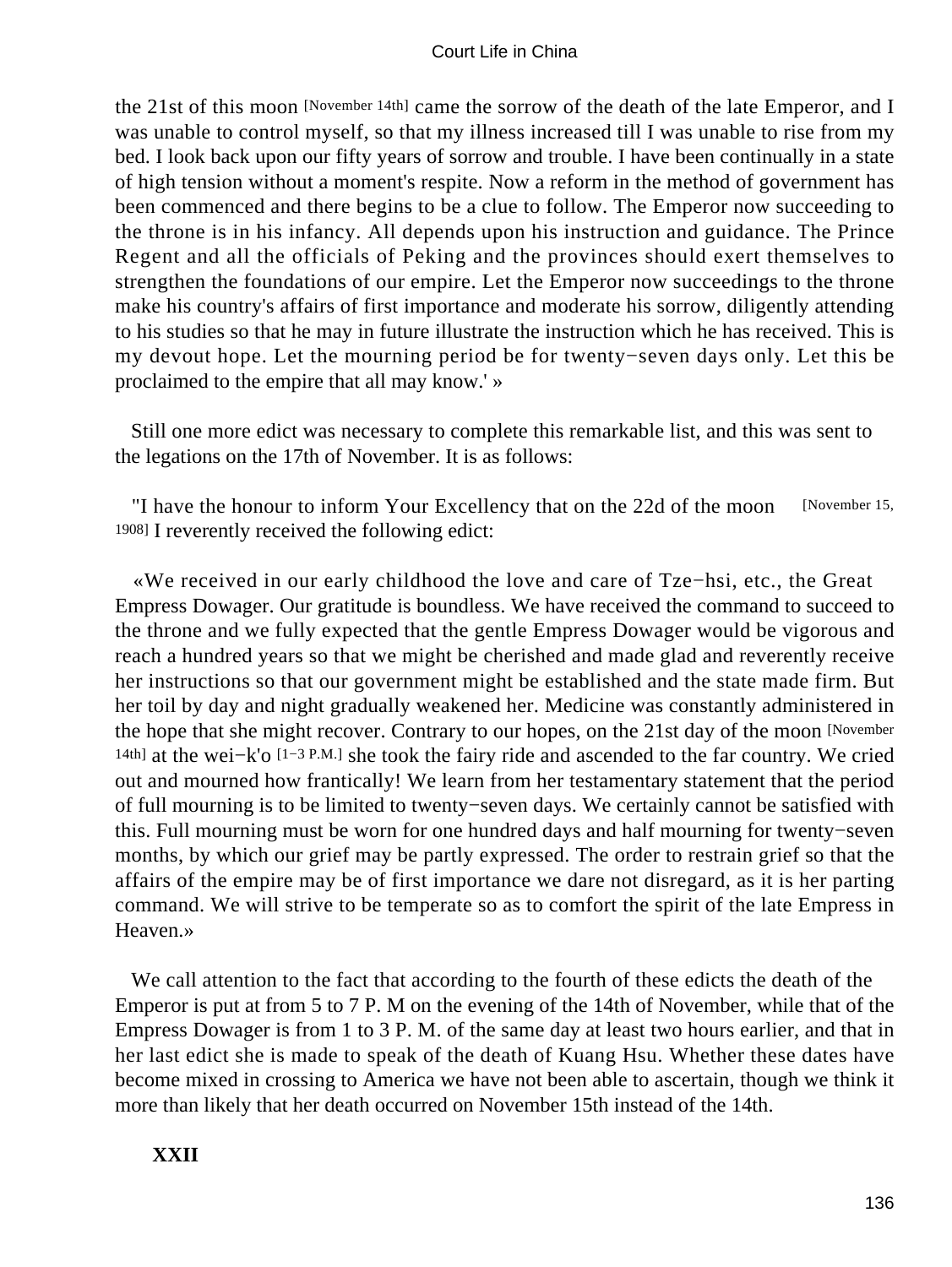The Court and the New Education

 Abolish the eight−legged essay. Let the new learning be the test of scholarship, but include the classics, history, geography and government of China in the examinations. The true essay will then come out. If so desired, the eight−legged essay can be studied at home; but why trouble the school with them, and at the same time waste time and strength that can be expended in something more profitable? – Chang Chih−tung in «Chinas Only Hope,»

# **XXII**

## THE **COURT AND THE NEW EDUCATION**

 The changes in the attitude of the court towards a new educational system began, as do many great undertakings, in a very simple way. We have already shown how the eunuchs secured all kinds of foreign mechanical toys to entertain the baby Emperor Kuang Hsu; how these were supplemented in his boyhood by ingenious clocks and watches; how he became interested in the telegraph, the telephone, steam cars, steamboats, electric light and steam heat, and how he had them first brought into the palace and then established throughout the empire: and how he had the phonograph, graphophone, cinematograph, bicycle, and indeed all the useful and unique inventions of modern times brought in for his entertainment.

 He then began the study of English. When in 1894 a New Testament was sent to the Empress Dowager on the occasion of her sixtieth birthday, he at once secured from the American Bible Society a copy of the complete Bible for himself. He began studying the Gospel of Luke. This gave him a taste for foreign literature and he sent his eunuchs to the various book depositories and bought every book that had been translated from the European languages into the Chinese. To these he bent all his energies and it soon became noised abroad that the Emperor was studying foreign books and was about to embrace the Christian faith. This continued from 1894 till 1898, during which time his example was followed by tens of thousands of young Chinese scholars throughout the empire, and Chang Chih−tung wrote his epoch−making book «China's Only Hope» which, being sent to the young Emperor, led him to enter upon a universal reform, the chief feature of which may be considered the adoption of a new educational system.

 But now let us notice the animus of Kuang Hsu. He has been praised without stint for his leaning towards foreign affairs, when in reality was it not simply an effort on the part of the young man to make China strong enough to resist the incursions of the European powers? Germany had taken Kiaochou, Russia had taken Port Arthur, Japan had taken Formosa, Great Britain had taken Weihaiwei, France had taken Kuangchouwan, and even Italy was anxious to have a slice of his territory, while all the English papers in the port cities were talking of China being divided up amongst the Powers, and it was these things which led the Emperor to enter upon his work of reform.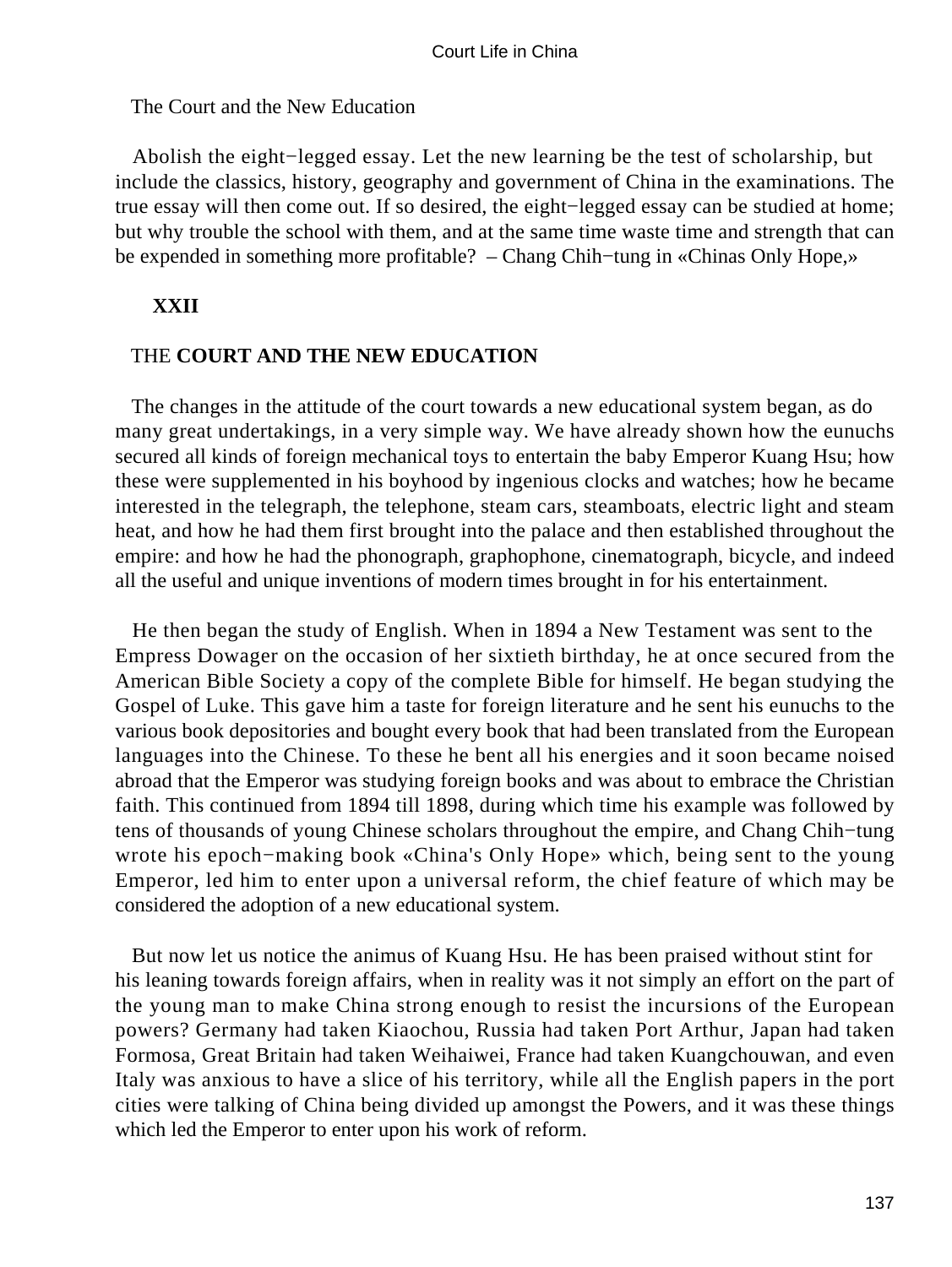In the summer of 1898 therefore he sent out an edict to the effect that: «Our scholars are now without solid and practical education; our artisans are without scientific instructors; when compared with other countries **WE SOON SEE HOW WEAK WE ARE. DOES ANY ONE THINK THAT OUR TROOPS ARE AS WELL DRILLED OR AS WELL LED AS THOSE OF THE FOREIGN ARMIES?** OR **THAT WE CAN SUCCESSFULLY STAND AGAINST THEM?** Changes must be made to accord with the necessities of the times. . . . Keeping in mind the morals of the sages and wise men, we must make them the basis on which to build newer and better structures. **WE MUST SUBSTITUTE MODERN ARMS AND WESTERN ORGANIZATION FOR OUR OLD REGIME;** WE **MUST SELECT OUR MILITARY OFFICERS ACCORDING TO WESTERN METHODS OF MILITARY EDUCATION;** we must establish elementary and high schools, colleges and universities, in accordance with those of foreign countries; we must abolish the Wen−chang (literary essay) and obtain a knowledge of ancient and modern world−history, a right conception of the present−day state of affairs, with special reference to the governments and institutions of the countries of the five great continents; and we must understand their arts and sciences.»

 The effect of this edict was to cause hundreds of thousands of young aspirants for office to put aside the classics and unite in establishing reform clubs in many of the provincial capitals, open ports, and prefectural cities. Book depots were opened for the sale of the same kind of literature the Emperor had been studying, magazines and newspapers were issued and circulated in great numbers, lectures were delivered and libraries established, and students flocked to the mission schools ready to study anything the course contained, literary, scientific or religious. Christians and pastors were even invited into the palace by the eunuchs to dine with and instruct them. But the matter that gave the deepest concern to the boy in the palace was: «How can we so strengthen ourselves that we will be able to resist the White Peril from Europe?»

 Among the important edicts issued in the establishment of the new education was the one of June 11, 1898, in which he ordered that «a great central university be established at Peking,» the funds for which were provided by the government. Among other things he said: «Let all take advantage of the opportunities for the new education thus open to them, so that in time we may have many who will be competent to help us in the stupendous task of putting our country on a level with the strongest of the western powers.» It was not wisdom the young man was after for the sake of wisdom, but he wanted knowledge because knowledge was power, and at that time it was the particular kind of power that was necessary to save China from utter destruction.

 On the 26th of the same month he censured the princes and ministers who were lax in reporting upon this edict, and ordered them to do so at once, and it was not long until a favourable report was given and, for the first time in the history of the empire, a great university was launched by the government, destined, may we not hope, to accomplish the end the ambitious boy Emperor had in view.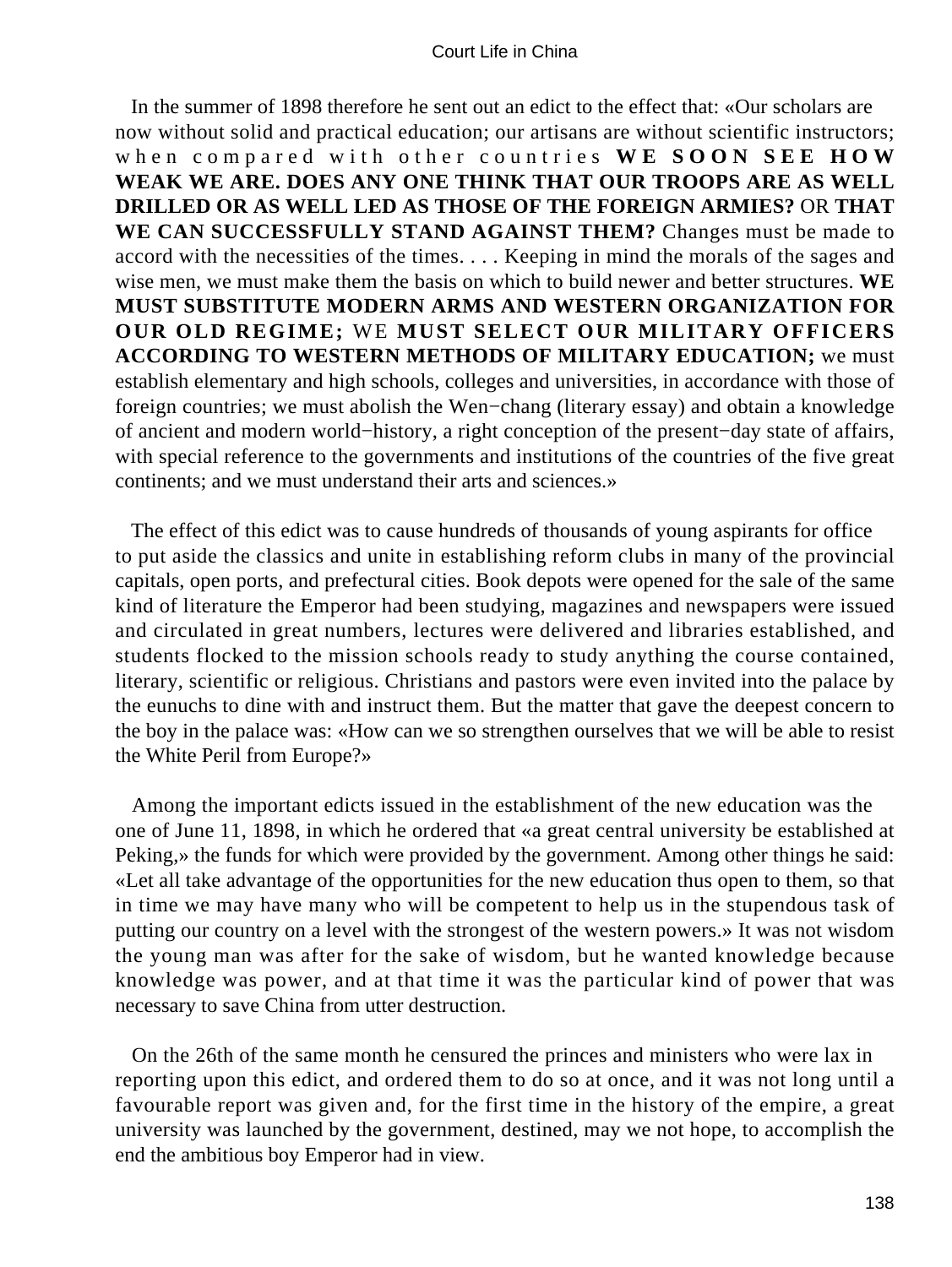Kuang Hsu was aware that a single institution was not sufficient to accomplish that end. On July 10th therefore he ordered that «schools and colleges be established in all the provincial capitals, prefectoral, departmental and district cities, and allowed the viceroys and governors but two months to report upon the number of colleges and free schools within their provinces,» saying that «all must be changed into practical schools for the teaching of Chinese literature, and Western learning and become feeders to the Peking Imperial University.» He ordered further that all memorial and other temples that had been erected by the people but which were not recorded in the list of the Board of Rites or of Sacrificial Worship, were to be turned into schools and colleges for the propagation of Western learning, a thought which was quite in harmony with that advocated by Chang Chih− tung. The funds for carrying on this work, and the establishment of these schools, were to be provided for by the China Merchants' Steamship Company, the Telegraph Company and the Lottery at Canton.

 On August 4th he ordered that numerous preparatory schools be established in Peking as special feeders to the university; and on the 9th appointed Dr. W. A. P. Martin as Head of the Faculty and approved the site suggested for the university by Sun Chia−nai, the president. On the 16th he authorized the establishment of a Bureau for «translating into Chinese Western works on science, arts and literature, and textbooks for use in schools and colleges»; and on the 19th he abolished the «Palace examinations for Hanlins as useless, superficial and obsolete,» thus severing the last cord that bound them to the old regime.

 What, now, was the Empress Dowager doing while Kuang Hsu was issuing all these reform edicts, which, we are told, were so contrary to all her reactionary principles? Why did she not stretch forth her hand and prevent them? She was spending the hot months at the Summer Palace, fifteen miles away, without offering either advice, objection or hindrance, and it was not until two delegations of officials and princes had appeared before her and plead with her to come and take control of affairs and thus save them from being ousted or beheaded, and herself from imprisonment, did she consent to come. By thus taking the throne she virtually placed herself in the hands of the conservative party, and all his reform measures, except that of the Peking University and provincial schools, were, for the time, countermanded, and the Boxers were allowed to test their strength with the allied Powers.

 Passing over the two bad years of the Empress Dowager, which we have treated in another chapter, we find her again, after the failure of the Boxer uprising, and the return of the court to Peking, reissuing the same style of edicts that had gone out from the pen of Kuang Hsu. On August 29, 1901, she ordered «the abolition of essays on the Chinese classics in examinations for literary degrees, and substituted therefor essays and articles on some phase of modern affairs, Western laws or political economy. This same procedure is to be followed in examination of candidates for office.»

 And now notice another phase of this same edict. «The old methods of gaining military degrees by trial of strength with stone weights, agility with the sword, or marksmanship with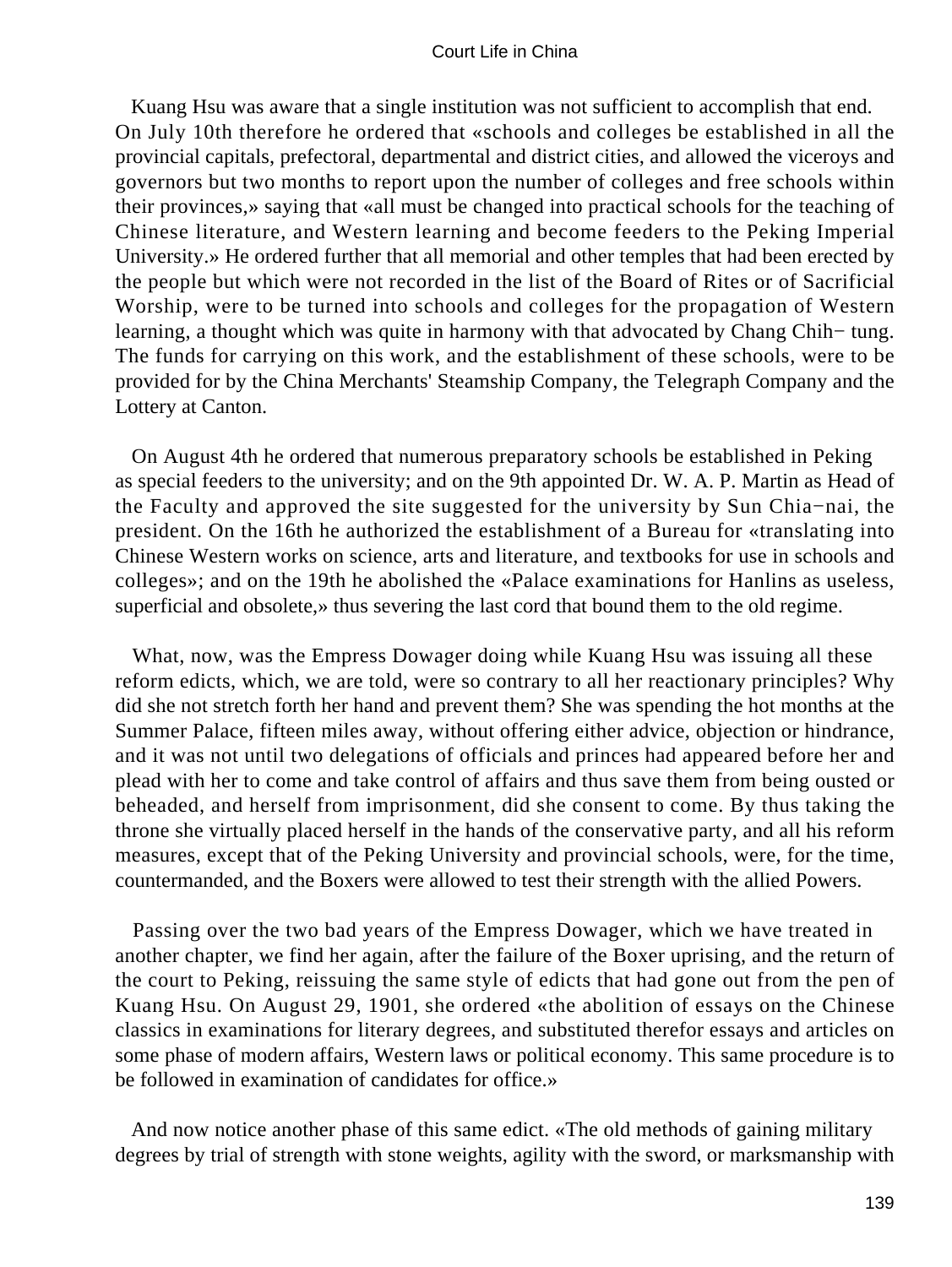the bow on foot or on horseback, **ARE OF NO USE TO MEN IN THE ARMY, WHERE STRATEGY AND MILITARY SCIENCE ARE THE SINE QUA NON TO OFFICE,** and hence they should be done away with forever.» It is, as it was with Kuang Hsu, the strengthening of the army she has in mind in her first efforts at reform, that she may be able to back up with war−ships and cannon, if necessary, her refusal to allow Italy or any other European power to filch, without reason or excuse, the territory of her ancestors.

 September 12, 1901, she issued another edict commanding that «all the colleges in the empire should be turned into schools of Western learning; each provincial capital should have a university like that in Peking, whilst all the schools in the prefectures and districts are to be schools or colleges of the second or third class,» neither more nor less than a restatement of the edict of July 10, 1898, as issued by the deposed Emperor, except that she confined it to the schools without taking the temples.

 September 17, 1901, she ordered «the viceroys and governors of other provinces to follow the example of Liu Kun−yi of Liang Kiang, Chang Chih−tung of Hukuang, and Kuei Chun (Manchu) of Szechuan, in sending young men of scholastic promise abroad to study any branch of Western science or art best suited to their tastes, that in time they may return to China and place the fruits of their knowledge at the service of the empire.» Such were some of the edicts issued by the Emperor and the Empress Dowager in their efforts to launch this new system of education which was to transform the old China into a strong and sturdy youth. What now were the results?

 The Imperial College in Shansi was opened with 300 students all of whom had already taken the Chinese degree of Bachelor of Arts. It had both Chinese and foreign departments, and after the students had completed the first, they were allowed to pass on to the second, which had six foreign professors who held diplomas from Western colleges or universities, and a staff of six translators of university textbooks into Chinese, superintended by a foreigner. In 1901−2 ten provinces, under the wise leadership of the Empress Dowager, opened colleges for the support of which they raised not less than \$400,000.

 The following are some of the questions given at the triennial examinations of these two years in six southern provinces:

 1. «As Chinese and Western laws differ, and Western people will not submit to Chinese punishments, what ought to be done that China, like other nations, may be mistress in her own country?»

 2. «What are the Western sources of economic prosperity, and as China is now so poor, what should she do?»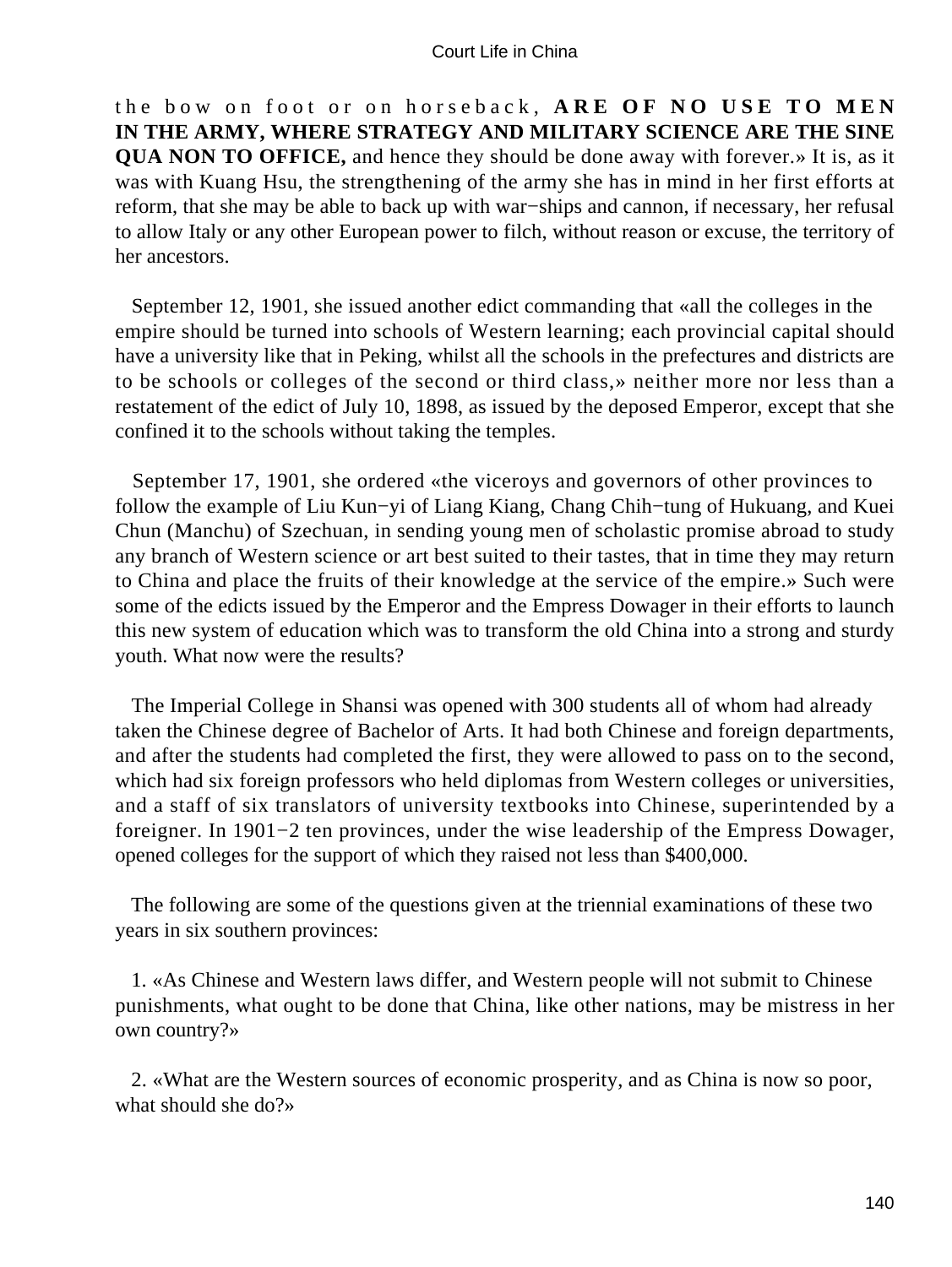3. «According to international law has any one a right to interfere with the internal affairs of any foreign country?»

4. «State the advantages of constructing railways in Shantung.»

5. «Of what importance is the study of chemistry to the agriculturist?»

 While Yuan Shih−kai was Governor of Shantung he induced Dr. W. M. Hayes to resign the presidency of the Presbyterian College at Teng Choufu and accept the presidency of the new government college at Chinanfu the capital of the province. Dr. Hayes drew up a working plan of grammar and high schools for Shantung which were to be feeders to this provincial college. This was approved by the Governor, and embodied in a memorial to the throne, copies of which the Empress Dowager sent to the governors and viceroys of all the provinces declaring it to be a law, and ordering the «viceroys, governors and literary chancellors to see that it was obeyed.»

 Dr. Hayes and Yuan Shih−kai soon split upon a regulation which the Governor thought it best to introduce, viz., «That the Chinese professors shall, on the first and fifteenth of each month, conduct their classes in reverential sacrifice to the Most Holy Confucius, and to all the former worthies and scholars of the provinces.» Dr. Hayes and his Christian teachers withdrew, and it was not long until those who professed Christianity were excused from this rite, while the Christian physicians who taught in the Peking Imperial University were allowed to dispense with the queue and wear foreign clothes, as being both more convenient and more sanitary.

 When Governor Yuan was made viceroy of Chihli, he requested Dr. C. D. Tenny to draw up and put into operation a similar schedule for the metropolitan province. This was done on a very much enlarged scale, and at present (1909) «the Chihli province alone has nine thousand schools, all of which are aiming at Western education; while in the empire as a whole there are not less than forty thousand schools, colleges and universities,» representing one phase of the educational changes that have been brought about in China during the last dozen years.

 The changes in the new education among women promise to be even more sweeping than those among men. Dr. Martin, expressing the sentiments then in vogue, said, as far back as 1877, «that not one in ten thousand women could read.» In 1893 I began studying the subject, and was led at once to doubt the statement. The Chinese in an offhand way will agree with Dr. Martin. But I found that it was a Chinese woman who wrote the first book that was ever written in any language for the instruction of girls, and that the Chinese for many years have had «Four Books for Girls» corresponding to the «Four Books» of the old regime, and that they were printed in large editions, and have been read by the better class of people in almost every family. In every company of women that came to call on my wife from 1894 to 1900, there was at least one if not more who had read these books, while the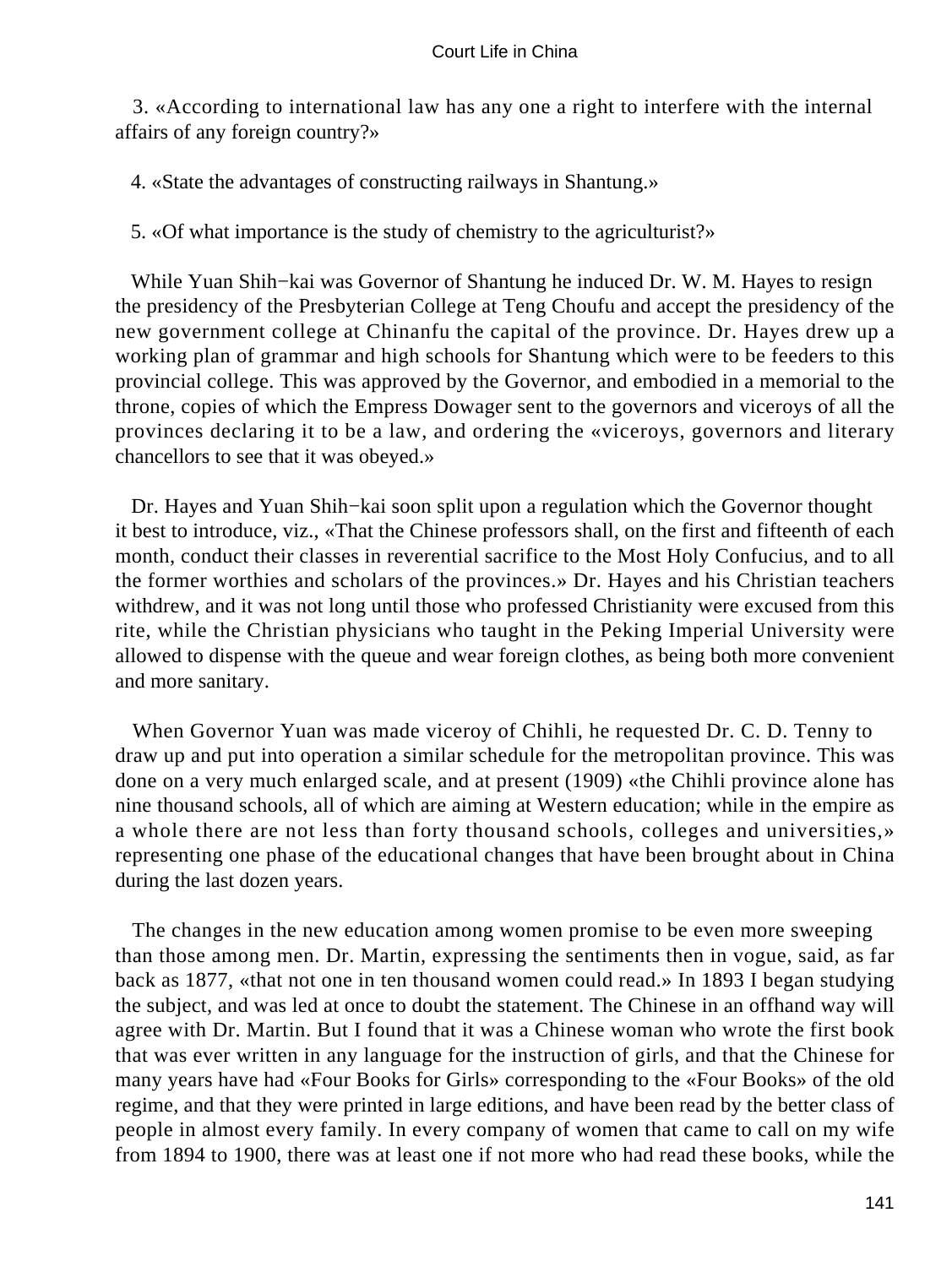Empress Dowager herself was a brilliant example of what a woman of the old regime could do. Where the desire for education was so great among women, that as soon as it became possible to do so, she launched the first woman's daily newspaper that was published anywhere in the world, with a woman as an editor, we may be sure that there was more than one in ten thousand during the old regime that could read. What therefore may we expect in this new regime where women are ready to sacrifice their lives rather than that the school which they are undertaking to establish shall be a failure?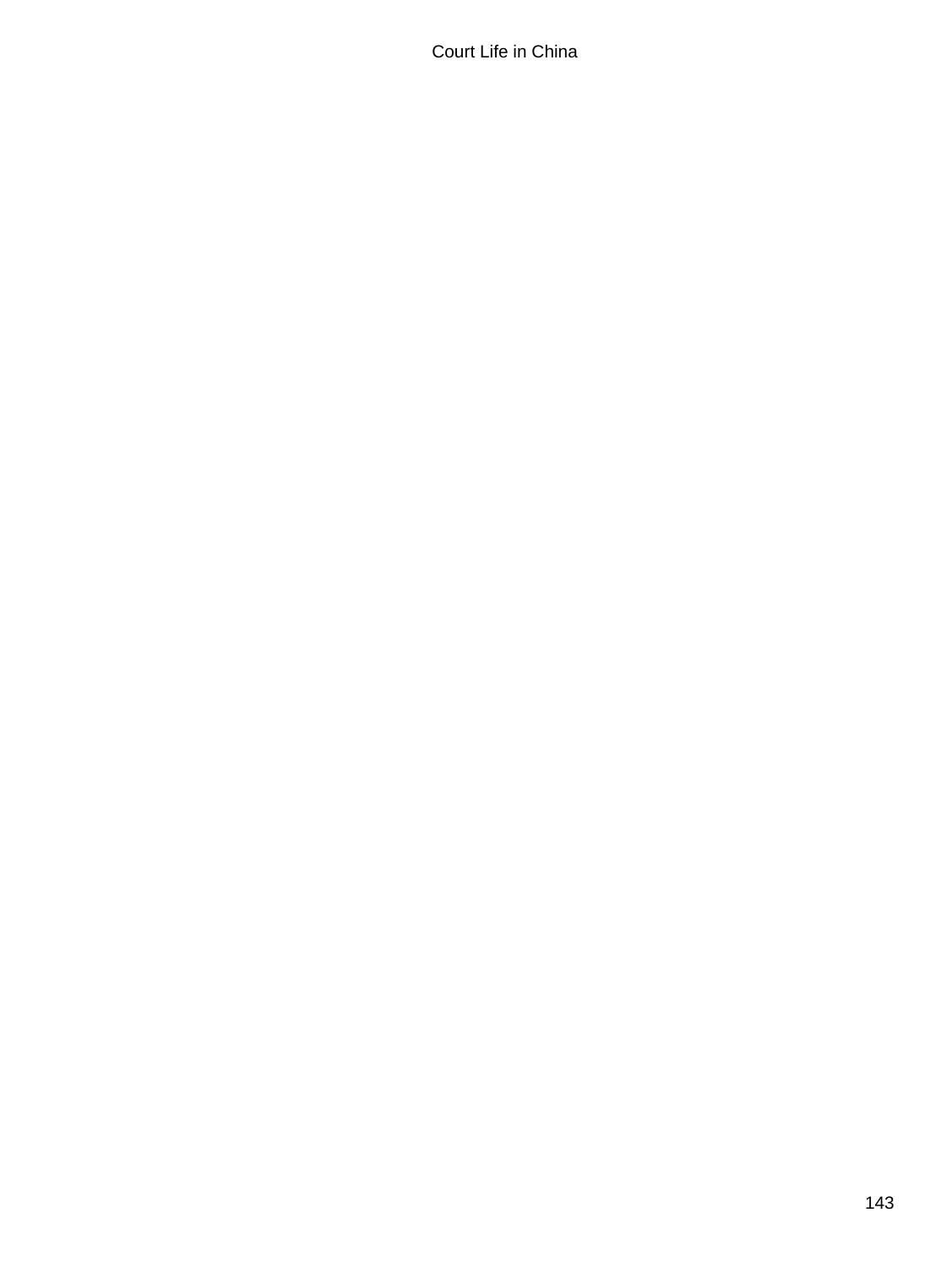## **You are reading a Phoenix Edition:**

It was converted from clean and standard xhtml/xml files. It uses metatags to identify content, and other data. The available resources specific to each ebook format were used to give the reader a pleasant reading experience.

More detais available at Phoenix−Library.org website.

Any suggestion that helps us to improve these editions are welcome.

**The Phoenix−Library Team**